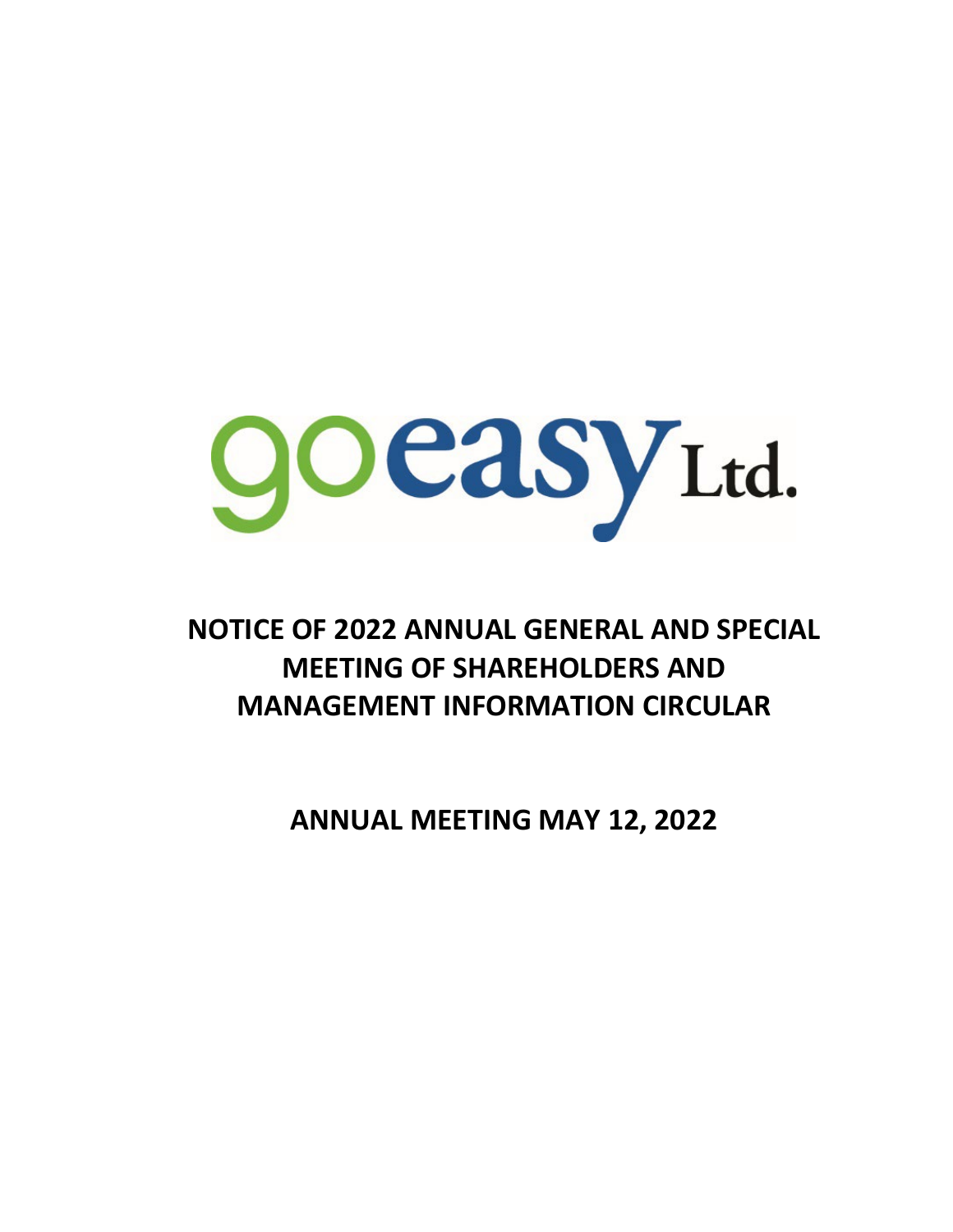# **goeasy Ltd. Notice of Annual General and Special Meeting of Shareholders**

Notice is hereby given that the annual general and special meeting of the holders of common shares of goeasy Ltd. (the "**Corporation**") will be held at the Pearce Bunting & Barbara Stymiest Halls at the TMX Market Centre located at 120 Adelaide Street West, Toronto, Ontario M5H 1S3.

### **WHEN**

Thursday, May 12, 2022 11:00 a.m. (Toronto time)

### **BUSINESS OF THE MEETING**

At the meeting, shareholders will be asked to:

- (a) Receive the Corporation's audited comparative consolidated financial statements as at and for the financial year ended December 31, 2021 and the auditors' report thereon;
- (b) Elect directors;
- (c) Re-appoint auditors and authorize the Board of Directors to fix their remuneration;
- (d) Consider and, if thought advisable, to pass with or without variation, a resolution in the form of Schedule A to the accompanying Management Information Circular approving the amendment of the Corporation's existing share option plan (the "**Share Option Plan**"), allowing for a cashless exercise feature;
- (e) Consider and, if thought advisable, to pass with or without variation, a special resolution in the form of Schedule B to the accompanying Management Information Circular, approving articles of amendment of the Corporation to increase the maximum number of Directors of the Corporation to twelve (12), and
- (f) Transact such other business as may properly come before the meeting or any adjournment thereof.

**Where to get a copy of the management information circular?**

If you are a registered shareholder or you have already given us instructions to send you printed documents, your management information circular is attached to this notice.

If you are a beneficial shareholder, the circular is available online instead of by mail according to a set of rules developed by the Canadian Securities Administrators called notice and access. You can download the circular at https://docs.tsxtrust.com/2291, on SEDAR [\(sedar.com\)](http://www.sedar.com/), or on our website [\(investors.goeasy.com/\)](https://investors.goeasy.com/).

If you prefer to have a paper copy, contact us by calling or emailing TSX Trust Company and we will send you one, free of charge:

Call: 1-866-600-5869 Email: tsxtis@tmx.com (Please add '**goeasy 2022 MIC'**  on the subject line.)

The specific details of the foregoing matters to be put before the meeting are set forth in the Management Information Circular accompanying this Notice of Meeting.

Shareholders are invited to attend the meeting. *Registered shareholders* who are unable to attend the meeting are requested to complete, date and sign the enclosed form of proxy and send it in the enclosed envelope to TSX Trust Company, 100 Adelaide Street West, Suite 301, Toronto, Ontario M5H 4H1, or submit by fax to 416-595-9593 or internet at www.voteproxyonline.com. *Non-registered shareholders* who receive these materials through their broker or other intermediary should complete and send the form of proxy in accordance with the instructions provided by their broker or intermediary. To be effective, a proxy must be received by TSX Trust Company not later than 11:00 a.m. (Toronto Time) on May 10, 2022 or in the case of any adjournment of the Meeting, not less than 48 hours, Saturdays, Sundays, and holidays excepted, prior to the adjournment time.

By order of the Board of Directors

David Ingram, Executive Chairman Mississauga, Ontario, Canada

March 23, 2022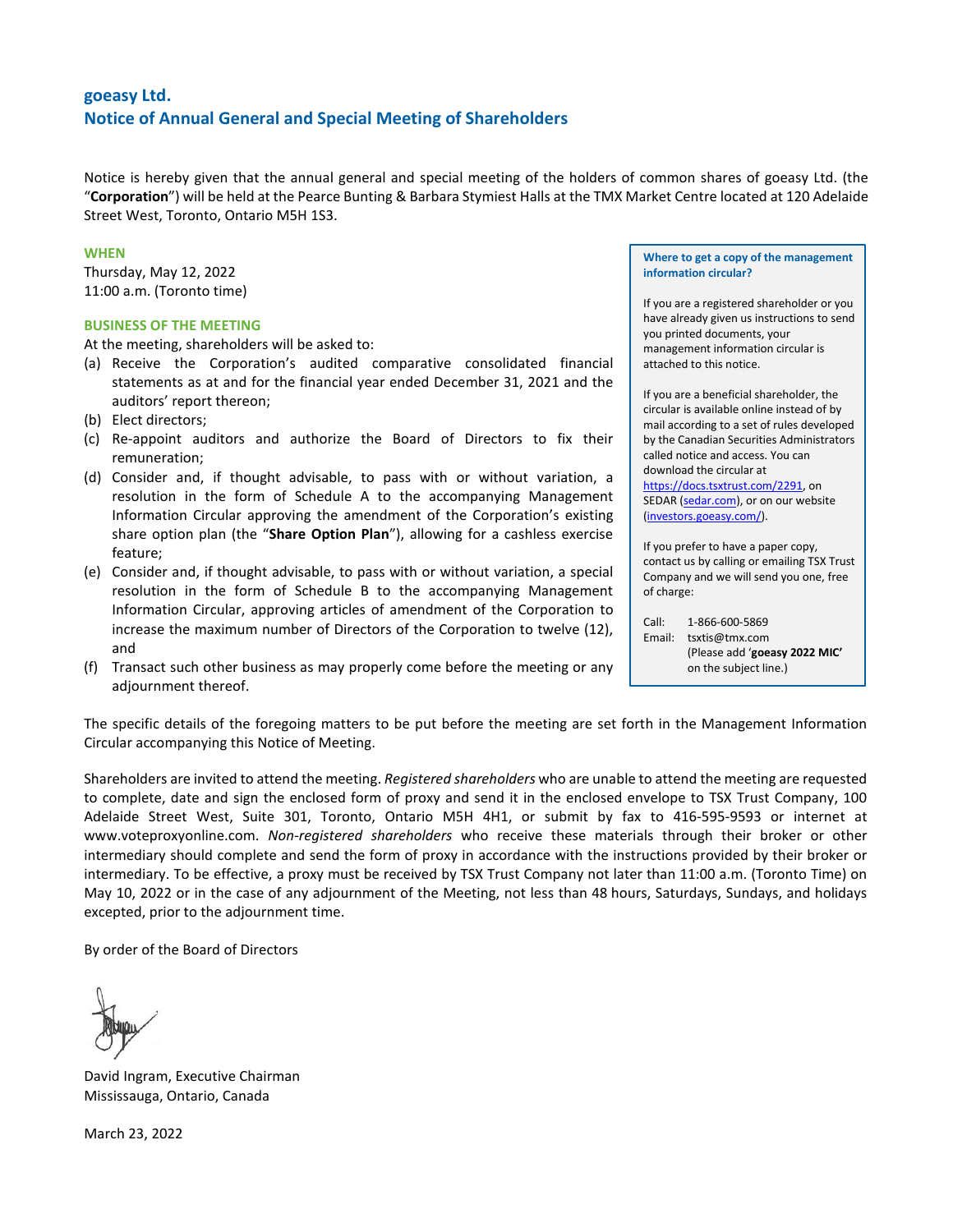# **MANAGEMENT INFORMATION CIRCULAR**

# **TABLE OF CONTENTS**

| APPROVAL OF THE SPECIAL RESOLUTION APPROVING ARTICLES OF AMENDMENT INCREASING THE MAXIMUM NUMBER |  |
|--------------------------------------------------------------------------------------------------|--|
|                                                                                                  |  |
|                                                                                                  |  |
|                                                                                                  |  |
|                                                                                                  |  |
|                                                                                                  |  |
|                                                                                                  |  |
|                                                                                                  |  |
|                                                                                                  |  |
|                                                                                                  |  |
|                                                                                                  |  |
|                                                                                                  |  |
|                                                                                                  |  |
|                                                                                                  |  |
|                                                                                                  |  |
|                                                                                                  |  |
|                                                                                                  |  |
|                                                                                                  |  |
|                                                                                                  |  |
|                                                                                                  |  |
|                                                                                                  |  |
|                                                                                                  |  |
|                                                                                                  |  |
|                                                                                                  |  |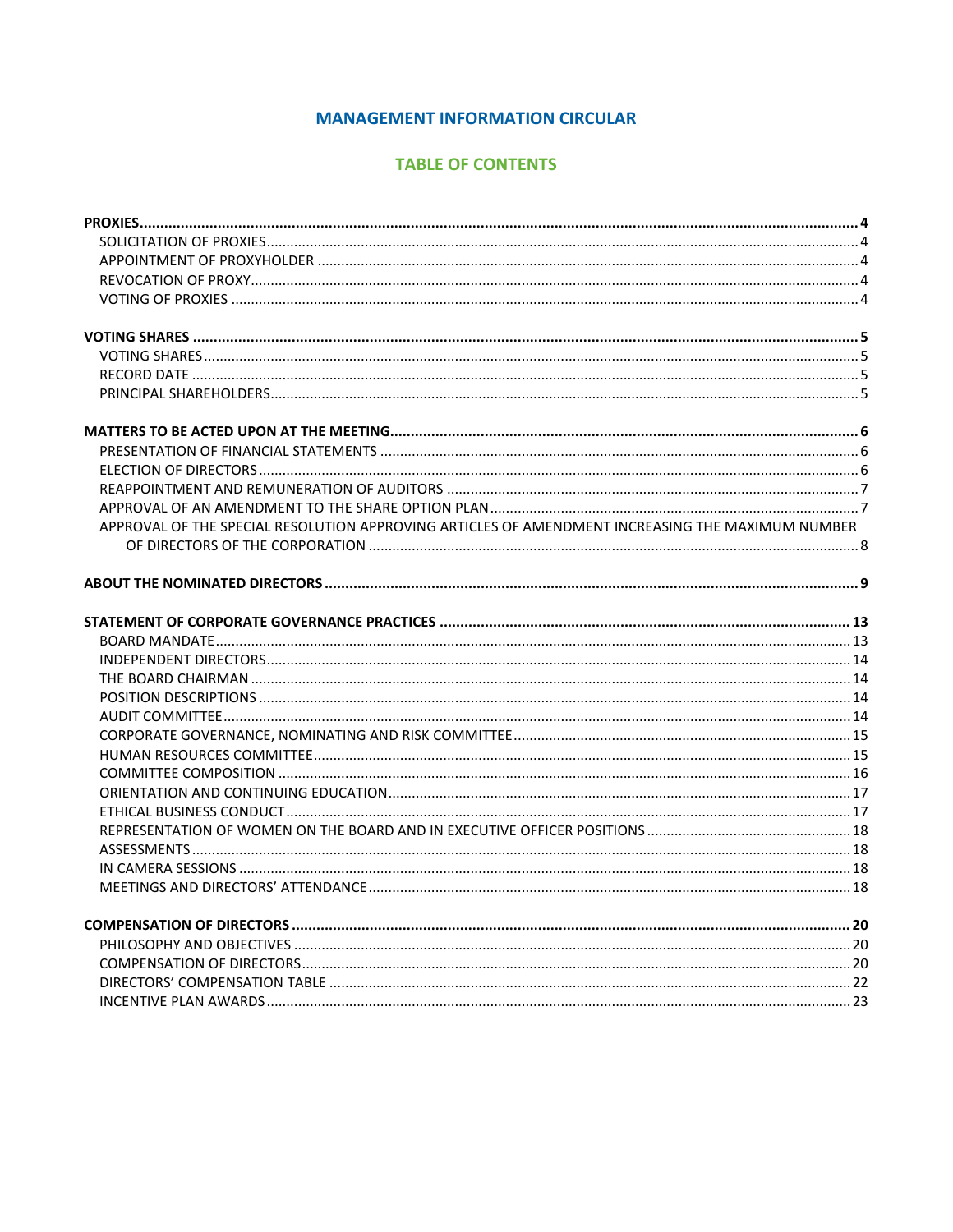| TERMINATION AND CHANGE OF CONTROL BENEFITS/EMPLOYMENT AND CONSULTING CONTRACTS39               |  |
|------------------------------------------------------------------------------------------------|--|
|                                                                                                |  |
|                                                                                                |  |
|                                                                                                |  |
|                                                                                                |  |
|                                                                                                |  |
|                                                                                                |  |
|                                                                                                |  |
|                                                                                                |  |
|                                                                                                |  |
|                                                                                                |  |
|                                                                                                |  |
| SCHEDULE A RESOLUTION APPROVING THE AMENDMENT OF THE THE SHARE OPTION PLAN OF GOEASY LTD. (THE |  |
|                                                                                                |  |
| SCHEDULE B SPECIAL RESOLUTION APPROVING ARTICLES OF AMENDMENT INCREASING THE MAXIMUM NUMBER OF |  |
|                                                                                                |  |
|                                                                                                |  |
|                                                                                                |  |
|                                                                                                |  |
|                                                                                                |  |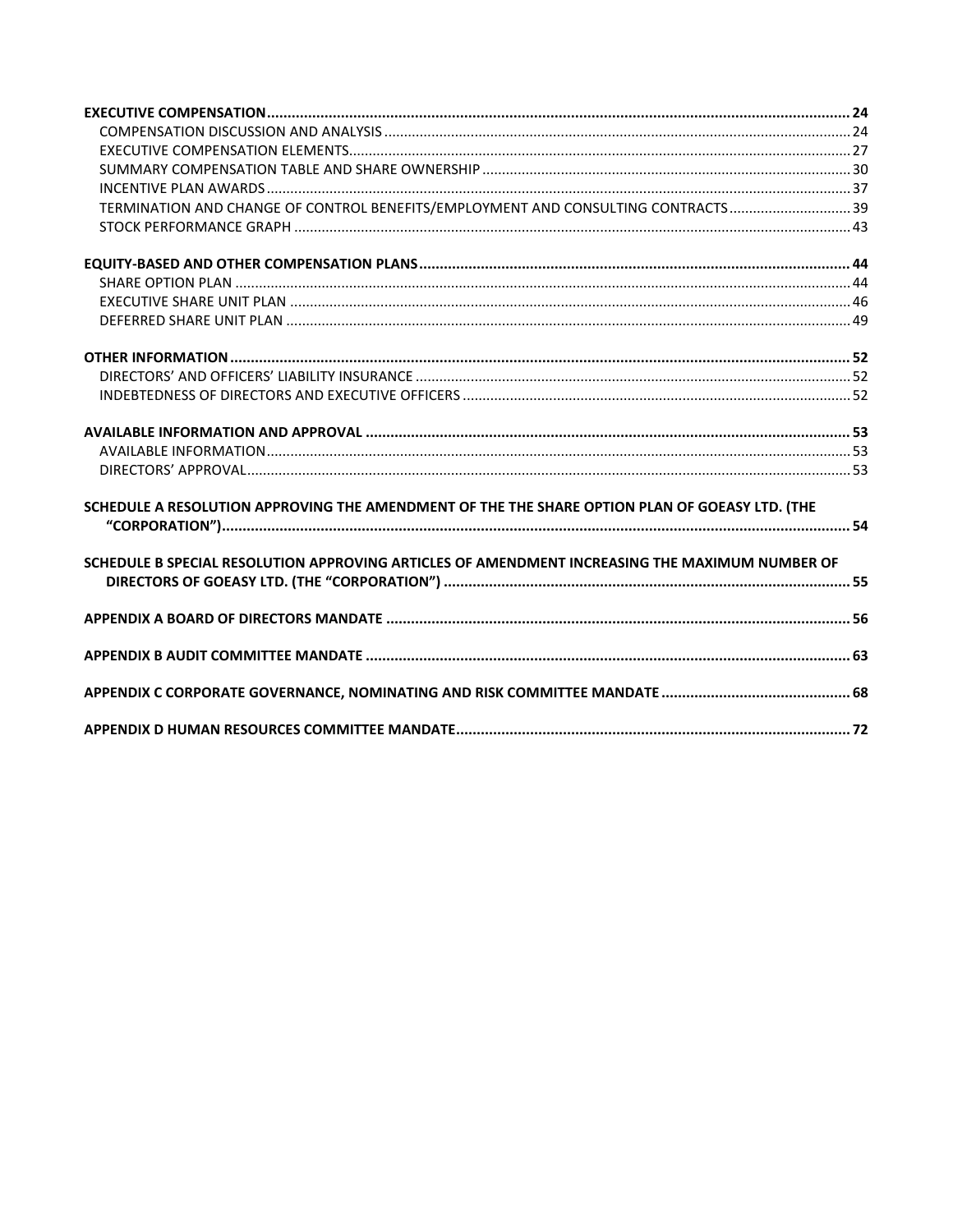### <span id="page-4-0"></span>**PROXIES**

### <span id="page-4-1"></span>**SOLICITATION OF PROXIES**

**This Management Information Circular (the "Circular") is furnished in connection with the solicitation, by or on behalf of the management of goeasy Ltd. (the "Corporation"), of proxies to be used at the Corporation's annual general and special meeting of the holders of common shares (the "Common Shares") to be held on May 12, 2022 (the "Meeting") or at any adjournment thereof.** It is expected that the solicitation will be primarily by mail, but proxies may also be solicited personally, by advertisement or by telephone, by directors, officers, or employees of the Corporation without special compensation, or by the Corporation's transfer agent, TSX Trust Company, at nominal cost. Pursuant to National Instrument 54-101, the Corporation is sending proxy-related materials directly to non-objecting beneficial owners. To objecting beneficial owners, through their intermediaries, the Corporation is sending proxy-related materials including voting instructions for intermediaries. The cost of soliciting will be borne by the Corporation.

#### <span id="page-4-2"></span>**APPOINTMENT OF PROXYHOLDER**

The person(s) designated by management of the Corporation in the enclosed form of proxy are directors or officers of the Corporation. **Each shareholder has the right to appoint as proxyholder a person or company (who need not be a shareholder of the Corporation) other than the person(s) or company(ies) designated by management of the Corporation in the enclosed form of proxy to attend and act on the shareholder's behalf at the Meeting or at any adjournment thereof.** Such right may be exercised by inserting the name of the person or company in the blank space provided in the enclosed form of proxy or by completing another form of proxy.

In the case of *registered shareholders*, the completed, dated, and signed form of proxy should be sent in the enclosed envelope to TSX Trust Company, 100 Adelaide Street West, Suite 301, Toronto, Ontario M5H 4H1 or submit by fax to 416-595-9593 or internet at www.voteproxyonline.com. In the case of *non-registered shareholders* who receive these materials through their broker or other intermediary, the shareholder should complete and send the form of proxy in accordance with the instructions provided by their broker or other intermediary. To be effective, a proxy must be received by TSX Trust Company not later than 11:00 a.m. (Toronto Time) on May 10, 2022 or in the case of any adjournment of the Meeting, not less than 48 hours, Saturdays, Sundays, and holidays excepted, prior to the adjournment time.

#### <span id="page-4-3"></span>**REVOCATION OF PROXY**

A shareholder who has given a proxy may revoke it by depositing an instrument in writing signed by the shareholder or by the shareholder's attorney, who is authorized in writing, or by transmitting, by telephonic or electronic means, a revocation signed by electronic signature by the shareholder or the shareholder's attorney, who is authorized in writing, to or at the registered office of the Corporation at any time up to and including the last business day preceding the day of the Meeting, or in the case of any adjournment of the Meeting, the last business day preceding the day of the adjournment, or with the Chair of the Meeting on the day of, and prior to the start of, the Meeting or any adjournment thereof. A shareholder may also revoke a proxy in any other manner permitted by law.

#### <span id="page-4-4"></span>**VOTING OF PROXIES**

On any ballot that may be called for, the Common Shares represented by a properly executed proxy given in favour of the person(s) designated by management of the Corporation in the enclosed form of proxy will be voted or withheld from voting in accordance with the instructions given on the ballot, and if the shareholder specifies a choice with respect to any matter to be acted upon, the Common Shares will be voted accordingly.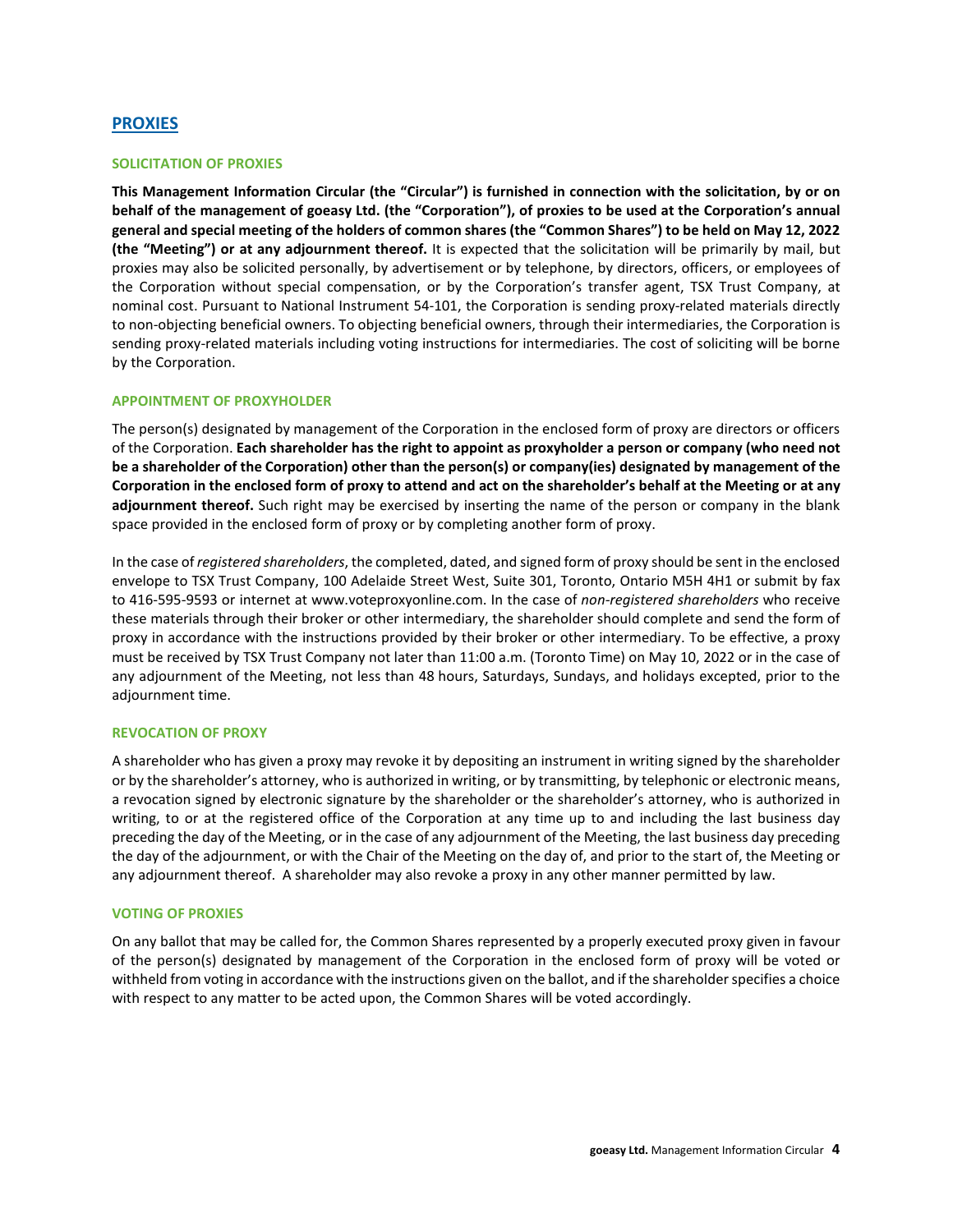The enclosed form of proxy confers discretionary authority upon the persons named therein with respect to amendments to matters identified in the accompanying Notice of Meeting and with respect to other matters which may properly come before the Meeting or any adjournment thereof. As of the date of this Circular, management of the Corporation is not aware of any such amendment or other matter to come before the Meeting. However, if any amendments to matters identified in the accompanying Notice of Meeting or any other matters which are not now known to management should properly come before the Meeting or any adjournment thereof, the Common Shares represented by properly executed proxies given in favour of the person(s) designated by management of the Corporation in the enclosed form of proxy will be voted on such matters pursuant to such discretionary authority.

### <span id="page-5-0"></span>**VOTING SHARES**

### <span id="page-5-1"></span>**VOTING SHARES**

As at March 23, 2022, the Corporation had 15,949,678 Common Shares outstanding, each carrying the right to one vote per share. **A simple majority of the votes cast at the Meeting, whether in person, by proxy or otherwise, will constitute approval of any matter submitted to a vote, other than the approval of articles of amendment of the Corporation to increase the maximum number of Directors of the Corporation to twelve (12), which will require approval by at least two-thirds of the votes cast at the Meeting, whether in person, by proxy or otherwise.**

### <span id="page-5-2"></span>**RECORD DATE**

The Board of Directors has fixed March 23, 2022 as the record date for the purpose of determining holders of Common Shares entitled to receive notice of and to vote at the Meeting. Any holder of Common Shares of record at the close of business on the record date is entitled to vote the Common Shares registered in such shareholder's name at that date on each matter to be acted upon at the Meeting.

### <span id="page-5-3"></span>**PRINCIPAL SHAREHOLDERS**

To the knowledge of the directors and executive officers of the Corporation, as at March 23, 2022, no person beneficially owned, controlled or directed, directly or indirectly, more than 10% of the voting rights attached to the outstanding Common Shares of the Corporation except as stated below.

| <b>Name</b>       | Aggregate number of<br><b>Common Shares</b> | Percentage of outstanding<br><b>Common Shares</b> |
|-------------------|---------------------------------------------|---------------------------------------------------|
| Donald K. Johnson | 2,985,000 <sup>1</sup>                      | 18.7%                                             |

**Note:**

<span id="page-5-4"></span><sup>1</sup>The Common Shares are owned by VYCO Ltd., a corporation controlled by a family trust. Mr. Johnson is a discretionary beneficiary of such trust and President of VYCO Ltd.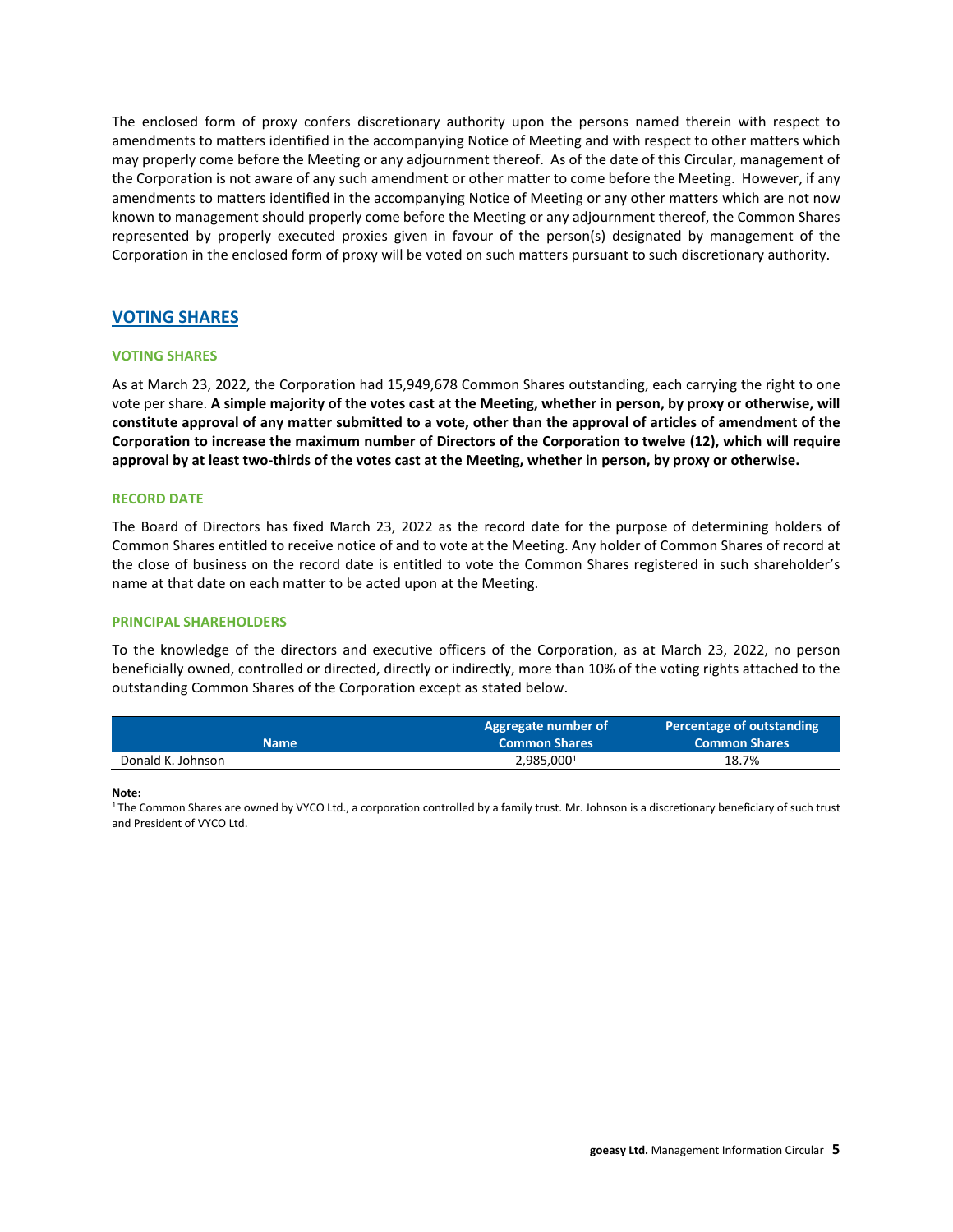# **MATTERS TO BE ACTED UPON AT THE MEETING**

The purpose of the Meeting is to consider and take action on the following items:

### <span id="page-6-0"></span>**PRESENTATION OF FINANCIAL STATEMENTS**

The Corporation's consolidated financial statements for fiscal 2021, together with the auditors' report on those financial statements, have been provided to shareholders under the Corporation's SEDAR profile at www.sedar.com. Management will present the consolidated financial statements to shareholders in attendance at the Meeting.

### <span id="page-6-1"></span>**ELECTION OF DIRECTORS**

The number of directors to be elected at the Meeting is nine (9). Under the by-laws of the Corporation, directors of the Corporation are elected annually. Each director will hold office until the next annual meeting or until the successor of such director is duly elected or appointed, unless such office is earlier vacated in accordance with the by-laws.

The Corporation's current form of proxy permits shareholders to vote for each individual director. Such a voting mechanism allows shareholders to evaluate the suitability of each nominee and to vote for or withhold their vote from individual nominees. The Board has adopted a policy stipulating that if the votes in favour of the election of a director nominee at a shareholders' meeting represent less than a majority of the shares voted and withheld, the nominee will submit his or her resignation promptly after the meeting, for the Corporate Governance, Nominating and Risk Committee's consideration. The Committee will make a recommendation to the Board after reviewing the matter, and the Board's decision to accept or reject the resignation offer will be disclosed to the public. The nominee will not participate in any Committee or Board deliberations on the resignation offer.

**In the absence of a contrary instruction, the person(s) designated by management of the Corporation in the enclosed form of proxy intend to vote FOR the election as directors of the proposed nominees whose names are set forth below, each of whom has been a director since the date indicated in the section of the Circular entitled "About the Nominated Directors".** Management does not contemplate that any of the proposed nominees will be unable to serve as a director, but if that should occur for any reason prior to the Meeting, the Common Shares represented by properly executed proxies given in favour of such nominee(s) may be voted by the person(s) designated by management of the Corporation in the enclosed form of proxy, in their discretion, in favour of another nominee.

The following are the names of the nine (9) proposed nominees for election as directors of the Corporation:

- David Ingram
- Donald K. Johnson, O.C., LL.D
- David Appel
- Karen Basian
- Sean Morrison
- Susan Doniz
- Honourable James Moore
- Tara Deakin
- Jason Mullins

The section of this Circular entitled "About the Nominated Directors" sets out detailed information on each of the nominees including the nominee's age, province or state and country of residence, principal occupation, date first appointed to the Board, public board memberships and the number of Common Shares beneficially owned, or over which control or direction was exercised, directly or indirectly, by such person or the person's associates or affiliates as at March 23, 2022. The information as to Common Shares beneficially owned or over which control or direction is exercised, not being within the knowledge of the Corporation, has been furnished by the respective proposed nominees individually. All of the nominees are currently directors of the Corporation.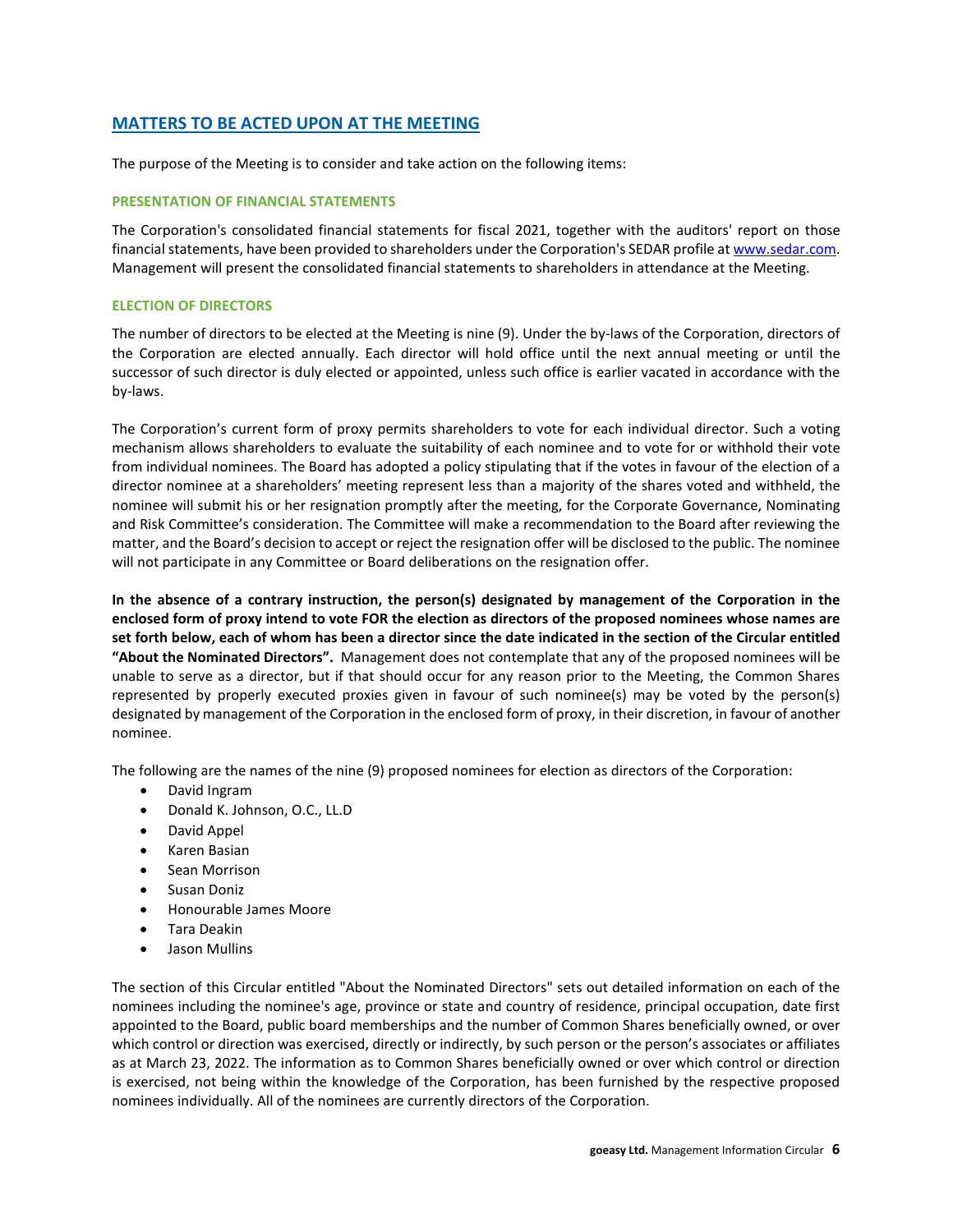### <span id="page-7-0"></span>**REAPPOINTMENT AND REMUNERATION OF AUDITORS**

Ernst & Young LLP are the current auditors of the Corporation. At the Meeting, the holders of Common Shares will be requested to re-appoint Ernst & Young LLP as auditors of the Corporation to hold office until the next annual meeting of shareholders or until a successor is appointed, and to authorize the Board of Directors to fix the auditors' remuneration.

**In the absence of a contrary instruction, the person(s) designated by management of the Corporation in the enclosed form of proxy intend to vote FOR the re-appointment of Ernst & Young LLP as auditors of the Corporation to hold office until the next annual meeting of shareholders or until a successor is appointed and the authorization of the Board of Directors to fix the remuneration of the auditors.**

During fiscal 2021 and 2020, fees charged by Ernst & Young LLP were as follows:

| <b>Fees</b>                                    | <b>Year Ended</b><br><b>December 31, 2021</b><br>(\$) | <b>Year Ended</b><br><b>December 31, 2020</b><br>(\$) |
|------------------------------------------------|-------------------------------------------------------|-------------------------------------------------------|
| <b>Audit Fees</b><br><b>Audit-Related Fees</b> | 1,336,056<br>$\blacksquare$                           | 874,160                                               |
| Tax Fees                                       | 214,787                                               | 124,032                                               |
| Other Fees                                     | $\overline{\phantom{a}}$                              |                                                       |
| <b>Total Fees</b>                              | 1,550,843                                             | 998,192                                               |

Audit fees included the annual audit and quarterly reviews of the Corporation's consolidated financial statements. In 2021, audit fees also included services rendered for the issuance of a debt offering document and a prospectus supplement, while in 2020, audit fees also included services rendered for the issuance of a shelf prospectus. 2021 and 2020 tax fees included corporate income tax return compliance. 2020 tax fees also included a non-recurring tax due diligence fee related to the acquisition of LendCare Capital Inc. No other fees were paid during 2021 or 2020.

### <span id="page-7-1"></span>**APPROVAL OF AN AMENDMENT TO THE SHARE OPTION PLAN**

At the Meeting, pursuant to the policies of the TSX, the holders of Common Shares (excluding those insiders entitled to receive a benefit under the Corporation's share option plan (the "Share Option Plan")) will be requested to consider and, if thought advisable, to pass with or without variation, a resolution in the form of Schedule A approving an amendment to the Share Option Plan to allow for cashless exercise.

The amendment to the Share Option Plan will permit an optionee, if authorized in the certificate evidencing the grant of an option under the Share Option Plan or if otherwise authorized by the Corporation, in lieu of making a cash payment of the option price to acquire a number of Shares under such option (the "Surrendered Shares"), to notify the Corporation of the optionee's intention to effect a cashless exercise of the option with respect to the Surrendered Shares and, in such case, the optionee shall surrender their right to acquire the Surrendered Shares, and the Corporation shall issue to such optionee the number of Shares with an aggregate Market Price (as defined in the Share Option Plan) equal to the excess of the Market Price over the option price multiplied by the Surrendered Shares, rounded down to the nearest whole Share, and immediately thereafter cancel the option with respect to the Surrendered Shares.

**In the absence of a contrary instruction, the person(s) designated by management of the Corporation in the enclosed form of proxy intend to vote FOR the approval of the resolution in the form of Schedule A approving an amendment to the Share Option Plan, which resolution will only be passed if approved by a majority of the votes of disinterested shareholders cast at the Meeting.**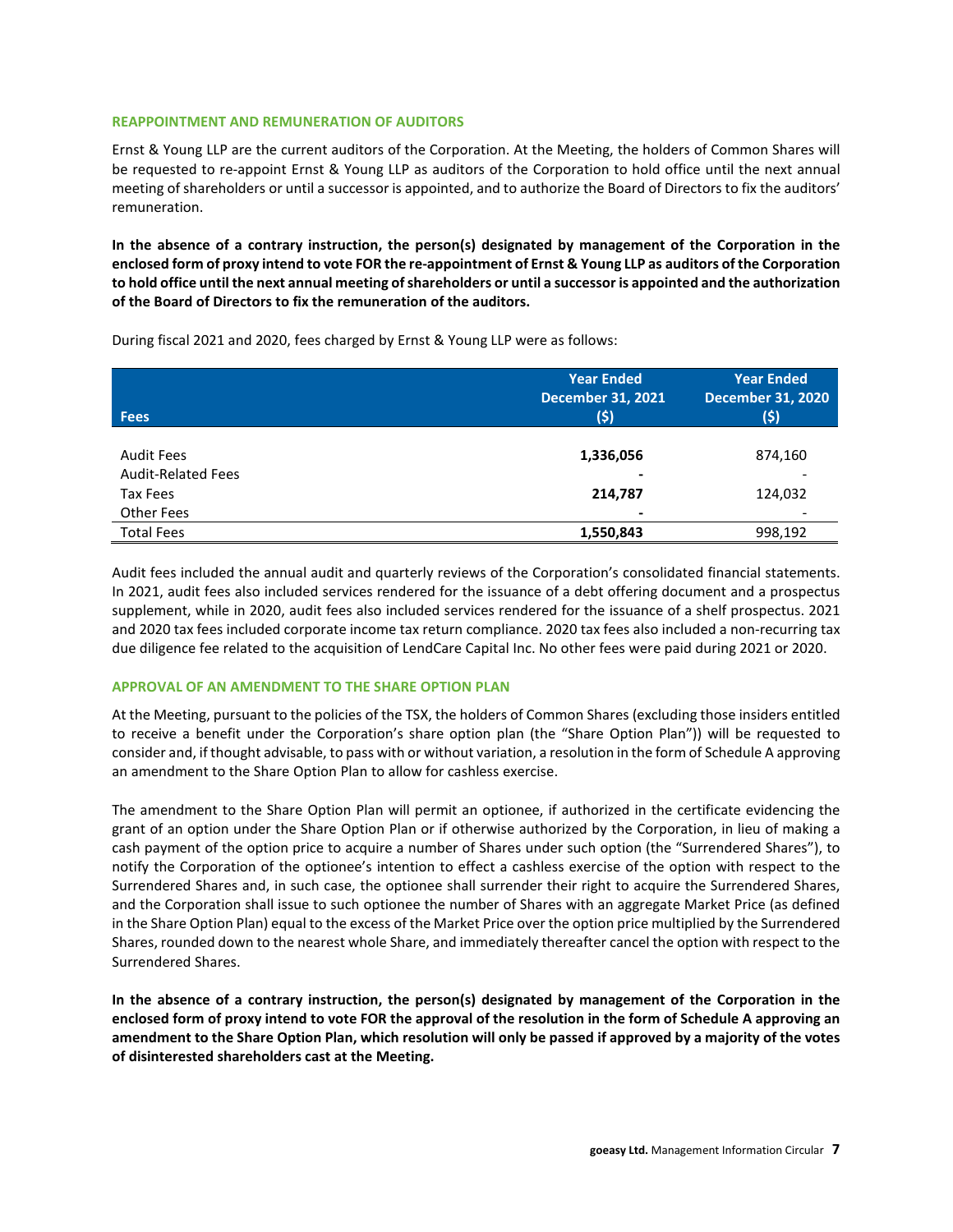### <span id="page-8-0"></span>**APPROVAL OF THE SPECIAL RESOLUTION APPROVING ARTICLES OF AMENDMENT INCREASING THE MAXIMUM NUMBER OF DIRECTORS OF THE CORPORATION**

At the Meeting, the holders of Common Shares will be requested to consider and, if thought advisable, to pass with or without variation, a special resolution in the form of Schedule B approving articles of amendment of the Corporation increasing the maximum number of directors to twelve (12).

**In the absence of a contrary instruction, the person(s) designated by management of the Corporation in the enclosed form of proxy intend to vote FOR the approval of the resolution in the form of Schedule B, which resolution will only be passed if approved by two-thirds of the votes of shareholders cast at the Meeting.**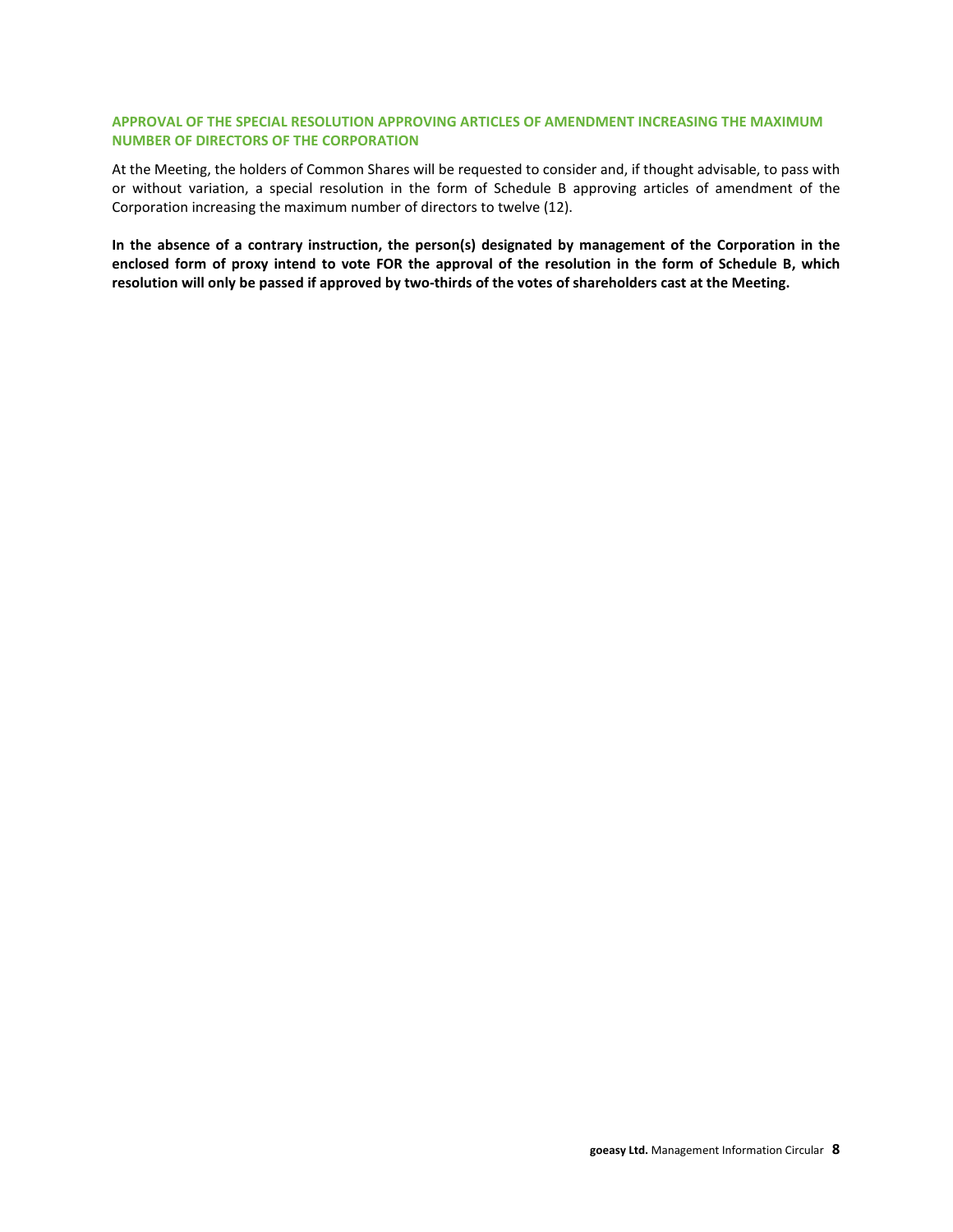# <span id="page-9-0"></span>**ABOUT THE NOMINATED DIRECTORS**

| David Ingram<br>Age: 56<br>Ontario, Canada |                          | Mr. Ingram assumed the role of Executive Chairman of the Board of the<br>Corporation on January 1, 2019. Mr. Ingram had been the Corporation's Chief<br>Executive Officer from 2000 to 2018. In his role as Executive Chairman, Mr.<br>Ingram acts as the Chairman of the Board of Directors while also overseeing                                                                                                                                                           |                        |
|--------------------------------------------|--------------------------|------------------------------------------------------------------------------------------------------------------------------------------------------------------------------------------------------------------------------------------------------------------------------------------------------------------------------------------------------------------------------------------------------------------------------------------------------------------------------|------------------------|
| Director since December 2000               |                          | the Corporation's corporate development, investor relations, capital market<br>initiatives as well as the Corporation's long-term strategy. Prior to goeasy, Mr.                                                                                                                                                                                                                                                                                                             |                        |
| Results of 2021 vote: 98.0% in<br>favour   | gym.                     | Ingram was an executive with Kingfisher plc (a retail conglomerate) in the<br>United Kingdom. He has also held progressively senior executive roles with<br>Thorn which included leading a 370-branch network for Rent-A-Center. He<br>was previously a Vice Chair of the Boys & Girls Clubs of Canada Foundation<br>committee and served on its Board of Directors. Mr. Ingram is the founder<br>and owner of Sweat and Tonic, a Toronto based health and wellness boutique |                        |
|                                            |                          |                                                                                                                                                                                                                                                                                                                                                                                                                                                                              | <b>Common Shares</b>   |
|                                            | <b>Board / Committee</b> |                                                                                                                                                                                                                                                                                                                                                                                                                                                                              | <b>Ownership as at</b> |
|                                            | <b>Member</b>            | <b>Public Board Membership</b>                                                                                                                                                                                                                                                                                                                                                                                                                                               | <b>March 23, 2022</b>  |
|                                            | Board                    | goeasy Ltd.                                                                                                                                                                                                                                                                                                                                                                                                                                                                  | 381,009(1)             |
| Donald K. Johnson, O.C., LL.D              |                          | Mr. Johnson assumed the role of Chairman Emeritus and a Board Member of                                                                                                                                                                                                                                                                                                                                                                                                      |                        |
| Age: 86                                    |                          | the Corporation on January 1, 2019. Mr. Johnson was the Chairman of the                                                                                                                                                                                                                                                                                                                                                                                                      |                        |
| Ontario, Canada                            |                          | Board of the Corporation from 2000 to 2018. He is also a member of the                                                                                                                                                                                                                                                                                                                                                                                                       |                        |
|                                            |                          | Advisory Board for BMO Capital Markets, the investment and corporate                                                                                                                                                                                                                                                                                                                                                                                                         |                        |
| Independent                                |                          | banking subsidiary of BMO Financial Group. Mr. Johnson is a former Senior<br>Advisor, BMO Capital Markets, prior to which he was Vice Chairman of BMO                                                                                                                                                                                                                                                                                                                        |                        |
| Director since June 1999                   |                          | Nesbitt Burns Inc. Active on a number of Boards, Mr. Johnson is Chairman<br>Emeritus and a Director of Business/Arts, a Director of the UHN Foundation,                                                                                                                                                                                                                                                                                                                      |                        |
| Results of 2021 vote: 96.9% in             |                          | a member of the Advisory Board of the Ivey Business School at Western                                                                                                                                                                                                                                                                                                                                                                                                        |                        |
| favour                                     | (TSX.V: MUR).            | University, a member of the 2022 Major Individual Giving Cabinet of the<br>United Way of Greater Toronto, and a Director of Murchison Minerals Inc.                                                                                                                                                                                                                                                                                                                          |                        |

| <b>Board / Committee</b><br><b>Member</b> | <b>Public Board Membership</b> | <b>Common Shares</b><br><b>Ownership as at</b><br><b>March 23, 2022</b> |
|-------------------------------------------|--------------------------------|-------------------------------------------------------------------------|
| Board                                     | goeasy Ltd.                    | $2,985,000^{(2)}$                                                       |
|                                           | Murchison Minerals Inc.        |                                                                         |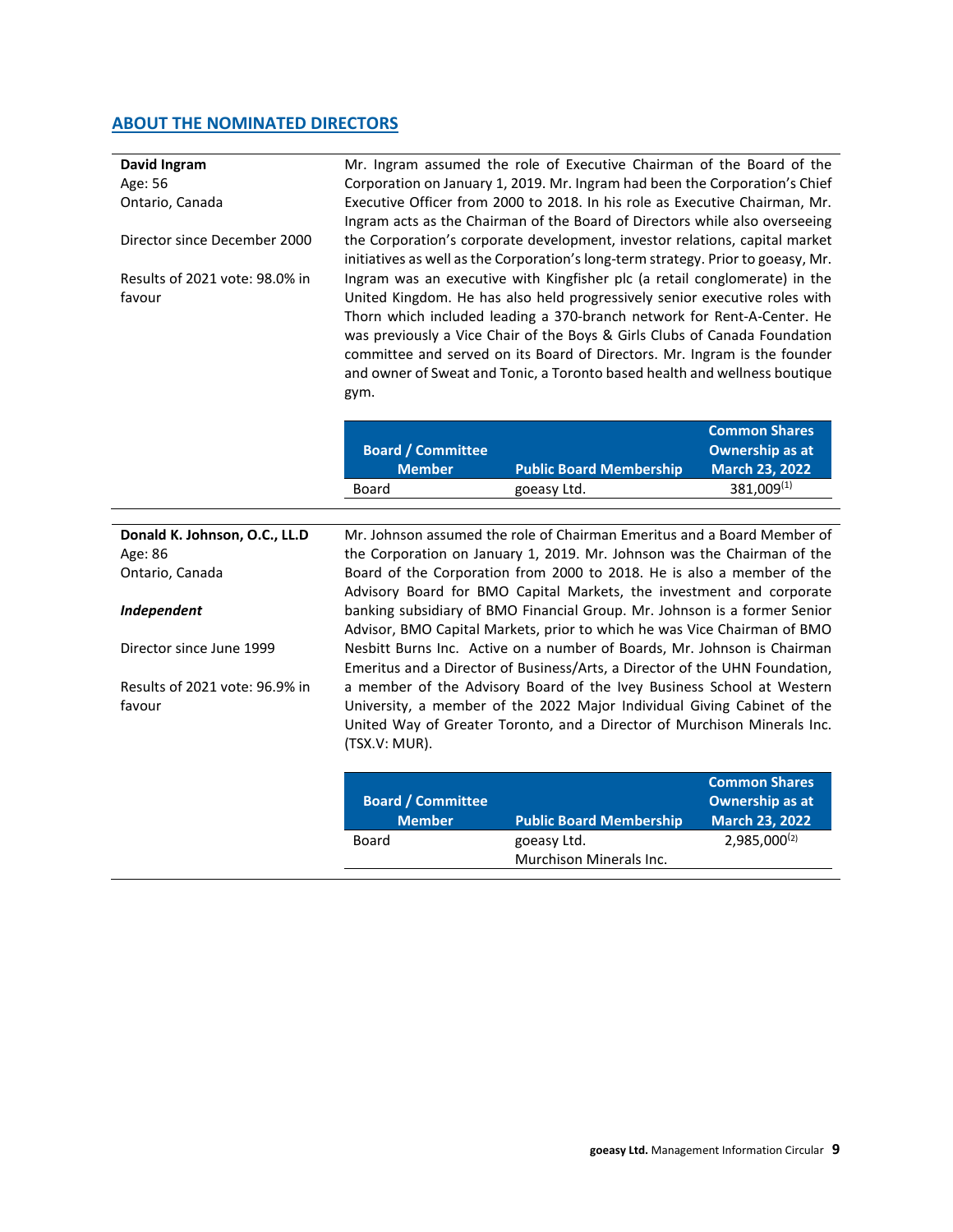**David Appel** Age: 80 Ontario, Canada Mr. Appel is a Corporate Director. Mr. Appel had a career in law, business, and government service, and is a Director of a number of charitable organizations. He was active in public policy and advocacy related to provincial consumer protection law. Mr. Appel is a retired member of the Quebec Bar.

### *Independent*

favour

Director since August 2010 Results of 2021 vote: 98.2% in **Board / Committee Public Board Membership Common Shares Ownership as at March 23, 2022** Board Audit Committee Corporate Governance, Nominating and Risk Committee goeasy Ltd. 268,559

| <b>Sean Morrison</b>           |                          | Mr. Morrison is a Corporate Director and President and Chief Executive Officer                                                                                 |                        |
|--------------------------------|--------------------------|----------------------------------------------------------------------------------------------------------------------------------------------------------------|------------------------|
| Age: 52                        |                          | of Diversified Royalty Corp., a public company which purchases trademarks                                                                                      |                        |
| British Columbia, Canada       |                          | and receives top-line royalty streams from a diversified group of multi-<br>location business and franchisors. Mr. Morrison was the co-founder and             |                        |
| Independent                    |                          | formerly the Managing Partner of Maxam Capital Corporation, a private<br>equity fund. Prior to forming Maxam Capital Corporation, Mr. Morrison was a           |                        |
| Director since January 2012    |                          | partner at Capital West Partners, a Vancouver-based investment banking firm.<br>Mr. Morrison is a graduate of the University of British Columbia with a degree |                        |
| Results of 2021 vote: 98.3% in |                          | in Commerce and is a Chartered Accountant (CPA CA).                                                                                                            |                        |
| favour                         |                          |                                                                                                                                                                |                        |
|                                |                          |                                                                                                                                                                | <b>Common Shares</b>   |
|                                | <b>Board / Committee</b> |                                                                                                                                                                | <b>Ownership as at</b> |
|                                | <b>Member</b>            | <b>Public Board Membership</b>                                                                                                                                 | <b>March 23, 2022</b>  |
|                                | Board                    | goeasy Ltd.                                                                                                                                                    | 13,444(3)              |
|                                | Audit Committee          |                                                                                                                                                                |                        |
|                                | <b>Human Resources</b>   |                                                                                                                                                                |                        |
|                                | Committee                |                                                                                                                                                                |                        |
|                                |                          |                                                                                                                                                                |                        |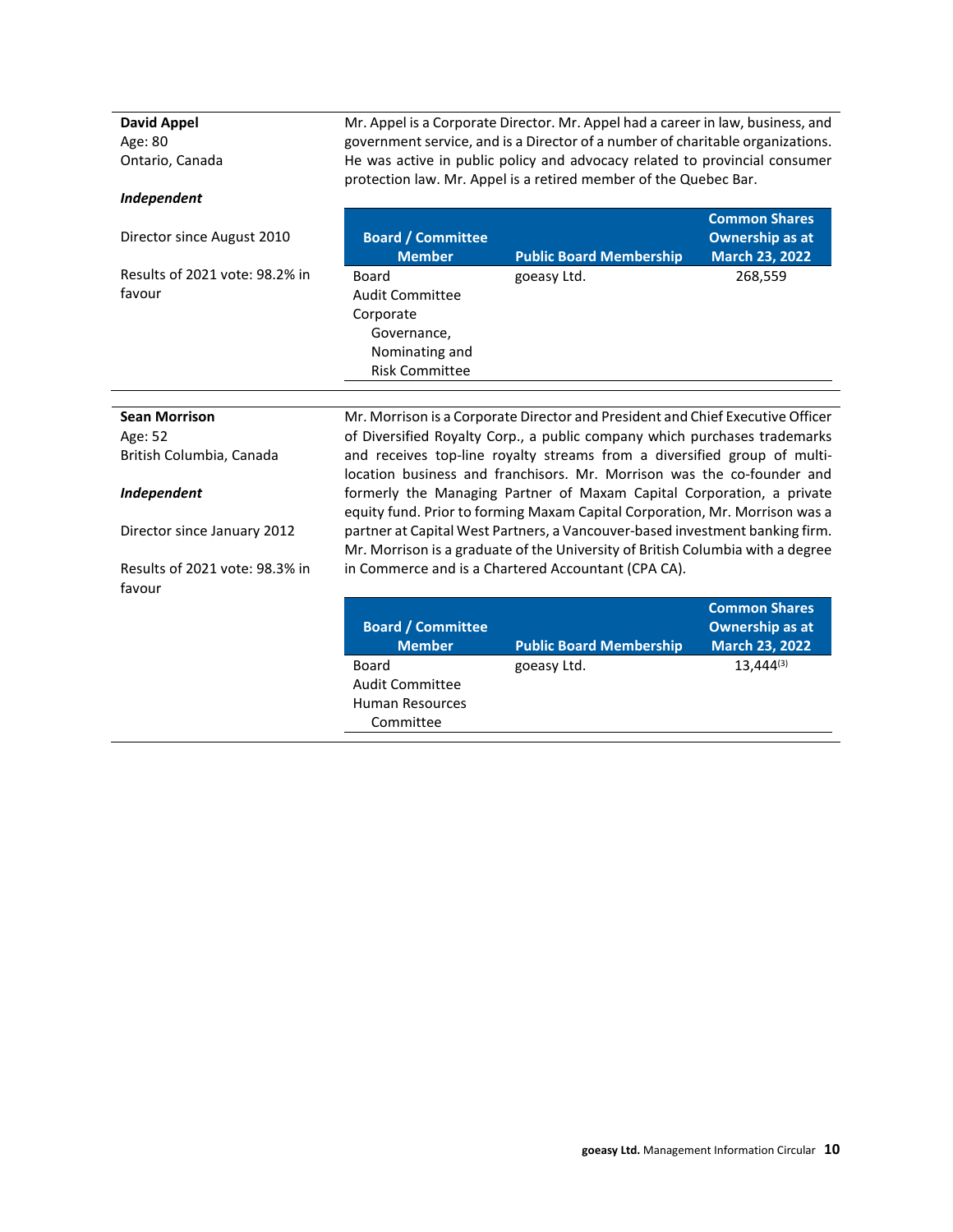**Karen Basian** Age: 59 Ontario, Canada

#### *Independent*

Director since November 2014

Results of 2021 vote: 98.4% in favour

Ms. Basian is a Corporate Director and serves on the Board of Directors of Aimia Inc. (TSX: AIM), Newtopia Inc. (TSX.V: NEWU) and Kognitiv Corporation. Ms. Basian is the Chairman of the Board of Directors of BookJane. She is also the President of KB Capital Management Inc., a strategy consulting and financial advisory firm and is the co-founder and Principal of 3NP Asset Management, a real estate company. Ms. Basian was previously a Board Director of Flowr; the Chief Financial Officer and Senior Vice President of Operations for 724 Solutions (SVNX.TO); the Chief Global Strategy and Business Development Officer for McCain Foods; Head of Strategy for Frito-Lay North America (a division of PepsiCo); Senior Manager with Bain and Company in the UK and Canada; and International Tax specialist with Deloitte in Canada. Ms. Basian is a Chartered Accountant (CPA CA) and has an M.B.A. from IMD in Lausanne, Switzerland.

| <b>Board / Committee</b><br><b>Member</b> | <b>Public Board Membership</b> | <b>Common Shares</b><br><b>Ownership as at</b><br><b>March 23, 2022</b> |
|-------------------------------------------|--------------------------------|-------------------------------------------------------------------------|
| Board                                     | goeasy Ltd.                    | 12,000                                                                  |
| Audit Committee                           | Aimia Inc.                     |                                                                         |
| <b>Human Resources</b><br>Committee       | Newtopia Inc.                  |                                                                         |

### **Susan Doniz** Age: 52 Ontario, Canada

#### *Independent*

Director since May 2016

Results of 2021 vote: 96.3% in favour

Ms. Doniz is a Corporate Director and the Chief Information Officer and Senior Vice President of Information Technology and Data Analytics at Boeing Co. Previously, Ms. Doniz served as the Group Chief Information Officer of Qantas Airways and the Global Chief Information Officer of Aimia Inc., the Director of Digital Transformation of Procter & Gamble Co. Ms. Doniz has over 15 years experience in over a dozen public, private and the world's largest technology companies advisory boards, including IGM Financials Inc. (TSX: IGM). She has over 25 years of experience in digital transformation, emerging technologies and cyber in industries from consumer packaged goods (CPG) to Aerospace, living and working in over 10 countries. She has also served as Chair of Human Resource and Compensation Committees and Development Committees. Ms. Doniz holds ICD.D designation since 2014.

| <b>Board / Committee</b><br><b>Member</b> | <b>Public Board Membership</b> | <b>Common Shares</b><br><b>Ownership as at</b><br><b>March 23, 2022</b> |
|-------------------------------------------|--------------------------------|-------------------------------------------------------------------------|
| Board                                     | goeasy Ltd.                    | 2,476                                                                   |
| Human Resources                           | IGM Financial Inc.             |                                                                         |
| Committee                                 |                                |                                                                         |
| Corporate                                 |                                |                                                                         |
| Governance,                               |                                |                                                                         |
| Nominating and                            |                                |                                                                         |
| <b>Risk Committee</b>                     |                                |                                                                         |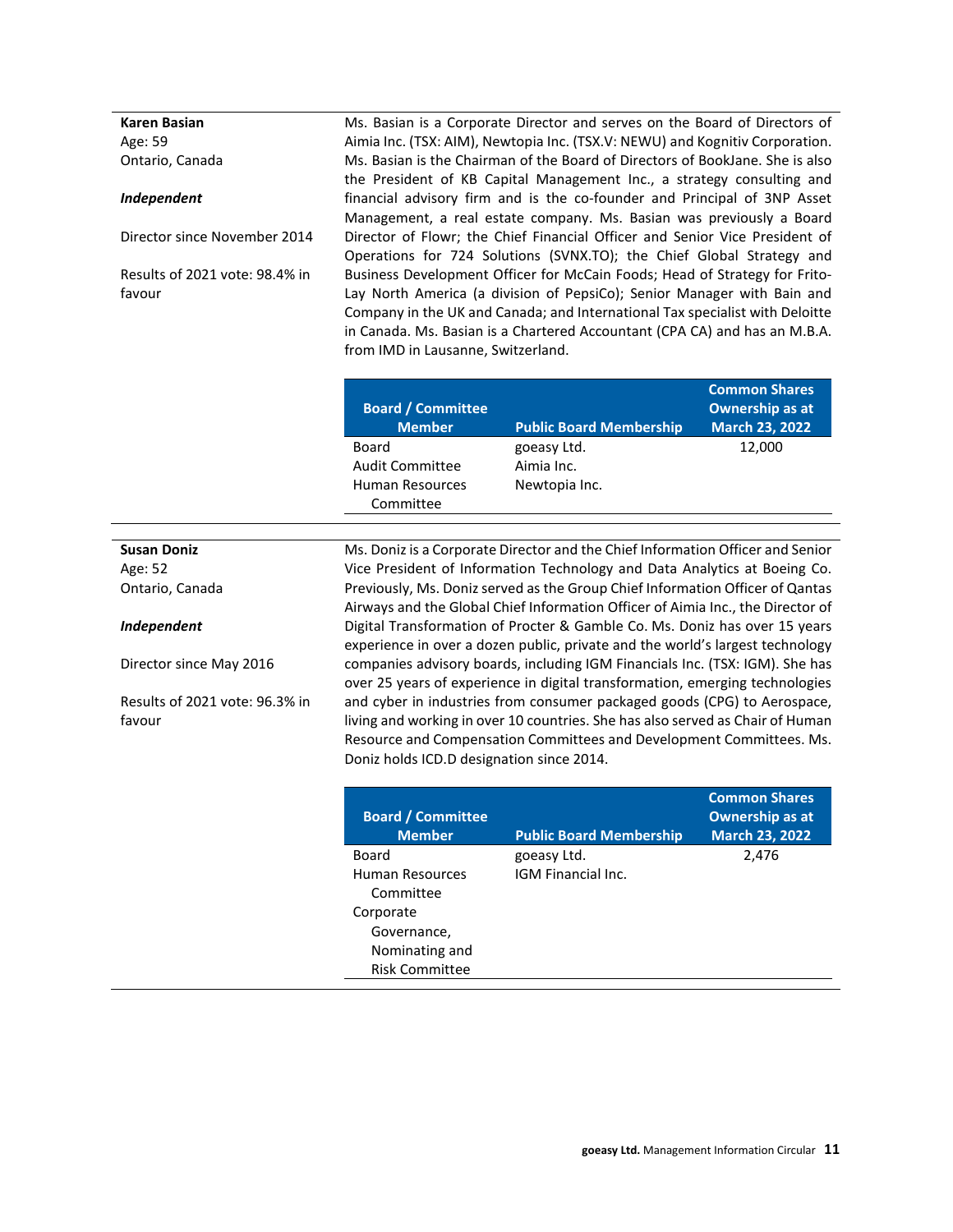**Honourable James Moore** Age: 45 British Columbia, Canada

#### *Independent*

Director since March 2020

Results of 2021 vote: 93.0% in favour

The Honourable James Moore is a Corporate Director and a Senior Business Advisor at the global law firm Dentons and a Public Policy Advisor at Edelman. He is also the National Vice-Chair of the Canadian Cancer Society, a senior advisor to Canada's Office of the Auditor General, a past member of the NAFTA Council for the Government of Canada and was the 6th Chancellor of the University of Northern British Columbia. Previously he served as Canada's Minister of Industry, Minister of Canadian Heritage & Official Languages, and Secretary of State for the Asia Pacific Gateway and Minister for the 2010 Olympics over a 5-term, 15-year career as a Member of Parliament. Mr. Moore is also on the Board of Xplornet Communications, and was previously the Chairman of the Board of Directors of Western Resources.

| <b>Board / Committee</b><br><b>Member</b> | <b>Public Board Membership</b> | <b>Common Shares</b><br><b>Ownership as at</b><br><b>March 23, 2022</b> |
|-------------------------------------------|--------------------------------|-------------------------------------------------------------------------|
| Board                                     | goeasy Ltd.                    |                                                                         |
| <b>Audit Committee</b>                    |                                |                                                                         |
| Corporate                                 |                                |                                                                         |
| Governance,                               |                                |                                                                         |
| Nominating and                            |                                |                                                                         |
| <b>Risk Committee</b>                     |                                |                                                                         |
|                                           |                                |                                                                         |

# **Tara Deakin**

Age: 47 Ontario, Canada

#### *Independent*

Director since July 2020

Results of 2021 vote: 98.8% in favour

Ms. Deakin is a Corporate Director and the Chief People Officer at Spin Master Corp. She brings over 20 years of multi-faceted Human Resources experience gained at industry leading organizations. She is also a Director on the St. Michael's Hospital Foundation. Tara holds a Bachelor of Arts from the University of Western Ontario.

| <b>Board / Committee</b> |                                | <b>Common Shares</b><br><b>Ownership as at</b> |
|--------------------------|--------------------------------|------------------------------------------------|
| <b>Member</b>            | <b>Public Board Membership</b> | <b>March 23, 2022</b>                          |
| Board                    | goeasy Ltd.                    |                                                |
| <b>Human Resources</b>   |                                |                                                |
| Committee                |                                |                                                |
| Corporate                |                                |                                                |
| Governance,              |                                |                                                |
| Nominating and           |                                |                                                |
| <b>Risk Committee</b>    |                                |                                                |
|                          |                                |                                                |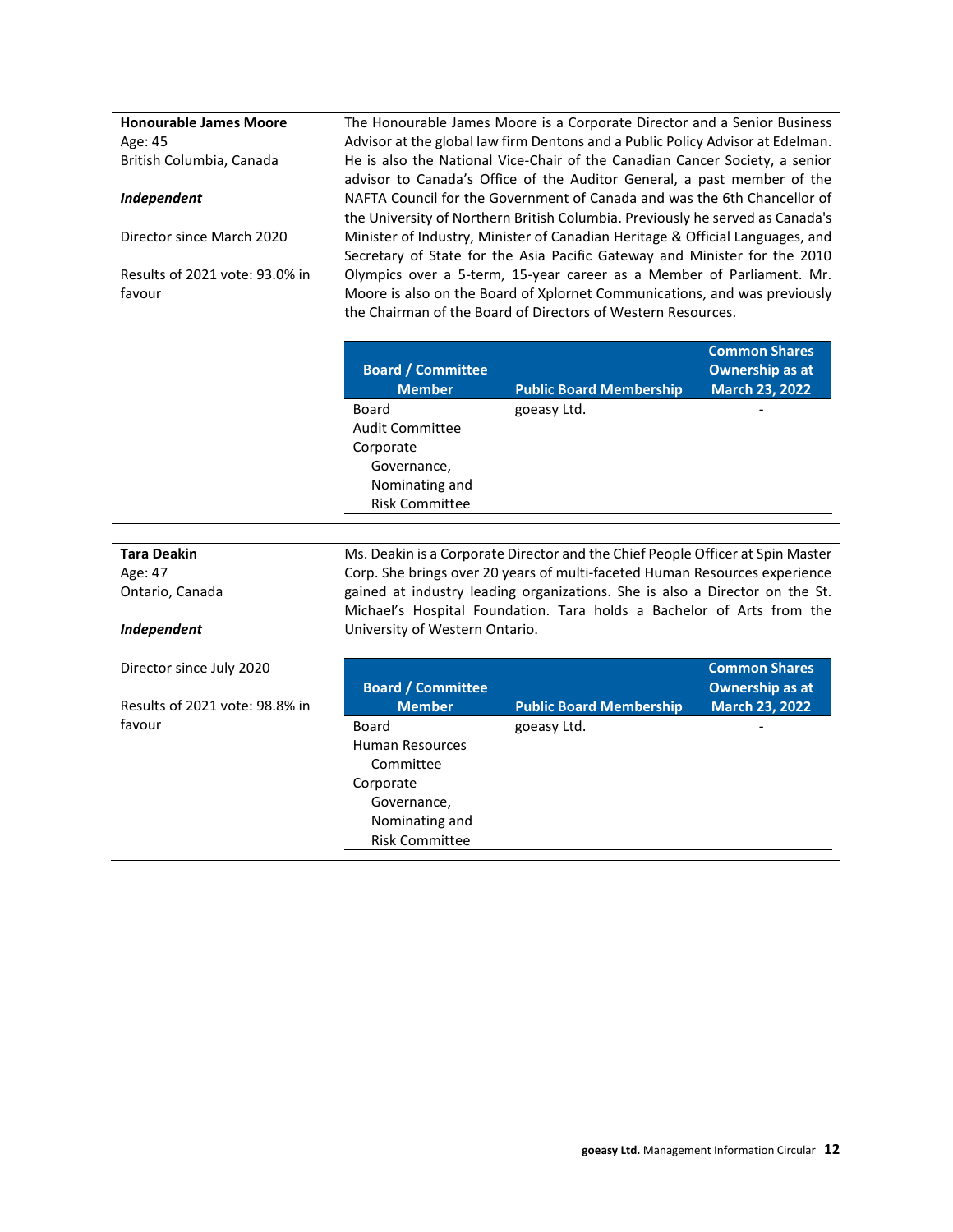| <b>Jason Mullins</b>           | Mr. Mullins is a Corporate Director and the President and Chief Executive    |
|--------------------------------|------------------------------------------------------------------------------|
| Age: 39                        | Officer of goeasy, having joined the Corporation in 2010. Mr. Mullins served |
| Ontario, Canada                | as President and Chief Operating Officer since April 2018 and was appointed  |
|                                | as President and Chief Executive Officer in January of 2019. Previously, Mr. |
| Director since March 2021      | Mullins was the Executive Vice President and Chief Operating Officer of      |
|                                | goeasy. Mr. Mullins has an extensive career in financial services, coming to |
| Results of 2021 vote: 99.7% in | goeasy in 2010 from Mogo Finance Technology where he was Vice President      |
| favour                         | of Sales and Operations. He has held previous operations management roles    |
|                                | at CIBC and Allied International Credit and has an MBA from the Ivey School  |
|                                | of Business at the University of Western Ontario.                            |
|                                |                                                                              |

|                          |                                | <b>Common Shares</b>   |
|--------------------------|--------------------------------|------------------------|
| <b>Board / Committee</b> |                                | <b>Ownership as at</b> |
| <b>Member</b>            | <b>Public Board Membership</b> | <b>March 23, 2022</b>  |
| Board                    | goeasy Ltd.                    | 92.171                 |

#### **Notes:**

<sup>1</sup> Mr. Ingram has control or direction over 189,286 Common Shares which are registered in the name of Sweat and Tonic Inc., a company under Mr. Ingram's control.

<sup>2</sup> The Common Shares are owned by VYCO Ltd., a corporation controlled by a family trust. Mr. Johnson is a discretionary beneficiary of such trust and President of VYCO Ltd.

<sup>3</sup> Mr. Morrison has control or direction over 13,444 Common Shares which are registered in the name of Tri-X Capital Corporation, a company under Mr. Morrison's control.

### <span id="page-13-0"></span>**STATEMENT OF CORPORATE GOVERNANCE PRACTICES**

The Corporation's Board and senior management consider good corporate governance to be central to the effective and efficient operation of the Corporation. Set out below is a description of the Corporation's approach to corporate governance in relation to the guidelines for effective corporate governance (the "Guidelines") set out in National Policy 58-201 – *Corporate Governance Guidelines*, which was introduced by the Canadian Securities Administrators on June 30, 2005 concurrently with National Instrument 58-101 – *Disclosure of Corporate Governance Practices* (the "National Instrument"). The Guidelines address matters such as the constitution and independence of corporate boards, the functions to be performed by boards and their committees and the effectiveness and education of board members. The National Instrument requires the disclosure by each listed corporation of its approach to corporate governance with reference to the Guidelines as it is recognized that the unique characteristics of individual corporations will result in varying degrees of compliance.

#### <span id="page-13-1"></span>**BOARD MANDATE**

The Board assumes responsibility for the overall stewardship of the Corporation and discharges this responsibility directly and through delegation of specific responsibilities to Committees of the Board, the Chair, and officers of the Corporation. The role and responsibility of the Board is set out in a formal written mandate which is attached hereto as Appendix A.

The Board recognizes that a director's experience and knowledge of the Corporation's business is a valuable resource, and as such the Corporation does not have term limits or a fixed retirement age or date for directors. The Board considers rigorous annual performance evaluations as the best means of ensuring director effectiveness. Directors may continue to serve subject to their ability to perform their duties and their performance as directors.

As set out in its mandate, the Board has established three Committees to assist with its responsibilities: the Audit Committee, the Human Resources Committee and the Corporate Governance, Nominating and Risk Committee.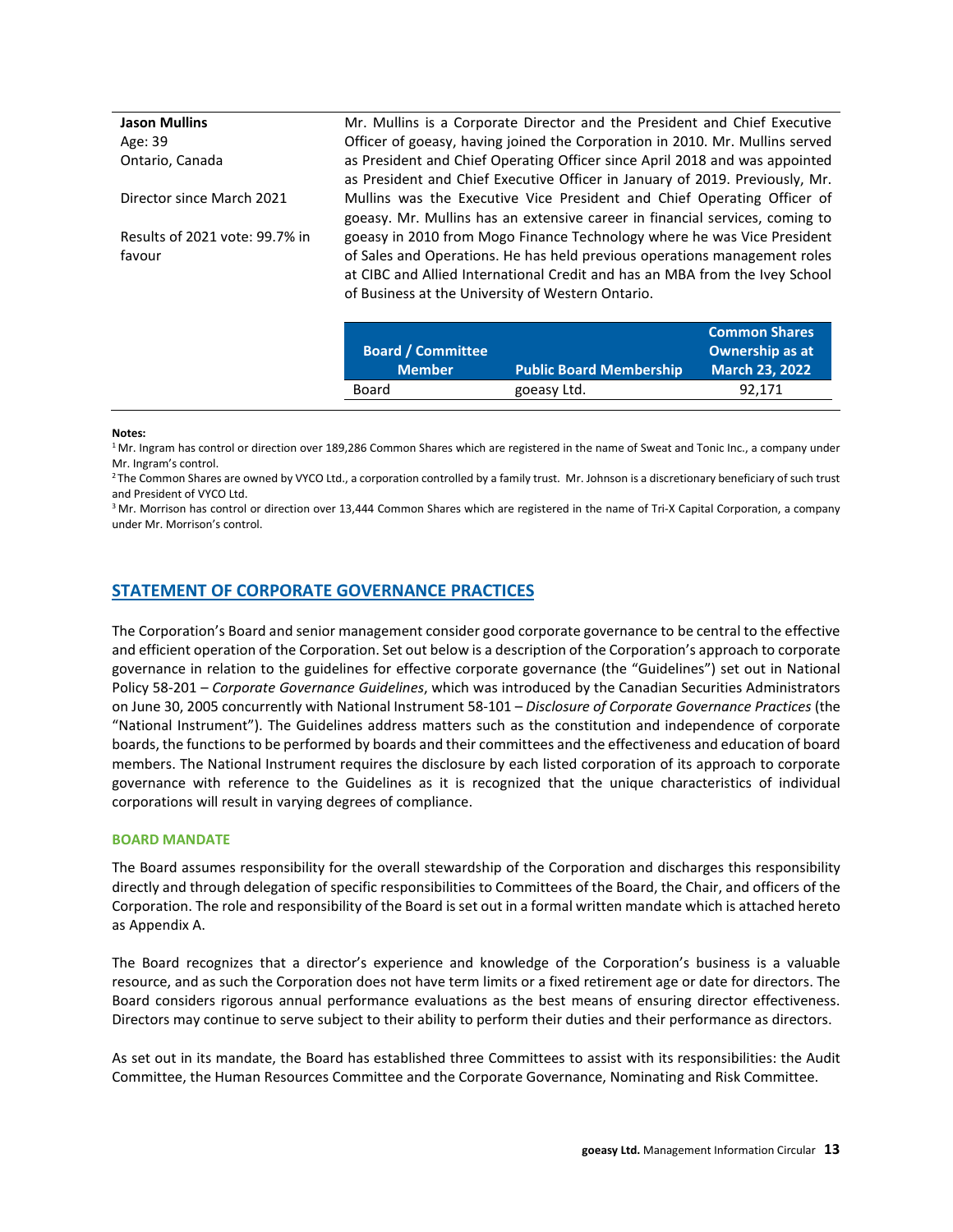Each of the Committees has a written mandate approved by the Board and are composed entirely of independent directors pursuant to the Corporation's policies.

### <span id="page-14-0"></span>**INDEPENDENT DIRECTORS**

The National Instrument defines an "independent director" as a director who has no direct or indirect material relationship with the Corporation. A "material relationship" is in turn defined as a relationship which could, in the view of the Board, be reasonably expected to interfere with such member's independent judgment. In determining whether a particular director is an "independent director" or a "non-independent director", the Board considers the factual circumstances of each director in the context of the Guidelines.

The Guidelines provide that the Board should have a majority of independent directors. It is the policy of the Corporation that two-thirds of the members of the Board shall be independent. The Board is currently comprised of nine members, seven of whom are "independent directors" within the meaning of the National Instrument. The seven independent directors are currently Donald K. Johnson, David Appel, Sean Morrison, Karen Basian, Susan Doniz, Hon. James Moore and Tara Deakin. The remaining directors, David Ingram and Jason Mullins, have a material relationship with the Corporation as David Ingram is currently the Executive Chairman of the Corporation and Jason Mullins is currently the President and Chief Executive Officer of the Corporation. As a result, David Ingram and Jason Mullins are not considered to be independent within the meaning of the National Instrument.

### <span id="page-14-1"></span>**THE BOARD CHAIRMAN**

As of January 1, 2019, David Ingram assumed the role of Executive Chairman replacing Donald K. Johnson. As stated above, Mr. Ingram is not considered to be independent within the meaning of the National Instrument. In accordance with the Guidelines and the Corporation's Board Mandate attached hereto as Appendix A, the Chair of the Board shall be an independent director, unless the Board determines that it is inappropriate to require the Chair to be independent. If the Board determines that it would be inappropriate to require the Chair of the Board to be independent, then the independent directors shall select from among them a director who will act as "Lead Director" and who will assume responsibility for providing leadership to enhance the effectiveness and independence of the Board. As the Board determined that it is inappropriate to require the Chair to be independent upon the appointment of Mr. Ingram to the role of Executive Chairman, the independent directors have selected Mr. Donald K. Johnson to act as Lead Director.

The Chair and Lead Director are responsible for acting as the communication link between the directors and the management of the Corporation, supervising the performance of management (with the Board), managing the affairs of the Board and managing shareholder communications (with the management of the Corporation)*.* The Lead Director is also responsible for providing leadership to enhance the effectiveness and independence of the Board.

#### <span id="page-14-2"></span>**POSITION DESCRIPTIONS**

The Board has developed position descriptions for the Chair and for Committee Chairs. Furthermore, the written mandate for each Committee provides that the Chair's responsibility is to ensure that the mandates are fulfilled. The Board has also developed a position description for the Chief Executive Officer.

### <span id="page-14-3"></span>**AUDIT COMMITTEE**

The Audit Committee is currently comprised of four directors of the Corporation, Karen Basian (Chair), David Appel, Sean Morrison, and Hon. James Moore, all of whom are independent and financially literate for purposes of National Instrument 52-110 – *Audit Committees*. The qualifications, responsibilities and operation of the Audit Committee, as well as fees paid to the Corporation's external auditors, are set out under the heading "Audit Committee Information" in the Corporation's Annual Information Form dated February 16, 2022 a copy of which is available on SEDAR at [www.sedar.com,](http://www.sedar.com/) and in the Audit Committee Mandate which forms Schedule A to the Annual Information Form and a copy of which is attached hereto as Appendix B.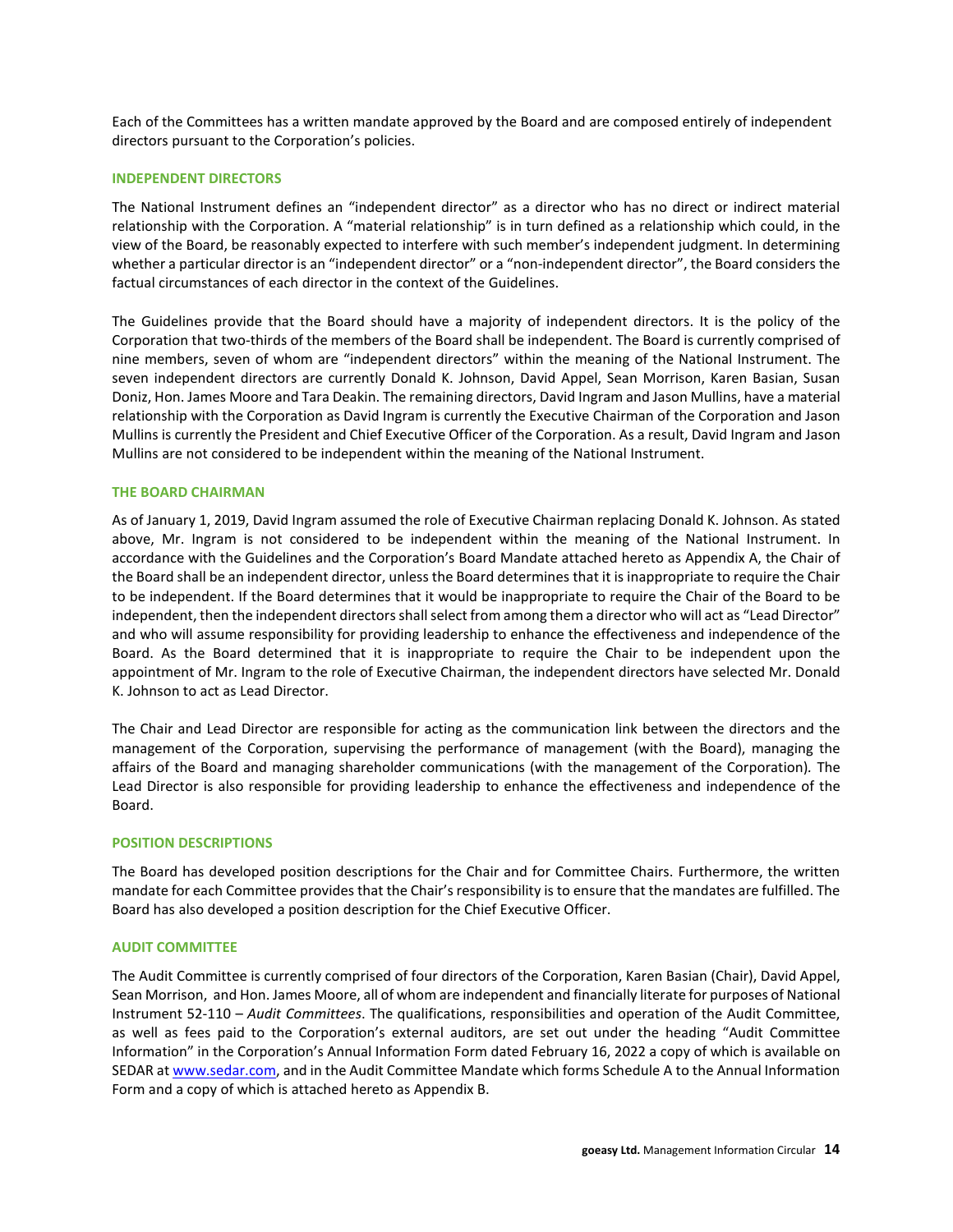### <span id="page-15-0"></span>**CORPORATE GOVERNANCE, NOMINATING AND RISK COMMITTEE**

The Corporate Governance, Nominating and Risk Committee is currently comprised of four directors of the Corporation, Hon. James Moore (Chair), David Appel, Susan Doniz and Tara Deakin, all of whom are independent. The responsibilities, powers and operation of the Corporate Governance, Nominating and Risk Committee are set out in the Committee mandate, a copy of which is attached hereto as Appendix C.

As described in its mandate, the Corporate Governance, Nominating and Risk Committee is responsible for, among other things, assisting the Board in establishing and maintaining a sound system of corporate governance through a process of continuing assessment and enhancement, as well as enterprise risk management, which includes matters such as: Environmental Social and Governance (ESG) and information security. The Committee is also responsible for reviewing any related-party transactions and implementing yearly Material Interest Attestations for all Board Members.

#### <span id="page-15-1"></span>**HUMAN RESOURCES COMMITTEE**

The Human Resources Committee is currently comprised of four directors of the Corporation, Tara Deakin (Chair), Karen Basian, Sean Morrison and Susan Doniz, all of whom are independent. The responsibilities, powers and operation of the Human Resources Committee are set out in the Committee mandate, a copy of which is attached as Appendix D.

As described in its mandate, the Human Resources Committee is responsible for, among other things, reviewing and recommending the form and adequacy of compensation arrangements for directors and executive officers, having regard to associated risks and responsibilities. Compensation includes but is not limited to salary, bonuses, benefits, equity-based incentives, share purchases and other compensation as appropriate. Additionally, the Committee reviews and makes recommendations to the full Board on all matters pertaining to bonus plans, salary policy, equitybased incentives and share purchase plans for all other employees. The Committee annually reviews its compensation practices by comparing them to surveys of relevant competitors and sets objective compensation based on this review.

<span id="page-15-2"></span>Also, as part of its mandate, the Human Resources Committee is responsible for developing and monitoring executive talent management plans, ensuring that succession plans are in place for key executive roles. The Committee will advise to ensure that management has effective processes in place to retain key employees, identify and reward high-potential talent, and adequately address the organization's diversity and inclusion needs in efforts to align the capabilities of talent with the current and forward-facing business goals and strategy.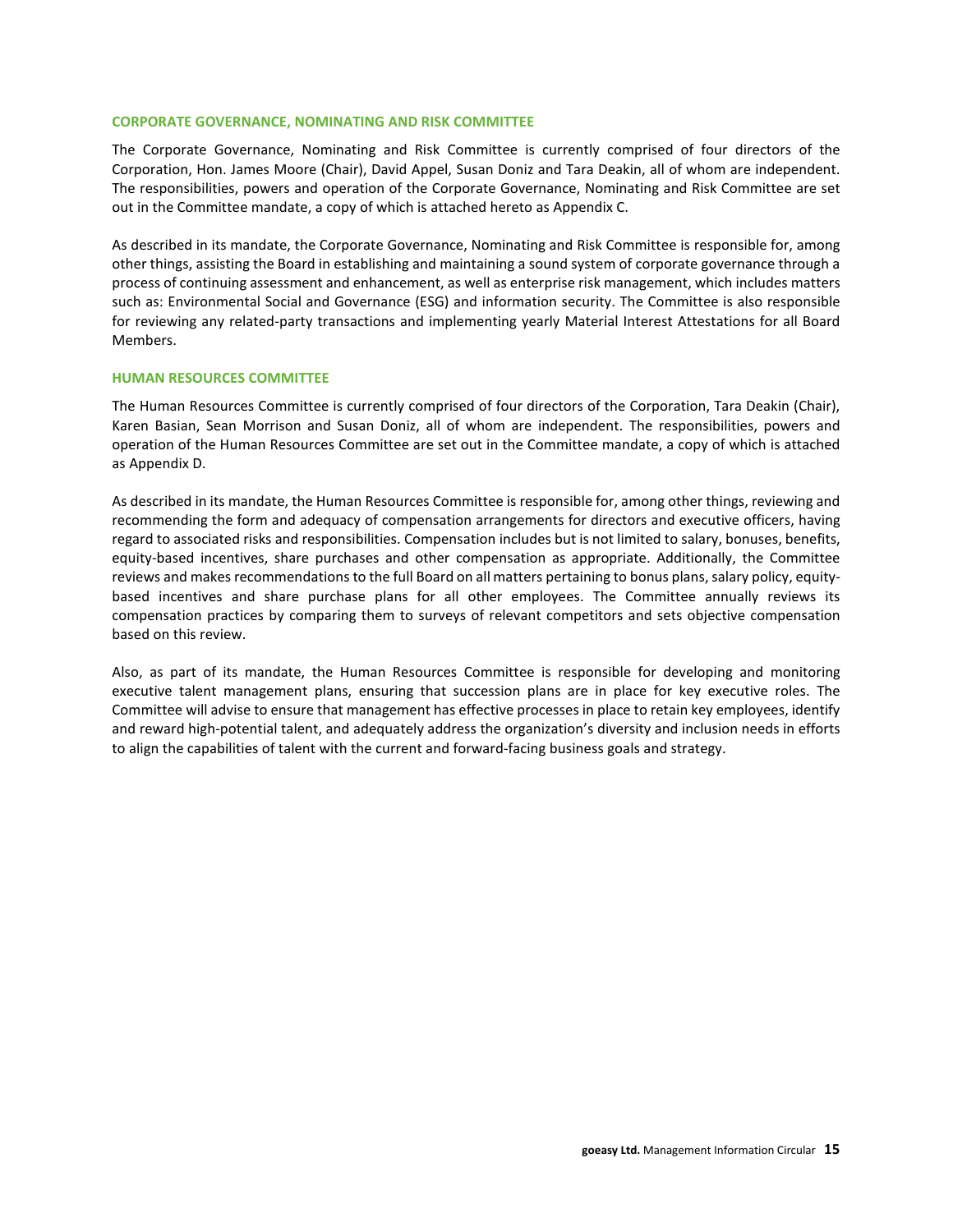### **COMMITTEE COMPOSITION**

In keeping with governance best practices, each member of the Committees is considered by the Board to have direct experience relative to human resources, leadership, talent management, compensation, governance, and risk management by way of their business experience and educational background. The following is a brief summary of the education and experience that is relevant to the performance of their responsibilities as Committee members.

### David Appel

Mr. Appel had a career in law, business, and government service, and is a Director of a number of charitable organizations. He was active in public policy and advocacy related to provincial consumer protection law. Mr. Appel is a retired member of the Quebec Bar. Mr. Appel has specialized skills in the areas of regulatory and legal management.

### Sean Morrison

Mr. Morrison is the President and Chief Executive Officer of Diversified Royalty Corp and was the co-founder and formerly the Managing Partner of Maxam Capital Corporation. Prior to forming Maxam Capital Corporation, Mr. Morrison was a partner at Capital West Partners, a Vancouver-based investment banking firm. Mr. Morrison is a Chartered Accountant (CPA CA). Mr. Morrison has specialized skills in the areas of finance, operations and risk management.

### Karen Basian

Ms. Basian is member of the Board of Directors of Aimia Inc. (TSX: AIM), Newtopia Inc. (TSX.V NEWU) and Kognitiv Corporation. Ms. Basian is the Chairman of the Board of Directors of BookJane. She is also the President of KB Capital Management Inc., a strategy consulting and financial advisory firm and is the co-founder and Principal of 3NP Asset Management, a real estate company. Ms. Basian is a Chartered Accountant (CPA CA) and has an M.B.A. from IMD in Lausanne, Switzerland. Ms. Basian has specialized skills in the areas of finance, operations and risk management.

#### Susan Doniz

Ms. Doniz is the Chief Information Officer and Senior Vice President of Information Technology and Data Analytics at Boeing Co. Previously, Ms. Doniz served as the Group Chief Information Officer of Qantas Airways, the Global Chief Information Officer of Aimia Inc. and the Director of Digital Transformation of Procter & Gamble Co. Ms. Doniz has over 15 years experience in over a dozen public, private and the world's largest technology companies advisory boards, including IGM Financials Inc. (TSX: IGM). She has over 25 years of experience in digital transformation, emerging technologies and cyber in industries from consumer packaged goods (CPG) to Aerospace, living and working in over 10 countries. She has also served as Chair of Human Resource and Compensation Committees and Development Committees. Ms. Doniz holds ICD.D designation since 2014. Ms. Doniz has specialized skills in the areas of operations, information technology and risk management.

#### Honourable James Moore

Hon. Moore is a Senior Business Advisor at the global law firm Dentons and a Public Policy Advisor at Edelman. He is also the National Vice-Chair of the Canadian Cancer Society, a senior advisor to Canada's Office of the Auditor General, a past member of the NAFTA Council for the Government of Canada and was the 6th Chancellor of the University of Northern British Columbia. Previously he served as Canada's Minister of Industry, Minister of Canadian Heritage & Official Languages, and Secretary of State for the Asia Pacific Gateway and Minister for the 2010 Olympics over a 5-term, 15-year career as a Member of Parliament. Mr. Moore is also on the Board of Xplornet Communications, and was previously the Chairman of the Board of Directors of Western Resources. Mr. Moore has specialized skills in the areas of operations and risk management.

#### Tara Deakin

Ms. Deakin is the Chief People Officer at Spin Master Corp. She brings over 20 years of multi-faceted Human Resources experience gained at industry leading organizations. She is also a Director on the St. Michael's Hospital Foundation. Tara holds a Bachelor of Arts from the University of Western Ontario. Ms. Deakin has specialized skills in the areas of human resources and risk management.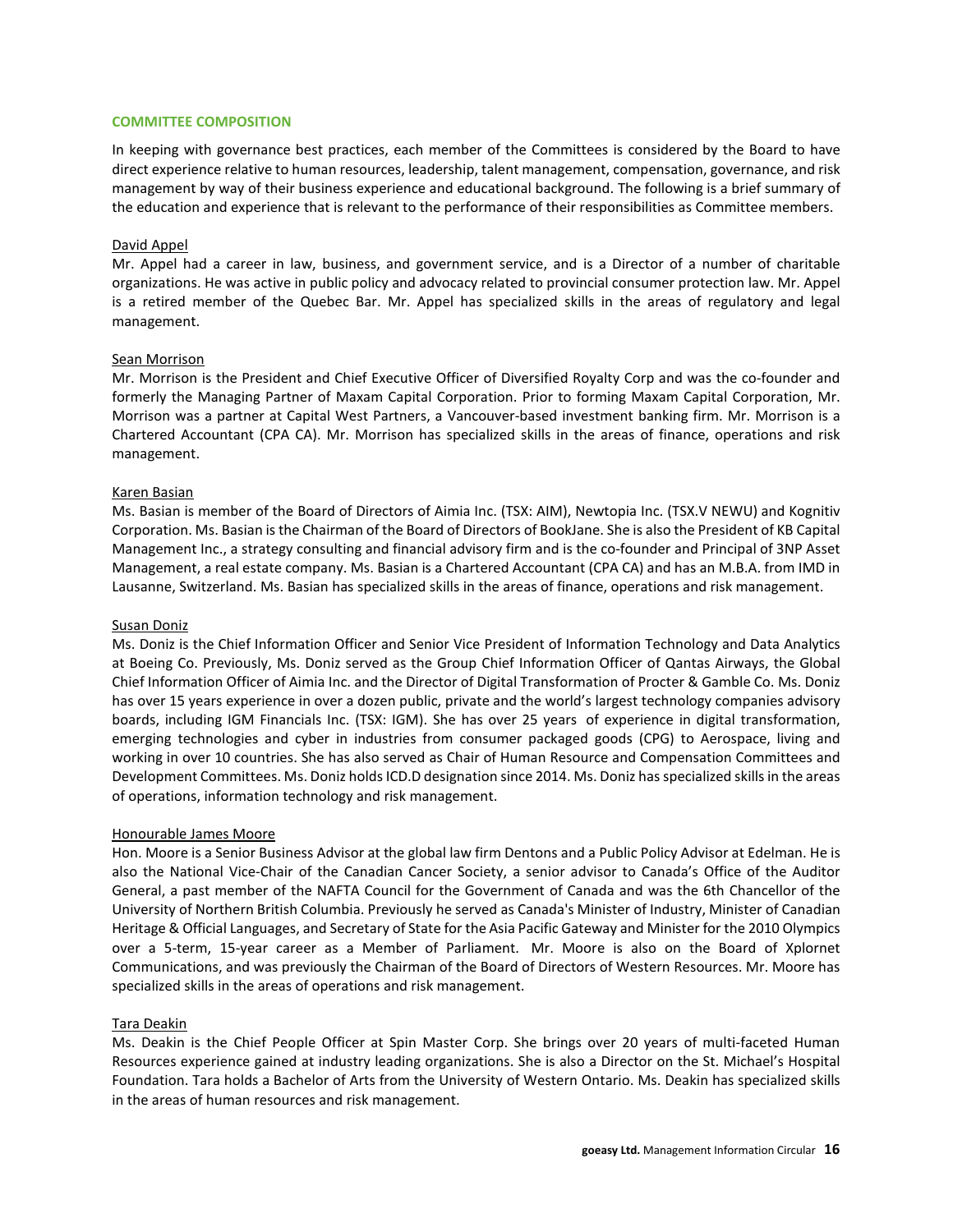### <span id="page-17-0"></span>**ORIENTATION AND CONTINUING EDUCATION**

The Corporation has a formal process of orientation and education for new members of the Board. The Corporate Governance, Nominating and Risk Committee is responsible for providing an orientation program for new directors. Such a program allows directors to contribute effectively from the outset of their appointment and includes:

- (a) meetings with the Chair and the Chief Executive Officer to familiarize the new director with the nature of the business, current issues, the Corporation's strategy, the Corporation's expectations concerning input from directors and directors' general responsibilities;
- (b) discussion with other Board members with respect to the functioning of the Board, management of the Corporation, prospects, issues and similar matters;
- (c) the opportunity to visit some of the Corporation's facilities and meet with corporate officers in order to develop a better appreciation for the business; and
- (d) the provision of reference materials including current and historical financial information, corporate governance materials, business plan, company contacts, most recent annual reports, management information circulars, analysts' reports and similar materials.

In addition, the Corporate Governance, Nominating and Risk Committee is charged with the responsibility to identify and provide continuing education opportunities for all directors, so that directors maintain or enhance their skills and abilities as directors, and their knowledge of the Corporation's business remains current. Examples of these types of activities can include: site visits, and quarterly educational sessions regarding focus areas of the business.

The directors are provided with written and oral presentations which continue to educate them on the Corporation's operations. The Corporation encourages participation of directors in continuing director education programs and supports them by reimbursing tuition and out-of-pocket expenses.

### <span id="page-17-1"></span>**ETHICAL BUSINESS CONDUCT**

The Board has adopted a written code of business conduct (the "Code") for the Corporation's directors, officers and employees that sets out the Board's expectations for the conduct of such persons in their dealings on behalf of the Corporation. The Code is available on the Corporation's website and has been filed on and is accessible through SEDAR a[t www.sedar.com.](http://www.sedar.com/)

The Board has established an independent confidential hotline in order to encourage employees, directors and officers to raise concerns regarding matters addressed by the Code on a confidential basis free from discrimination, retaliation or harassment. Employees who violate the Code may face disciplinary actions, including termination. The Human Resources Committee is responsible for reviewing management's monitoring of compliance with the Code. Further, the Board, through the Audit Committee, receives any reports of unethical behaviour received through the Ethics Hotline and otherwise.

The Corporation has a third party hosted tool which enables employees to communicate with senior management. This forum provides every employee with the ability to ask questions or to provide comments and to receive prompt responses. The Corporation is committed to addressing each question personally and promptly.

In addition, in order to ensure independent judgment in considering transactions and agreements, no director is permitted to attend any portion of a meeting or to vote on any transaction or agreement, if such director: (i) is a party to the agreement or transaction; (ii) is a director or officer of a party to the agreement or transaction; or (iii) has a material interest in the agreement or transaction (subject to certain exemptions as provided by applicable law).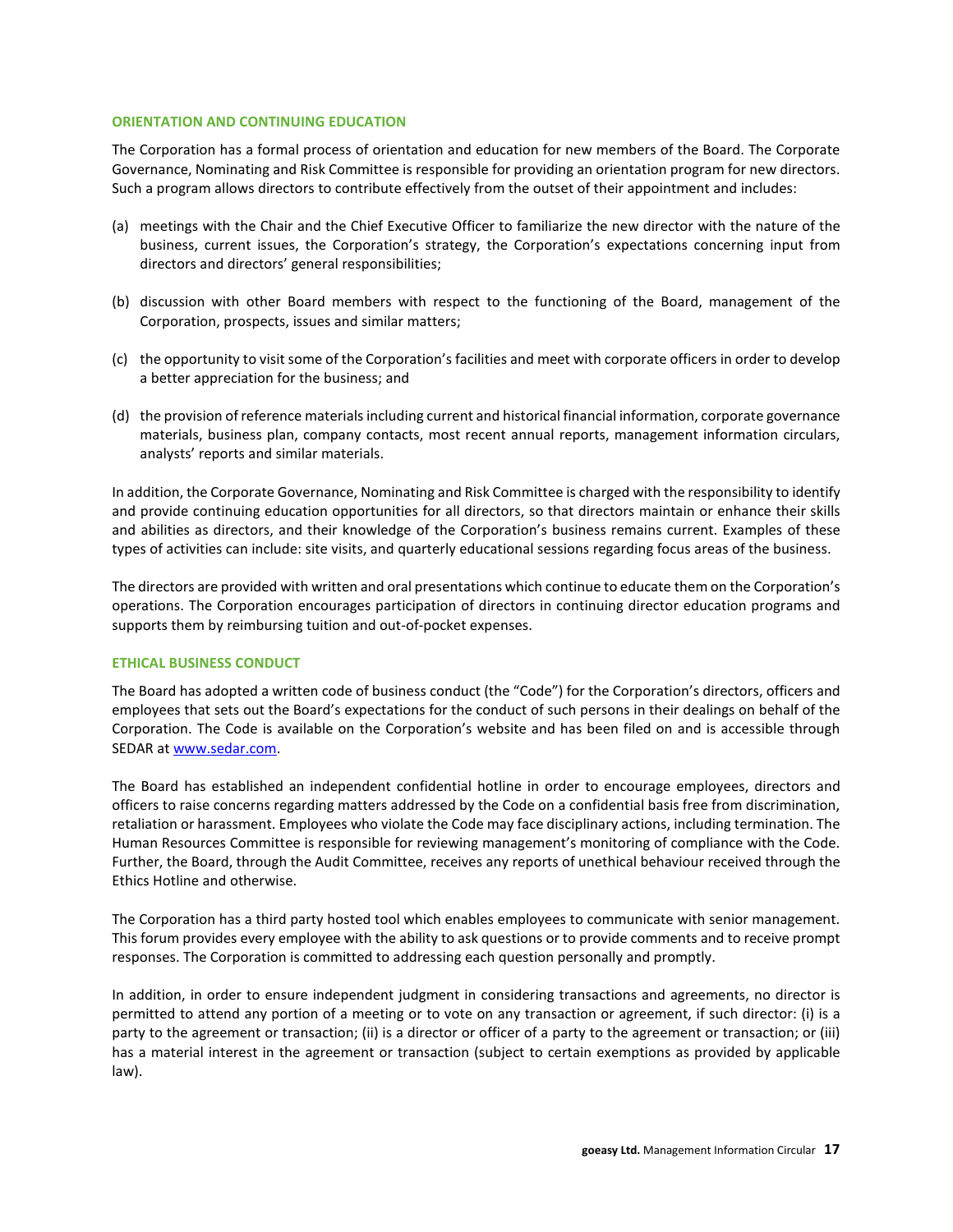### <span id="page-18-0"></span>**REPRESENTATION OF WOMEN ON THE BOARD AND IN EXECUTIVE OFFICER POSITIONS**

The Corporation has not adopted a written policy specifically relating to the identification and nomination of women directors nor does the Board consider the level of representation of women when making executive officer appointments as it does not feel that a written policy will necessarily result in the identification and selection of the best candidates.

When the Corporation identifies and selects candidates for director or executive officer positions, it considers not only the qualifications, personal qualities, business background and experience of the candidates but also the composition of the group of nominees, to best bring together a selection of candidates that will allow the Corporation to best achieve the optimal results. The Corporation has passed a policy supporting and promoting diversity, which notes the process for identifying and nominating women directors. The Corporation is aware of the benefits of diversity, both on the Board and at the executive level, and therefore values and considers diversity, including, without limitation, diversity of experience, perspective, education, race, gender and national origin, as one among the many factors taken into consideration during the search process to fill board positions or leadership roles within the Corporation. As such, the Corporation has not adopted targets in respect of women on the Board or in executive officer positions.

As of March 23, 2022, three (3) of seven (7) members of the non-executive Board of Directors are women (43%) and three (3) out of eleven (11) of the executive officers are women (27%).

#### <span id="page-18-1"></span>**ASSESSMENTS**

The Chair of the Board and the Corporate Governance, Nominating and Risk Committee are responsible for assessing the effectiveness of the Board as a whole and the Committees of the Board.

Annually, each director is asked to complete a questionnaire to assess the performance and mandate of the Board, its Committees and the directors in a confidential peer assessment. The Chair of the Board and the chair of the Corporate Governance, Nominating and Risk Committee review the responses and report to the full Board.

In addition, the Chair of the Board and members of the Corporate Governance, Nominating and Risk Committee meet privately with each director to discuss his or her effectiveness and contribution to the Board. The Chair of the Board also meets with each Committee chair to review and discuss the composition of the Committee, the contributions of the individual Committee members and the effectiveness of the Committee generally in discharging its mandate. The Chair reports his discussions to the Corporate Governance, Nominating and Risk Committee, which makes recommendations to the Board as appropriate. The Board discusses each of these matters in detail and takes appropriate action where advisable.

#### <span id="page-18-2"></span>**IN CAMERA SESSIONS**

The Board and its Committees hold an in-camera session at each meeting of the Board or Committee, respectively, attended by all directors. The Chief Executive Officer who also is a Director of the Board also attends these in camera sessions at each meeting of the Board and Committee except for the Audit Committee's in camera sessions with the auditors. In addition**,** the Board and its Committees, may, at the request of any one director, hold an in-camera session at a meeting of the Board or Committee, attended by all independent directors.

### <span id="page-18-3"></span>**MEETINGS AND DIRECTORS' ATTENDANCE**

During the financial year ended December 31, 2021, eight Board meetings were held and from January 1, 2022 to the date hereof, two Board meetings were held. At each Board meeting, the Board holds an in-camera session. In addition, any independent director may at any time request a meeting of solely independent directors. The information presented below reflects the Board and Board Committee meetings held since January 1, 2021 to the date hereof and attendance of the directors during such time.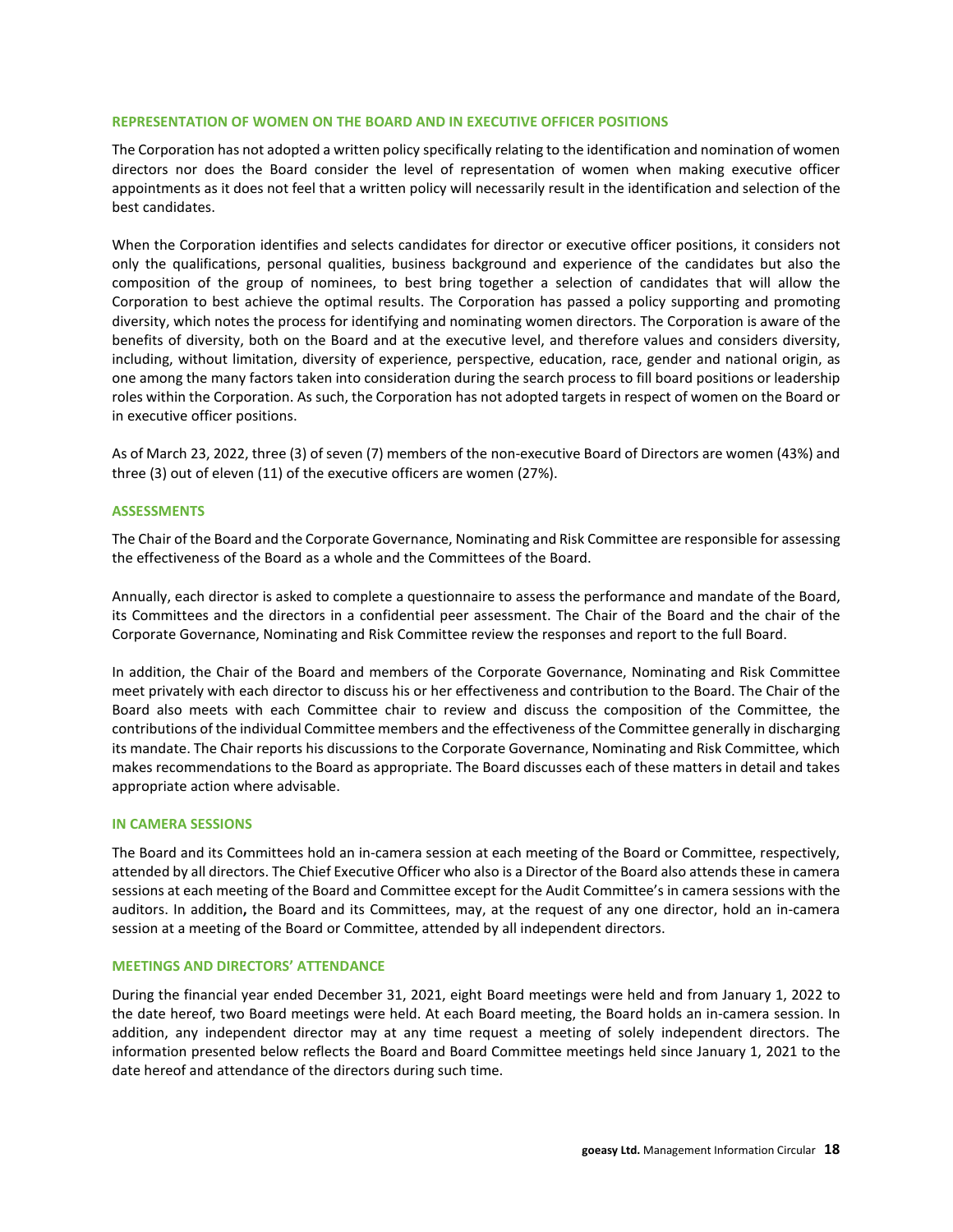### **Summary of Board and Committee Meetings Held**

| <b>Meetings</b>                                     | January 1 to<br>December 31,<br>2021 | January 1 to<br>March 23,<br>2022 | <b>Total</b> |
|-----------------------------------------------------|--------------------------------------|-----------------------------------|--------------|
| <b>Board of Directors</b>                           | 8                                    |                                   | 10           |
| <b>Audit Committee</b>                              | 4                                    |                                   |              |
| Human Resources Committee                           | 4                                    |                                   |              |
| Corporate Governance, Nominating and Risk Committee | Δ                                    |                                   |              |

### **Summary of Attendance of Directors**

| <b>Director</b>            | <b>Board Meetings</b><br><b>Attended</b> | <b>Audit Committee</b><br><b>Meetings Attended</b> | <b>Human Resources</b><br><b>Committee</b><br><b>Meetings Attended</b> | <b>Corporate</b><br>Governance,<br><b>Nominating and</b><br><b>Risk Committee</b><br><b>Meetings Attended</b> |
|----------------------------|------------------------------------------|----------------------------------------------------|------------------------------------------------------------------------|---------------------------------------------------------------------------------------------------------------|
| Donald K. Johnson          | 10 of 10                                 | Not Applicable $1$                                 | Not Applicable $1$                                                     | Not Applicable $1$                                                                                            |
| David Ingram               | 10 of 10                                 | Not Applicable <sup>1</sup>                        | Not Applicable <sup>1</sup>                                            | Not Applicable <sup>1</sup>                                                                                   |
| David Appel                | 10 of 10                                 | $5$ of 5                                           | $5$ of $5$                                                             | $5$ of $5$                                                                                                    |
| Sean Morrison              | 10 of 10                                 | $5$ of $5$                                         | 5 of 5                                                                 | $5$ of 5                                                                                                      |
| Karen Basian               | 10 of 10                                 | $5$ of 5                                           | $5$ of 5                                                               | 5 of 5                                                                                                        |
| Susan Doniz                | 9 of 10                                  | $5$ of $5$                                         | $5$ of 5                                                               | $5$ of 5                                                                                                      |
| Hon. James Moore           | 8 of 10                                  | $5$ of $5$                                         | $5$ of $5$                                                             | $5$ of $5$                                                                                                    |
| Tara Deakin                | 9 of 10                                  | 4 of 5                                             | 5 of 5                                                                 | 4 of 5                                                                                                        |
| Jason Mullins <sup>2</sup> | 8 of 10                                  | Not Applicable <sup>1</sup>                        | Not Applicable <sup>1</sup>                                            | Not Applicable <sup>1</sup>                                                                                   |

#### **Notes:**

<sup>1</sup> Mr. Johnson, Mr. Ingram and Mr. Mullins who are the Lead Director, Executive Chairman of the Board of Directors and an Executive Board of Director, respectively, are not members of any Committee. However, they attend all in camera sessions at each meeting of the Board and Committees.

<sup>2</sup> Mr. Mullins joined goeasy's Board of Directors on March 15, 2021.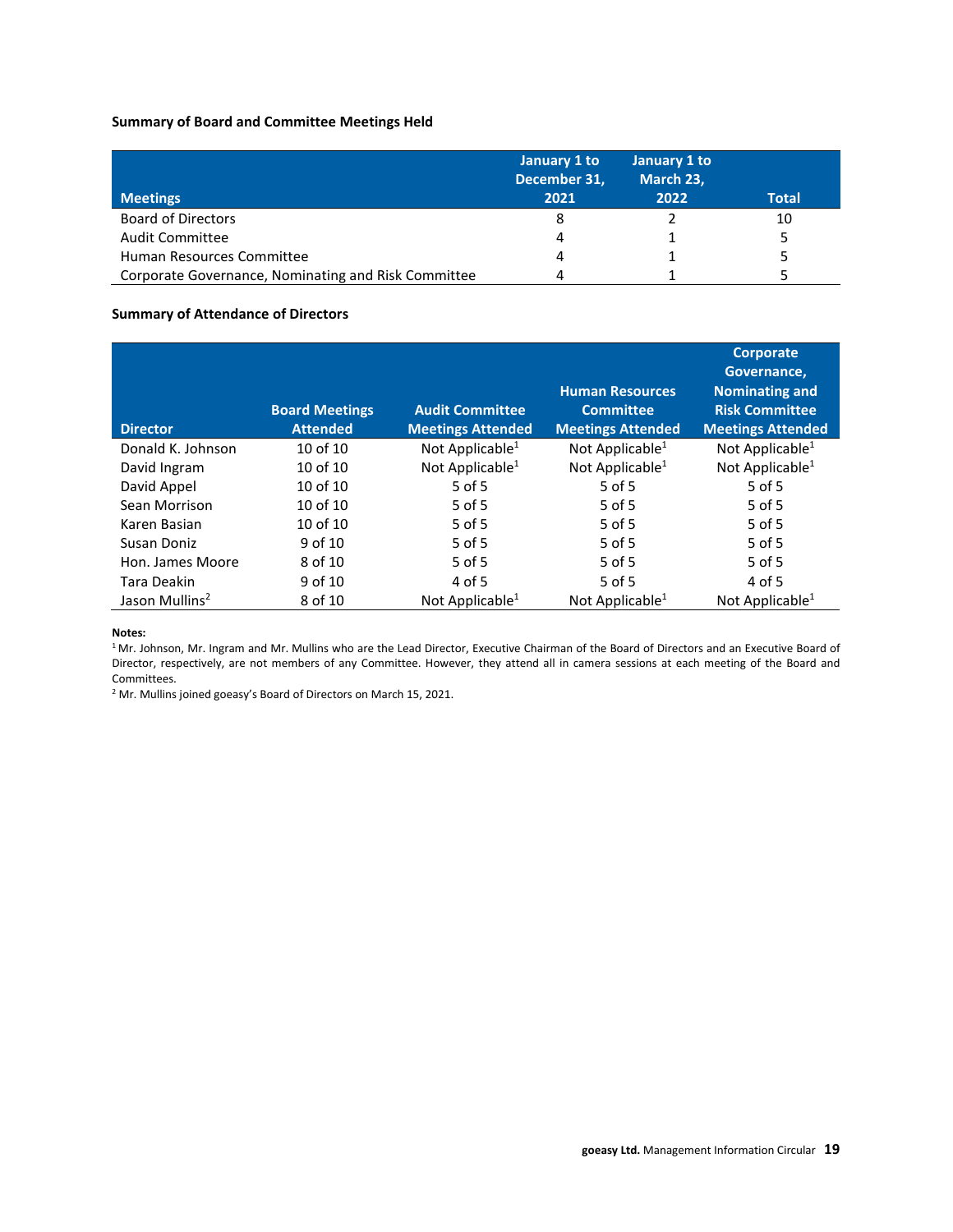### <span id="page-20-0"></span>**COMPENSATION OF DIRECTORS**

### <span id="page-20-1"></span>**PHILOSOPHY AND OBJECTIVES**

The Board, with input from the Human Resources Committee and considering information from external consultants, is responsible for developing and implementing the directors' compensation plan. The main objectives of the directors' compensation plan are to:

- (a) recruit and retain qualified individuals to serve as members of the Board and contribute to the overall success of the Corporation; and
- (b) compensate the directors in a manner that is competitive with other comparable public issuers and commensurate with the risks and responsibilities assumed in Board and Board Committee membership.

### <span id="page-20-2"></span>**COMPENSATION OF DIRECTORS**

Effective from November 3, 2021, the directors of the Corporation who are not officers or employees of the Corporation are entitled to be paid an annual fee of \$56,000, with the exception of the Lead Director who was entitled to an annual fee of \$100,000. The compensation of the Executive Chairman is outlined below. In addition, all directors who are not officers or employees of the Corporation and the Lead Director are issued an annual grant of deferred share units valued at \$84,000 and \$40,000, respectively.

The Corporation pays a \$20,000 annual fee for each of the chairs of the Corporate Governance, Nominating and Risk Committee, Human Resources Committee and Audit Committee. The Corporation also pays an annual committee membership fee of \$10,000 to all committee members excluding the committee chairs.

Any director who is resident in Canada and not subject to any United States federal or state securities laws may elect to receive all or a portion of amounts payable to him or her in respect of services provided to the Corporation in his or her capacity as a member of the Board or a Board Committee in a calendar year in the form of deferred share units ("DSUs"). See "Description of Equity-Based Compensation Plans – Deferred Share Unit Plan".

The directors are also reimbursed for travel and out-of-pocket expenses incurred in their capacity as directors.

The aggregate value of the Common Shares owned or controlled, directly or indirectly, by the directors was \$669,722,423 or 23.1% of the total market value of the Company as at December 31, 2021, based on the closing price of the Common Shares on the TSX on December 31, 2021 of \$179.27.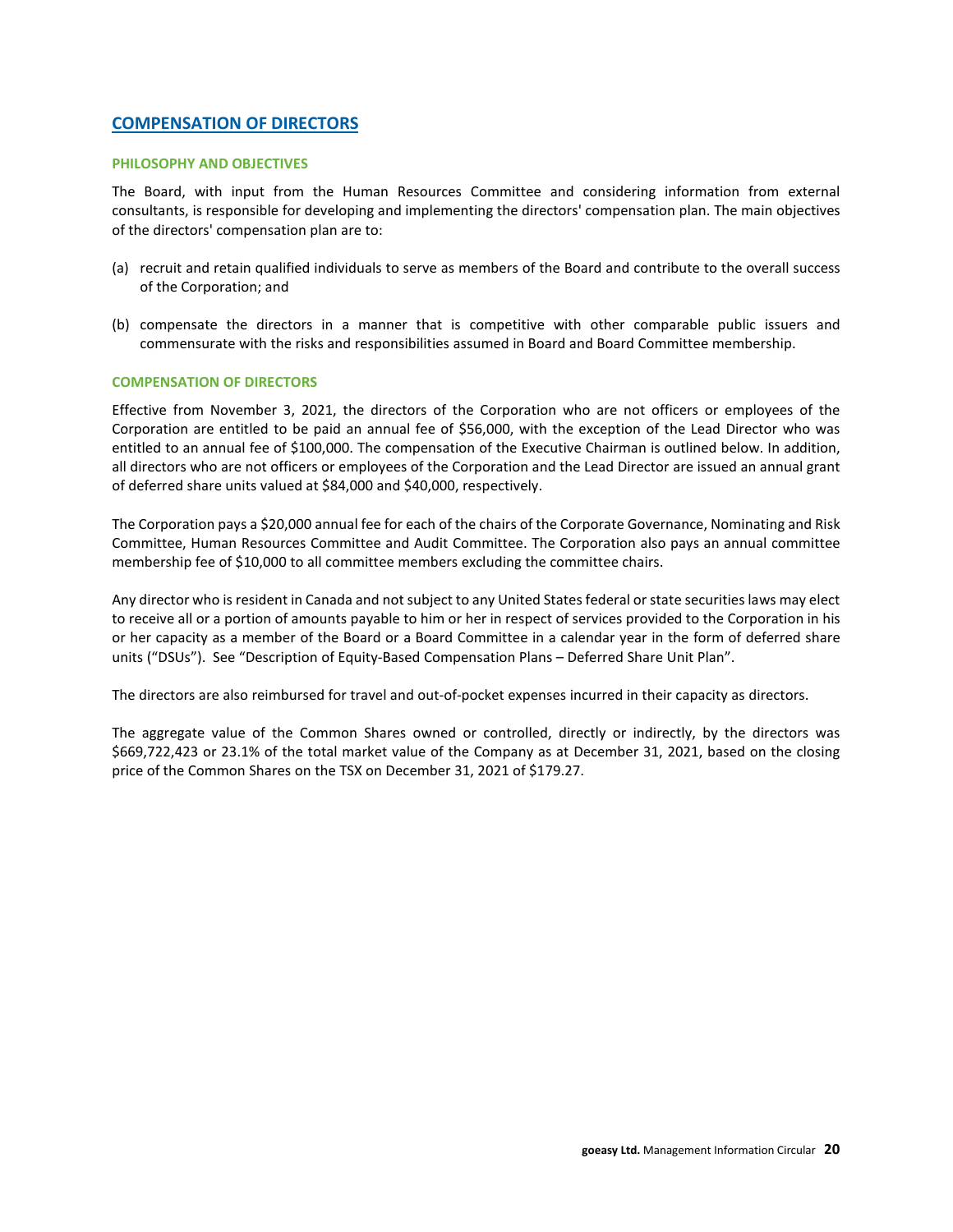### **Share Ownership Guideline for Directors**

In November 2021, the Human Resources Committee reviewed and approved an updated Share Ownership Guideline ("SOG") for the Corporation's Board of Directors. Within five (5) years of joining the Board, Directors are expected to own Common Shares or DSUs of the Corporation with a value equivalent to the lesser of three times the annual retainer fee or 3,000 Common Shares or DSUs. All Directors who have been with the Corporation for five years as at December 31, 2021 were compliant with this share ownership requirement as shown on the table below.

|                    |                       |                                                | Actual Share Ownership <sup>1</sup><br>as at December 31, 2021 |                                                  |                                | Multiple of Annual Retainer Fee    |                           |
|--------------------|-----------------------|------------------------------------------------|----------------------------------------------------------------|--------------------------------------------------|--------------------------------|------------------------------------|---------------------------|
| <b>Name</b>        | <b>Director Since</b> | <b>Directly</b><br>Held<br>(5)<br><b>Units</b> | Vested<br><b>DSUs</b><br>(Pre-tax)<br>(5)<br><b>Units</b>      | <b>Total</b><br>Ownership<br>(5)<br><b>Units</b> | <b>Directly</b><br><b>Held</b> | Vested<br><b>DSUs</b><br>(Pre-tax) | <b>Total</b><br>Ownership |
| David Ingram       | December 2000         | \$68,303,483<br>381,009                        | \$14,392,154<br>80,282                                         | \$82,695,637<br>461,291                          | 54.6                           | 11.5                               | 66.1                      |
| Donald K. Johnson  | June 1999             | \$535,120,950<br>2,985,000                     | \$14,450,775<br>80,609                                         | \$549,571,725<br>3,065,609                       | 1,114.8                        | 30.1                               | 1,144.9                   |
| David Appel        | August 2010           | \$45,993,332<br>256,559                        | \$12,612,720<br>70,356                                         | \$58,606,052<br>326,915                          | 95.8                           | 26.3                               | 122.1                     |
| Sean Morrison      | January 2012          | \$2,410,106<br>13,444                          | \$2,315,451<br>12,916                                          | \$4,725,557<br>26,360                            | 5.0                            | 4.8                                | 9.8                       |
| Karen Basian       | November 2014         | \$2,151,240<br>12,000                          | \$4,804,077<br>26,798                                          | \$6,955,317<br>38,798                            | 4.5                            | 10.0                               | 14.5                      |
| Susan Doniz        | May 2016              | \$443,873<br>2,476                             | \$1,091,754<br>6,090                                           | \$1,535,627<br>8,566                             | 0.9                            | 2.3                                | 3.2                       |
| Hon. James Moore   | <b>March 2020</b>     | $\overline{\phantom{a}}$                       | \$141,803<br>791                                               | \$141,803<br>791                                 | $\overline{\phantom{a}}$       | 0.3                                | 0.3                       |
| <b>Tara Deakin</b> | <b>July 2020</b>      | $\blacksquare$                                 | \$211,718<br>1,181                                             | \$211,718<br>1,181                               | $\overline{\phantom{a}}$       | 0.4                                | 0.4                       |

**Note:** 

<sup>1</sup> Based on the closing price of the Common Shares on the TSX as at December 31, 2021 of \$179.27.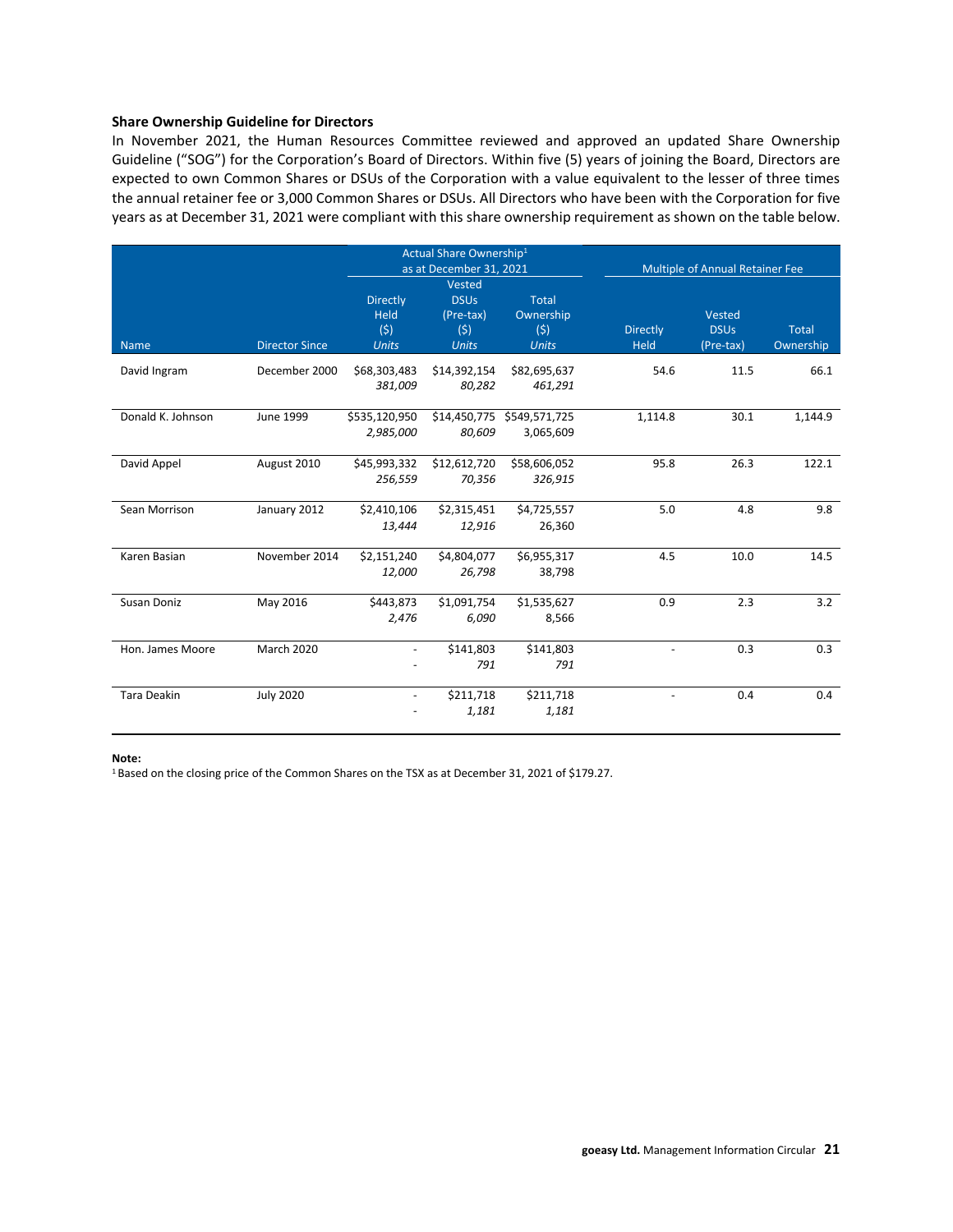### <span id="page-22-0"></span>**DIRECTORS' COMPENSATION TABLE**

The following table sets out information concerning the compensation earned by non-executive directors from the Corporation during the financial year ended December 31, 2021:

| <b>Name</b>                    | Fees earned<br>(\$)      | Share-based<br>remuneration $2$<br>(5) | Option-<br>based<br>awards<br>(5) | Non-equity<br>incentive plan<br>compensation<br>(\$) | Pension<br>value<br>(5)  | All other<br>compensation<br>(\$) | <b>Total</b><br>(5) |
|--------------------------------|--------------------------|----------------------------------------|-----------------------------------|------------------------------------------------------|--------------------------|-----------------------------------|---------------------|
| Donald K. Johnson <sup>1</sup> | $\overline{\phantom{a}}$ | 342,741                                | $\overline{\phantom{a}}$          | $\overline{\phantom{a}}$                             | $\overline{\phantom{0}}$ | $\overline{\phantom{a}}$          | 342,741             |
| Sean Morrison <sup>1</sup>     |                          | 153,165                                | $\overline{\phantom{0}}$          | ٠                                                    | -                        | $\overline{\phantom{a}}$          | 153,165             |
| David Appel <sup>1</sup>       |                          | 291,408                                | ٠                                 |                                                      | -                        | $\overline{\phantom{0}}$          | 291,408             |
| Karen Basian <sup>1</sup>      | $\overline{\phantom{a}}$ | 196.451                                | $\overline{\phantom{0}}$          |                                                      | -                        | $\overline{\phantom{a}}$          | 196,451             |
| Susan Doniz                    | 41,000                   | 94,759                                 | ٠                                 |                                                      |                          |                                   | 135,759             |
| Hon. James Moore               | 87,000                   | 41,511                                 | ٠                                 |                                                      |                          |                                   | 128,511             |
| Tara Deakin                    | 33,600                   | 92,230                                 |                                   |                                                      |                          |                                   | 125,830             |

#### **Notes:**

<sup>1</sup>These directors elected to receive DSUs in lieu of certain fees they earned during the year. The remaining directors received a combination of cash and DSUs as remuneration.

<sup>2</sup> The table below summarizes the share-based remuneration earned by non-executive directors from the Corporation during the financial year ended December 31, 2021.

#### **Share-Based Remuneration Earned by Non-Executive Directors**

|                   |         | Retainer and meeting fees |         | Dividends earned on DSUs |         | <b>Total</b> |
|-------------------|---------|---------------------------|---------|--------------------------|---------|--------------|
| <b>Name</b>       |         | <b>Units</b>              |         | <b>Units</b>             |         | <b>Units</b> |
| Donald K. Johnson | 150,500 | 956                       | 192,241 | 1,367                    | 342,741 | 2,323        |
| Sean Morrison     | 123.500 | 788                       | 29.665  | 210                      | 153,165 | 998          |
| David Appel       | 123.500 | 788                       | 167,908 | 1.194                    | 291,408 | 1,982        |
| Karen Basian      | 133,500 | 850                       | 62,951  | 447                      | 196,451 | 1,297        |
| Susan Doniz       | 81,000  | 520                       | 13,759  | 97                       | 94,759  | 617          |
| Hon, James Moore  | 40,000  | 262                       | 1,511   | 10                       | 41,511  | 272          |
| Tara Deakin       | 90,400  | 579                       | 1,830   | 12                       | 92,230  | 591          |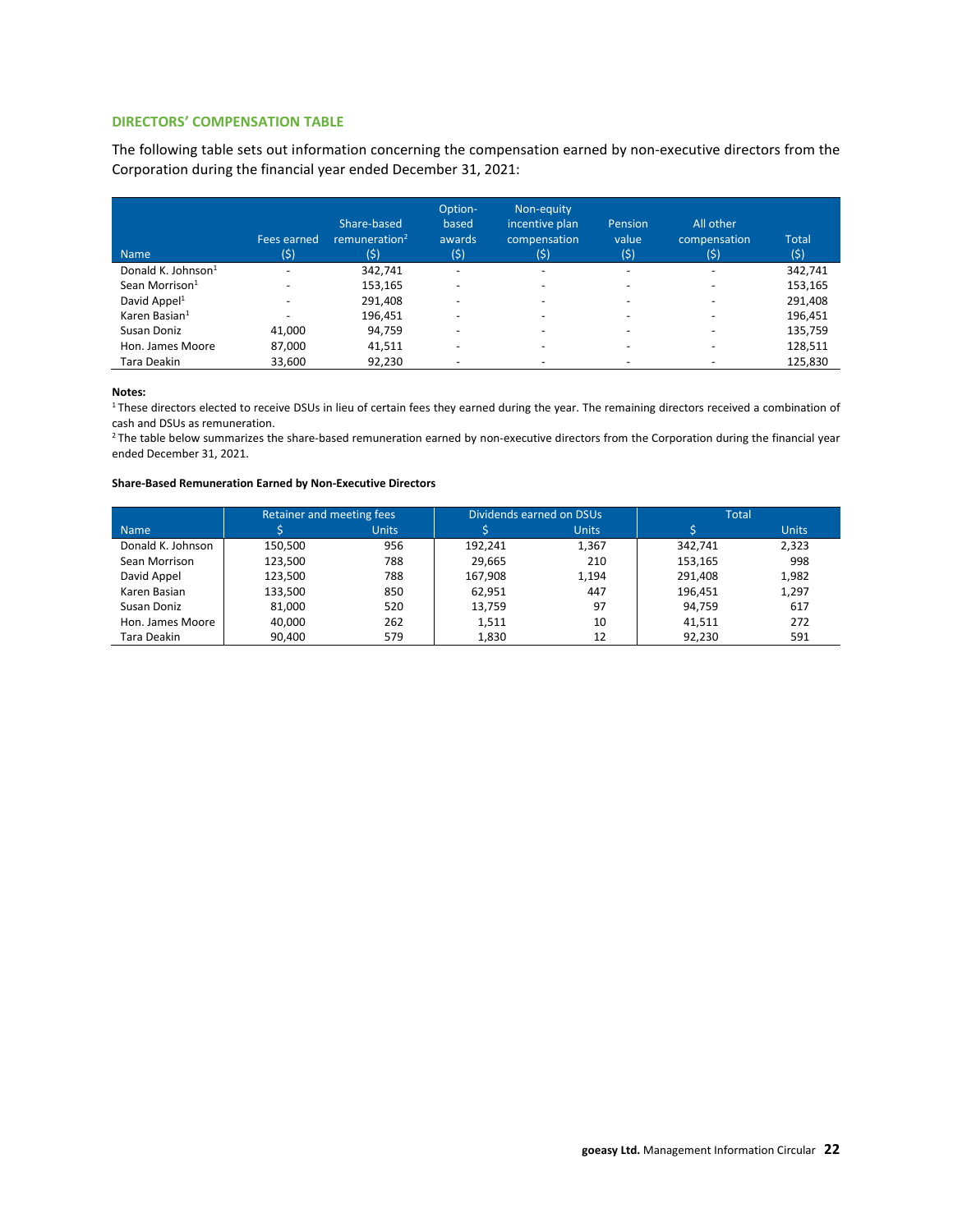### <span id="page-23-0"></span>**SHARE-BASED REMUNERATION**

The following table sets out, for each non-executive director, information for all share-based remuneration outstanding as of December 31, 2021 and includes share-based remuneration granted before the most recently completed financial year:

### **Share-Based Remuneration - Outstanding**

| <b>Name</b>       | Number of shares or<br>units of shares that<br>have not vested<br>(#) | Market or payout<br>value of share-based<br>remuneration that<br>have not vested<br>(5) | Market or payout<br>value of vested<br>share-based<br>remuneration not<br>paid out or<br>distributed <sup>1</sup><br>(\$) |
|-------------------|-----------------------------------------------------------------------|-----------------------------------------------------------------------------------------|---------------------------------------------------------------------------------------------------------------------------|
| Donald K. Johnson | ٠                                                                     |                                                                                         | 14,450,775                                                                                                                |
| Sean Morrison     |                                                                       |                                                                                         | 2,315,451                                                                                                                 |
| David Appel       |                                                                       |                                                                                         | 12,612,720                                                                                                                |
| Karen Basian      |                                                                       |                                                                                         | 4,804,077                                                                                                                 |
| Susan Doniz       |                                                                       |                                                                                         | 1,091,754                                                                                                                 |
| Hon. James Moore  |                                                                       |                                                                                         | 141,803                                                                                                                   |
| Tara Deakin       |                                                                       |                                                                                         | 211,718                                                                                                                   |

#### **Note:**

<sup>1</sup> Based on the closing price of the Common Shares on the TSX on December 31, 2021 of \$179.27.

### **Share-Based Remuneration – Value Vested or Earned During the Year**

| <b>Name</b>       | Value vested during<br>the year <sup>1</sup><br>(5) |
|-------------------|-----------------------------------------------------|
| Donald K. Johnson | 342,741                                             |
| Sean Morrison     | 153,165                                             |
| David Appel       | 291,408                                             |
| Karen Basian      | 196,451                                             |
| Susan Doniz       | 94,759                                              |
| Hon. James Moore  | 41,511                                              |
| Tara Deakin       | 92,230                                              |

**Note:**

<sup>1</sup> Based on the weighted average price of a Common Share of the Corporation on the TSX for the five trading days immediately preceding the date of grant. Directors are immediately vested in their DSUs but do not receive payment in respect of their DSUs until they cease to be directors. See "Description of Equity-Based Compensation Plans – Deferred Share Unit Plan".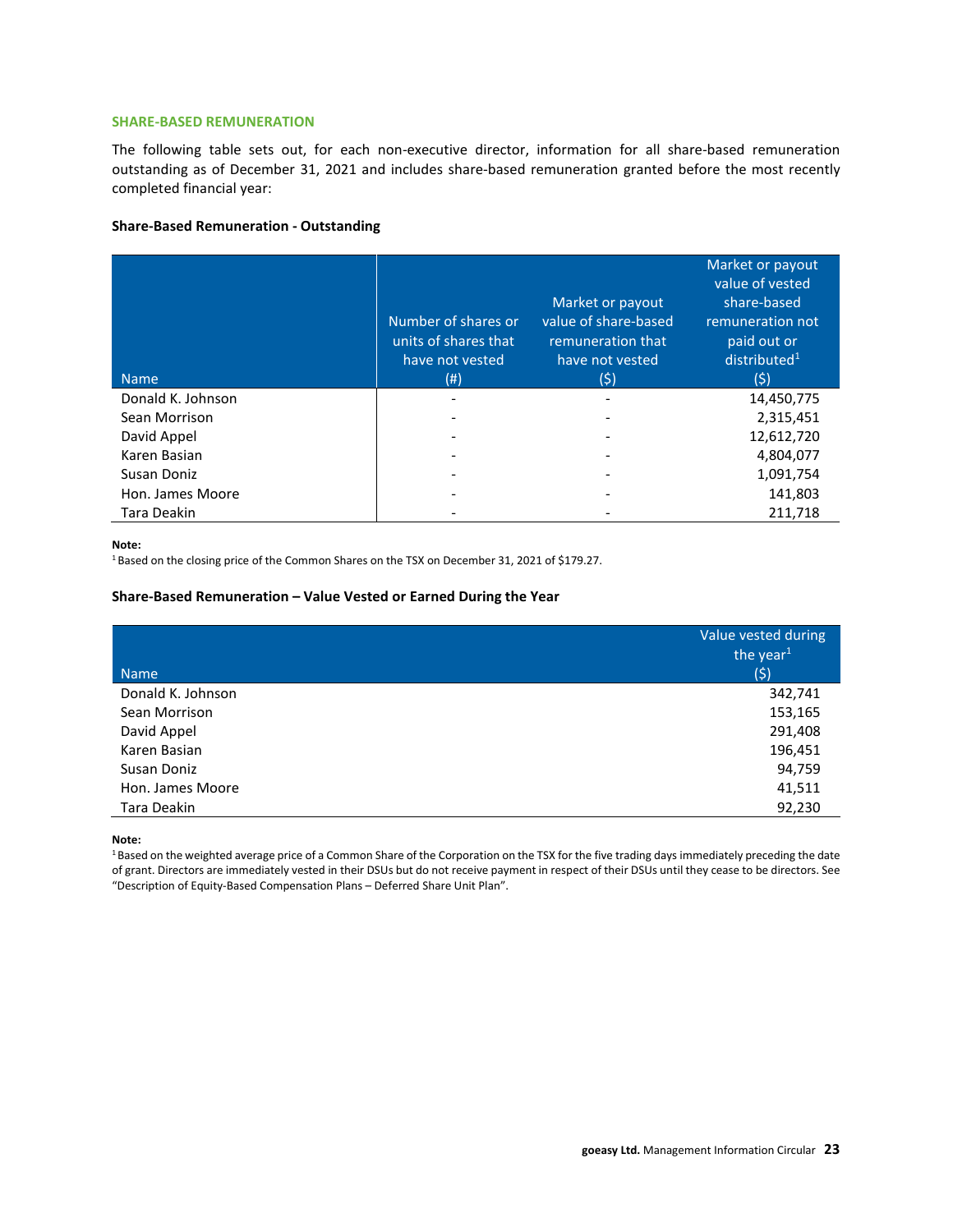### <span id="page-24-0"></span>**EXECUTIVE COMPENSATION**

### <span id="page-24-1"></span>**COMPENSATION DISCUSSION AND ANALYSIS**

### **Executive Compensation Governance and Philosophy**

The Human Resources Committee of the Board has the mandate to establish and implement the Corporation's executive compensation policies and monitor its compensation practices, with the objective that executive compensation be reasonable, competitive and fair. The Human Resources Committee is responsible for reviewing and approving all officers' compensation and equity-based compensation plans.

The Corporation's executive compensation policy is designed to incorporate a pay-for-performance philosophy. The philosophy has been established to encourage and reward executive officers on the basis of individual and business performance. Compensation for executive officers of the Corporation is comprised of three components: fixed remuneration, annual short-term incentive and long-term incentive.

The Corporation's objective with respect to its compensation program is to attract, retain and motivate employees at all levels to achieve corporate and individual performance goals. The Corporation's compensation program is designed to reward individual performance based on predetermined individual goals as well as the Corporation's financial targets, such as profitability, and adherence to corporate values. The Corporation's strategy is to align compensation with corporate objectives including appropriate risk management strategies. Elements of compensation included competitive base wages, short-term incentives such as bonus plans, and equity-based incentives such as stock options, restricted share units ("RSUs"), and Executive DSUs.

The Corporation chooses to pay each element of its compensation program in order to attract, retain and motivate employees as well as to remain competitive within the Canadian and U.S. consumer finance and retail industries, and to encourage long-term employment. Equity awards as determined by the Board are based on the recommendations of the President and Chief Executive Officer. Performance targets are based on financial measurements as agreed by the Board. Each of these elements fits into the Corporation's overall compensation strategy by aligning individual and corporate performance to business strategies.

The terms of the stock options, RSUs, and Executive DSUs include performance criteria in order for them to vest. Finally, the Board periodically reviews the number of option grants in relation to the Corporation's outstanding pool of options and market capitalization.

In May of 2010 (revised in November 2021), the Board, upon the recommendation of the Human Resources Committee, approved the following:

- (a) RSUs would be granted annually to senior executives and other senior management which would vest at the end of three years, be settled in cash or, in the case of RSUs, cash or equity, and be tied to a performance-based vesting criteria (growth in reported diluted earnings per share ("EPS")).
- (b) In 2021, the company added an Executive DSU (deferred share unit) instrument under the Executive Share Unit Plan that would be granted annually to senior executives in 2022 and in subsequent years which would vest at the end of three years and be tied to a performance-based vesting criteria (growth in reported diluted EPS). Upon vesting, the units will be held in escrow subject to retirement or termination of employment.
- (c) Stock options which are subject to performance-based vesting criteria (growth in reported diluted EPS) would be granted only to the executive management and Board levels and, on a limited basis, to other field management upon the achievement of milestones. In addition, the expiry date for new options could be extended in appropriate circumstances beyond five years (but in no event beyond 10 years), as permitted under the share option plan (the "Share Option Plan")**.**
- (d) The President and Chief Executive Officer and other members of executive management to receive long term incentive plan ("LTI") awards comprised of RSUs, Executive DSUs and/or stock options, being subject to performance-based vesting criteria (growth in reported diluted EPS).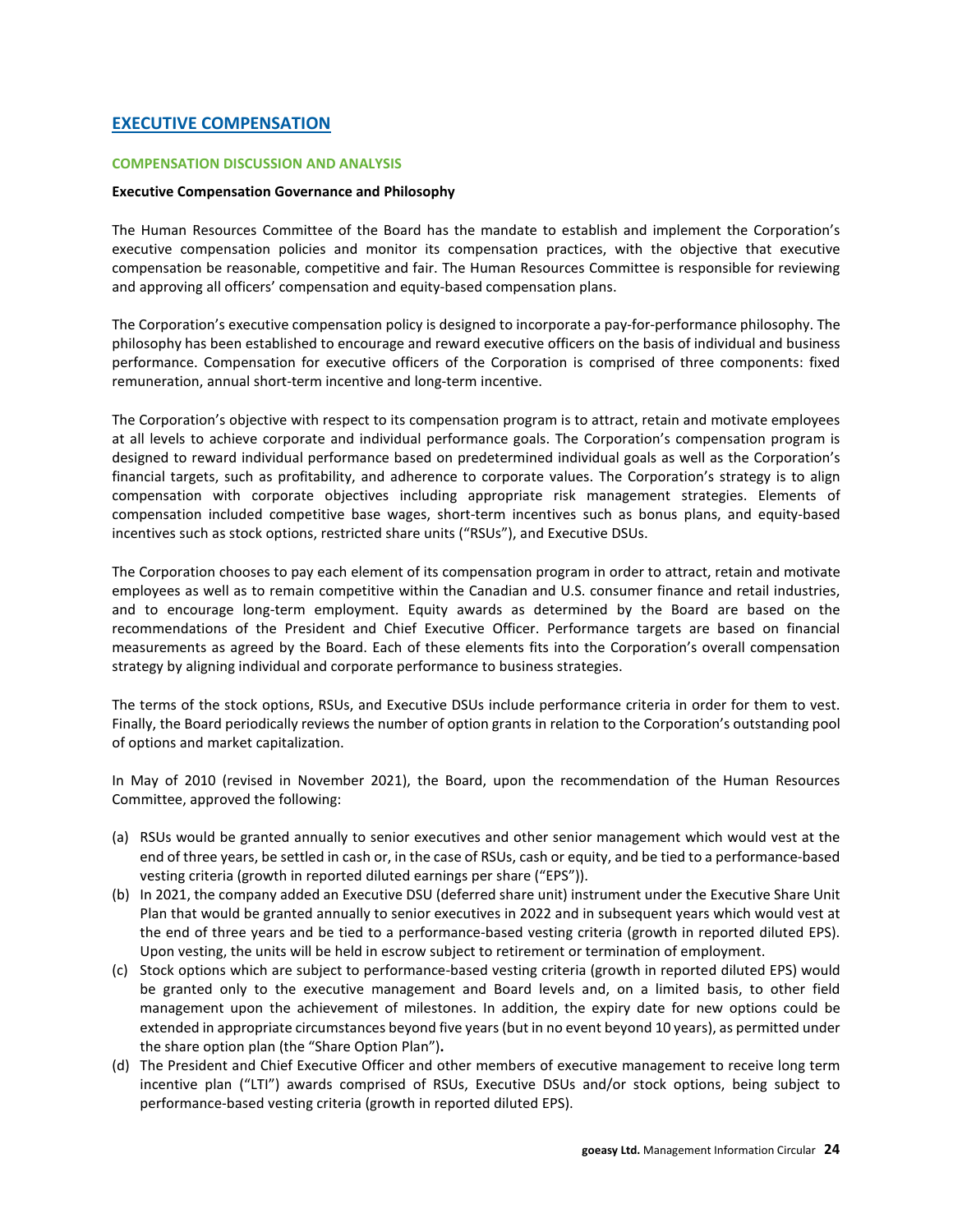- (e) Directors and Vice Presidents (non-executives) to receive only RSUs which are subject to performance-based vesting criteria (growth in reported diluted EPS).
- (f) Annual grants being mathematically determined by an employee's compensation and position with the organization.

The decision to award either RSUs, or Executive DSUs and the allocation between RSUs, Executive DSUs, and stock options for senior management is made annually by the Board, upon recommendation by the Human Resources Committee, taking into consideration the Corporation's cash position and expected future cash requirements, the impact to the Corporation's financial results and balance sheet and other factors.

In determining the relative emphasis placed by the Corporation on cash compensation versus equity-based incentives (which include stock options, RSUs, and Executive DSUs), the Human Resources Committee regularly uses surveys and benchmarking analysis provided by management and external consultants. These consultants assist the Human Resources Committee by providing data in respect of the Corporation's competitors in the U.S. and Canada as well as comparisons to retailers in Canada and companies with a similar market capitalization in Canada. The Human Resources Committee has historically targeted compensation practices to be at the 75<sup>th</sup> percentile of Canadian benchmarks so that it is able to recruit and retain top talent in a competitive labour environment.

Canadian and U.S. corporations included in the 2021 study commissioned by the Corporation for the purposes of reviewing board and executive pay levels include:

| OneMain Holdings Inc.                |
|--------------------------------------|
| Canaccord Genuity Group Inc.         |
| <b>Element Fleet Management</b>      |
| <b>Credit Acceptance Corporation</b> |
| EZCorp Inc.                          |

Laurentian Bank of Canada Canadian Western Bank Enova International, Inc. World Acceptance Corp. First National Financial Corporation

Equitable Group Inc. Home Capital Group Inc. Regional Management Corp. Guardian Capital Group Limited

Executive compensation, including perquisites and personal benefits, as recommended by the President and Chief Executive Officer and Senior Vice-President and Chief Talent Officer, are reviewed by the Human Resources Committee and recommended to the full Board. Such perquisites may include annual medical examinations, car allowance and gas card, for which employees are reimbursed by the Corporation. Exceptions to these would be detailed in the individual employment agreements for each executive.

### **Independent Compensation Consultant**

The Human Resources Committee has the discretion to retain, at the Corporation's expense, independent consultants to assist the Human Resources Committee. In 2021, for the purposes of compensation analysis, the Corporation engaged Mercer LLC to: (i) complete a review of its peer set companies, (ii) review its stock-based compensation plans, (iii) support updates to its share ownership guidelines for senior executives and the Board of Directors, and (iv) to benchmark CEO and Board of Director pay levels. In 2020, the Corporation engaged Mercer LLC to complete a review of its stock-based compensation plan for work initialized in 2019.

| <b>Fees</b>                                             | <b>Year Ended</b><br><b>December 31, 2021</b><br>(\$) | <b>Year Ended</b><br><b>December 31, 2020</b><br>(\$) |
|---------------------------------------------------------|-------------------------------------------------------|-------------------------------------------------------|
| Executive Compensation - Related Fees<br>All Other Fees | 45,933<br>$\overline{\phantom{a}}$                    | 900<br>$\overline{\phantom{a}}$                       |
| <b>Total Fees</b>                                       | 45,933                                                | 900                                                   |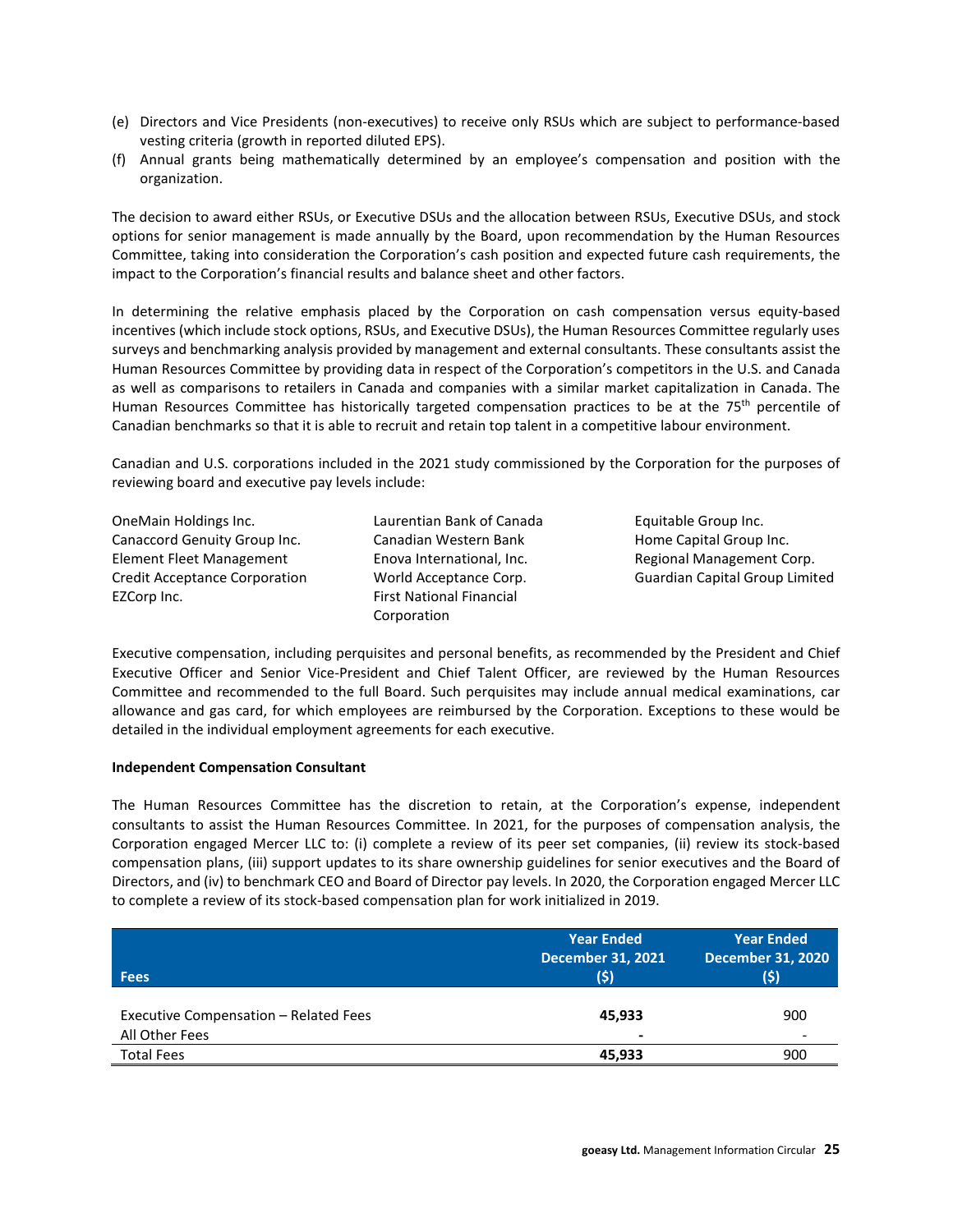### **Risks Associated with the Corporation's Compensation Policies and Practices**

The Human Resources Committee is responsible for, among other things, risk oversight of the Corporation's compensation policies and practices (the "Compensation Program"). The Compensation Program seeks to mitigate risk by incorporating performance targets that encourage both the achievement of specific individual targets as well as satisfaction of the Corporation's goals. To Illustrate this principle, the RSUs, Executive DSUs and stock options vest at the end of three years based on performance criteria tied to growth in reported diluted EPS. In addition, individual annual short-term incentives for all employees are not paid unless a certain threshold of the corporate financial target is met. In addition, the Corporation prohibits its executives and directors from purchasing instruments designed to hedge or offset a decrease in the market value of equity securities granted as compensation including prepaid variable forward contracts, equity swaps, collars and units of exchange funds. The Human Resources Committee considered the implications of the risks associated with the Corporation's Compensation Program and determined that the compensation arrangements for the Named Executive Officers do not encourage excessive or inappropriate risk-taking behaviour. Further, the Human Resources Committee has not identified any risks arising from the Corporation's Compensation Program that are reasonably likely to have a material adverse effect on the Corporation.

### **Compensation of the President and Chief Executive Officer**

The President and Chief Executive Officer's compensation is determined by the Human Resources Committee and approved by the Board. Factors considered by the Human Resources Committee in this determination include the size and complexity of the Corporation's operations, the role the President and Chief Executive Officer is expected to play in the performance of the Corporation, peer executive compensation arrangements in other financial services retail companies similar to the Corporation which are of comparable size to the Corporation and an evaluation of the performance of the Corporation, in light of the prevailing economic climate at that time. The Human Resources Committee targets the overall annual compensation of the Corporation's President and Chief Executive Officer to be at approximately the 50th percentile of the design of overall annual compensation of the chief executive officers of the Corporation's major relevant financial services competitors but expects that pay for performance of the organization should meet or exceed the 75th percentile of the same competitive set. The benchmarking criteria and process are as set out above.

In setting compensation for the President and Chief Executive Officer, the Human Resources Committee also considers the following objectives: (i) obtaining and retaining executives critical to the success of the Corporation and the enhancement of shareholder value; (ii) providing fair and competitive compensation; (iii) balancing the interests of management and shareholders of the Corporation; and (iv) reviewing performance both on an individual basis and with respect to the business of the Corporation in general. In determining the President and Chief Executive Officer's base salary and bonus the most heavily weighted of the criteria noted above were items (ii), (iii) and the financial performance of the Corporation. In assessing the President and Chief Executive Officer's long-term compensation, the Human Resources Committee relied upon external surveys to ensure it was competitive relative to similar organizations. The Human Resources Committee was also influenced by the Corporation's performance relative to its own strategic plans.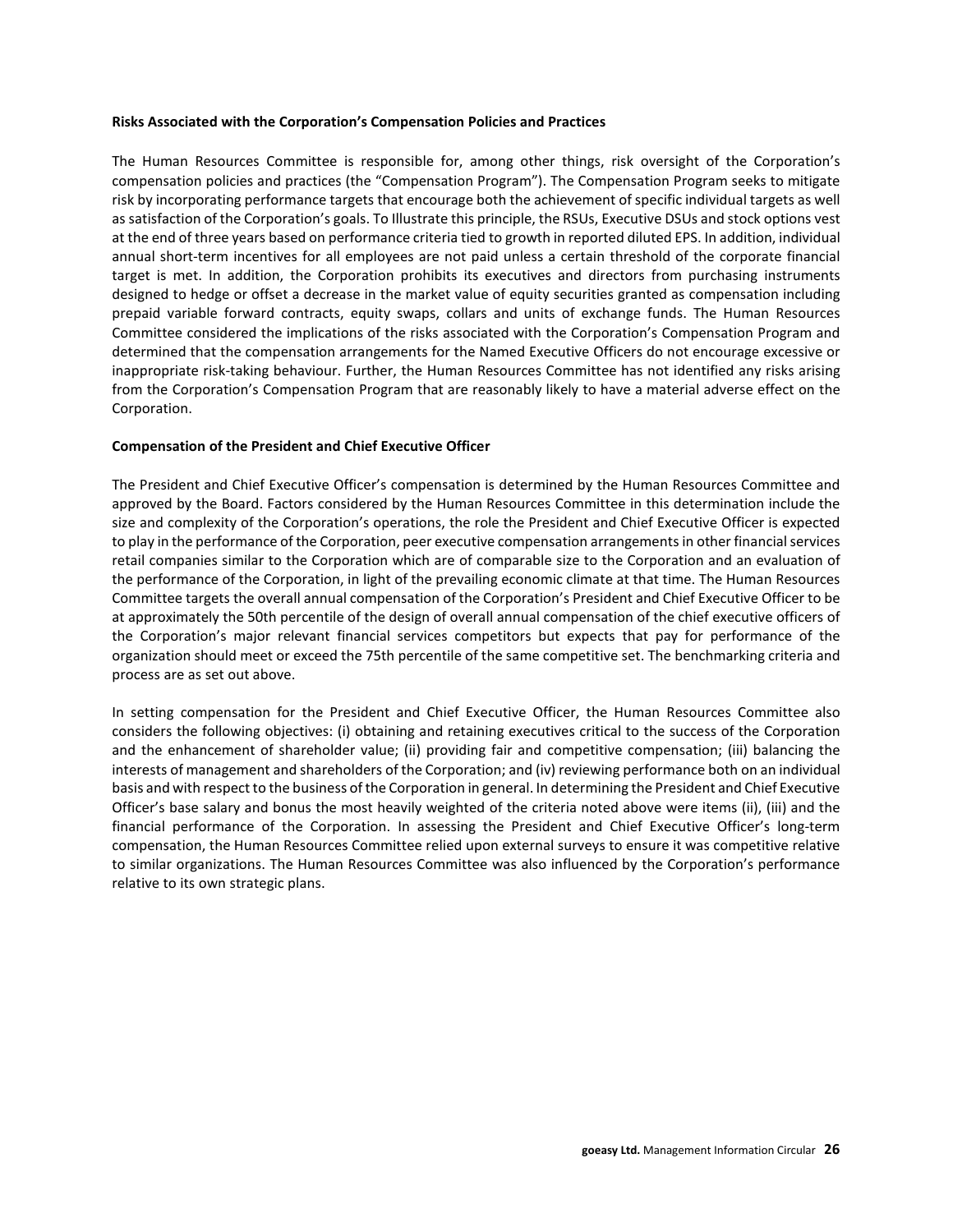### <span id="page-27-0"></span>**EXECUTIVE COMPENSATION ELEMENTS**

A total direct compensation target is determined for each executive officer of the Corporation, at or near the start of the year or upon hire. Individual target total direct compensation consists of an individual executive officer's fixed remuneration, annual short-term incentive ("STI") and equity-based long-term incentive ("LTI").

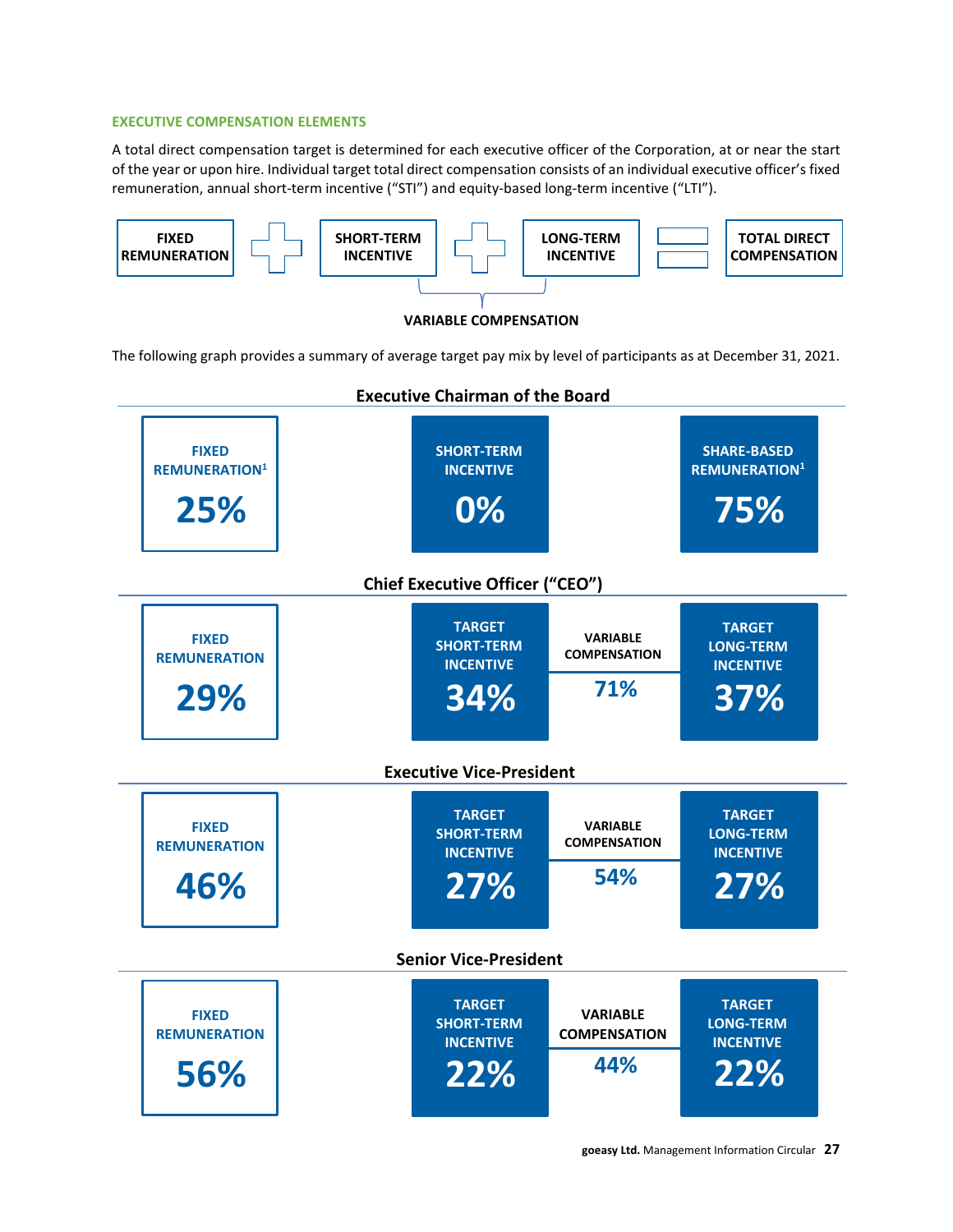#### **Note:**

<sup>1</sup> Mr. Ingram elected to receive 25% of his compensation in the form of an annual salary while receiving 75% of his compensation in the form of DSUs. Subsequent to December 31, 2021, Mr. Ingram elected to receive 100% of his compensation in the form of DSUs. Mr. Ingram's long-term incentive consists of DSUs which fully vest upon being credited to the Corporation's books of account. Mr. Ingram is only entitled to payment of his DSUs at the earlier of: (i) the date on which he has ceased to be a director and employee of the Corporation; and (ii) the date of his death. At the sole discretion of the Board, his DSUs may be redeemed for Common Shares, a cash payment or a cash payment by the Corporation which is used to purchase Common Shares on the open market or any combination thereof.

#### **Fixed Remuneration**

Fixed remunerations or base salaries are established at levels which are meant to be competitive with other companies in the retail and consumer finance industries similar to and of comparable size to the Corporation. Fixed remunerations are determined following an assessment of the executive officer's past performance, experience and level of responsibility and the importance of the position to the Corporation. Fixed remunerations are not based on a specific relationship to the performance of the Corporation and are reviewed annually by the Human Resources Committee.

#### **Short-term Incentive**

The Corporation's annual short-term incentive plan is designed to enhance the pay for performance philosophy by aligning the financial and operational interests and motivations of the Corporation's management team and employees with the annual financial returns of the Corporation. It also serves to motivate management to work towards common annual performance objectives. For all employees in 2021, the Corporation's financial targets must have been achieved at the minimum of 86% of target earnings before income taxes ("EBT").

The executive management team is eligible for annual bonus incentive plan payments that consist of corporate performance goals. These incentive plan payments are based on the Corporation's financial performance to target. For the President and Chief Executive Officer, the annual short-term incentive plan payment at the target level pays out 115% of base salary if the Corporation achieves its target. For the other members of the executive management team, the annual short-term incentive plan payment at the target level pays out at between 40% and 60% of base salary if the Corporation achieves its target. For all other positions within the Corporation, the annual short-term incentive plan payment at the target level pays out at between 10% and 30% of base salary with between 25% and 50% of this amount being prorated based on the achievement of specific individual goals. In all cases, the annual short-term incentive plan payments are prorated for EBT performance that is above or below the Corporation's target, subject to the minimum threshold of 86% of target EBT being achieved.

On February 17, 2021, the Board approved an annual short-term incentive plan for 2021 (the "2021 Executive Incentive Plan"). The eligible participants included senior management, managerial or supervisory personnel and office support staff. The target for EBT was \$184.1 million as specified in the 2021 Executive Incentive Plan which represented an increase of 14.0% over the normalized EBT of \$161.4 million reported in 2020. Actual 2021 normalized EBT was \$187.0 million or 101.6% of target. The total payments made to eligible employees in respect of 2021 under this plan were \$8.1 million.

#### **Long-term Incentive**

The Corporation's long-term incentive program is designed to recognize and reward management for the impact of longer-term strategic actions and to align the interests of the Corporation's key employees and its shareholders. Additionally, the equity incentive program assists with the retention of key management personnel and helps attract talented individuals to the Corporation.

The Corporation's long-term incentive program currently consists of two main components; the Share Option Plan and the Executive Share Unit Plan. Detailed descriptions of the Corporation's long-term equity-based incentive programs are found under the subheading "Equity-Based and Other Compensation Plans" of this document.

All of the Corporation's senior management are eligible to participate in the equity incentive program. In all instances, grants made under the equity incentive program only vest if performance criteria are achieved.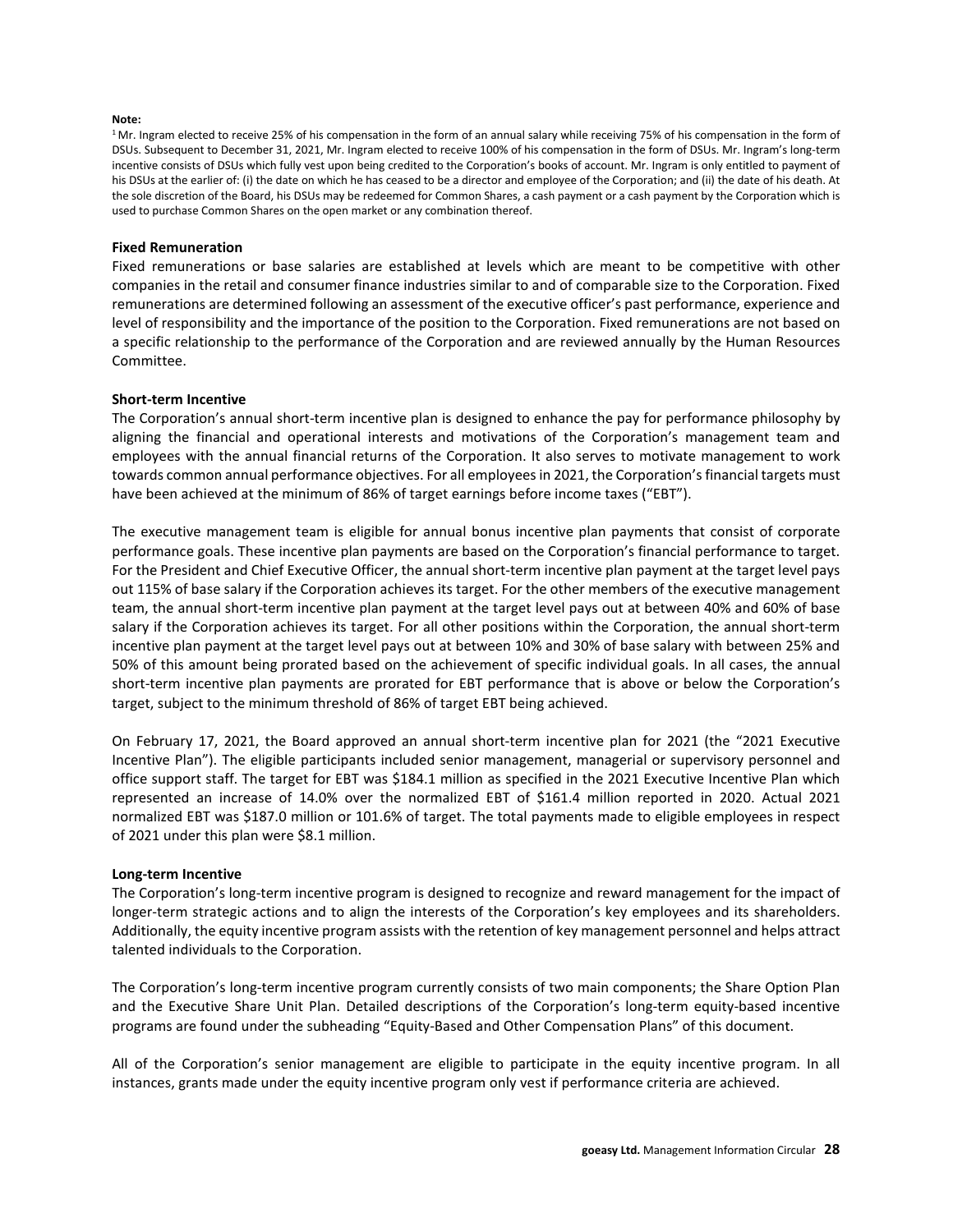Option awards, RSUs and Executive DSUs vest on the third anniversary of the grant date. The number of awards/units that vest is determined based on the performance of the organization. The Corporation must compound its reported fully diluted earnings per share at a minimum of 10% over the three years during the vesting period in order for any option awards, RSUs or Executive DSUs to vest. The Corporation must compound its reported fully diluted earnings per share at 20% over the three years during the vesting period in order for the target number of option awards, RSUs or Executive DSUs to vest (100%). The Corporation must compound its reported fully diluted earnings per share at 30% over the three years during the vesting period in order for the maximum number of option awards, RSUs or Executive DSUs to vest (200%). If the Corporation achieves compounded reported fully diluted earnings per share during the three-year vesting period of less than 10%, none of the option awards, RSUs and Executive DSUs granted will vest.

|                                                 | <b>Minimum</b>                                          |                                  | <b>Target</b>                                           |                                  | <b>Maximum</b>                                       |                               |
|-------------------------------------------------|---------------------------------------------------------|----------------------------------|---------------------------------------------------------|----------------------------------|------------------------------------------------------|-------------------------------|
|                                                 | Reported<br><b>Diluted EPS</b><br><b>CAGR</b><br>$(\%)$ | <b>Vesting</b><br>Rate<br>$(\%)$ | Reported<br><b>Diluted EPS</b><br><b>CAGR</b><br>$(\%)$ | <b>Vesting</b><br>Rate<br>$(\%)$ | Reported<br><b>Diluted EPS</b><br><b>CAGR</b><br>(%) | <b>Vesting</b><br>Rate<br>(%) |
| <b>RSUs and Executive DSUs</b><br>Option awards | 10%<br>10%                                              | 80%<br>50%                       | 20%<br>20%                                              | 100%<br>100%                     | 30%<br>30%                                           | 200%<br>200%                  |

### **Share Ownership Guideline for the Executive Management Team**

In November 2021, the Human Resources Committee reviewed and approved an updated SOG plan for the Corporation's executive management team. In effect as at December 31, 2021, the SOG outlines the targeted dollar value in Common Shares or vested Executive DSUs that each officer is required to directly hold as a requirement of their position in the Corporation, excluding vested or unvested option awards and RSU grants that are not yet settled and unvested Executive DSUs. This plan was implemented to further demonstrate management's alignment with the long-term goals of the organization and its responsibility to drive shareholder value. The requirements are as follows:

|                                                                    | <b>Senior Vice</b><br>President | Executive<br>Vicel<br>President | Chief<br>Executive<br>Officer |
|--------------------------------------------------------------------|---------------------------------|---------------------------------|-------------------------------|
| Required Direct Share Ownership Value as a Multiple of Base Salary | 1.5x                            | 2.5x                            | 5x                            |
| Years to Achieve                                                   |                                 |                                 | 5                             |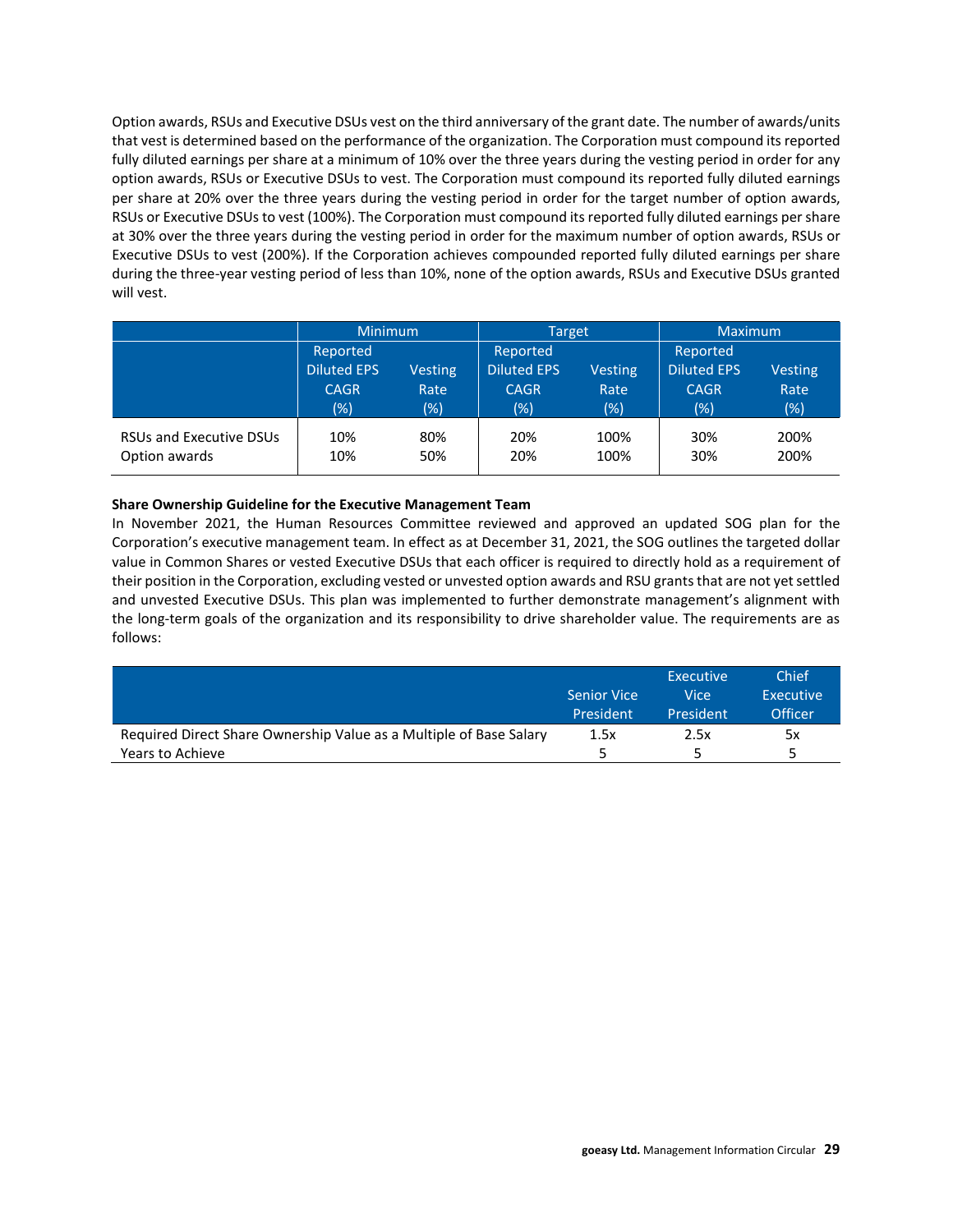### <span id="page-30-0"></span>**SUMMARY COMPENSATION TABLE AND SHARE OWNERSHIP**

The following tables set out information concerning the compensation earned from the Corporation and the Corporation's subsidiaries during the financial years ended December 31, 2021, 2020, and 2019 by the Corporation's Executive Chairman, Chief Executive Officer, Chief Financial Officer, Chief Marketing Officer and Chief Operating Officer as of December 31, 2021 (collectively, the "Named Executive Officers" or the "NEOs"):

### **David Ingram**

## Executive Chairman of the Board



Salary STI LTI Others

#### *Share Ownership at December 31, 2021 – Exceeded his share ownership requirement*

|                                                                                         |                                             | Actual Share Ownership <sup>3</sup><br>as at December 31, 2021 |                                                | <b>Multiple of Annual Retainer Fee</b> |                                     |                        |  |  |
|-----------------------------------------------------------------------------------------|---------------------------------------------|----------------------------------------------------------------|------------------------------------------------|----------------------------------------|-------------------------------------|------------------------|--|--|
| <b>Required Multiple</b><br>on Directly Held<br><b>Shares and Vested</b><br><b>DSUs</b> | <b>Directly Held</b><br>(5)<br><b>Units</b> | <b>Vested DSUs</b><br>$(Pre-tax)^4$<br>(5)<br><b>Units</b>     | <b>Total Ownership</b><br>(\$)<br><b>Units</b> | <b>Directly Held</b>                   | <b>Vested DSUs</b><br>(Pre-tax) $4$ | <b>Total Ownership</b> |  |  |
| 3                                                                                       | \$68,303,483<br>381,009                     | \$14.392.154<br>80,282                                         | \$82,695,637<br>461,291                        | 54.6                                   | 11.5                                | 66.1                   |  |  |

#### **Notes:**

 $1$  Upon assuming his new role as the Executive Chairman of the Board on January 1, 2019, Mr. Ingram elected to receive 25% of his new compensation in the form of an annual salary, while receiving 75% of his compensation in the form of DSUs. Subsequent to December 31, 2021, Mr. Ingram elected to receive 100% of his compensation in the form of DSUs.

<sup>2</sup> This amount includes a car allowance of \$14,400 per annum, life insurance, disability insurance and expenses paid by the Corporation on Mr. Ingram's behalf of \$90,500 and a gross amount paid of \$48,400 to compensate for personal tax paid on taxable benefits.

3 Based on the closing price of the Common Shares on the TSX as at December 31, 2021 of \$179.27.

4 The value of vested DSUs in the above table is a pre-tax amount. Upon settlement, the full income tax at the marginal tax rate is withheld from the total amount.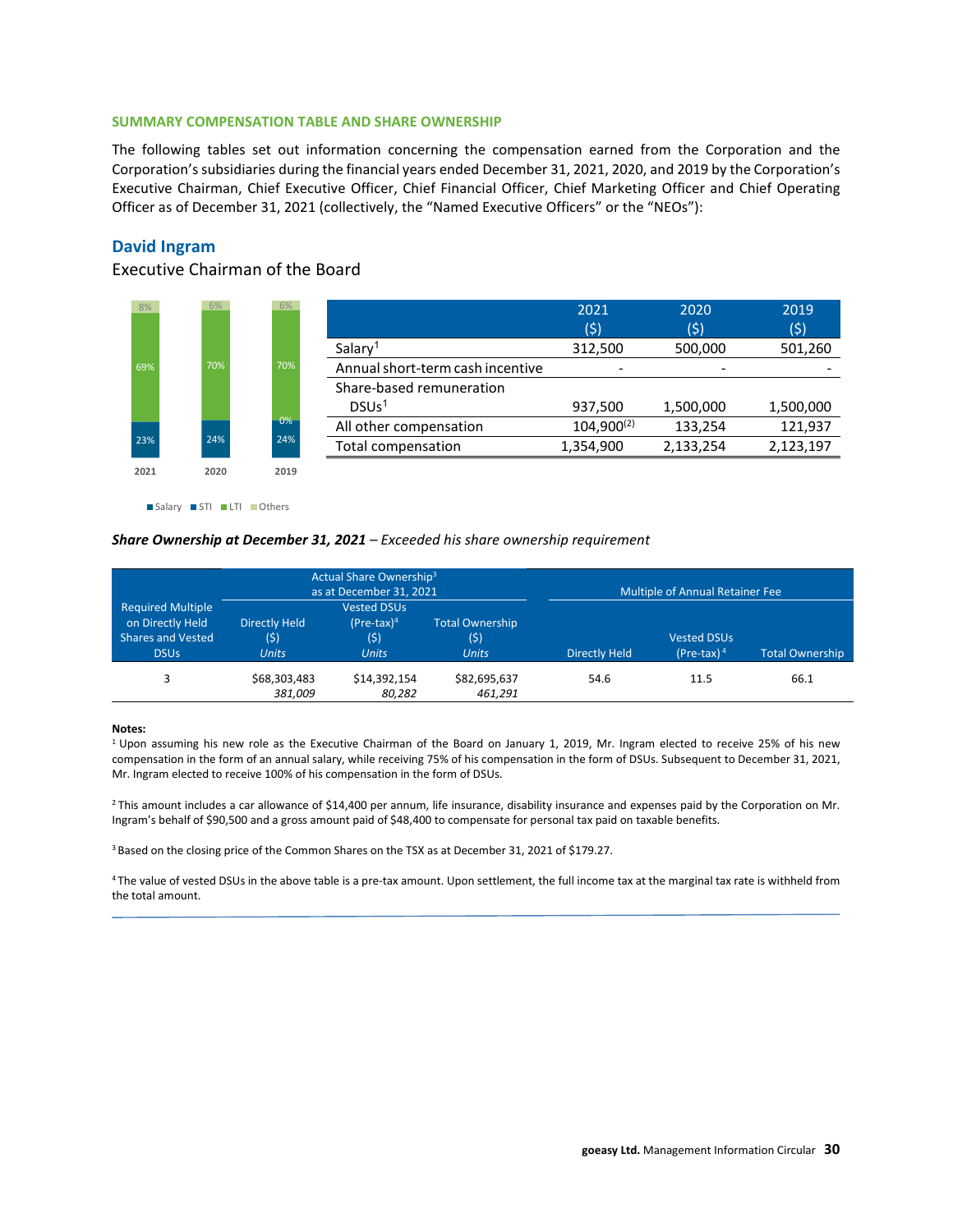### **Jason Mullins**

President and Chief Executive Officer



#### *Share Ownership at December 31, 2021 – Exceeded his share ownership requirement*

|                                                                  |                                                       |                                                 | Actual Share Ownership <sup>6</sup>                                   | <b>Multiple of Base Salary</b>                    |                         |                         |                                               |                           |
|------------------------------------------------------------------|-------------------------------------------------------|-------------------------------------------------|-----------------------------------------------------------------------|---------------------------------------------------|-------------------------|-------------------------|-----------------------------------------------|---------------------------|
|                                                                  | <b>Share Units</b>                                    |                                                 |                                                                       |                                                   |                         |                         | <b>Share Units</b>                            |                           |
| Required<br>Multiple on<br><b>Directly</b><br><b>Held Shares</b> | <b>Directly</b><br><b>Held</b><br>(5)<br><b>Units</b> | Vested<br>$(Pre-tax)^7$<br>(\$)<br><b>Units</b> | Subject to<br><b>Vesting</b><br>(Pre-tax) $7$<br>(\$)<br><b>Units</b> | <b>Total</b><br>Ownership<br>(\$)<br><b>Units</b> | <b>Directly</b><br>Held | Vested<br>(Pre-tax) $7$ | Subject to<br><b>Vesting</b><br>(Pre-tax) $7$ | <b>Total</b><br>Ownership |
| 5                                                                | \$15,299,440<br>85.343                                | \$1,772,642<br>12.067                           | \$23,148,576<br>160.684                                               | \$40,220,658<br>258,094                           | 25.5                    | 3.0                     | 38.6                                          | 67.0                      |

#### **Notes:**

1 Amounts shown represent RSUs, valued as of the date of grant and assuming that the target performance for the cumulative annual growth rate ("CAGR") of the Corporation's reported diluted EPS over a three-year period is achieved. The target CAGR for units granted in 2019 to 2021 was 20%. Actual payments or issuance of Common Shares related to these RSUs, if any, will be determined when the units vest and any payments will be based upon the share price on the TSX at the vesting date.

<sup>2</sup> Represents the dollar amount based on the grant date fair value of the option awards determined using the Black-Scholes option pricing method. The assumptions used in the Black-Scholes option pricing method have been presented in the Corporation's annual audited consolidated financial statements.

<sup>3</sup> Upon assuming his new role as the Chief Executive Officer on January 1, 2019, Mr. Mullins was granted a one-time RSU grant equivalent to \$250,000.

4 In 2021 and 2020, Mr. Mullins elected to exchange an increase to his base salary for an annual grant of \$75,000 in the form of an equity-based plan of his choice. Mr. Mullins elected to receive these awards in the form of options.

5 This amount includes a car allowance of \$14,400 per annum and \$40,500 of charitable contributions directed to charities of Mr. Mullins choice.

<sup>6</sup> Values of directly held share units and RSUs that are subject to vesting were based on the closing price of the Common Shares on the TSX as at December 31, 2021 of \$179.27. Values of unexercised or unvested in-the-money options are based on the difference between the closing price of the Common Shares on the TSX as at December 31, 2021 of \$179.27 and the exercise price of the options.

7 The value of vested in-the-money options and the value of RSUs and options that are subject to vesting in the above table are pre-tax amounts. Upon settlement, the full income tax at the marginal tax rate is withheld from the total amount.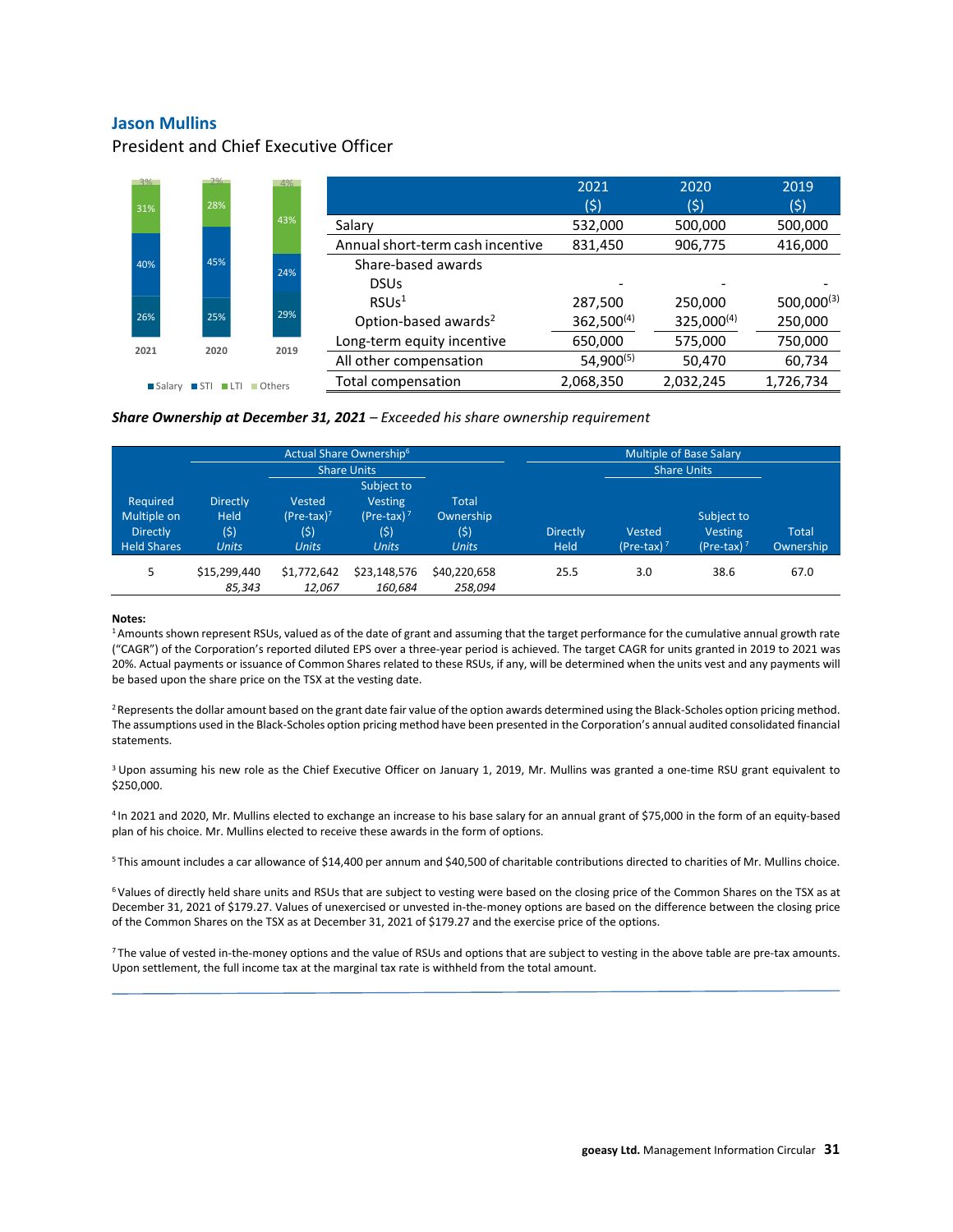### **Hal Khouri**

Executive Vice President and Chief Financial Officer



#### *Share Ownership at December 31, 2021 – Exceeded his share ownership requirement*

|                                                                  |                                                        |                                                      | Actual Share Ownership <sup>5</sup>                                   | <b>Multiple of Base Salary</b>                    |                                |                          |                                               |                           |
|------------------------------------------------------------------|--------------------------------------------------------|------------------------------------------------------|-----------------------------------------------------------------------|---------------------------------------------------|--------------------------------|--------------------------|-----------------------------------------------|---------------------------|
|                                                                  | <b>Share Units</b>                                     |                                                      |                                                                       |                                                   |                                | <b>Share Units</b>       |                                               |                           |
| Required<br>Multiple on<br><b>Directly</b><br><b>Held Shares</b> | <b>Directly</b><br><b>Held</b><br>(\$)<br><b>Units</b> | Vested<br>(Pre-tax)<br>(\$)<br><b>Units</b>          | Subject to<br><b>Vesting</b><br>$(Pre-tax)^6$<br>(\$)<br><b>Units</b> | <b>Total</b><br>Ownership<br>(\$)<br><b>Units</b> | <b>Directly</b><br><b>Held</b> | Vested<br>(Pre-tax)      | Subject to<br><b>Vesting</b><br>(Pre-tax) $6$ | <b>Total</b><br>Ownership |
| 2.5                                                              | \$3,230,445<br>18,020                                  | $\overline{\phantom{0}}$<br>$\overline{\phantom{0}}$ | \$10,684,924<br>72,053                                                | \$13,915,369<br>90,073                            | 8.1                            | $\overline{\phantom{a}}$ | 26.7                                          | 34.8                      |

#### **Notes:**

<sup>1</sup> Amounts shown represent RSUs, valued as of the date of grant and assuming that the target performance for the cumulative annual growth rate ("CAGR") of the Corporation's reported diluted EPS over a three-year period is achieved. The target CAGR for units granted in 2019 to 2021 was 20%. Actual payments or issuance of Common Shares related to these RSUs, if any, will be determined when the units vest and any payments will be based upon the share price on the TSX at the vesting date.

<sup>2</sup> Represents the dollar amount based on the grant date fair value of the option awards determined using the Black-Scholes option pricing method. The assumptions used in the Black-Scholes option pricing method have been presented in the Corporation's annual audited consolidated financial statements.

<sup>3</sup> Mr. Khouri was hired to the role of Executive Vice President and Chief Financial Officer in August 2019. Upon joining the Corporation, Mr. Khouri was granted a one-time upfront RSU grant equivalent to \$394,100. In addition, in March 2021, Mr. Khouri elected to receive his one-time signing cash bonus amounting to \$170,000 in the form of options.

4 This amount includes a car allowance of \$12,000 per annum.

5 Values of directly held share units and RSUs that are subject to vesting were based on the closing price of the Common Shares on the TSX as at December 31, 2021 of \$179.27. Values of unvested in-the-money options are based on the difference between the closing price of the Common Shares on the TSX as at December 31, 2021 of \$179.27 and the exercise price of the options.

6 The value of RSUs and options that are subject to vesting in the above table is a pre-tax amount. Upon settlement, the full income tax at the marginal tax rate is withheld from the total amount.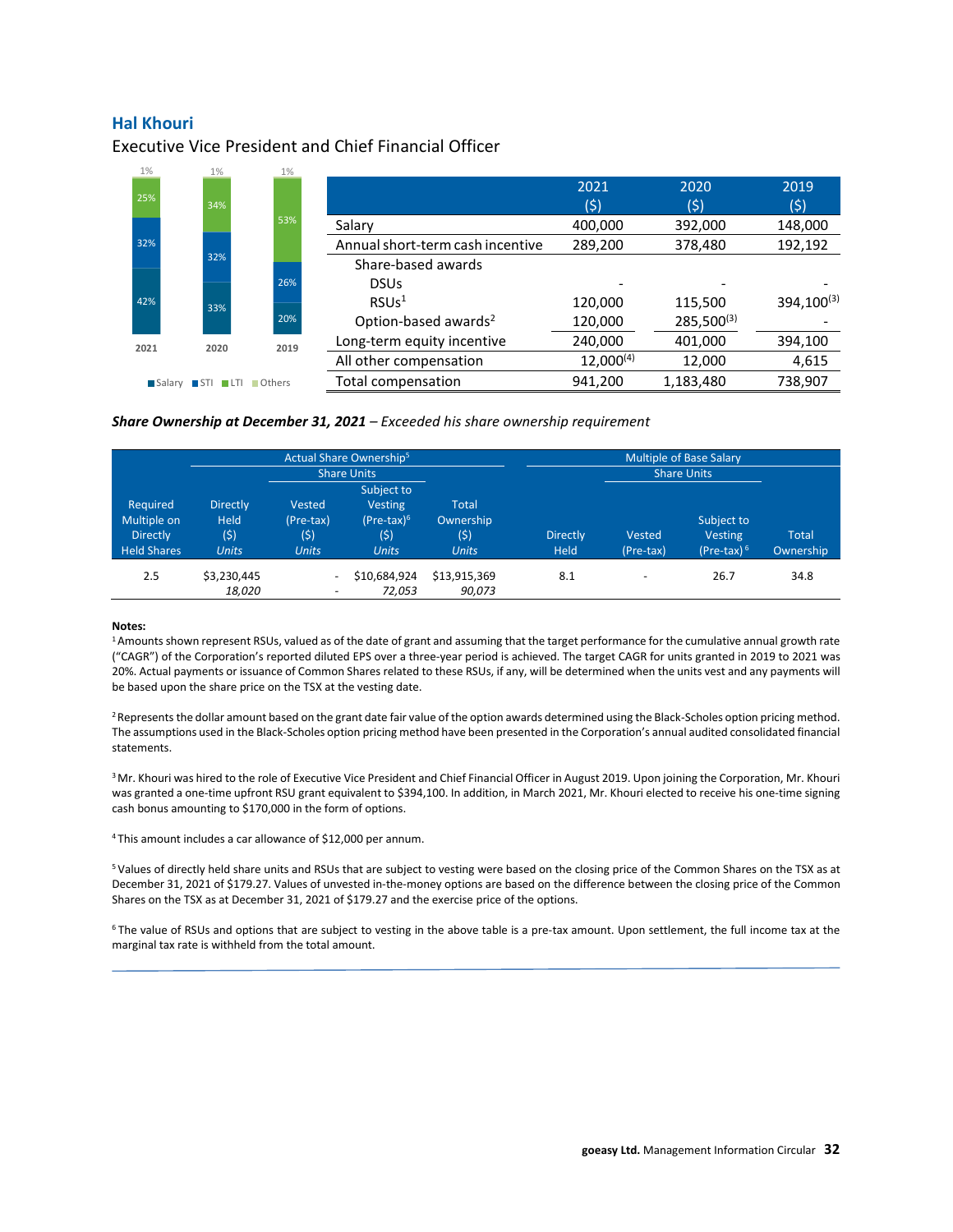### **Andrea Fiederer**

Executive Vice President and Chief Marketing Officer



### *Share Ownership at December 31, 2021 – Exceeded her share ownership requirement*

|                                                                  |                                                        | Actual Share Ownership <sup>4</sup>            |                                                                      | <b>Multiple of Base Salary</b>                    |                         |                        |                                               |                           |
|------------------------------------------------------------------|--------------------------------------------------------|------------------------------------------------|----------------------------------------------------------------------|---------------------------------------------------|-------------------------|------------------------|-----------------------------------------------|---------------------------|
|                                                                  |                                                        | <b>Share Units</b>                             |                                                                      |                                                   |                         |                        | <b>Share Units</b>                            |                           |
| Required<br>Multiple on<br><b>Directly</b><br><b>Held Shares</b> | <b>Directly</b><br><b>Held</b><br>(\$)<br><b>Units</b> | Vested<br>$(Pre-tax)5$<br>(\$)<br><b>Units</b> | Subject to<br><b>Vesting</b><br>$(Pre-tax)5$<br>(\$)<br><b>Units</b> | <b>Total</b><br>Ownership<br>(\$)<br><b>Units</b> | <b>Directly</b><br>Held | Vested<br>$(Pre-tax)5$ | Subject to<br><b>Vesting</b><br>(Pre-tax) $5$ | <b>Total</b><br>Ownership |
| 2.5                                                              | \$3,400,931<br>18,971                                  | \$3,770,482<br>25,667                          | \$7,914,631<br>55,740                                                | \$15,086,044<br>100,378                           | 9.7                     | 10.8                   | 22.6                                          | 43.1                      |

#### **Notes:**

<sup>1</sup> Amounts shown represent RSUs, valued as of the date of grant and assuming that the target performance for the cumulative annual growth rate ("CAGR") of the Corporation's reported diluted EPS over a three-year period is achieved. The target CAGR for units granted in 2019 to 2021 was 20%. Actual payments or issuance of Common Shares related to these RSUs, if any, will be determined when the units vest and any payments will be based upon the share price on the TSX at the vesting date.

<sup>2</sup> Represents the dollar amount based on the grant date fair value of the option awards determined using the Black-Scholes option pricing method. The assumptions used in the Black-Scholes option pricing method have been presented in the Corporation's annual audited consolidated financial statements.

<sup>3</sup> This amount includes a car allowance of \$12,000 per annum.

4 Values of directly held share units and RSUs that are subject to vesting were based on the closing price of the Common Shares on the TSX as at December 31, 2021 of \$179.27. Values of unexercised or unvested in-the-money options are based on the difference between the closing price of the Common Shares on the TSX as at December 31, 2021 of \$179.27 and the exercise price of the options.

<sup>5</sup> The value of vested in-the-money options and the value of RSUs and options that are subject to vesting in the above table are pre-tax amounts. Upon settlement, the full income tax at the marginal tax rate is withheld from the total amount.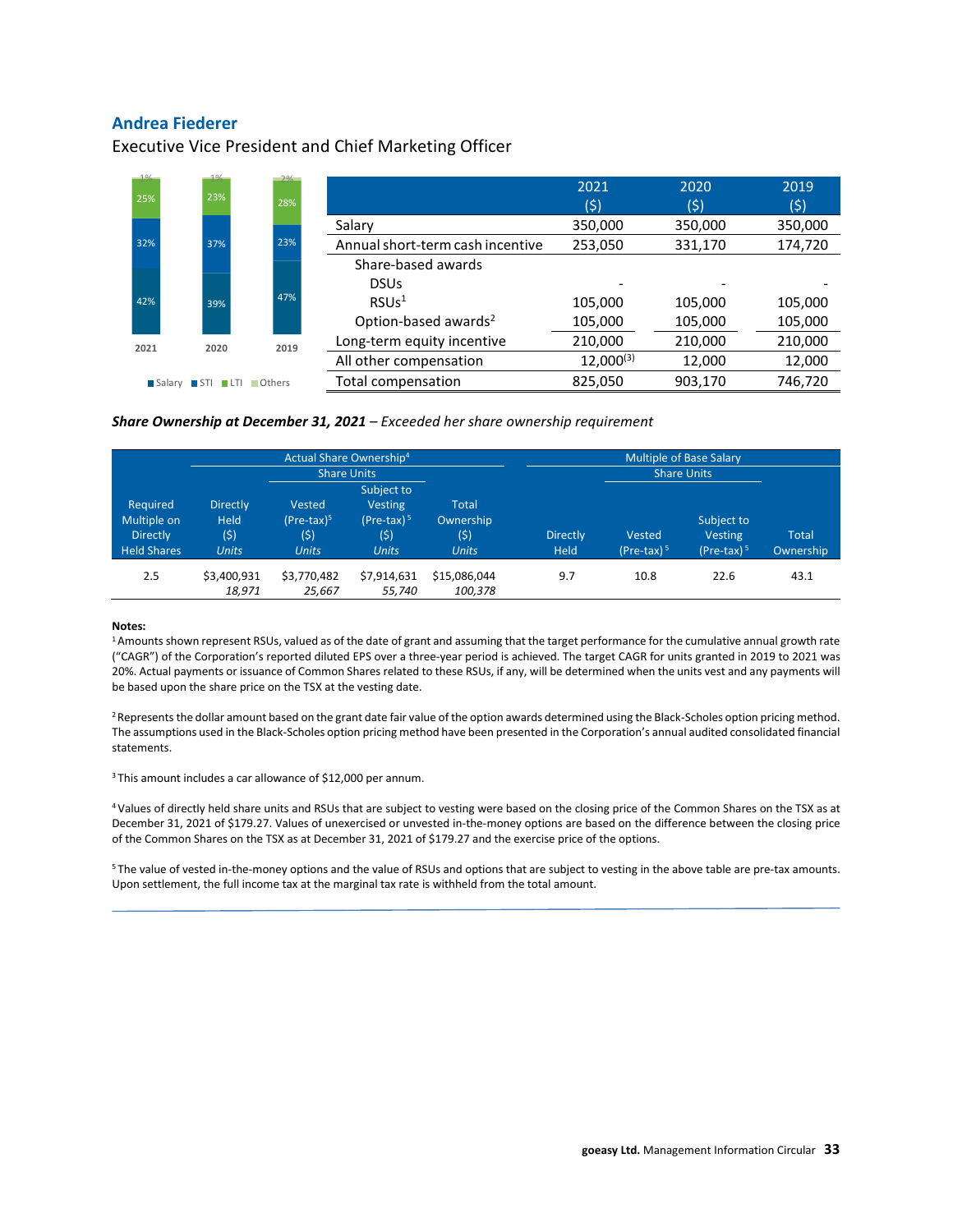### **Jason Appel**

Executive Vice President and Chief Risk Officer



#### *Share Ownership at December 31, 2021 – Exceeded his share ownership requirement*

|                                                                  |                                                        | Actual Share Ownership <sup>4</sup>             |                                                                      | <b>Multiple of Base Salary</b>                    |                                |                        |                                              |                           |
|------------------------------------------------------------------|--------------------------------------------------------|-------------------------------------------------|----------------------------------------------------------------------|---------------------------------------------------|--------------------------------|------------------------|----------------------------------------------|---------------------------|
|                                                                  | <b>Share Units</b>                                     |                                                 |                                                                      |                                                   |                                | <b>Share Units</b>     |                                              |                           |
| Required<br>Multiple on<br><b>Directly</b><br><b>Held Shares</b> | <b>Directly</b><br><b>Held</b><br>(\$)<br><b>Units</b> | Vested<br>$(Pre-tax)^5$<br>(\$)<br><b>Units</b> | Subject to<br><b>Vesting</b><br>$(Pre-tax)5$<br>(\$)<br><b>Units</b> | <b>Total</b><br>Ownership<br>(\$)<br><b>Units</b> | <b>Directly</b><br><b>Held</b> | Vested<br>$(Pre-tax)5$ | Subject to<br><b>Vesting</b><br>$(Pre-tax)5$ | <b>Total</b><br>Ownership |
| 2.5                                                              | \$4,392,115<br>24,500                                  | \$2,064,826<br>14,056                           | \$6,443,119<br>45.746                                                | \$12,900,060<br>84,302                            | 13.1                           | 6.2                    | 19.2                                         | 38.5                      |

#### **Notes:**

<sup>1</sup> Amounts shown represent RSUs, valued as of the date of grant and assuming that the target performance for the cumulative annual growth rate ("CAGR") of the Corporation's reported diluted EPS over a three-year period is achieved. The target CAGR for units granted in 2019 to 2021 was 20%. Actual payments or issuance of Common Shares related to these RSUs, if any, will be determined when the units vest and any payments will be based upon the share price on the TSX at the vesting date.

<sup>2</sup> Represents the dollar amount based on the grant date fair value of the option awards determined using the Black-Scholes option pricing method. The assumptions used in the Black-Scholes option pricing method have been presented in the Corporation's annual audited consolidated financial statements.

<sup>3</sup> This amount includes a car allowance of \$12,000 per annum.

4 Values of directly held share units and RSUs that are subject to vesting were based on the closing price of the Common Shares on the TSX as at December 31, 2021 of \$179.27. Values of unexercised or unvested in-the-money options are based on the difference between the closing price of the Common Shares on the TSX as at December 31, 2021 of \$179.27 and the exercise price of the options.

<sup>5</sup> The value of vested in-the-money options and the value of RSUs and options that are subject to vesting in the above table are pre-tax amounts. Upon settlement, the full income tax at the marginal tax rate is withheld from the total amount.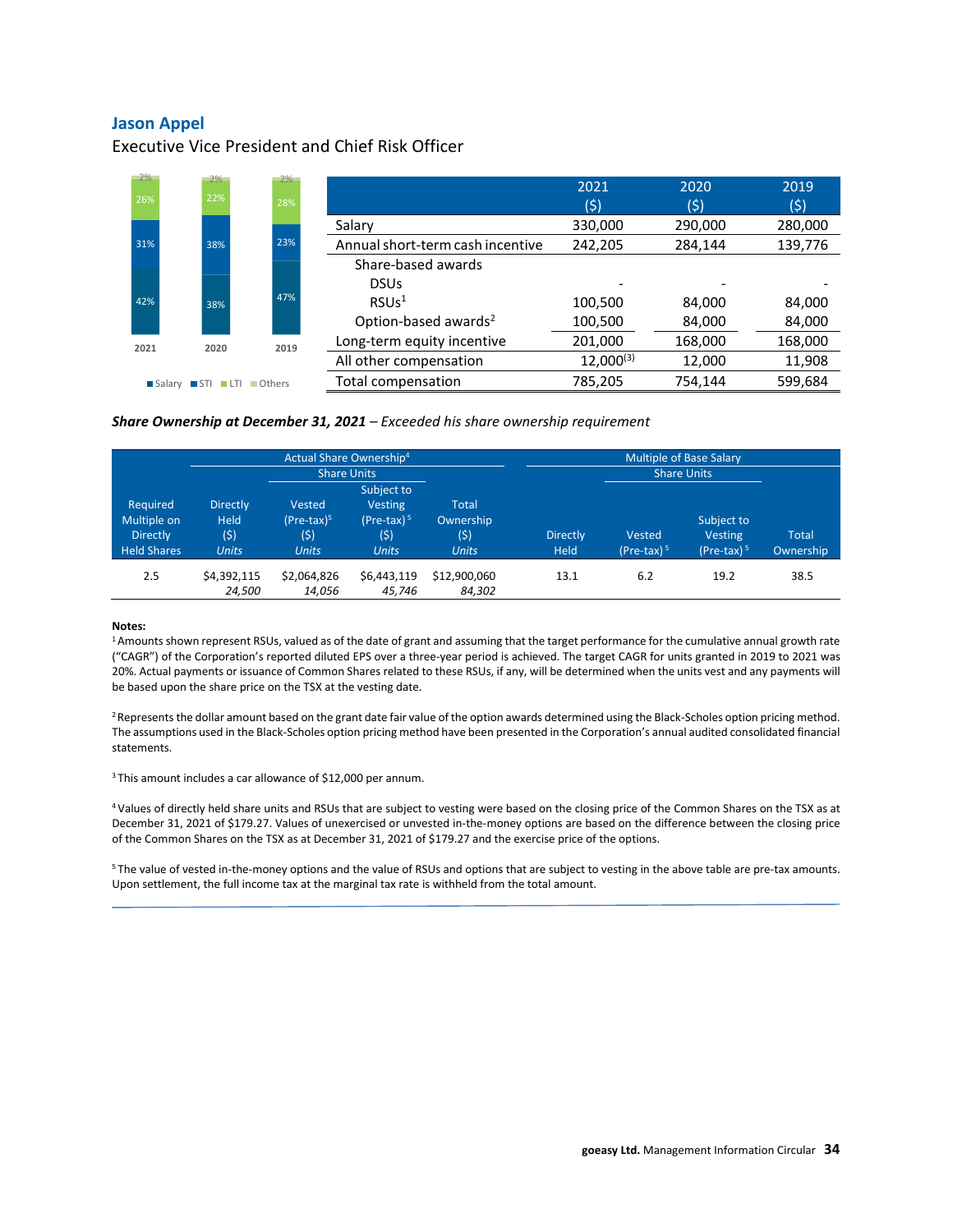### **Summary Compensation Table**

The Summary Compensation Table below presents details of the total compensation of Corporation's Named Executive Officers for the financial years ended December 31, 2021, 2020, and 2019:

|                                                           |      |                      |                                        |                                         | <b>Non-equity incentive</b><br>plan compensation<br>(5) |                                     |                                |                                  |                              |
|-----------------------------------------------------------|------|----------------------|----------------------------------------|-----------------------------------------|---------------------------------------------------------|-------------------------------------|--------------------------------|----------------------------------|------------------------------|
| <b>Name and principal</b><br>position                     | Year | <b>Salary</b><br>(s) | Share-<br>based<br>awards $(1)$<br>(5) | Option-<br>based<br>awards $(2)$<br>(5) | <b>Annual</b><br>incentive<br>plans                     | Long-<br>term<br>incentive<br>plans | <b>Pension</b><br>Value<br>(5) | <b>All other</b><br>comp.<br>(5) | <b>Total</b><br>comp.<br>(5) |
| David Ingram<br>Executive Chairman of the                 | 2021 | 312,500              | 937,500                                |                                         |                                                         |                                     |                                | 104,900                          | 1,354,900                    |
| Board                                                     | 2020 | 500,000              | 1,500,000                              |                                         |                                                         |                                     |                                | 133,254                          | 2,133,254                    |
|                                                           | 2019 | 501,260              | 1,500,000                              | ÷                                       |                                                         |                                     |                                | 121,937                          | 2,123,197                    |
| <b>Jason Mullins</b><br>President and Chief               | 2021 | 532,000              | 287,500                                | 362,500                                 | 831,450                                                 |                                     |                                | 54,900                           | 2,068,350                    |
| <b>Executive Officer</b>                                  | 2020 | 500,000              | 250,000                                | 325,000                                 | 906,775                                                 |                                     |                                | 50,470                           | 2,032,245                    |
|                                                           | 2019 | 500,000              | 500,000                                | 250,000                                 | 416,000                                                 | ٠                                   |                                | 60,734                           | 1,726,734                    |
| <b>Hal Khouri</b><br><b>Executive Vice President</b>      | 2021 | 400,000              | 120,000                                | 120,000                                 | 289,200                                                 |                                     |                                | 12,000                           | 941,200                      |
| and Chief Financial Officer                               | 2020 | 392,000              | 115,500                                | 285,500                                 | 378,480                                                 |                                     |                                | 12,000                           | 1,183,480                    |
|                                                           | 2019 | 148,000              | 394,100                                | ٠                                       | 192,192                                                 |                                     |                                | 4,615                            | 738,907                      |
| <b>Andrea Fiederer</b><br><b>Executive Vice President</b> | 2021 | 350,000              | 105,000                                | 105,000                                 | 253,050                                                 |                                     |                                | 12,000                           | 825,050                      |
| and Chief Marketing                                       | 2020 | 350,000              | 105,000                                | 105,000                                 | 331,170                                                 |                                     |                                | 12,000                           | 903,170                      |
| Officer                                                   | 2019 | 350,000              | 105,000                                | 105,000                                 | 174,720                                                 |                                     |                                | 12,000                           | 746,720                      |
| Jason Appel<br><b>Executive Vice President</b>            | 2021 | 330,000              | 100,500                                | 100,500                                 | 242,205                                                 |                                     |                                | 12,000                           | 785,205                      |
| and Chief Risk Officer                                    | 2020 | 290,000              | 84,000                                 | 84,000                                  | 284,144                                                 |                                     |                                | 12,000                           | 754,144                      |
|                                                           | 2019 | 280,000              | 84,000                                 | 84,000                                  | 139,776                                                 |                                     |                                | 11,908                           | 599,684                      |

### **Notes:**

1 Amounts shown represent RSUs, valued as of the date of grant and assuming that the target performance for the cumulative annual growth rate ("CAGR") of the Corporation's reported diluted EPS over a three-year period is achieved. The target CAGR for units granted in 2019 to 2021 was 20%. Actual payments or issuance of Common Shares related to these RSUs, if any, will be determined when the units vest and any payments will be based upon the share price on the TSX at the vesting date.

<sup>2</sup> Represents the dollar amount based on the grant date fair value of the option awards determined using the Black-Scholes option pricing method. The assumptions used in the Black-Scholes option pricing method have been presented in the Corporation's annual audited consolidated financial statements.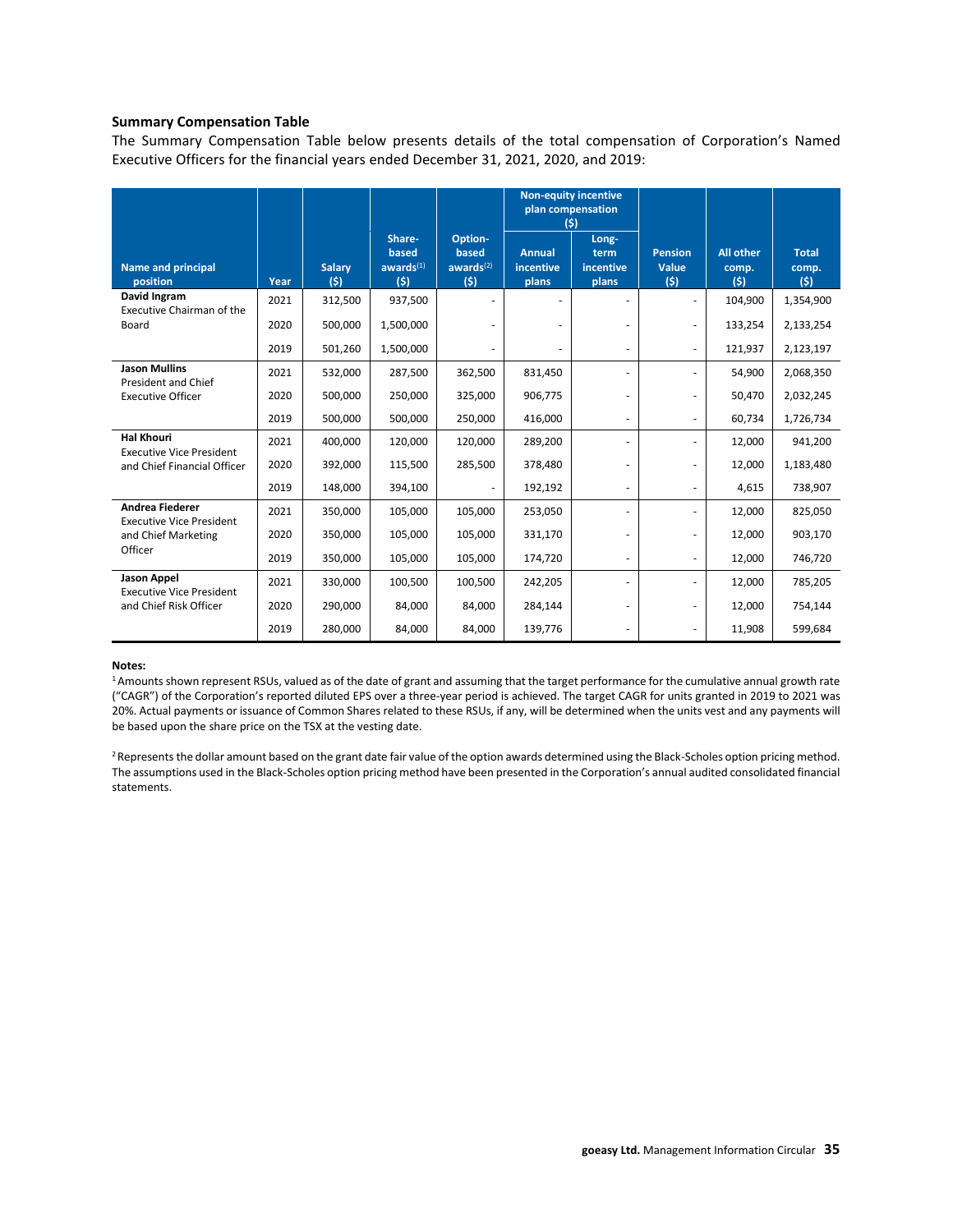### **Growth in Compensation Relative to Growth in Adjusted Net Income and Market Capitalization**

The following graph illustrates the change in total compensation awarded to the NEOs compared to the change in adjusted net income available to shareholders and market capitalization since 2016.



Using 2016 as a baseline, the total compensation awarded to the top five NEOs increased 6%, compared to growth over the same period in adjusted net income available to common shareholders of 427% and market capitalization of 793%. To provide a consistent basis of comparison over the time period, the figures for all years include the total compensation for only the top five NEOs. Adjusted net income is a non-IFRS measure, which is not determined in accordance with IFRS, does not have a standardized meaning and may not be comparable to similar financial measures presented by other companies. Adjusted net income is calculated as net income excluding adjusting items, which are outside of normal business activities and are significant in amount and scope, which management believes are not reflective of underlying business performance of the Corporation. Please refer to page 50 of the December 31, 2021 MD&A, page 42 of the December 31, 2020 MD&A, page 39 of the December 31, 2019 MD&A, page 51 of the December 31, 2018 MD&A, page 39 of the December 31, 2017 MD&A, and page 35 of the December 31, 2016 MD&A for the respective "Key Performance Indicators and Non-IFRS Measures" section for those years, incorporated by reference herein. These MD&As are available on [www.sedar.com.](http://www.sedar.com/) 

### **Cost of Management Ratio**

The cost of management ratio expresses the total of all types of compensation awarded to the top five NEOs of the Corporation as a percentage of the adjusted net income available to common shareholders and of market capitalization.

|      | <b>Total NEO</b><br>Compensation<br>(\$) | <b>Adjusted Net</b><br><b>Income</b><br>Available to<br>Shareholders <sup>1</sup><br>(\$) | Cost of<br>Management<br>Ratio<br>(%) | <b>Market</b><br>Capitalization <sup>2</sup><br>(\$) | Cost of<br>Management<br>Ratio<br>(%) |
|------|------------------------------------------|-------------------------------------------------------------------------------------------|---------------------------------------|------------------------------------------------------|---------------------------------------|
| 2021 | 5,974,705                                | 174,759,000                                                                               | 3.4%                                  | 2,904,063,570                                        | 0.2%                                  |
| 2020 | 7,006,293                                | 117,646,000                                                                               | 6.0%                                  | 1,430,532,984                                        | 0.5%                                  |
| 2019 | 6,223,799                                | 80,315,000                                                                                | 7.7%                                  | 997,824,600                                          | 0.6%                                  |

**Notes:**

1 Adjusted net income is a non-IFRS measure. Please refer to page 50 of the December 31, 2021 MD&A, page 42 of the December 31, 2020 MD&A, and page 39 of the December 31, 2019 MD&A for the respective "Key Performance Indicators and Non-IFRS Measures" section for those years, incorporated by reference herein. These MD&As are available on [www.sedar.com.](http://www.sedar.com/)<br><sup>2</sup> Based on the closing price of the Common Shares on the TSX as at December 31 of each year.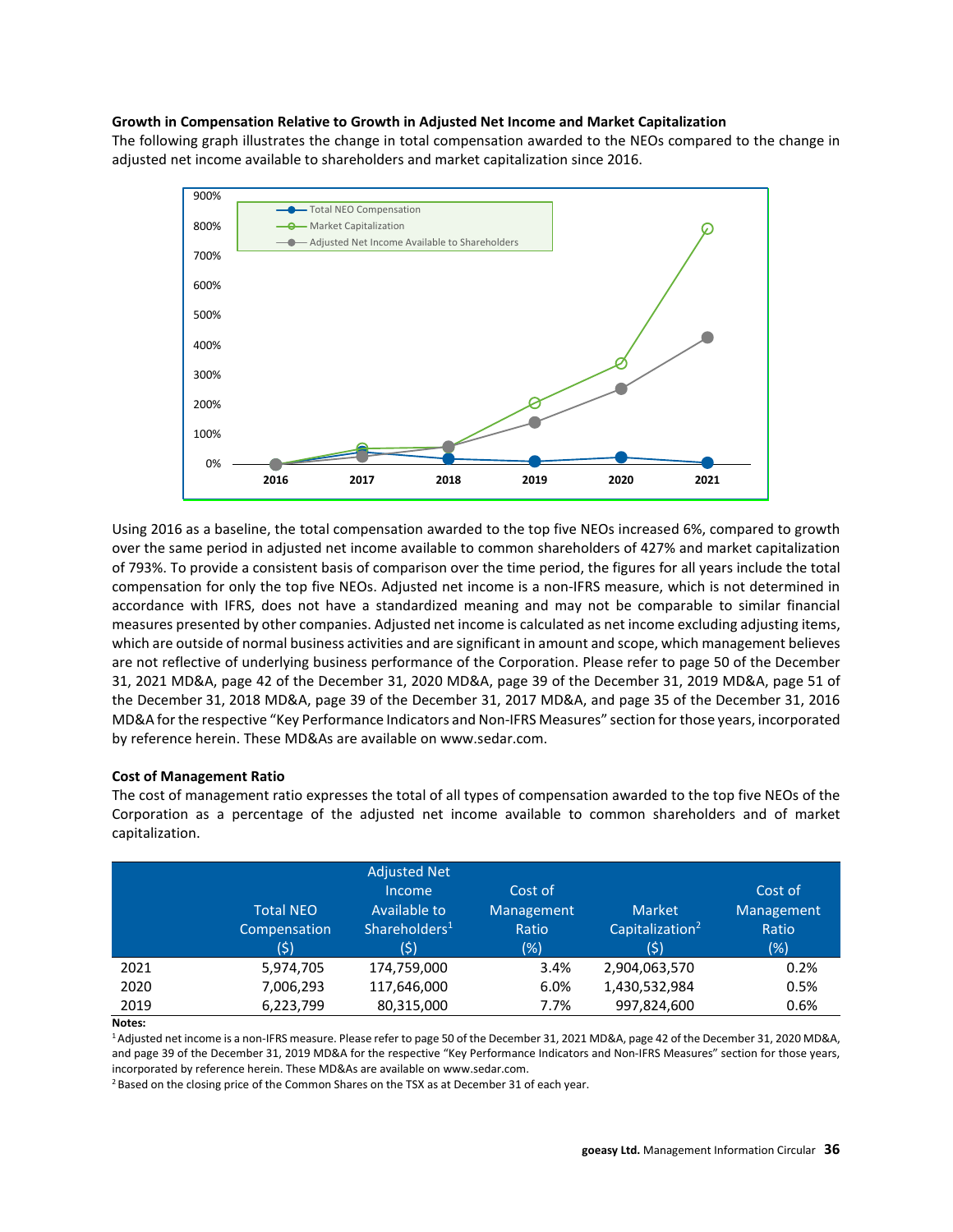Total compensation for the top five NEOs includes fixed remuneration, annual short-term cash incentive, long-term equity incentive, and all other compensation for the executive officers named in the circular for the years indicated.

## **INCENTIVE PLAN AWARDS**

The following tables set out information concerning all option-based and share-based awards outstanding as at December 31, 2021, including awards granted before 2021:

### **Equity-Based Incentives – Outstanding Options, RSUs and DSUs**

|                        |                                                                                            | Option-based awards                                  |                                                                            |                                                                              |                                                                                                                                                       | Share-based awards                                                                                         |                                                                                                                         |  |
|------------------------|--------------------------------------------------------------------------------------------|------------------------------------------------------|----------------------------------------------------------------------------|------------------------------------------------------------------------------|-------------------------------------------------------------------------------------------------------------------------------------------------------|------------------------------------------------------------------------------------------------------------|-------------------------------------------------------------------------------------------------------------------------|--|
| <b>Name</b>            | Number of<br>securities<br>underlying<br>unexercised<br>options<br>(# )                    | Option<br>exercise<br>price<br>(5)                   | Option<br>expiration<br>date                                               | Value of<br>unexercised<br>in-the-<br>money<br>options <sup>(1)</sup><br>(5) | Number of<br>shares or units<br>of shares that<br>have not vested<br>(RSUs) or have<br>vested but not<br>paid out or<br>distributed<br>(DSUs)<br>(# ) | Market or<br>payout value<br>of share-<br>based<br>awards that<br>have not<br>vested <sup>(1)</sup><br>(5) | Market or<br>payout value<br>of vested<br>share-based<br>awards not<br>paid out or<br>distributed <sup>(1)</sup><br>(5) |  |
| David Ingram           | 77,894                                                                                     | 32.37                                                | 11/2/2022                                                                  | 11,442,629                                                                   | DSUs: 80,282(7)                                                                                                                                       |                                                                                                            | 14,392,154                                                                                                              |  |
| Total                  | 77,894                                                                                     |                                                      |                                                                            | 11,442,629                                                                   | <b>DSUs: 80,282</b>                                                                                                                                   |                                                                                                            | 14,392,154                                                                                                              |  |
| <b>Jason Mullins</b>   | 12,067<br>40.784(3,5)<br>47.892(3,5)<br>$7,184^{(4)}$<br>$14,880^{(3,5)}$<br>$1,941^{(4)}$ | 32.37<br>40.80<br>38.35<br>38.35<br>111.83<br>111.83 | 11/2/2022<br>2/11/2024<br>2/11/2025<br>2/11/2025<br>2/15/2026<br>2/15/2026 | 1,772,642<br>5,647,360<br>6,748,941<br>1,012,369<br>1,003,507<br>130,901     | RSUs: 48,003(2,6)                                                                                                                                     | 8,605,498                                                                                                  |                                                                                                                         |  |
| <b>Total</b>           | 124,748                                                                                    |                                                      |                                                                            | 16,315,720                                                                   | RSUs: 48,003                                                                                                                                          | 8,605,498                                                                                                  |                                                                                                                         |  |
| <b>Hal Khouri</b>      | $22,126^{(3,5)}$<br>$20,531^{(4)}$<br>$6.210^{(3,5)}$                                      | 38.35<br>33.56<br>111.83                             | 2/11/2025<br>3/20/2025<br>2/15/2026                                        | 2,991,572<br>3,117,996<br>418,802                                            | RSUs: 23,186 <sup>(2,6)</sup>                                                                                                                         | 4,156,554                                                                                                  |                                                                                                                         |  |
| Total                  | 48,867                                                                                     |                                                      |                                                                            | 6,528,370                                                                    | RSUs: 23,186                                                                                                                                          | 4,156,554                                                                                                  |                                                                                                                         |  |
| <b>Andrea Fiederer</b> | 25,667<br>17,128(3,5)<br>$20.114^{(3,5)}$<br>$5,434^{(3,5)}$                               | 32.37<br>40.80<br>38.35<br>111.83                    | 11/2/2022<br>2/11/2024<br>2/11/2025<br>2/15/2026                           | 3,770,482<br>2,371,714<br>2,834,465<br>366,469                               | RSUs: 13,064 <sup>(2,6)</sup>                                                                                                                         | 2,341,983                                                                                                  |                                                                                                                         |  |
| Total                  | 68,343                                                                                     |                                                      |                                                                            | 9,343,130                                                                    | RSUs: 13,064                                                                                                                                          | 2,341,983                                                                                                  |                                                                                                                         |  |
| <b>Jason Appel</b>     | 14,056<br>$13,704^{(3,5)}$<br>$16,092^{(3,5)}$<br>$5,200^{(3,5)}$                          | 32.37<br>40.80<br>38.35<br>111.83                    | 11/2/2022<br>2/11/2024<br>2/11/2025<br>2/15/2026                           | 2,064,826<br>1,897,593<br>2,267,685<br>350,688                               | RSUs: 10,7520(2,6)                                                                                                                                    | 1,927,153                                                                                                  |                                                                                                                         |  |
| <b>Total</b>           | 49,052                                                                                     |                                                      |                                                                            | 6,580,792                                                                    | RSUs: 10,750                                                                                                                                          | 1,927,153                                                                                                  |                                                                                                                         |  |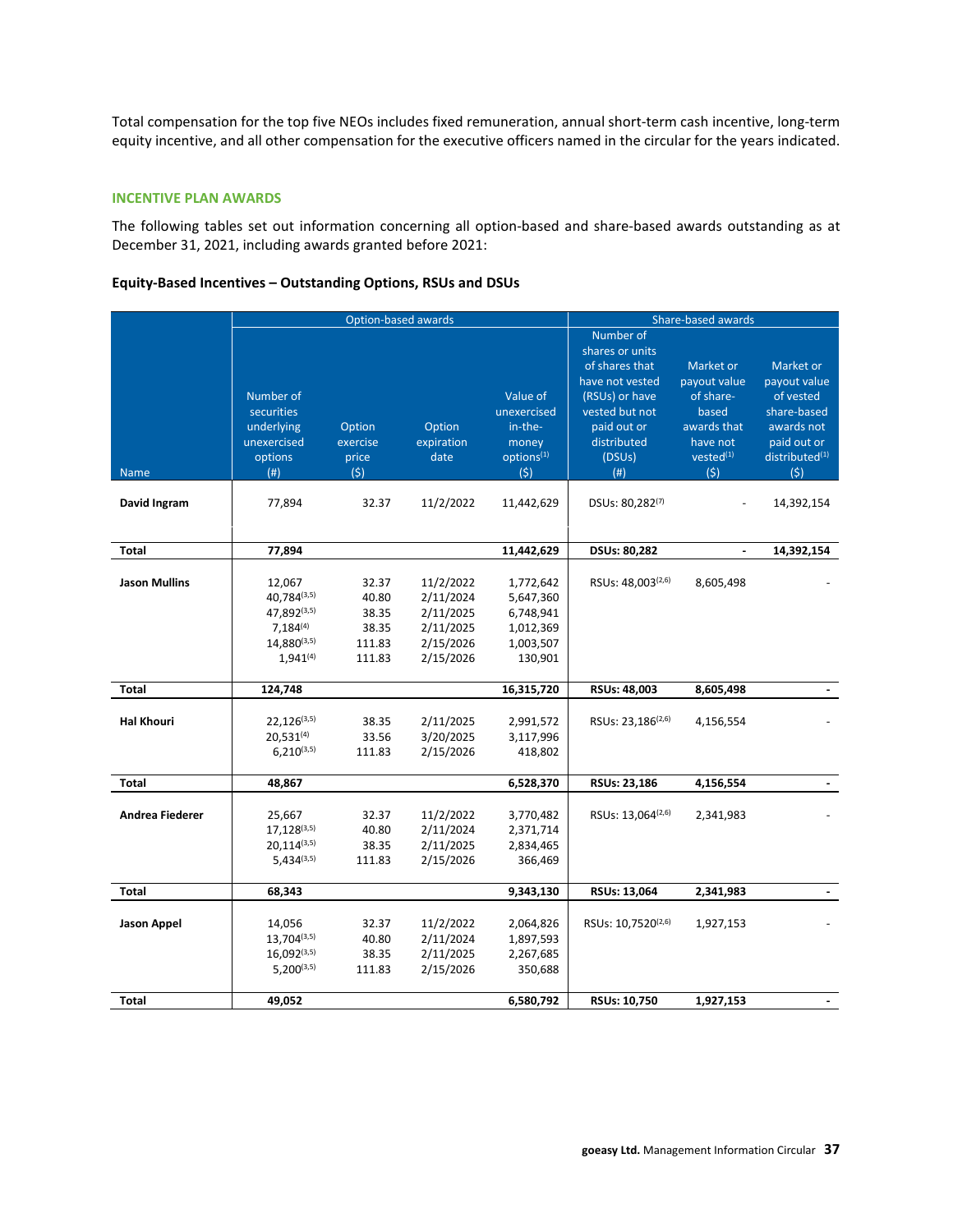#### **Notes:**

<sup>1</sup> Based on the closing price of the Common Shares on the TSX on December 31, 2021 of \$179.27.

<sup>2</sup> These units vest on the third anniversary of the grant date and on a pro-rated basis in proportion to the reported diluted EPS CAGR and allow for up to 200% vesting as follows:

|                    |                    | <b>Minimum</b>      |                    | <b>Target</b>       | <b>Maximum</b>     |                     |
|--------------------|--------------------|---------------------|--------------------|---------------------|--------------------|---------------------|
|                    | Reported           |                     | Reported           |                     | Reported           |                     |
|                    | <b>Diluted EPS</b> |                     | <b>Diluted EPS</b> |                     | <b>Diluted EPS</b> |                     |
|                    | <b>CAGR</b>        | <b>Vesting Rate</b> | <b>CAGR</b>        | <b>Vesting Rate</b> | <b>CAGR</b>        | <b>Vesting Rate</b> |
| <b>Grant Years</b> | $(\%)$             | (% )                | $(\%)$             | (% )                | (%)                | (%)                 |
| 2019 to 2021       | 10%                | 80%                 | 20%                | 100%                | 30%                | 200%                |

<sup>3</sup> These option awards vest on the third anniversary of the grant date and on a pro-rated basis in proportion to the reported diluted EPS CAGR as follows:

|       |           |            | Minimum                        |                     |                                | Target              | <b>Maximum</b>                 |                     |
|-------|-----------|------------|--------------------------------|---------------------|--------------------------------|---------------------|--------------------------------|---------------------|
|       | Option    | Option     | Reported<br><b>Diluted EPS</b> |                     | Reported<br><b>Diluted EPS</b> |                     | Reported<br><b>Diluted EPS</b> |                     |
| Grant | vesting   | expiration | <b>CAGR</b>                    | <b>Vesting Rate</b> | CAGR                           | <b>Vesting Rate</b> | <b>CAGR</b>                    | <b>Vesting Rate</b> |
| Year  | date      | date       | $(\%)$                         | (%)                 | (%)                            | (%)                 | (%)                            | (%)                 |
| 2021  | 2/16/2024 | 2/15/2026  | 10%                            | 50%                 | 20%                            | 100%                | 30%                            | 200%                |
| 2020  | 2/10/2023 | 2/11/2025  | 10%                            | 50%                 | 20%                            | 100%                | 30%                            | 200%                |
| 2019  | 2/11/2022 | 2/11/2024  | 10%                            | 50%                 | 20%                            | 100%                | 30%                            | 200%                |

4 These units vest on the third anniversary of the grant date.

<sup>5</sup> The number of option awards specified in the equity-based incentives table above represents the maximum number of awards available to vest if the maximum specified performance criteria is achieved.

<sup>6</sup> The number of RSUs specified in the equity-based incentives table above represents the maximum number of units available to vest if the maximum specified performance criteria is achieved. These units include additional units that were credited to reflect dividends paid on the Common Shares of the Corporation.

<sup>7</sup> Mr. Ingram's DSUs fully vest upon being credited to the Corporation's books of account.

#### **Equity-Based Incentives – Value Vested or Earned During the Year**

| <b>Name</b>     | Option-based awards -<br>value vested during the<br>year <sup>(1)(3)(4)</sup><br>(5) | Share-based awards $-$<br>value vested during the<br>vear (2)(3)(4)<br>(\$) | Non-equity incentive<br>plan compensation $-$<br>value earned during<br>the year $(3)$<br>(5) |
|-----------------|--------------------------------------------------------------------------------------|-----------------------------------------------------------------------------|-----------------------------------------------------------------------------------------------|
| David Ingram    | 20,910,609                                                                           | DSUs: 937,500                                                               |                                                                                               |
|                 |                                                                                      | RSUs: 2,566,246                                                             |                                                                                               |
| Jason Mullins   | 7,029,978                                                                            | RSUs: 3,338,649                                                             | 831,450                                                                                       |
| Hal Khouri      |                                                                                      |                                                                             | 289,200                                                                                       |
| Andrea Fiederer | 5,789,501                                                                            | RSUs: 714,399                                                               | 253,050                                                                                       |
| Jason Appel     | 3,170,421                                                                            | RSUs: 391,043                                                               | 242,205                                                                                       |

#### **Notes:**

 $1$  Represents the dollar value that would have been realized if the options which vested in the current year had been exercised on the vesting date. This is calculated by determining the difference between the market price of the underlying securities and the exercise price of the options on the date they vest.

<sup>2</sup> Represents the dollar value realized upon vesting of DSUs or RSUs. Mr. Ingram's DSUs are immediately vesting. In 2021, RSUs granted in 2018 vested at 200% as the reported diluted EPS CAGR over the preceding three-year period exceeded 30%. This is calculated by multiplying the number of units by the market value of the underlying shares on the vesting date.

<sup>3</sup> The value of vested share-based awards in the above table are pre-tax amounts. Upon settlement, the full income tax at the marginal tax rate is withheld from the total amount.

4 The value of option awards and RSU grants specified in the above table represents the maximum value of awards/grants if the maximum specified performance criteria is achieved.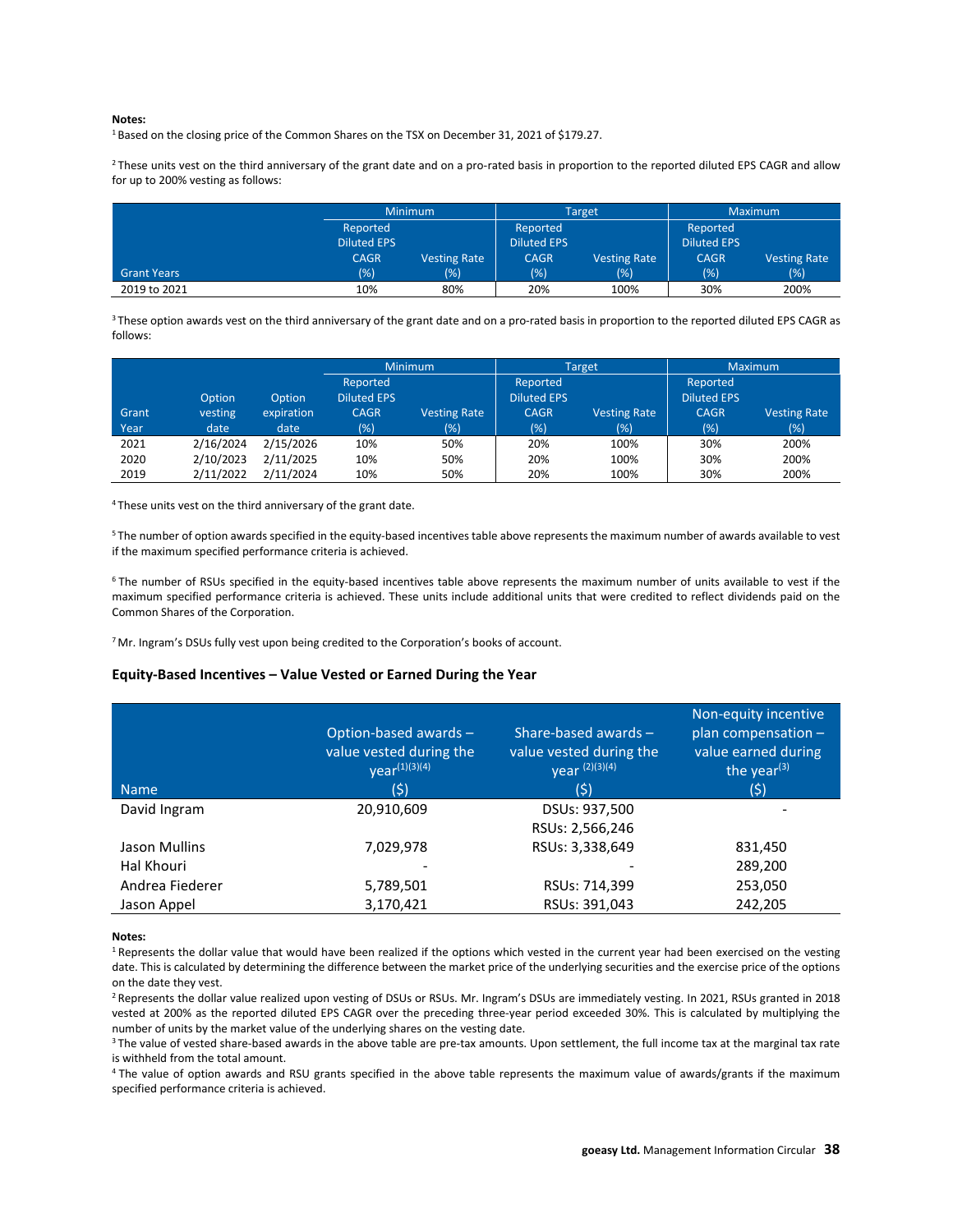### **TERMINATION AND CHANGE OF CONTROL BENEFITS/EMPLOYMENT AND CONSULTING CONTRACTS**

#### **David Ingram**

Mr. Ingram was the Corporation's Chief Executive Officer from 2001 until December 31, 2018. Effective January 1, 2019, Mr. Ingram became the Executive Chairman of the Board of the Corporation. In his role as Executive Chairman, Mr. Ingram acts as the Chairman of the Board of Directors while also overseeing the Corporation's corporate development, investor relations, capital market initiatives as well as the Corporation's long-term strategy.

Previously Mr. Ingram's compensation as the Corporation's Chief Executive Officer included salary, participation in the Annual Short-Term Bonus Incentive and participation in the Long-Term Equity-Based Incentive Programs (as described herein). Upon assuming his role as the Executive Chairman of the Board, Mr. Ingram elected to receive 25% of his compensation in the form of an annual salary, while receiving 75% of his compensation in the form of DSUs. As such, the majority of Mr. Ingram's remuneration is aligned with the long-term interests of the shareholders.

The Corporation and Mr. Ingram entered into a revised employment agreement, effective January 1, 2021, with respect to Mr. Ingram's appointment as Executive Chairman of the Board of Directors. This agreement featured a step down in annual compensation committed during the CEO succession process where Mr. Mullins was appointed to President in 2018 and CEO in 2019 and replaced Mr. Ingram's previous employment agreement that had become effective on January 1, 2019. The revised agreement provides for (i) an annual salary in 2021 of \$312,500 per annum; (ii) Mr. Ingram to participate in the DSU Plan pertinent to his responsibilities as the Executive Chairman of the Board which provides for \$937,500 of DSUs in 2021; (iii) a monthly car allowance of \$1,200 plus reimbursement of normal car operating costs; (iv) reimbursement of the employee portion of company health plan expenses; (v) reimbursement of the cost of additional life insurance with a face value of 2.5 times the face value of his compensation; and (vi) reimbursement of the cost of disability premiums which equate monthly disability income with Mr. Ingram's after-tax compensation.

In the event of termination by the Corporation of Mr. Ingram's employment, other than for cause, Mr. Ingram would be entitled to receive an amount equal to two times his annual base salary and bonus (bonus being calculated as the average of the bonus figure defined in his contract in the two years preceding the termination date), the market value of all DSUs granted to date, plus a continuation of benefits for 24 months. The Corporation estimates that, assuming Mr. Ingram's employment was terminated on December 31, 2021 in such circumstances, the incremental payments and benefits would be approximately \$15,929,875.

In the event of a change of control<sup>1</sup>, if Mr. Ingram's employment is terminated other than for cause or if he resigns within 12 months following the change of control, he is entitled to receive his full base salary and benefits to the date of termination and a payment equal to two times the aggregate of his then annual salary and the bonus (or equivalent defined in his contract) paid to him in the immediate prior year and the market value of all DSUs granted to date. The Corporation estimates that, assuming Mr. Ingram's employment was terminated on December 31, 2021 in such circumstances, the incremental payments and benefits would be approximately \$15,905,157.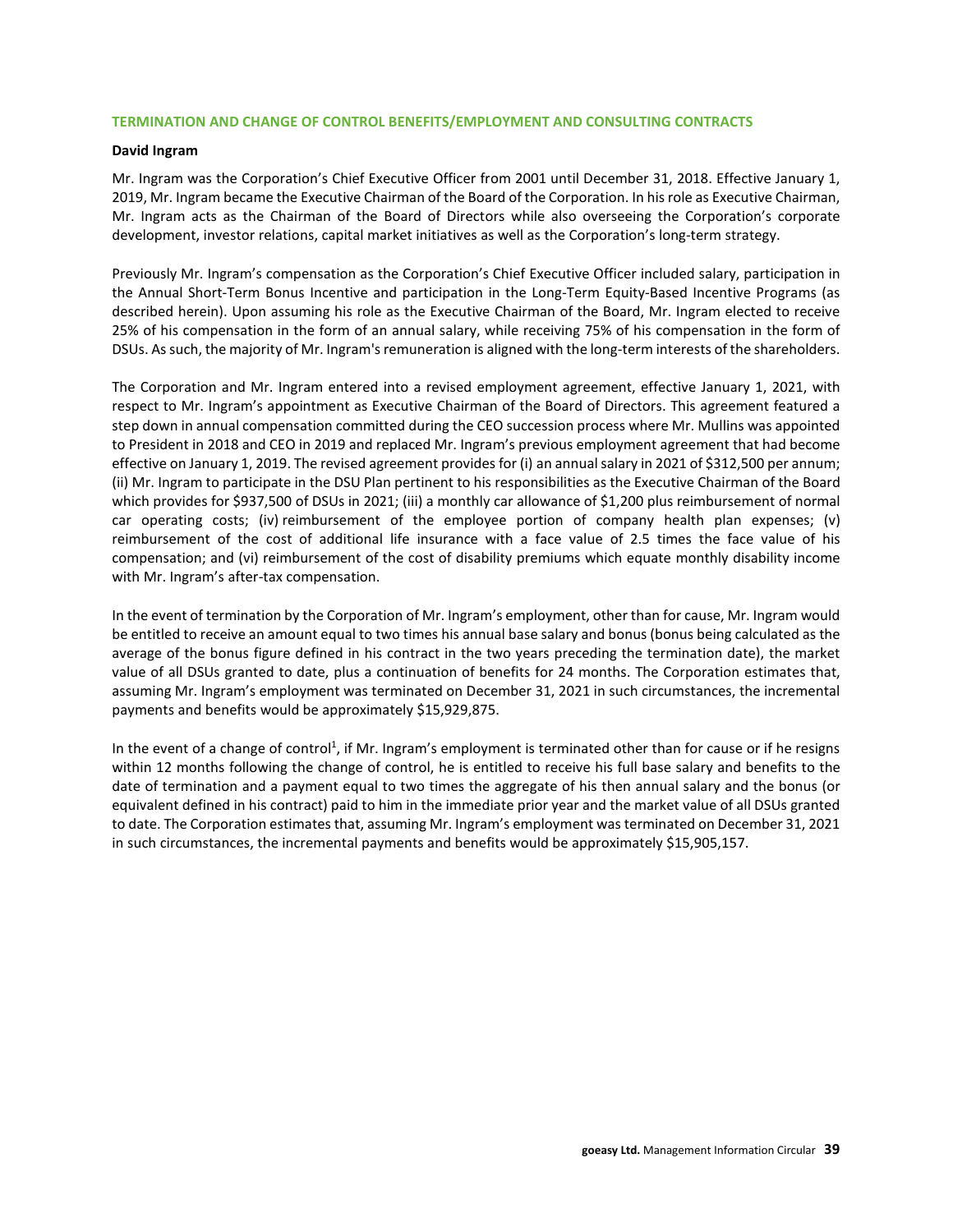### **Jason Mullins**

The Corporation and Mr. Jason Mullins entered into a revised employment agreement, effective January 1, 2019, with respect to Mr. Mullins' appointment, for an indefinite term, as President and Chief Executive Officer of the Corporation. This agreement replaced Mr. Mullins' previous employment agreement that had become effective on April 2, 2018 related to his appointment to President and Chief Operating Officer as an intermediate step to his most recent appointment. The revised agreement provides for (i) an annual salary as at December 31, 2021 of \$600,000 per annum (subject to annual review); (ii) Mr. Mullins to participate in the Corporation's Annual Short-Term Incentive Plan with respect to the payment of an annual bonus (see – "Executive Compensation – Executive Compensation Elements - Annual Short-Term Bonus Incentive"); (iii) Mr. Mullins to participate in the Corporation's Equity-Based Incentive Plan (see – "Executive Compensation – Executive Compensation Elements – Equity-Based Incentive (Long-Term)"); (iv) a monthly car allowance of \$1,200; (v) reimbursement of the cost of additional life insurance valued at 1 times his base salary; (vi) reimbursement of the cost of disability premiums which equate monthly disability income with Mr. Mullin's after-tax compensation; and (vii) the ability to direct \$20,000 per annum in earnings toward contributions to Canadian charitable organizations.

In the event of termination by the Corporation of Mr. Mullins' employment, other than for cause, he would be entitled to receive an amount equal to 1.5 times his annual base salary and bonus (bonus being calculated as the average of the bonus paid in the two years preceding the termination date) plus the pro-rata vesting of all option and share based awards on the scheduled vesting dates and in accordance with the applicable vesting criteria, plus a continuation of benefits for 18 months. The Corporation estimates that, assuming Mr. Mullins' employment was terminated on December 31, 2021 in such circumstances, the incremental payments and benefits would be approximately \$18,884,799.

Following a change in control<sup>1</sup>, if the Corporation terminates Mr. Mullins' employment without cause or unilaterally changes a fundamental term of Mr. Mullins's employment in a material and detrimental way within a twelve-month period immediately after, all unvested options and share based awards will immediately vest and he is entitled to receive his full base salary and benefits to the date of termination and 18 months' base salary and continuation of benefits for the duration of such 18 months. The Corporation estimates that, assuming Mr. Mullins' employment was terminated on December 31, 2021 in such circumstances, the incremental payments and benefits would be approximately \$24,499,173.

### **Hal Khouri**

The Corporation and Mr. Hal Khouri entered into an employment agreement, effective August 12, 2019, with respect to Mr. Khouri's appointment, for an indefinite term, as Executive Vice-President and Chief Financial Officer of the Corporation. The agreement provides for (i) an annual salary as at December 31, 2021 of \$400,000 per annum subject to an annual review; (ii) Mr. Khouri to participate in the Corporation's Annual Short-Term Incentive Plan with respect to the payment of an annual bonus (see – "Executive Compensation – Executive Compensation Elements - Annual Short-Term Bonus Incentive"); (iii) Mr. Khouri to participate in the Corporation's Equity-Based Incentive Plan (see – "Executive Compensation – Executive Compensation Elements – Equity-Based Incentive (Long-Term)"); and (iv) a monthly car allowance of \$1,000.

In the event of termination by the Corporation of Mr. Khouri's employment, other than for cause, he would be entitled to an amount equal to 12 months base salary in lieu of notice plus the pro-rata vesting of all option and share based awards on the scheduled vesting dates and in accordance with the applicable vesting criteria, plus a continuation of benefits for 12 months. The Corporation estimates that, assuming Mr. Khouri's employment was terminated on December 31, 2021 in such circumstances, the incremental payments and benefits would be approximately \$6,962,873.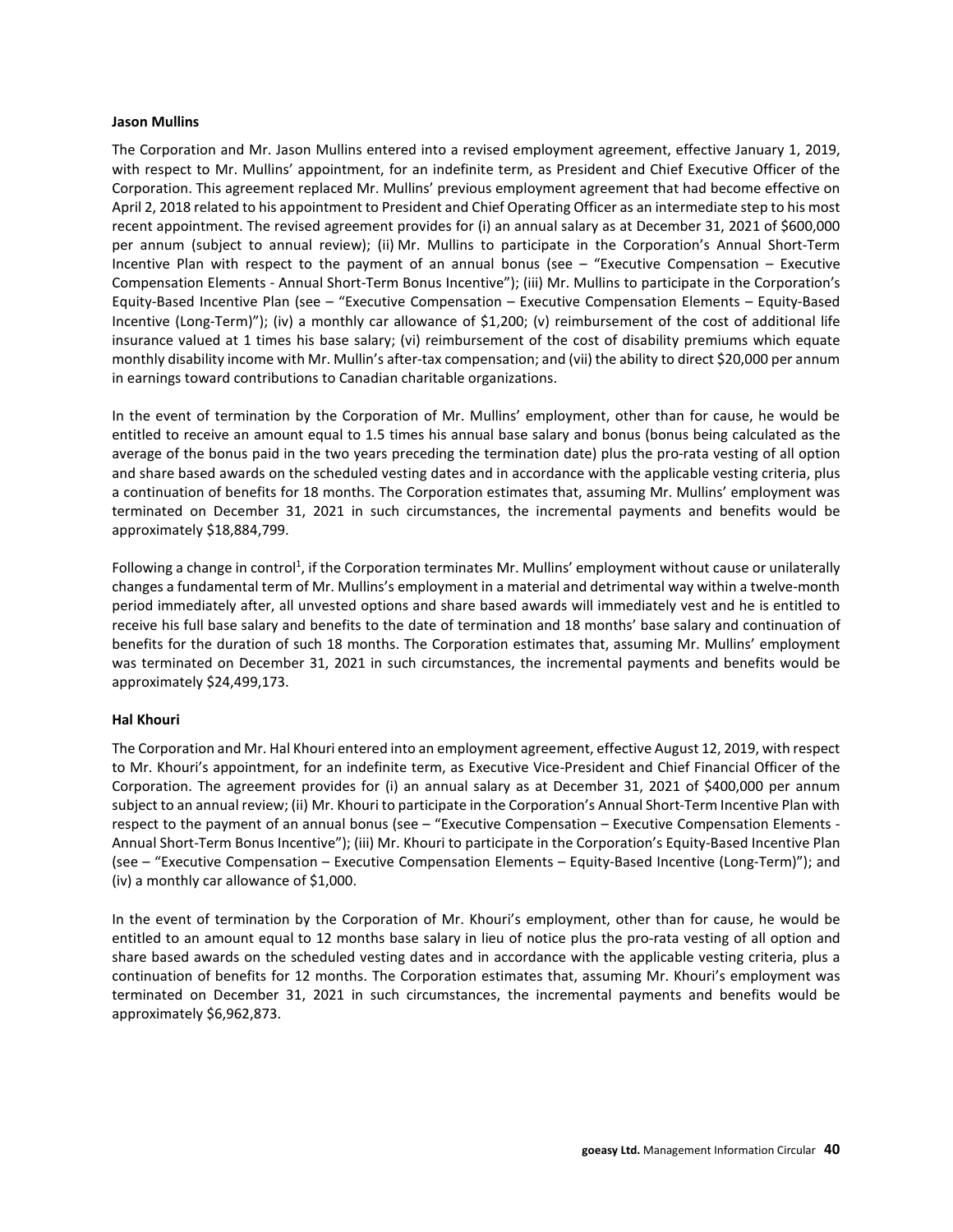Following a change in control<sup>1</sup>, if the Corporation terminates Mr. Khouri's employment without cause or unilaterally changes a fundamental term of Mr. Khouri's employment in a material and detrimental way within a six-month period immediately after, all unvested options and share based awards will immediately vest and he is entitled to receive his full base salary and benefits to the date of termination and 12 months' base salary and continuation of benefits for the duration of such 12 months. The Corporation estimates that, assuming Mr. Khouri's employment was terminated on December 31, 2021 in such circumstances, the incremental payments and benefits would be approximately \$10,847,144.

### **Andrea Fiederer**

The Corporation and Ms. Andrea Fiederer entered into a revised employment agreement, effective March 1, 2016, with respect to Ms. Fiederer's appointment, for an indefinite term, as Executive Vice President and Chief Marketing Officer of the Corporation. This agreement replaced Ms. Fiederer's previous employment agreement that had become effective on January 26, 2015. The revised agreement provides for (i) an annual salary as at December 31, 2021 of \$350,000 per annum subject to annual review; (ii) Ms. Fiederer to participate in the Corporation's Annual Short-Term Incentive Plan with respect to the payment of an annual bonus (see – "Executive Compensation – Executive Compensation Elements - Annual Short-Term Bonus Incentive"); (iii) Ms. Fiederer to participate in the Corporation's Equity-Based Incentive Plan (see – "Executive Compensation – Executive Compensation Elements – Equity-Based Incentive (Long-Term)"); and (iv) a monthly car allowance of \$1,000.

In the event of termination by the Corporation of Ms. Fiederer's employment, other than for cause, she would be entitled to an amount equal to 12 months base salary in lieu of notice plus the pro-rata vesting of all option and share based awards on the scheduled vesting dates and in accordance with the applicable vesting criteria, plus a continuation of benefits for 12 months. The Corporation estimates that, assuming Ms. Fiederer's employment was terminated on December 31, 2021 in such circumstances, the incremental payments and benefits would be approximately \$5,998,669.

Following a change in control<sup>1</sup>, if the Corporation terminates Ms. Fiederer's employment without cause or unilaterally changes a fundamental term of Ms. Fiederer's employment in a material and detrimental way within a six-month period immediately after, all unvested options and share based awards will immediately vest and she is entitled to receive her full base salary and benefits to the date of termination and 12 months' base salary and continuation of benefits for the duration of such 12 months. The Corporation estimates that, assuming Ms. Fiederer's employment was terminated on December 31, 2021 in such circumstances, the incremental payments and benefits would be approximately \$8,073,608.

### **Jason Appel**

The Corporation and Mr. Jason Appel entered into a revised employment agreement, effective January 2, 2019, with respect to Mr. Appel's appointment, for an indefinite term, as Executive Vice President and Chief Risk Officer of the Corporation. This agreement replaced Mr. Appel's previous employment agreement that had become effective on January 5, 2015. The revised agreement provides for (i) an annual salary as at December 31, 2021 of \$335,000 per annum subject to annual review; (ii) Mr. Appel to participate in the Corporation's Annual Short-Term Incentive Plan with respect to the payment of an annual bonus (see – "Executive Compensation – Executive Compensation Elements - Annual Short-Term Bonus Incentive"); (iii) Mr. Appel to participate in the Corporation's Equity-Based Incentive Plan (see – "Executive Compensation – Executive Compensation Elements – Equity-Based Incentive (Long-Term)"); and (iv) a monthly car allowance of \$1,000.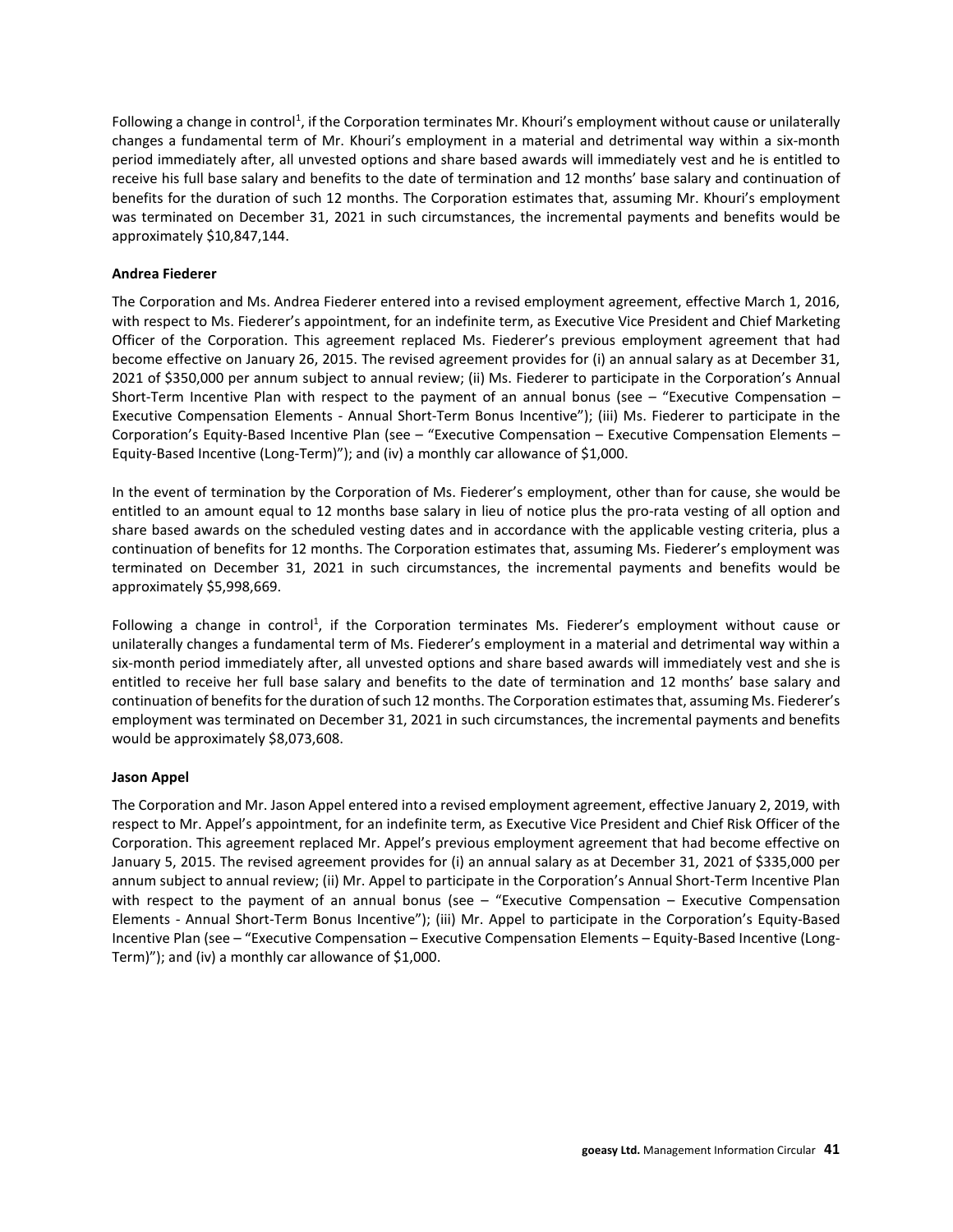In the event of termination by the Corporation of Mr. Appel's employment, other than for cause, he would be entitled to an amount equal to 12 months base salary in lieu of notice plus the pro-rata vesting of all option and share based awards on the scheduled vesting dates and in accordance with the applicable vesting criteria, plus a continuation of benefits for 12 months. The Corporation estimates that, assuming Mr. Appel's employment was terminated on December 31, 2021 in such circumstances, the incremental payments and benefits would be approximately \$4,883,202.

Following a change in control<sup>1</sup>, if the Corporation terminates Mr. Appel's employment without cause or unilaterally changes a fundamental term of Mr. Appel's employment in a material and detrimental way within a six-month period immediately after, all unvested options and share based awards will immediately vest and he is entitled to receive his full base salary and benefits to the date of termination and 12 months' base salary and continuation of benefits for the duration of such 12 months. The Corporation estimates that, assuming Mr. Appel's employment was terminated on December 31, 2021 in such circumstances, the incremental payments and benefits would be approximately \$6,612,640.

#### **Note:**

<sup>1</sup> A "change of control" is defined as a person or group of persons acting jointly or in concert (other than Donald K. Johnson and his associates) becoming beneficial owners of 30% or more of the outstanding shares of the Corporation, or a merger occurring with another corporation as a result of which the shareholders of the Corporation own less than 50% of the voting rights of the successor corporation, or a liquidation or winding up of the Corporation taking place. The agreement also contains non-competition and non-solicitation provisions.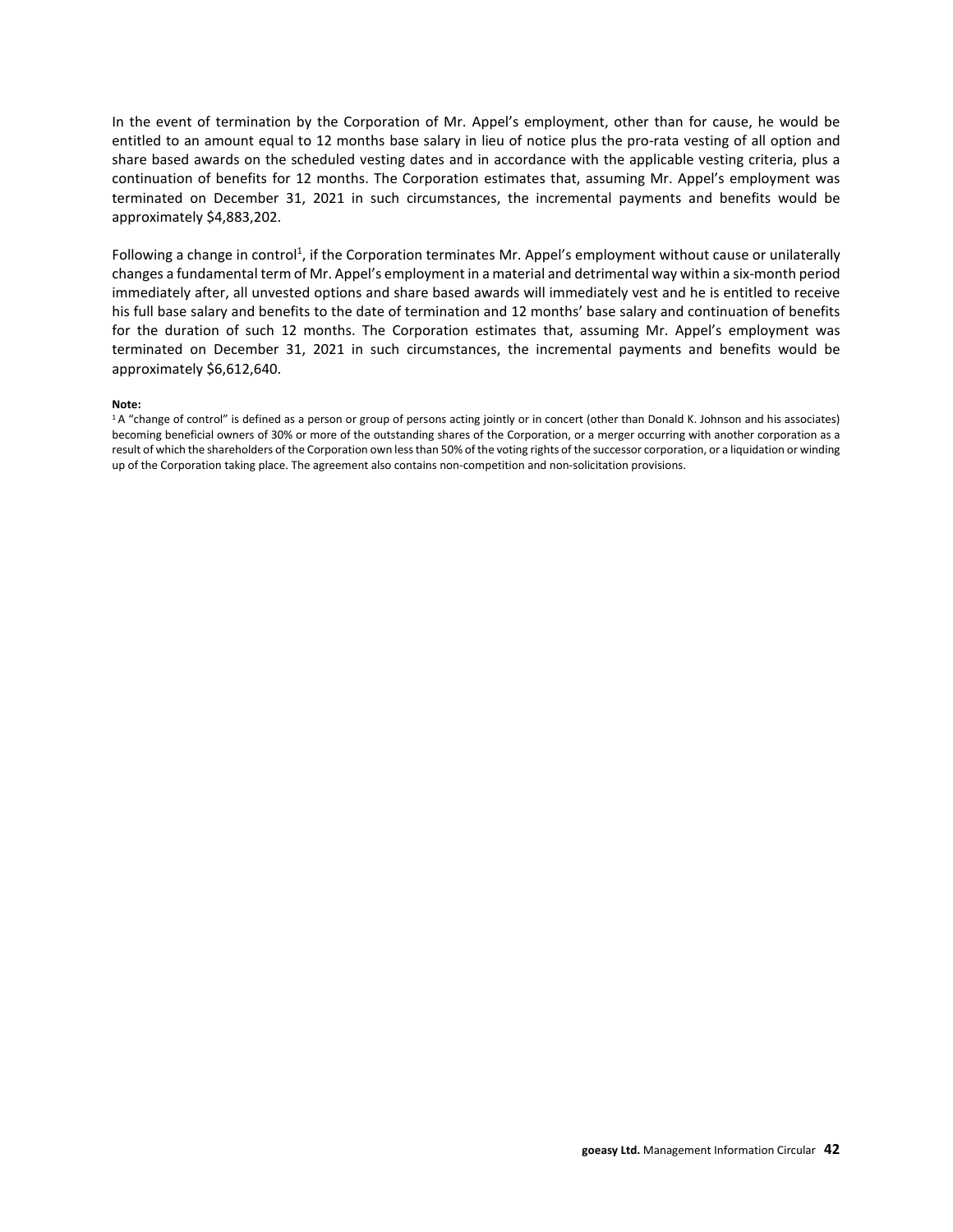#### **STOCK PERFORMANCE GRAPH**

The following graph illustrates the total cumulative return on a \$100 investment in Common Shares made on December 31, 2016 as compared with the total cumulative return on a \$100 investment in the S&P/TSX Composite Total Return Index made on December 31, 2016. Dividends declared on Common Shares are assumed to be reinvested. The Common Share performance as set out in the graph does not necessarily indicate future price performance.

The trend in the Corporation's total cumulative shareholder return exceeded that of the S&P TSX Composite Total Return Index over the past five years as shown in the graph below. The trend in the Corporation's total cumulative shareholder return also exceeded the trend in the amount of total compensation paid to the Named Executive Officers for the three years ended December 31, 2021, as shown in the Summary Compensation Table and Share Ownership above. The Corporation's total cumulative shareholder return over this period has increased driven by earnings and dividend growth, while total compensation paid to the Named Executive Officers grew at a lower rate that was comparable to the growth of S&P TSX Composite Total Return Index from 2016 to 2021.

For the purpose of the above discussion, Named Executive Officer compensation is defined as aggregate total compensation, which equals the sum of base salary, annual short-term cash incentive and long-term equity incentive and all other compensation.



|                                      | 2016 | 2017 | 2018           | 2019      | 2020 | 2021 |
|--------------------------------------|------|------|----------------|-----------|------|------|
| Corporation's Common Shares          | 100  | 154  | 157<br>⊥د⊥     | 292       | 408  | 748  |
| S&P/TSX Composite Total Return Index | 100  | 108  | QQ<br><u>.</u> | 12<br>ᆂᆇᆂ | 128  | 160  |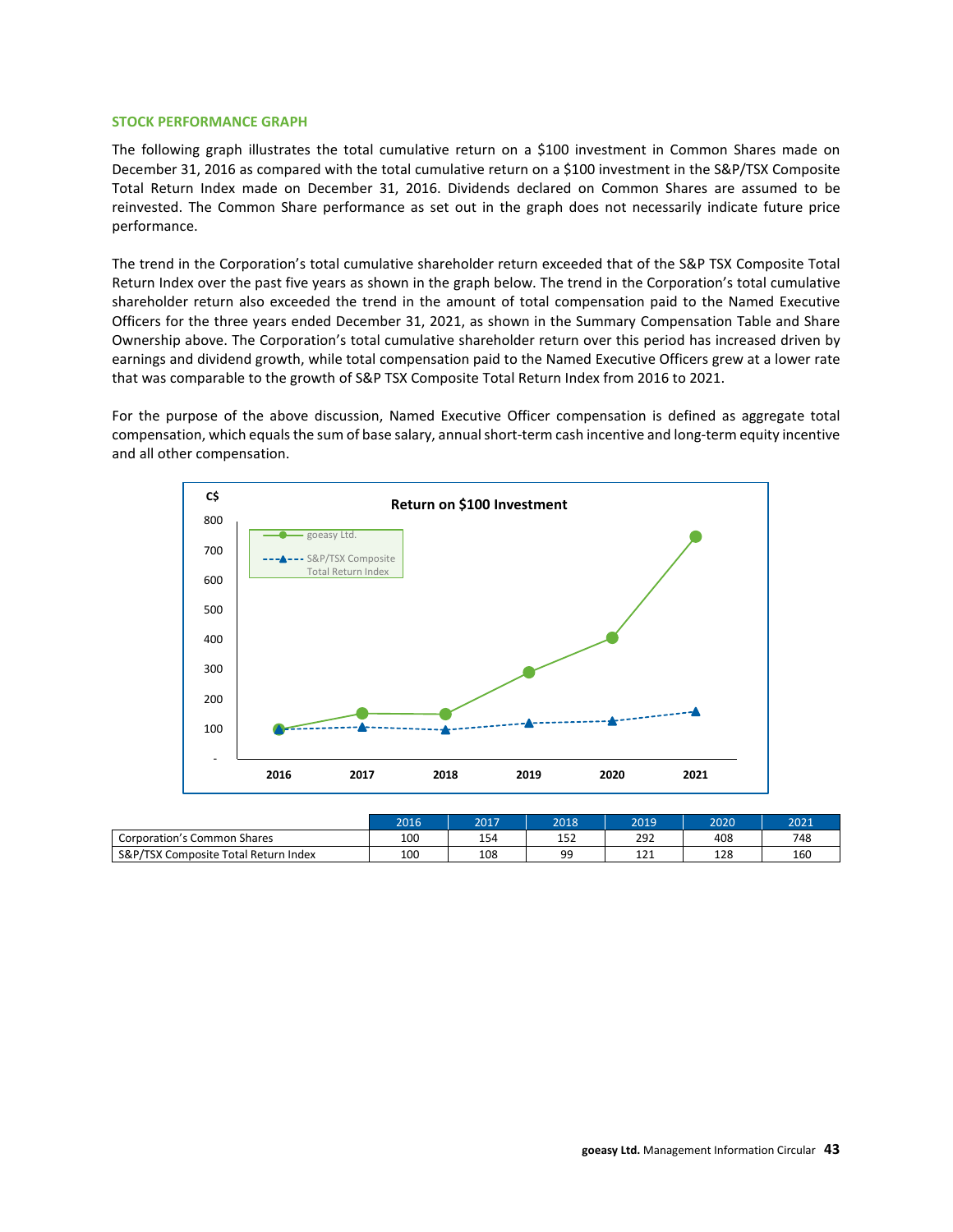# **EQUITY-BASED AND OTHER COMPENSATION PLANS**

The following table sets out information concerning the number and price of securities to be issued under equitybased and other compensation plans to employees and others.

| Equity<br>compensation<br>plans approved by | Number of securities<br>to be issued upon<br>exercise of options,<br>warrants and rights<br>(as at December 31,<br>2021) | Percentage of<br>outstanding shares<br>(as at December 31,<br>2021) | Weighted average<br>exercise price of<br>outstanding options,<br>warrants and rights<br>(as at December 31,<br>2021<br>$(\mathsf{S})$ | Number of securities<br>remaining available<br>for future issuance<br>under equity<br>compensation plans<br>(excluding securities<br>reflected in (a))<br>(as at December 31,<br>2021) | Percentage of<br>outstanding shares<br>(as at December 31,<br>2021) |
|---------------------------------------------|--------------------------------------------------------------------------------------------------------------------------|---------------------------------------------------------------------|---------------------------------------------------------------------------------------------------------------------------------------|----------------------------------------------------------------------------------------------------------------------------------------------------------------------------------------|---------------------------------------------------------------------|
| shareholders                                | (a)                                                                                                                      |                                                                     | (b)                                                                                                                                   | (c)                                                                                                                                                                                    |                                                                     |
| Share Option Plan<br><b>Executive Share</b> | 476.830                                                                                                                  | 2.9%                                                                | 47.20                                                                                                                                 | 495.133                                                                                                                                                                                | 3.1%                                                                |
| Unit Plan                                   | 262,832                                                                                                                  | 1.6%                                                                | -                                                                                                                                     | 547,138                                                                                                                                                                                | 3.4%                                                                |
| DSU Plan                                    | 279,023                                                                                                                  | 1.7%                                                                |                                                                                                                                       | 125,962                                                                                                                                                                                | 0.8%                                                                |
| Total                                       | 1.018.684                                                                                                                | 6.3%                                                                |                                                                                                                                       | 1,168,233                                                                                                                                                                              | 7.2%                                                                |

The following table sets forth the annual burn rate for each of the three most recently completed fiscal years for each of the Corporation's applicable equity-based incentive plans. The burn rate has been calculated by dividing the number of securities granted under the equity-based incentive plans during the applicable fiscal year, by the weighted average number of shares outstanding for the applicable fiscal year:

| Equity compensation plans approved by shareholders | 2021 | 2020 | 2019    |
|----------------------------------------------------|------|------|---------|
| Share Option Plan                                  | 0.4% | 1.2% | $0.8\%$ |
| Executive Share Unit Plan                          | 0.6% | 0.7% | 0.9%    |
| <b>DSU Plan</b>                                    | 0.1% | 0.3% | 0.4%    |

### **SHARE OPTION PLAN**

In 1999, the Corporation implemented the Share Option Plan.

On March 24, 2017, the Board approved an amendment to the Share Option Plan removing the ability to grant options to directors thereunder.

On May 3, 2017, shareholders approved an amendment to the Share Option Plan to change the maximum number of Common Shares available for issuance from treasury thereunder from 2,038,000 to such number which represents 6% of the issued and outstanding Common Shares from time to time. As a result, should the Corporation issue additional Common Shares in the future, the number of Common Shares issuable under the Share Option Plan will increase accordingly. The amended Share Option Plan of the Corporation is an "evergreen" plan, since the Common Shares covered by options which have been exercised shall be available for subsequent grants under the Share Option Plan and the number of options available to grant increases as the number of issued and outstanding Common Shares of the Corporation increases. As such, the TSX requires that such plan be submitted to shareholders of the Corporation for ratification every three (3) years.

On May 12, 2021, shareholders approved the ratification of the existing Share Option Plan allowing the Corporation to continue granting entitlements until May 11, 2024.

At the Meeting, shareholders, excluding those entitled to receive the benefit under the Share Option Plan will be asked to approve the resolution outlined in Schedule A amending the Share Option Plan to allow for cashless exercise.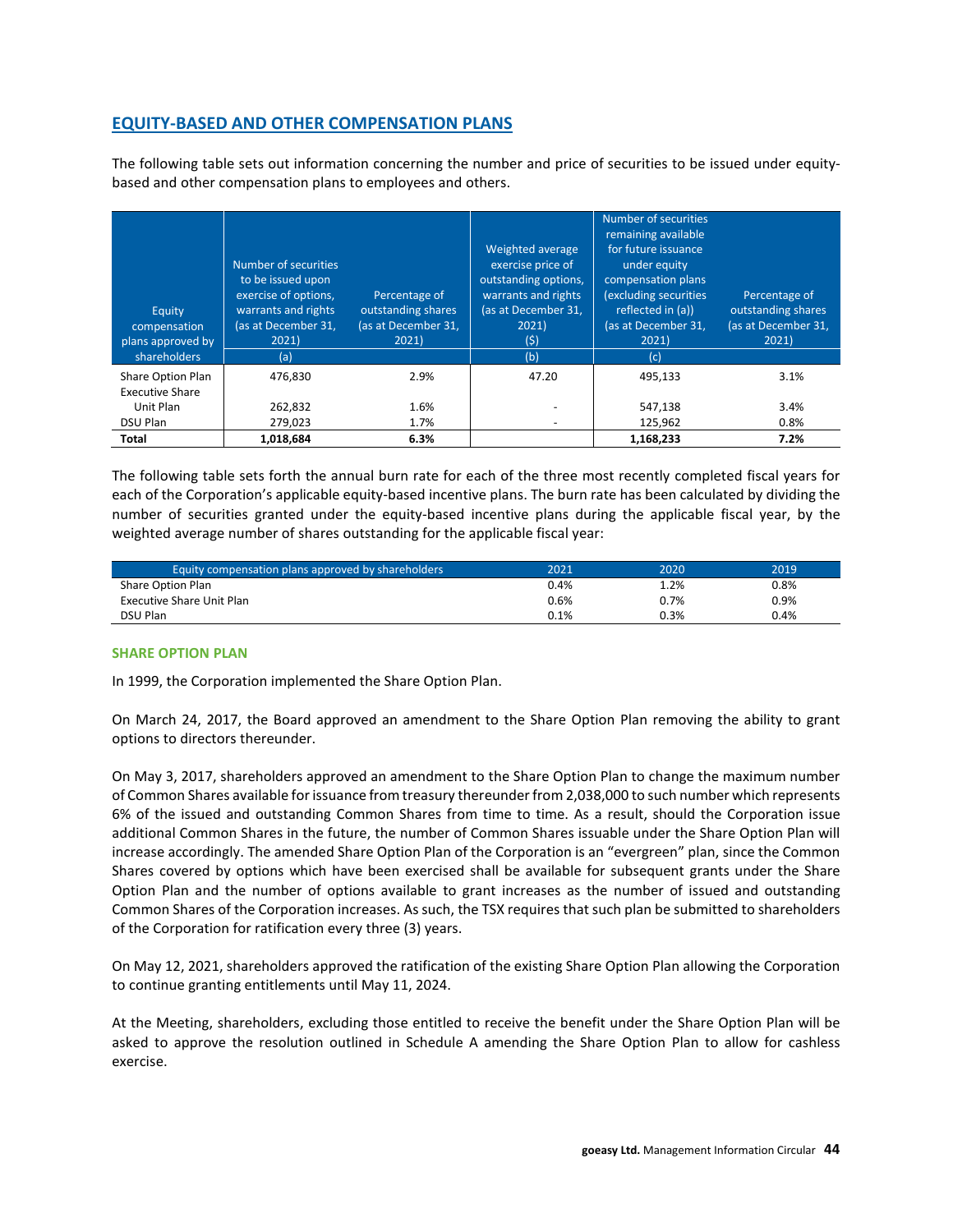Under the Share Option Plan, options to purchase Common Shares may be granted to eligible participants (collectively, "Optionees") designated under the Share Option Plan, which includes officers and employees of the Corporation or its subsidiaries. The maximum number of Common Shares reserved for issue under the Share Option Plan is such number which represents 6% of the issued and outstanding Common Shares from time to time, being approximately 956,981 Common Shares as at March 23, 2022. Of that amount, (i) 495,650 options (representing 3.1% of the Corporation's total number of Common Shares as of March 23, 2022) are currently granted and unexercised, and (ii) 461,331 options representing 2.9% of the Corporation's total number of Common Shares as of March 23, 2022) remain available to be granted.

Optionees to whom options may be granted, the number of options to be granted and the exercise price of each option are determined in accordance with the Share Option Plan. The exercise price per Common Share may not be less than the Market Price, defined as the weighted average price of a Common Share of the Corporation on the TSX for the five trading days immediately preceding the date of grant. Each option, unless terminated pursuant to the Share Option Plan, expires on a date to be determined in accordance with the Share Option Plan at the time the option is granted, which date may not exceed ten years from the date of the grant of the option. Each option is exercisable over such period as determined at the time of issue; provided that, if no vesting period is determined at the time of issue, no more than 20% of the Common Shares subject to the option will be exercisable during each twelve-month period from the date of the grant. The maximum number of Common Shares reserved for issuance to any one person under the Share Option Plan or under any other equity-based compensation plan is limited to 5% of the total number of Common Shares outstanding at the date of grant. All options are non-assignable.

The Human Resources Committee reviews industry statistics and comparator groups (see "Executive Compensation - Executive Compensation Governance and Philosophy") with respect to the appropriateness of stock option grants recommended by the President and Chief Executive Officer. Previous grants and the availability in the option pool are taken into account when making new grants.

Subject to any resolution passed by the Board, options expire upon the Optionee ceasing to be an officer or a parttime or full-time employee of the Corporation or of any subsidiaries. If, before the expiry of the option, the employment of the Optionee with the Corporation or any subsidiary terminates by reason of death of the Optionee, such option may be exercised by the legal representative(s) of the estate of the Optionee at any time during the first six months following the death of the Optionee. If there is a qualified offer (as defined in the Share Option Plan) which results in a person and his affiliates and associates holding more than 50% of the Common Shares, all options outstanding become immediately exercisable in accordance with the Share Option Plan. In the event of a sale of all or substantially all of the assets of the Corporation, all options vest and become exercisable in accordance with the Share Option Plan.

The Board may amend or discontinue the Share Option Plan at any time subject to obtaining receipt of requisite regulatory approvals including without limitation, the approval of the TSX, provided, however, that shareholder approval is also required for the following amendments: (1) increasing the number of Common Shares reserved for issuance; (2) reducing the option price for the benefit of any Optionee (subject to specific exceptions), or cancelling and re-issuing any option; (3) extending the exercise term of an option (subject to specific exceptions); (4) permitting options to be assignable; and (5) amending the amendment provisions of the Share Option Plan. Any amendments to the terms of an existing option as noted above shall also require regulatory approval, including without limitation, the approval of the TSX.

By way of example, amendments that do not require shareholder approval include but are not limited to: (1) changing the vesting provisions of options; (2) amending the entitlements of Optionees upon termination of their employment with the Corporation or any Subsidiary thereof; (3) making amendments for the purpose of curing or correcting any ambiguity or defect, clerical omission or mistake; (4) preserving Optionee rights in respect of a stock split, spin-off, share dividend, recapitalization, merger, change of control or other similar event by reducing the exercise price or increasing the number of Common Shares reserved for issuance pursuant to the Plan; and (5) making amendments to comply with new regulatory requirements.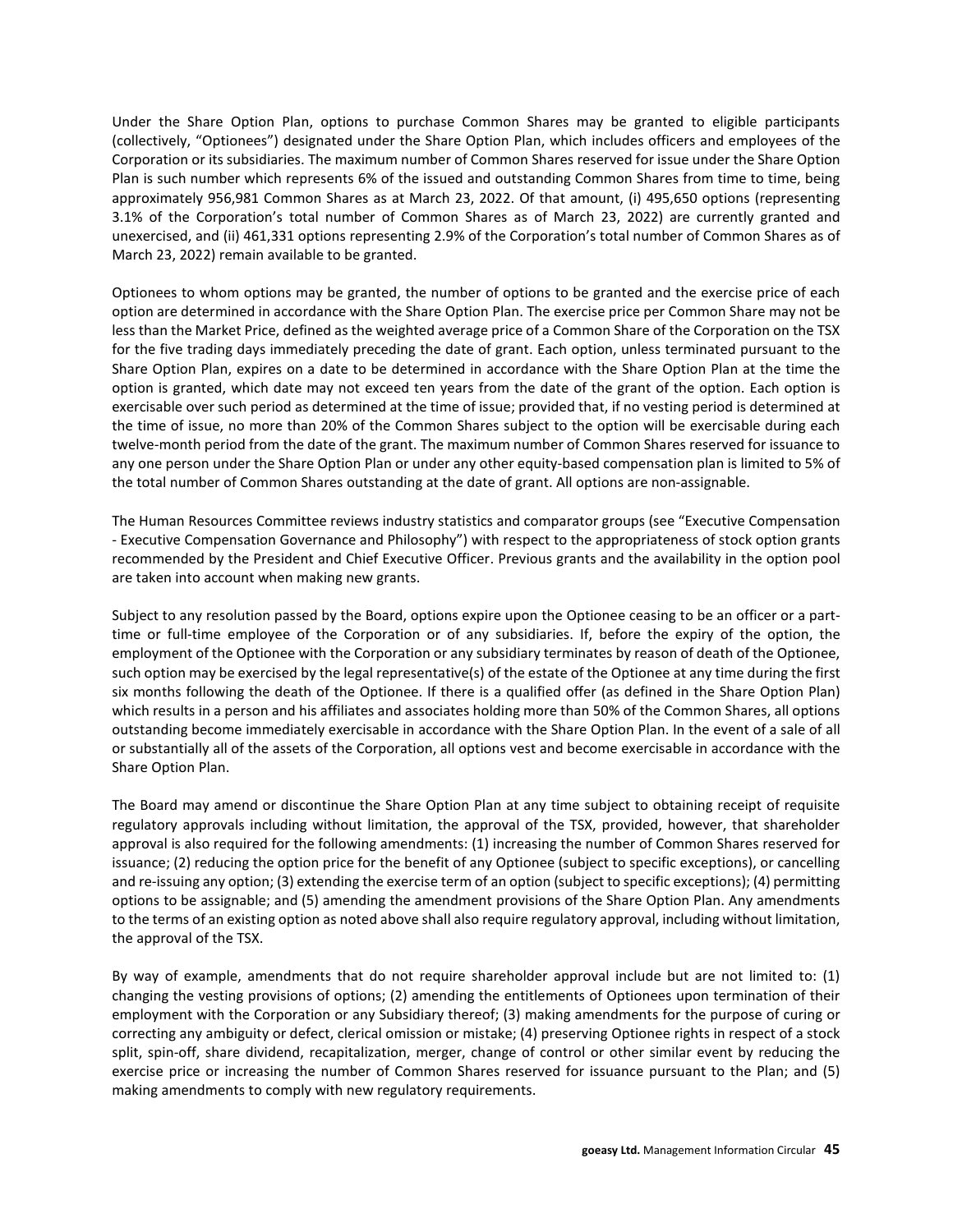The total number of Common Shares held by insiders entitled to receive a benefit under the Share Option Plan as of March 23, 2022 was 179,659, representing 1.1% of the Corporation's outstanding Common Shares.

| <b>Option Summary as at</b><br>March 23, 2022 | <b>Options</b><br><b>Granted in Prior</b><br><b>Fiscal Years</b> | <b>Options</b><br><b>Granted from</b><br>January 1, 2021<br>to December<br>31.2021 | <b>Options Granted</b><br>from January 1,<br>2022 to March 23,<br>2022 | <b>TOTAL</b> | Percentage of<br>Outstanding<br><b>Shares</b> |
|-----------------------------------------------|------------------------------------------------------------------|------------------------------------------------------------------------------------|------------------------------------------------------------------------|--------------|-----------------------------------------------|
| Options granted and unexercised               |                                                                  |                                                                                    |                                                                        |              |                                               |
| Issued and vested but not exercised           | 221,536                                                          |                                                                                    |                                                                        | 221,536      | 1.4%                                          |
| Issued but not yet vested or exercised        | 180,739                                                          | 64,555                                                                             | 28,820                                                                 | 274,114      | 1.7%                                          |
|                                               | 402,275                                                          | 64,555                                                                             | 28,820                                                                 | 495.650      | 3.1%                                          |
|                                               |                                                                  |                                                                                    |                                                                        |              |                                               |
| Options available to be granted               |                                                                  |                                                                                    |                                                                        | 461,331      | 2.9%                                          |

### **EXECUTIVE SHARE UNIT PLAN**

In 2004, the Corporation implemented the "Executive Share Unit Plan". Under the terms of the Executive Share Unit Plan, the Corporation may grant RSUs and Executive DSUs to such employees, officers, consultants or executive directors of the Corporation, including certain affiliates of any such person, who have been designated by the Corporation for participation in the Executive Share Unit Plan and who have agreed to participate in the Executive Share Unit Plan ("Participants"), in such number, on such terms and at such times as the Corporation may, in its sole discretion determine. Certain participants are eligible to receive additional RSUs and Executive DSUs as and when, and at a consistent rate as dividends that are declared on the Corporation's Common Shares, determined by taking the value of the dividend divided by the last board lot sale price per Common Share on the TSX on the particular day. The Human Resources Committee administers the Executive Share Unit Plan in compliance with applicable laws and the rules of the TSX, and subject to approval of the Board of Directors for certain matters.

On May 3, 2007, the shareholders of the Corporation approved amendments to the Executive Share Unit Plan to increase the number of Common Shares available for issuance under the Executive Share Unit Plan from 225,000 to 365,000 and to amend the amendment provision of the Executive Share Unit Plan, so that the Board is authorized, without shareholder approval, to amend, suspend, cancel or terminate the Executive Share Unit Plan and the RSUs granted thereunder at any time in whole or in part, provided that amendments to (1) increase the number of Common Shares issuable under the Executive Share Unit Plan; (2) add non-employee directors as eligible participants under the Executive Share Unit Plan; (3) provide for other types of compensation through equity issuances (in addition to RSUs); or (4) amend the amending provision of the Executive Share Unit Plan (other than as permitted under the rules of the TSX or any other exchange on which the Common Shares become listed), will require shareholder approval, and amendments, suspensions, cancellations or terminations that adversely affect a Participant's rights will, unless the Participant consents, apply only to RSUs granted after the date of such amendment, suspension, cancellation or termination. The amendment was made to specifically identify those amendments that will require both the approval of the Board and shareholder approval, pursuant to TSX policies.

By way of example, amendments that do not require shareholder approval include but are not limited to (1) amendments of a "housekeeping nature"; (2) amendments for the purpose of curing any ambiguity, error or omission in the Executive Share Unit Plan or to correct or supplement any provision of the Executive Share Unit Plan that is inconsistent with any other provision of the Executive Share Unit Plan; (3) amendments which are necessary to comply with applicable law or the requirements of any stock exchange on which the Common Shares are listed; (4) amendments respecting administration and eligibility for participation under the Executive Share Unit Plan; (5) amendments to the vesting provisions of the Executive Share Unit Plan or any award thereunder; and (6) amendments to the termination provisions of an award or the Executive Share Unit Plan which do not entail an extension beyond the original fixed term.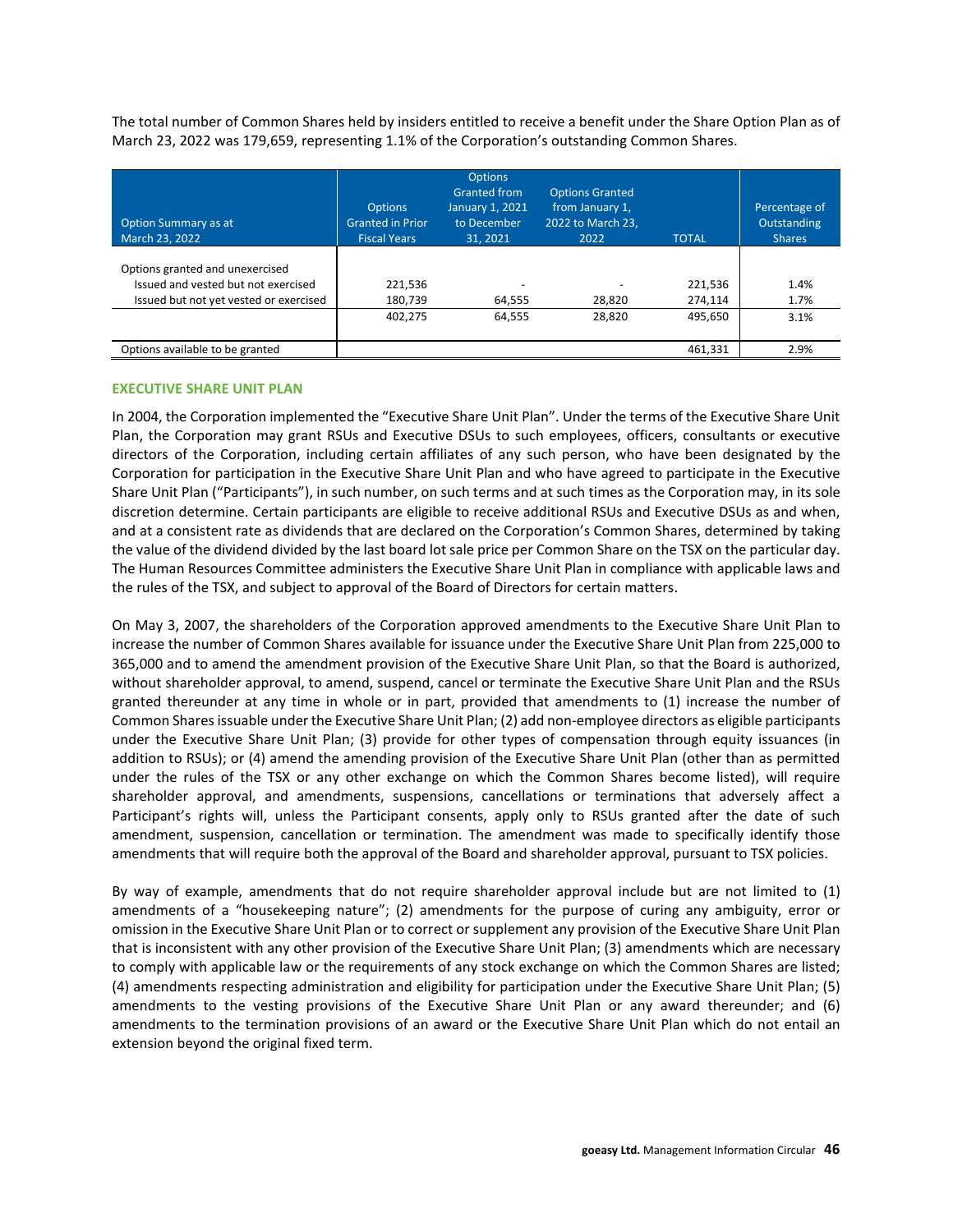On May 7, 2013 the shareholders of the Corporation approved amendments to the Executive Share Unit Plan to increase the number of Common Shares available for issuance under the Executive Share Unit Plan from 365,000 to 615,000.

On July 10, 2013, the Board approved further amendments to the Executive Share Unit Plan to reflect the increase in the number of RSUs available for issuance as approved by shareholders on May 7, 2013 and to allow for the settlement of units in Common Shares of the Corporation or in cash determined at the sole discretion of the Corporation. If the Corporation were to elect to settle the RSUs in cash, the cash awards would be based on the volume weighted average share price as traded on the TSX for the 5 trading days immediately preceding the vesting date.

On May 8, 2014, the shareholders of the Corporation approved management's proposal to amend the Executive Share Unit Plan to increase the number of RSUs available for issuance under the Executive Share Unit Plan from 615,000 to 765,000.

On May 5, 2015, the shareholders of the Corporation approved management's proposal to amend the Executive Share Unit Plan to increase the number of RSUs available for issuance under the Executive Share Unit Plan from 765,000 to 915,000.

On May 3, 2016, the shareholders of the Corporation approved management's proposal to amend the Executive Share Unit Plan to increase the number of RSUs available for issuance under the Executive Share Unit Plan from 915,000 to 1,165,000.

On May 3, 2017, the shareholders of the Corporation approved management's proposal to amend the Executive Share Unit Plan to change the maximum number of Common Shares available for issuance from treasury thereunder from 1,165,000 to such number which represents 5% of the issued and outstanding Common Shares from time to time. As a result, should the Corporation issue additional Common Shares in the future, the number of Common Shares issuable under the Executive Share Unit Plan will increase accordingly. The amended Executive Share Unit Plan of the Corporation is considered an "evergreen" plan, since the Common Shares issued in connection with the vesting of RSUs shall be available for subsequent grants under the Executive Share Unit Plan and the number of RSUs available to grant increases as the number of issued and outstanding Common Shares of the Corporation increases. As such, the TSX requires that such plan be submitted to shareholders of the Corporation for ratification every three (3) years.

On May 12, 2021, shareholders approved the ratification of the existing Executive Share Unit Plan allowing the Corporation to continue granting entitlements until May 11, 2024 and management's proposal to amendments to the Executive Share Unit Plan to allow for the issuance of Executive DSUs to non-directors on an evergreen basis and certain other conforming changes.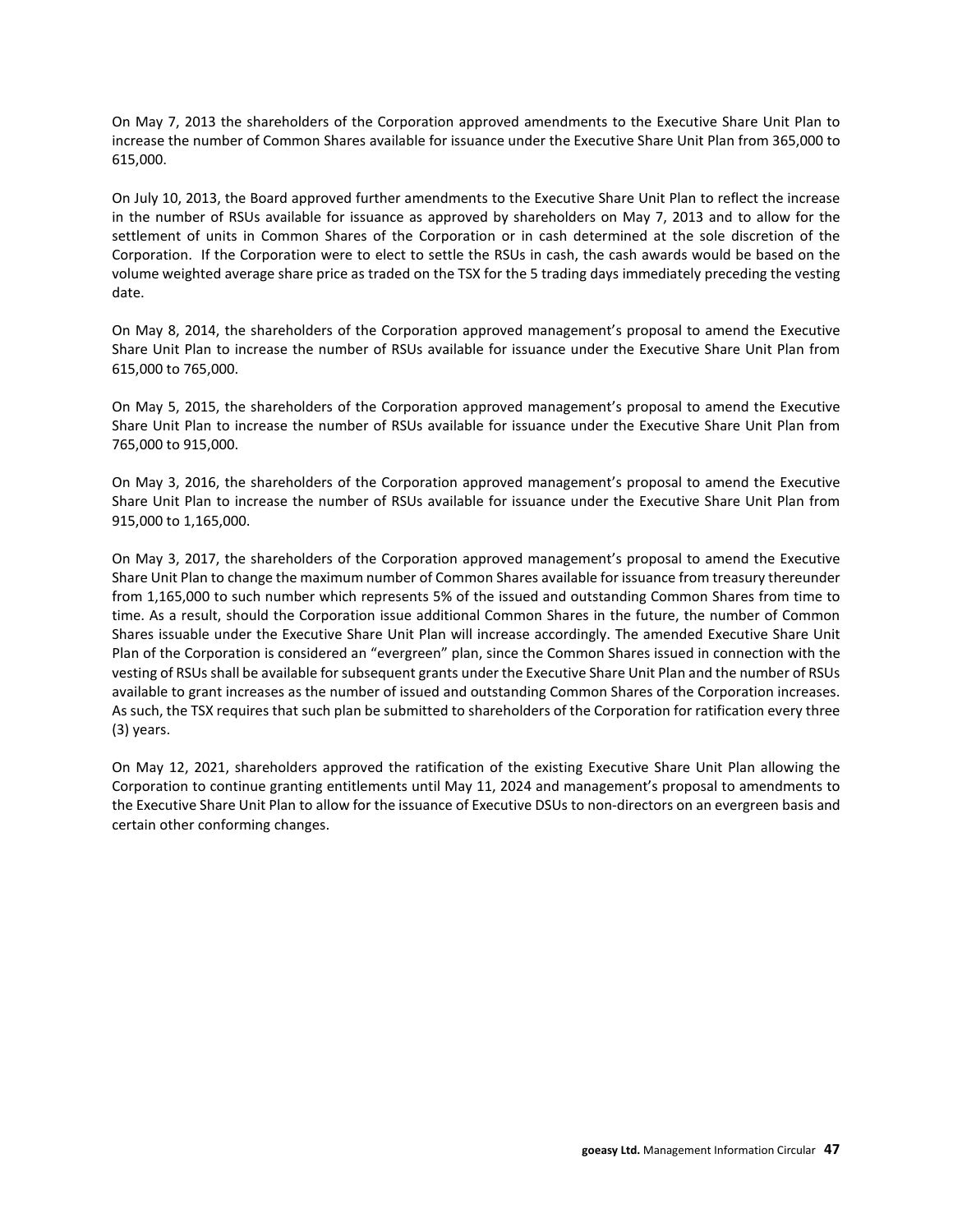The Human Resources Committee determines, subject to the approval of the Board, the number of RSUs and Executive DSUs to be granted, and to which Participants, under the Executive Share Unit Plan. The value of the grants at the dates of grant were based on a percentage of the recipient's salary consistent with the grants in the previous years. RSUs or Executive DSUs granted to a Participant are credited to the Participant's RSU account. The vesting schedule for RSUs and Executive DSUs is determined by the Human Resources Committee, subject to the approval of the Board, at the time of grant and is set out in the agreement between the Corporation and the Participant under which the RSU or Executive DSU is granted (the "Grant Agreement"). Each RSU or Executive DSU granted gives the Participant the right to receive, with respect to each such RSU or Executive DSU that vests in accordance with the terms of the grant (which may include performance conditions), one Common Share, at the time, in the manner and subject to the restrictions set out in the Executive Share Unit Plan and the Grant Agreement. Subject to certain terms and conditions of the Executive Share Unit Plan and the Grant Agreement, 30 business days following the vesting of RSUs, the Corporation shall issue from treasury Common Shares or issue cash, as applicable, to the Participant in respect of such vested RSUs. With respect to the Executive DSUs, however, the Participant may elect up to three separate dates (each, an "Entitlement Date") as of which either a portion or all of the Executive DSUs shall be redeemed. Entitlement Date elections can only be filed with the Corporation at the earlier of: (1) the date the Participant ceases to be a director or employee of the Corporation; (2) the date of the Participant's death (in which case, its beneficiary would file the election); and (3) with respect to a Participant who has been granted Executive DSUs in its capacity as a consultant, the date of termination of the agreement governing such Participant's services as a consultant.

Unless otherwise determined by the Corporation at any time and except as otherwise provided in a Participant's written employment or consulting agreement with the Corporation, on a Participant's termination date, any RSUs or Executive DSUs credited to the Participant's account which are not vested shall terminate and be forfeited regardless of the reason for termination. Additionally, in the event of termination of the employment of a Participant by the Corporation for cause, all RSUs or Executive DSUs credited to a Participant's account shall terminate and be forfeited, whether or not such units have vested.

Unless otherwise determined by the Corporation, where a Participant terminates active employment due to disability or death prior to the vesting of RSUs or Executive DSUs, all RSUs and Executive DSUs, as applicable, credited to a Participant's account shall become vested on the vesting date set out in the Grant Agreement provided that the applicable conditions for vesting (other than any condition that the Participant be actively employed by the Corporation for a specified period of time or on the vesting date) are satisfied at that date.

Under the Executive Share Unit Plan, and subject to the terms of any written employment agreement, in the event of a "Reorganization" (being the acquisition by a person or group of 40% or more of the Corporation's voting shares or 50% or more of its rental assets), the Board may in its discretion permit the Participant to elect to receive the Common Shares underlying the RSUs, or substitute equivalent securities of a successor entity, or deal with the RSUs in another manner as it determines.

The interest of a Participant under the Executive Share Unit Plan is not transferable except, if permitted by applicable law, to a spouse, minor children or minor grandchildren or a personal holding company or family trust controlled by the Participant, the shareholders or beneficiaries of which, as the case may be, are any combination of the Participant, the Participant's spouse, the Participant's minor children or the Participant's minor grandchildren and after his or her lifetime, shall enure to the benefit of and be binding on the Participant's beneficiary.

For RSU recipients to receive maximum vesting for RSUs granted in 2019 through 2021, the Corporation needed to generate a CAGR on reported diluted EPS of 30% for the 3 years immediately following the grant.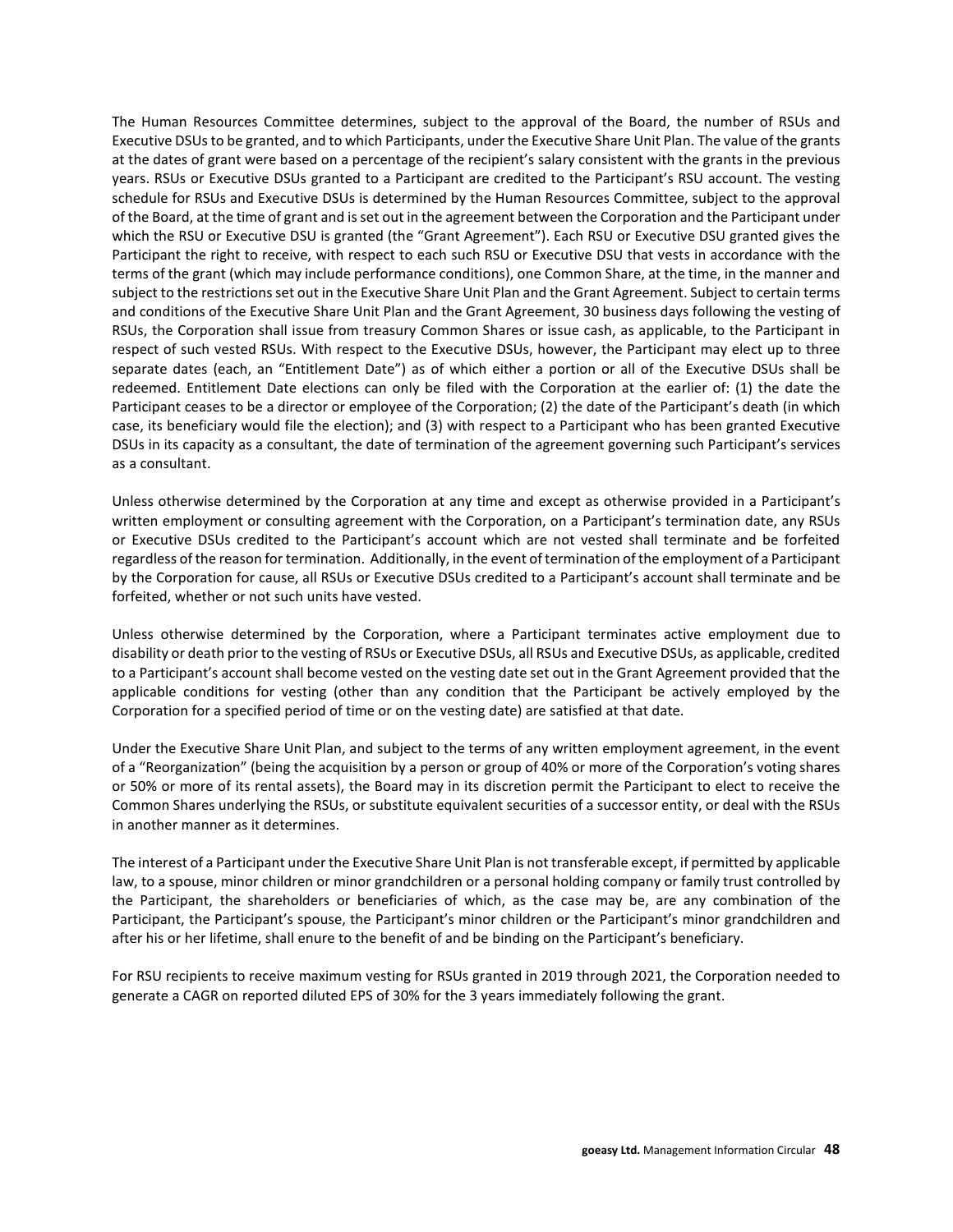The total number of Common Shares held by insiders entitled to receive a benefit under the Executive Share Unit Plan as of March 23, 2022 was 179,659, representing 1.1% of the Corporation's outstanding Common Shares.

| RSUs and Executive DSUs Summary as at<br>March 23, 2022                | <b>RSUs and</b><br><b>Executive DSUs</b><br><b>Granted in Prior</b><br><b>Fiscal Years</b> | <b>RSUs and</b><br><b>Executive DSUs</b><br><b>Granted from</b><br>January 1, 2021<br>to December<br>31.2021 | <b>RSUs</b><br>and Executive<br><b>DSUs Granted from</b><br>January 1, 2022 to<br>March 23, 2022 | <b>TOTAL</b>                 | Percentage of<br>Outstanding<br><b>Shares</b> |
|------------------------------------------------------------------------|--------------------------------------------------------------------------------------------|--------------------------------------------------------------------------------------------------------------|--------------------------------------------------------------------------------------------------|------------------------------|-----------------------------------------------|
| RSUs granted and outstanding<br>Executive DSUs granted and outstanding | 107.941<br>107.941                                                                         | 80.284<br>80.284                                                                                             | 30.509<br>13,286<br>41.896                                                                       | 218.734<br>13,286<br>232.020 | 1.4%<br>0.1%<br>1.5%                          |
| RSUs and Executive DSUs available to be<br>granted                     |                                                                                            |                                                                                                              |                                                                                                  | 565,464                      | 3.5%                                          |

### **DEFERRED SHARE UNIT PLAN**

In 2005, the Corporation implemented a deferred share unit plan (the "DSU Plan") which permits the Corporation, at its option, to award DSUs to Canadian directors of the Corporation, its subsidiaries and its designated affiliated entities.

The Board administers the DSU Plan in compliance with applicable laws and the rules of the TSX. On May 8, 2009, the shareholders of the Corporation approved amendments to the DSU Plan to increase the number of Common Shares available for issuance under the DSU Plan from 50,000 to 150,000, representing 1.4% of the Corporation's total number of Common Shares as of March 31, 2009, as well as amendments to the DSU Plan's amendment provisions, as described below.

On May 8, 2012, the shareholders of the Corporation approved amendments to the DSU Plan to increase the number of Common Shares available for issuance under the DSU Plan from 150,000 to 325,000, representing 2.7% of the Corporation's total number of Common Shares as of April 5, 2012.

On May 8, 2019, the shareholders of the Corporation approved amendments to the DSU Plan to increase the number of Common Shares available for issuance under the DSU Plan from 325,000 to 375,000, representing 2.6% of the Corporation's total number of Common Shares as of April 1, 2019.

On May 12, 2021, the shareholders of the Corporation approved management's proposal to amend the DSU Plan to change the maximum number of Common Shares available for issuance from treasury thereunder from 375,000 to such number which represents 2.5% of the issued and outstanding Common Shares from time to time. As a result, should the Corporation issue additional Common Shares in the future, the number of Common Shares issuable under the DSU Plan will increase accordingly. The amended DSU Plan of the Corporation is considered an "evergreen" plan, since the Common Shares issued in connection with the vesting of DSUs shall be available for subsequent grants under the DSU Plan and the number of DSUs available to grant increases as the number of issued and outstanding Common Shares of the Corporation increases. As such, the TSX requires that such plan be submitted to shareholders of the Corporation for ratification every three (3) years.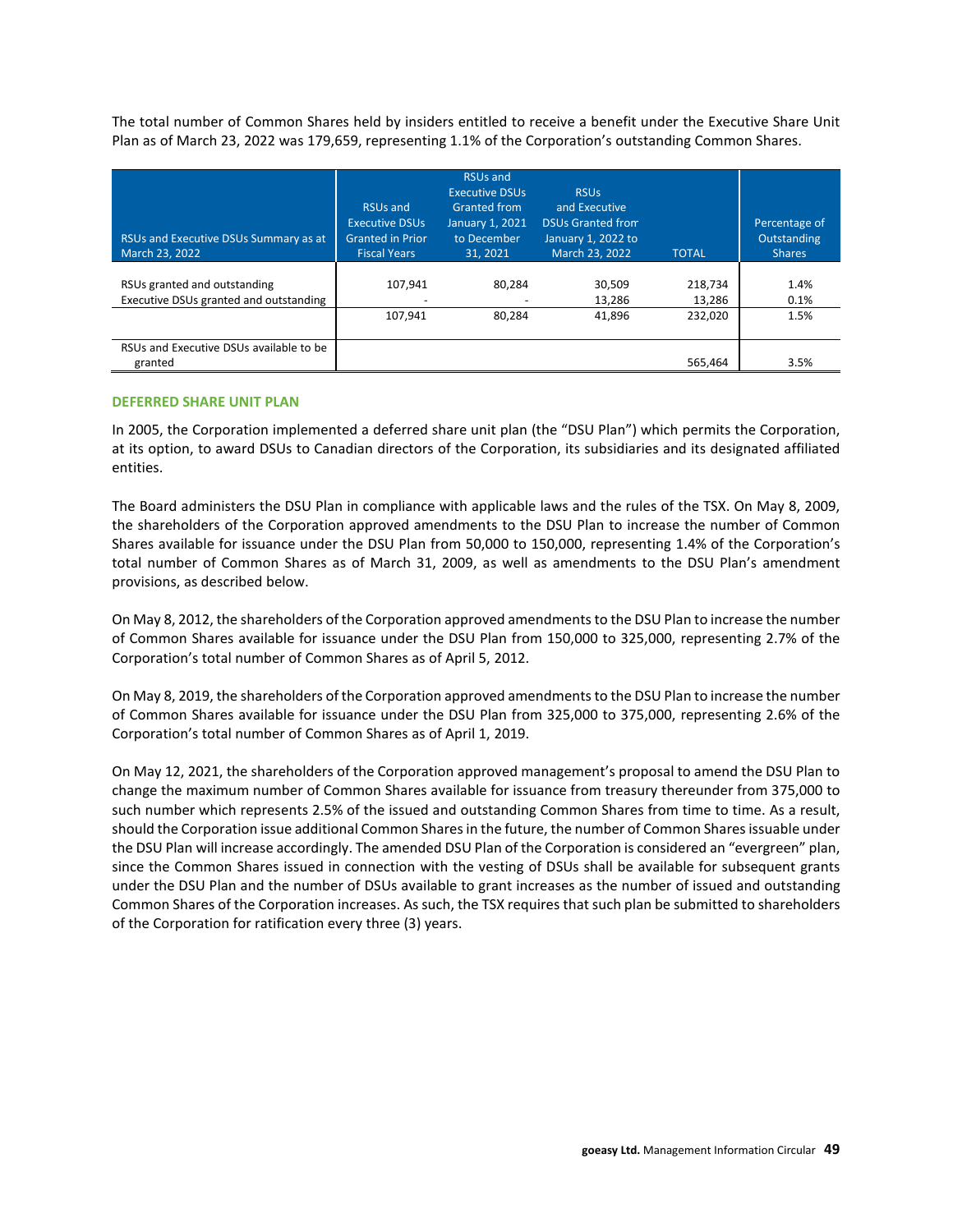The DSU Plan is intended to strengthen the link between director and shareholder interests and to enhance the Corporation's ability to attract and retain qualified, high calibre and talented individuals to serve as members of the Board. Any member of the Board who is resident in Canada and not subject to any United States federal or state securities laws (each, an "Eligible Director") may receive all or a portion of amounts payable to him or her in respect of services provided to the Corporation in his or her capacity as a member of the Board in a calendar year ("Annual Remuneration") in the form of DSUs. Each DSU is equivalent to one Common Share (subject to adjustments in the event of share splits, share dividends or consolidations affecting the number of Common Shares outstanding). DSUs shall be credited to the account of an Eligible Director in accordance with the terms of the DSU Plan. Each Eligible Director must make an election designating the portion of his or her Annual Remuneration that is to be paid by the Corporation in DSUs, which election shall be effective for that year (or balance thereof) in respect of which the election is made. Each Eligible Director may make another election in respect of his or her Annual Remuneration for a subsequent calendar year by filing a new election in accordance with the terms of the DSU Plan. In the absence of a new election in respect of his or her Annual Remuneration for a subsequent calendar year, the portion elected in the latest election shall continue to apply for that calendar year. The number of DSUs (including fractional DSUs) to be credited to the account of an Eligible Director as of a particular date in each fiscal quarter of the Corporation is determined by dividing the portion of the Annual Remuneration for the applicable fiscal quarter of the Corporation to be satisfied by DSUs by the weighted average price of a Common Share of the Corporation on the TSX for the five trading days immediately preceding the particular day (the "Market Value").

The DSUs elected by an Eligible Director fully vest upon being credited to the Corporation's books of account. The Eligible Director is entitled to payment of such DSUs at the earlier of: (i) the date on which the Eligible Director has ceased to be a director and employee of the Corporation; and (ii) the date of the Eligible Director's death (the "Termination Date"). Subject to the requirements of applicable laws, the Eligible Director may designate in writing a person who is a dependent or relation of the Eligible Director as his beneficiary to receive any benefits that are payable under the DSU Plan upon the death of such Eligible Director. In no event may the rights or interests of an Eligible Director under the DSU Plan be assigned, except to the extent that certain rights may pass to a designated beneficiary or legal representative upon death of the Eligible Director, by will or by the laws of succession and distribution. At the sole discretion of the Board, the Eligible Director's DSUs may be redeemed for Common Shares, a cash payment or a cash payment by the Corporation which is used to purchase Common Shares on the open market or any combination thereof. All amounts payable to, or in respect of, a director under the DSU Plan will be paid on or before December 31 of the year commencing immediately after the applicable director's Termination Date. The value of the DSUs redeemed by or in respect of an Eligible Director shall be determined as at the elected entitlement date to be the product of (i) the number of DSUs then credited to the Eligible Director's account and redeemed on the elected entitlement date, multiplied by (ii) the Market Value (the product of which is the "Redemption Value"). In the event of a change or exchange of the Common Shares, such equitable adjustments as the Board may reasonably determine shall be made.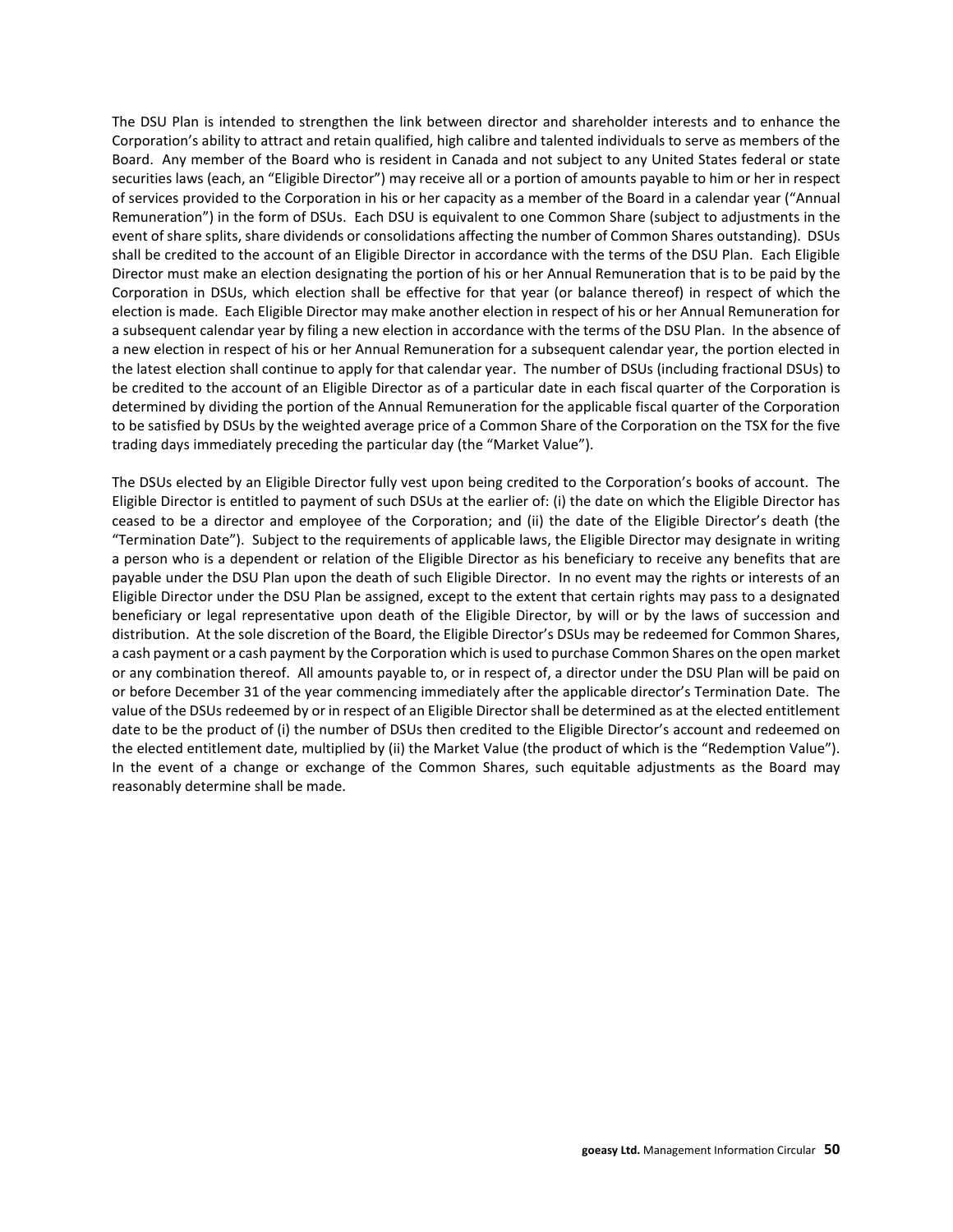Pursuant to amendments approved by the Corporation's shareholders on May 9, 2009, the Board is generally authorized without shareholder approval to amend, suspend, cancel or terminate the DSU Plan and the DSUs granted thereunder at any time in whole or in part, including, but not limited to, (i) amendments of a "housekeeping" nature including, without limiting the generality of the foregoing, any amendment for the purpose of curing any ambiguity, error or omission in the DSU Plan or to correct or supplement any provision of the DSU Plan that is inconsistent with any other provision of the DSU Plan; (ii) amendments necessary to comply with the provisions of applicable law (including, without limitation, the rules, regulations and policies of the TSX); (iii) amendments necessary in order for DSUs to qualify for favorable treatment under applicable taxation laws; (iv) amendments respecting administration of the DSU Plan; (v) any amendment to the vesting provisions of the DSU Plan or any DSU; (vi) amendments to the definitions of certain terms in the DSU Plan; (vii) amendments to the settlement provisions of the DSU Plan or relating to any DSU, whether or not such DSU is held by an insider of the Corporation; (viii) amendments necessary to suspend or terminate the DSU Plan; and (ix) any other amendment, whether fundamental or otherwise, not requiring shareholder approval under applicable law; provided that amendments to (1) increase the maximum number of Common Shares issuable from treasury under the DSU Plan; (2) change the definition of Market Value which would result in an increase in the Redemption Value of the DSUs under the Plan; (3) extend the term of the DSUs, benefitting an insider; or (4) amend the amending provision of the DSU Plan (other than as permitted under the rules of the TSX or any other exchange on which the Common Shares become listed), will require shareholder approval, and amendments, suspensions, cancellations or terminations that adversely affect a participant's rights will, unless the participant consents, apply only to DSUs granted after the date of such amendment, suspension, cancellation or termination.

| DSU Summary as at<br>March 31, 2022 | <b>DSUs Granted in</b><br><b>Prior Fiscal</b><br><b>Years</b> | <b>DSUs</b><br><b>Granted from</b><br>January 1, 2021<br>to December<br>31, 2021 | <b>DSUs</b><br><b>Granted from</b><br>January 1, 2022<br>to March 23.<br>2022 | <b>TOTAL</b> | Percentage of<br>Outstanding<br><b>Shares</b> |
|-------------------------------------|---------------------------------------------------------------|----------------------------------------------------------------------------------|-------------------------------------------------------------------------------|--------------|-----------------------------------------------|
| DSUs granted and outstanding        | 260.004                                                       | 19.019                                                                           | 8.758                                                                         | 287.781      | 1.8%                                          |
| DSUs available to be granted        |                                                               |                                                                                  |                                                                               | 110,961      | 0.7%                                          |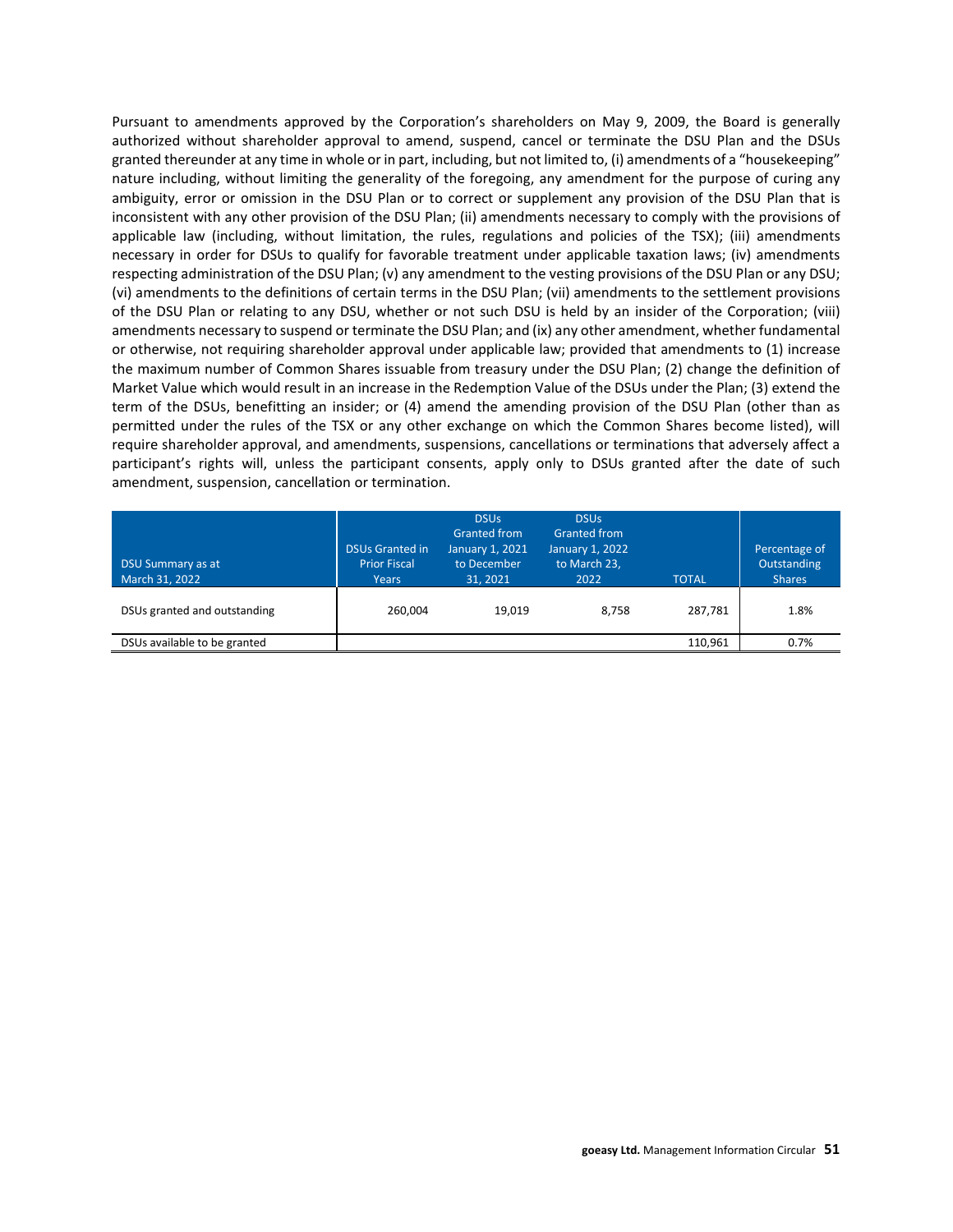# **OTHER INFORMATION**

#### **DIRECTORS' AND OFFICERS' LIABILITY INSURANCE**

The Corporation maintains Side A liability insurance for its directors and officers acting in their respective capacities with a limit of \$40 million per loss and \$40 million aggregate for each policy period. Within the same policy structure, and not in addition to the aforementioned limit and aggregate for Side A, the Corporation also maintains Side B and Side C coverage with a total combined limit of \$30 million per loss and \$30 million aggregate for each policy period. The deductible amount for a securities or corporate reimbursement claim is \$100,000 and nil for each director and officer. The premium paid by the Corporation during 2021 for this coverage was approximately \$187,000.

### **INDEBTEDNESS OF DIRECTORS AND EXECUTIVE OFFICERS**

No nominee as director, nor any senior executive or executive officer of the Corporation or any person related thereto was indebted to the Corporation over the fiscal year ended December 31, 2021.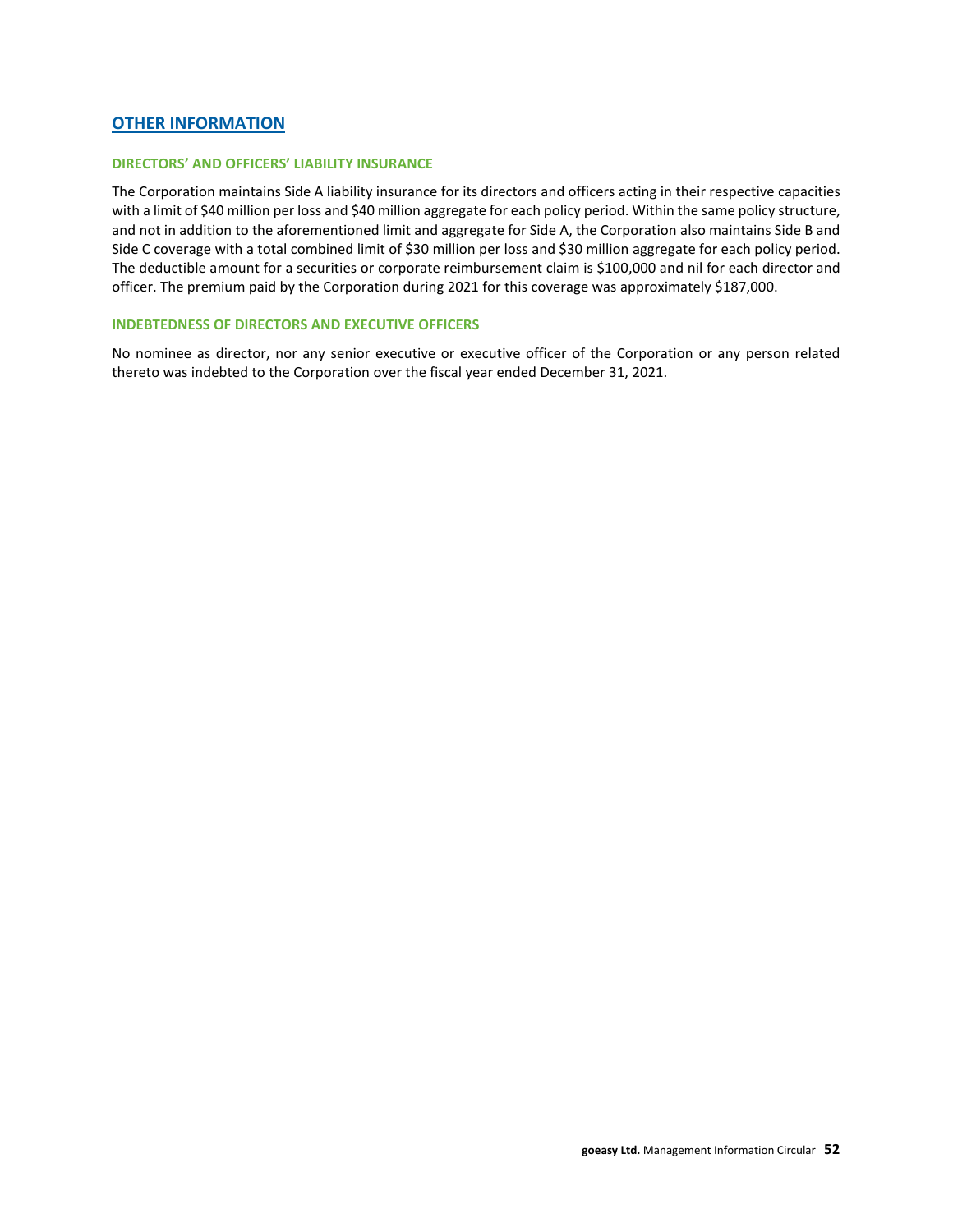# **AVAILABLE INFORMATION AND APPROVAL**

### **AVAILABLE INFORMATION**

Additional information relating to the Corporation is available on SEDAR at www.sedar.com. Financial information about the Corporation is provided in the Corporation's consolidated financial statements and MD&A for its most recently completed financial year.

Shareholders of the Corporation may request copies of the Corporation's consolidated financial statements and MD&A by contacting the Chief Financial Officer or the President and Chief Executive Officer of the Corporation at the Corporation's offices, which is located at 33 City Centre Drive, Suite 510, Mississauga, Ontario, L5B 2N5. On request, the Corporation will promptly, and in any event prior to the meeting for which proxies are being solicited, provide a copy of any such document requested free of charge to a shareholder of the Corporation.

**\* \* \* \* \* \***

### **DIRECTORS' APPROVAL**

The contents and the sending of this Management Information Circular have been approved by the Board of Directors of the Corporation.

David Ingram Executive Chairman Mississauga, Ontario, Canada

March 23, 2022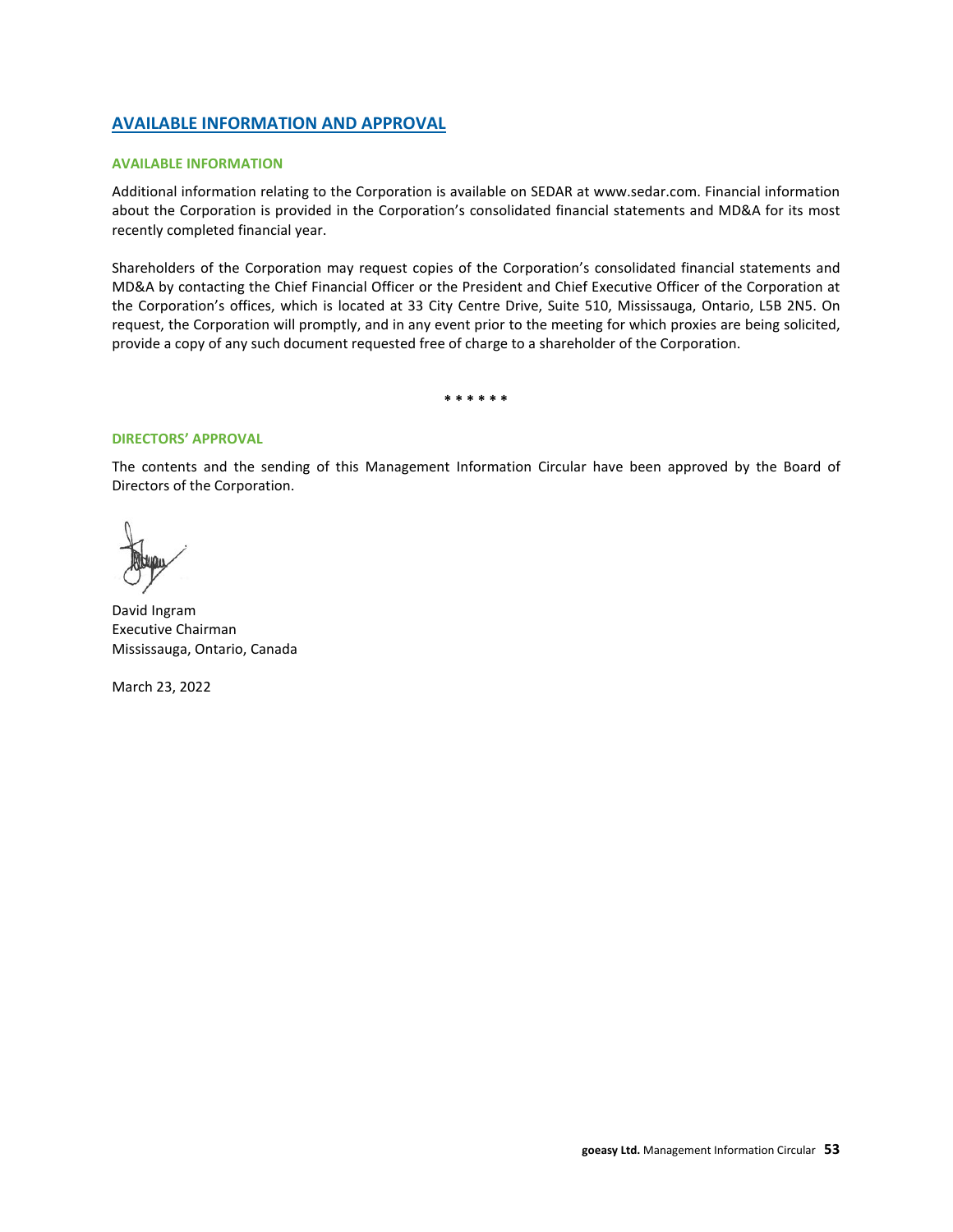# **SCHEDULE A RESOLUTION APPROVING THE AMENDMENT OF THE SHARE OPTION PLAN OF GOEASY LTD. (THE "CORPORATION")**

**WHEREAS** the Board of Directors of the Corporation has approved an amended Share Option Plan to allow for cashless exercise, as described in the Management Information Circular dated March 23, 2022, subject to the approval of the holders of common shares, excluding those entitled to receive a benefit under the Share Option Plan;

## **NOW BE IT RESOLVED THAT:**

1. The Share Option Plan amendments to allow for cashless exercise are hereby approved.

2. Any one officer or director of the Corporation is authorized to do all such acts and things and to execute such other documents, whether under the corporate seal of the Corporation or otherwise, that may be necessary to give effect to this resolution.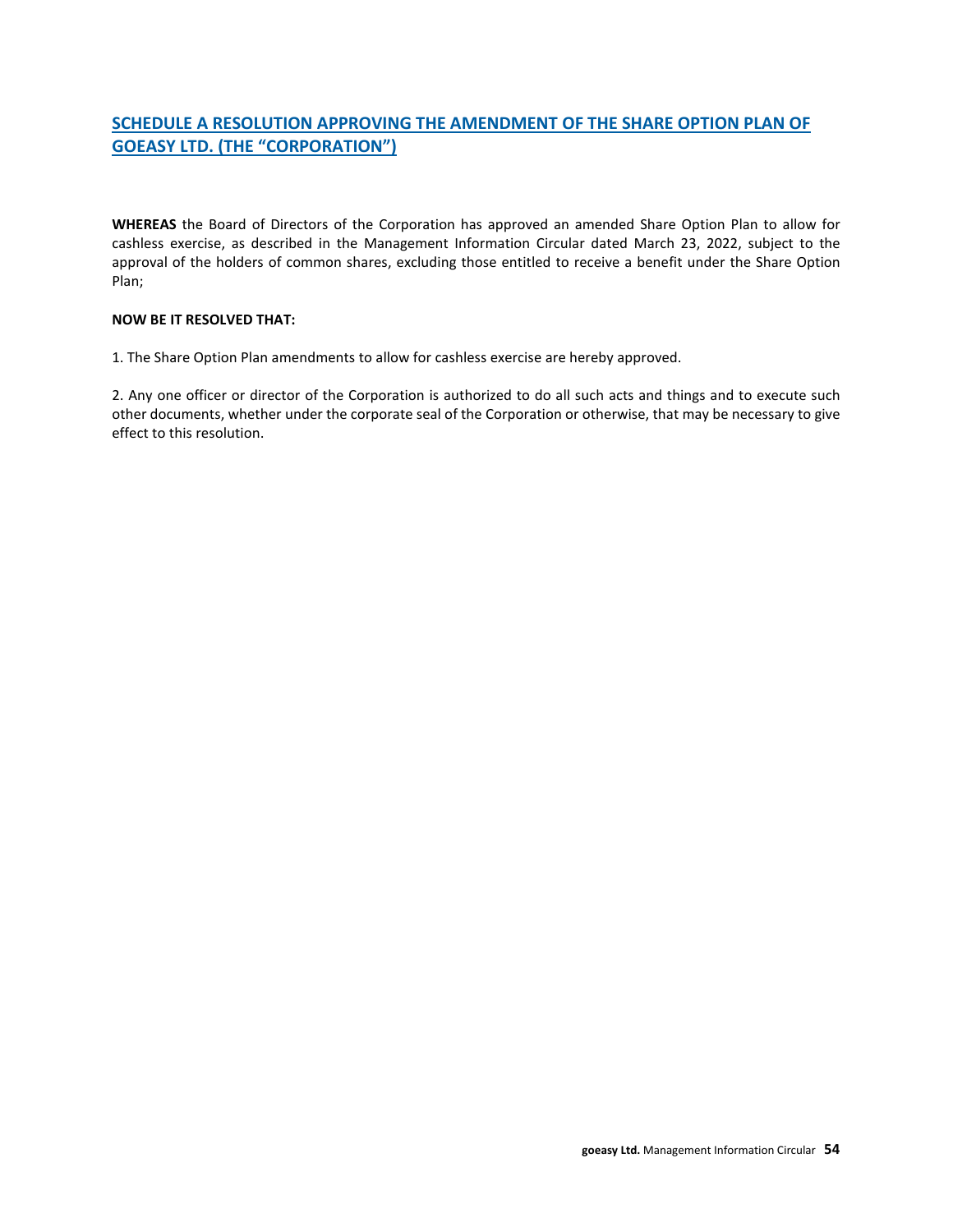# **SCHEDULE B SPECIAL RESOLUTION APPROVING ARTICLES OF AMENDMENT INCREASING THE MAXIMUM NUMBER OF DIRECTORS OF GOEASY LTD. (THE "CORPORATION")**

RESOLVED as a special resolution that:

1. The Corporation amend its articles as follows:

to change the number of directors from a minimum number of three (3) and a maximum number of ten (10) to a minimum number of three (3) and a maximum number of twelve (12);

2. Any one officer or director of the Corporation is authorized to do all such acts and things and to execute such other documents, whether under the corporate seal of the Corporation or otherwise, that may be necessary to give effect to this resolution.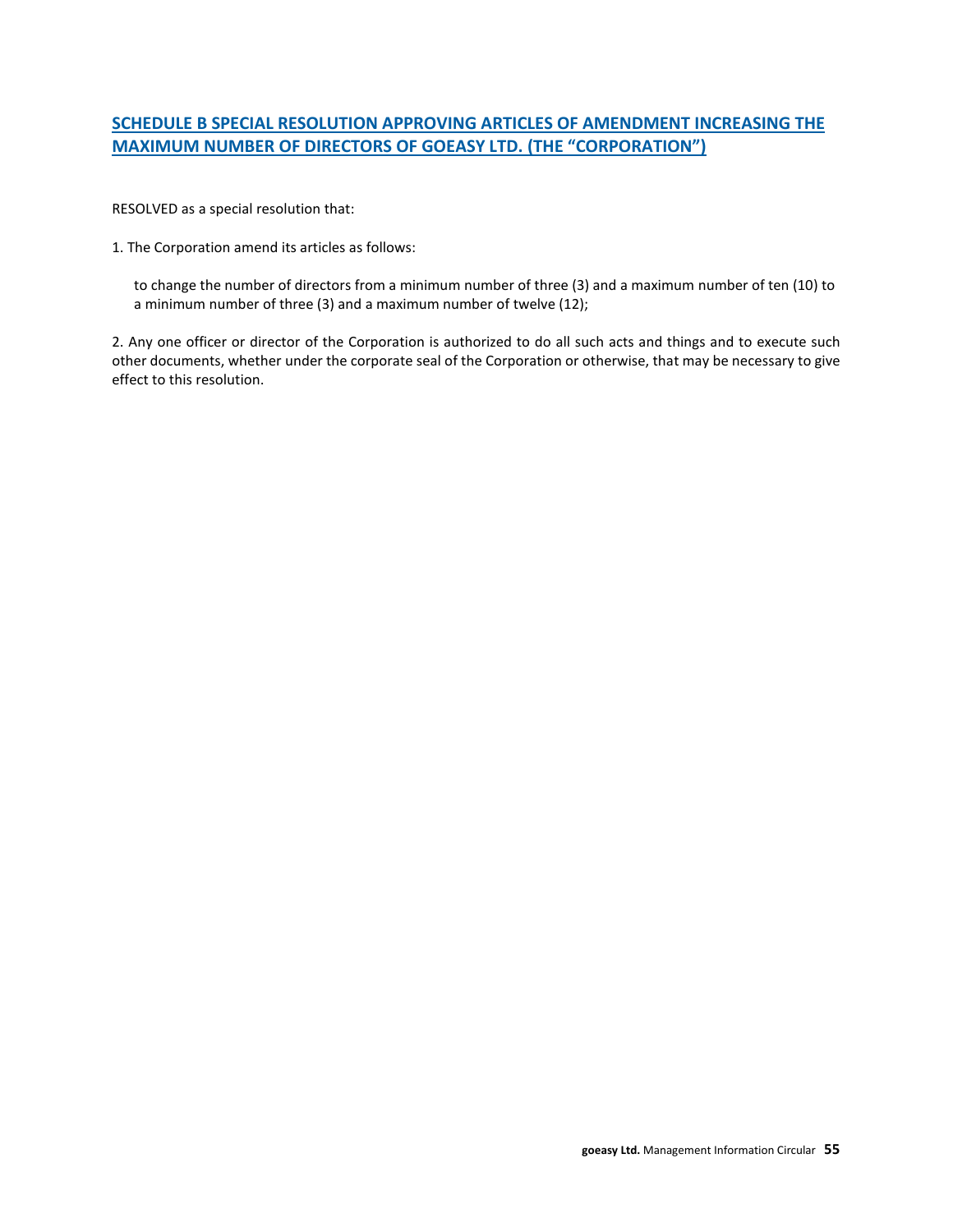# **APPENDIX A BOARD OF DIRECTORS MANDATE**

## **Purpose and Scope**

The members of the Board of Directors (the "Board") have the duty to supervise the management of the business and affairs of goeasy, Ltd. ("goeasy" or the "Company"). The Board, directly and through its committees and the chair of the Board (the "Chair"), shall provide direction to senior management, generally through the Chief Executive Officer, to pursue the best interests of the Company.

## **Director Qualifications**

Each director must have an understanding of the Company's principal operational and financial objectives, plans and strategies, and financial position and performance. Directors must have sufficient time to carry out their duties and not assume responsibilities that would materially interfere with, or be incompatible with, Board membership. Directors who experience a significant change in their personal circumstances, including a change in their principal occupation, are expected to advise the chair of the Nominating and Corporate Governance Committee.

It is the policy of the Company that two thirds of the members of the Board of Directors (the "Board") shall be independent. A director shall be independent if he or she not have a direct or indirect material relationship with the Company which could, in the view of the Board, reasonably interfere with the exercise of the member's independent judgment. Directors in the following seven circumstances listed below, subject to the applicable provisions of National Instrument 58-101 – Disclosure of Corporate Governance Practices and Multilateral Instrument 52-110 – Audit Committees, are considered to have a "material relationship" with the Company:

- (1) The director is or has been within the last three years an employee or executive officer of the Company;
- (2) The director's immediate family member is or has been within the last three years an executive officer of the Company;
- (3) The director is a partner of a firm that is the Company's internal or external auditor, is an employee of that firm, or was within the last three years a partner or employee of that firm and personally worked on the Company's audit within that time;
- (4) The director's spouse, minor child or stepchild, or child or stepchild who shares a home with the director (i) is a partner of a firm that is the Company's internal or external auditor, or (ii) is an employee of that firm and participates in its audit, assurance or tax compliance (but not tax planning), or (iii) was within the last three years a partner or employee of that firm and personally worked on the Company's audit within that time;
- (5) The director or the director's immediate family member, is or has been within the last three years, an executive officer of an entity if any of the Company's current executive officers serve on the entity's compensation committee;
- (6) The director or the director's immediately family member who is employed as an executive officer of the Company received more than \$75,000 per year in direct compensation from the Company during any 12 month period within the last three years; or
- (7) The director is a shareholder with the ability to exercise a majority of votes for the election of the Board.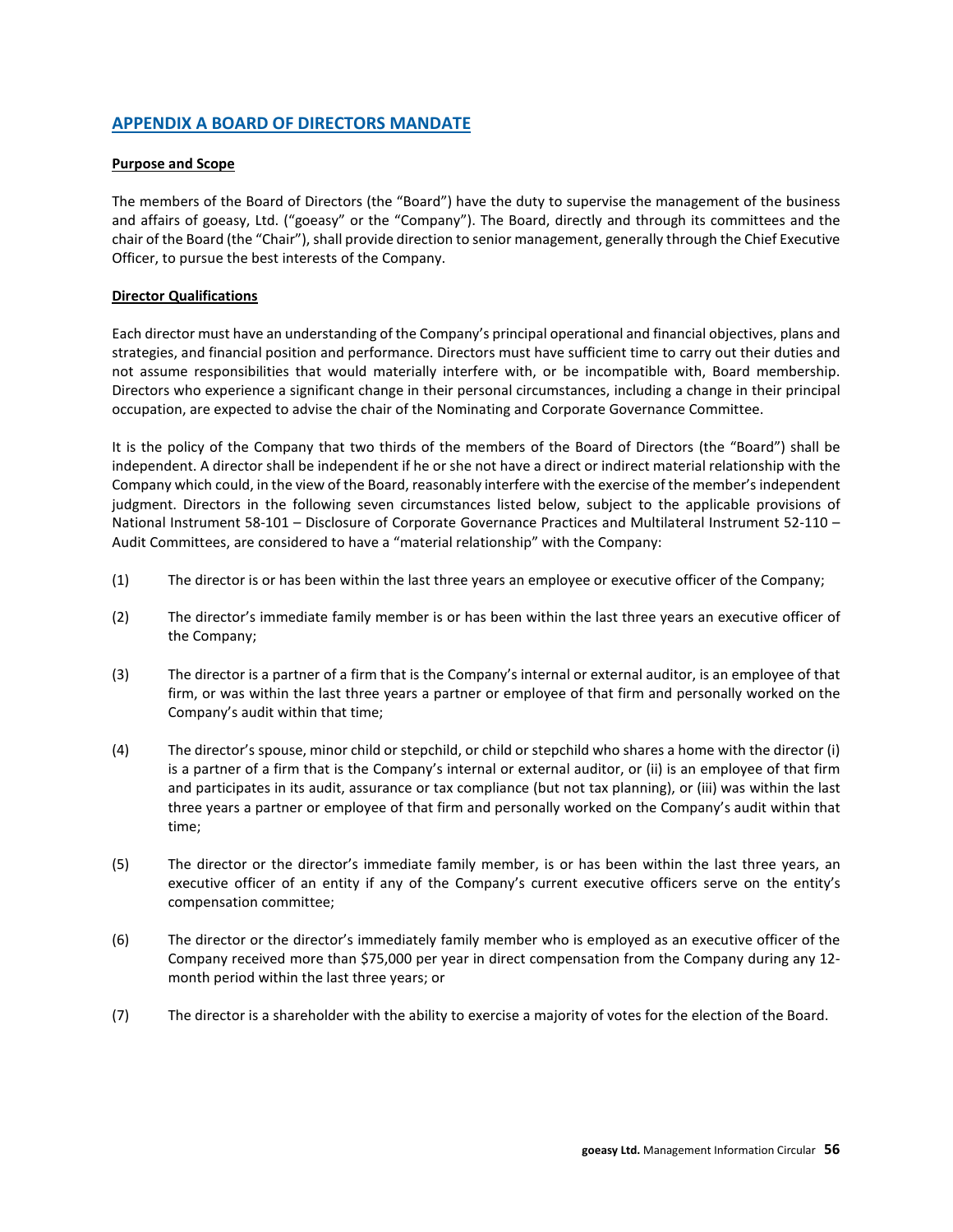In addition, the composition and organization of the Board, including: the number, qualifications and remuneration of directors; the number of Board meetings; Canadian residency requirements; quorum requirements; meeting procedures and notices of meetings will comply with the applicable requirements of the Business Corporations Act (Ontario) (the "BCA"), the Securities Act (Ontario) (the "Act"), the articles and by-laws of the Company, subject to any exemptions or relief that may be granted from such requirements and the stock exchanges on which the company lists its securities and the relevant securities regulatory authorities. The Board will also consider any applicable stock exchange or other authoritative guidelines or recommendations regarding the composition and organization of the Board.

### **Board Structure & Mandate Review**

The Chair of the Board shall be an independent director, unless the Board determines that it is inappropriate to require the Chair to be independent. If the Board determines that it would be inappropriate to require the Chair of the Board to be independent, then the independent directors shall select from among them a director who will act as "Lead Director" and who will assume responsibility for providing leadership to enhance the effectiveness and independence of the Board. The Chair, if independent, or the Lead Director if the Chair is not independent, shall act as the effective leader of the Board and ensure that the Board's agenda will enable it to successfully carry out its duties.

The Board shall establish a process for the nomination of new directors. The Corporate Governance and Nominating Committee will have the responsibility and authority to make recommendations to the Board regarding the nomination of new directors, based on such factors as such Committee considers advisable from time to time.

Each new director shall participate in the Company's initial orientation program and each director shall participate in the Company's continuing director development programs. At least annually, the Board shall review the Company's initial orientation program and continuing director development programs.

At least annually, the Board shall review and assess the adequacy of its Mandate to ensure compliance with any rules of regulations promulgated by any regulatory body and approve any modifications to this Mandate as considered advisable.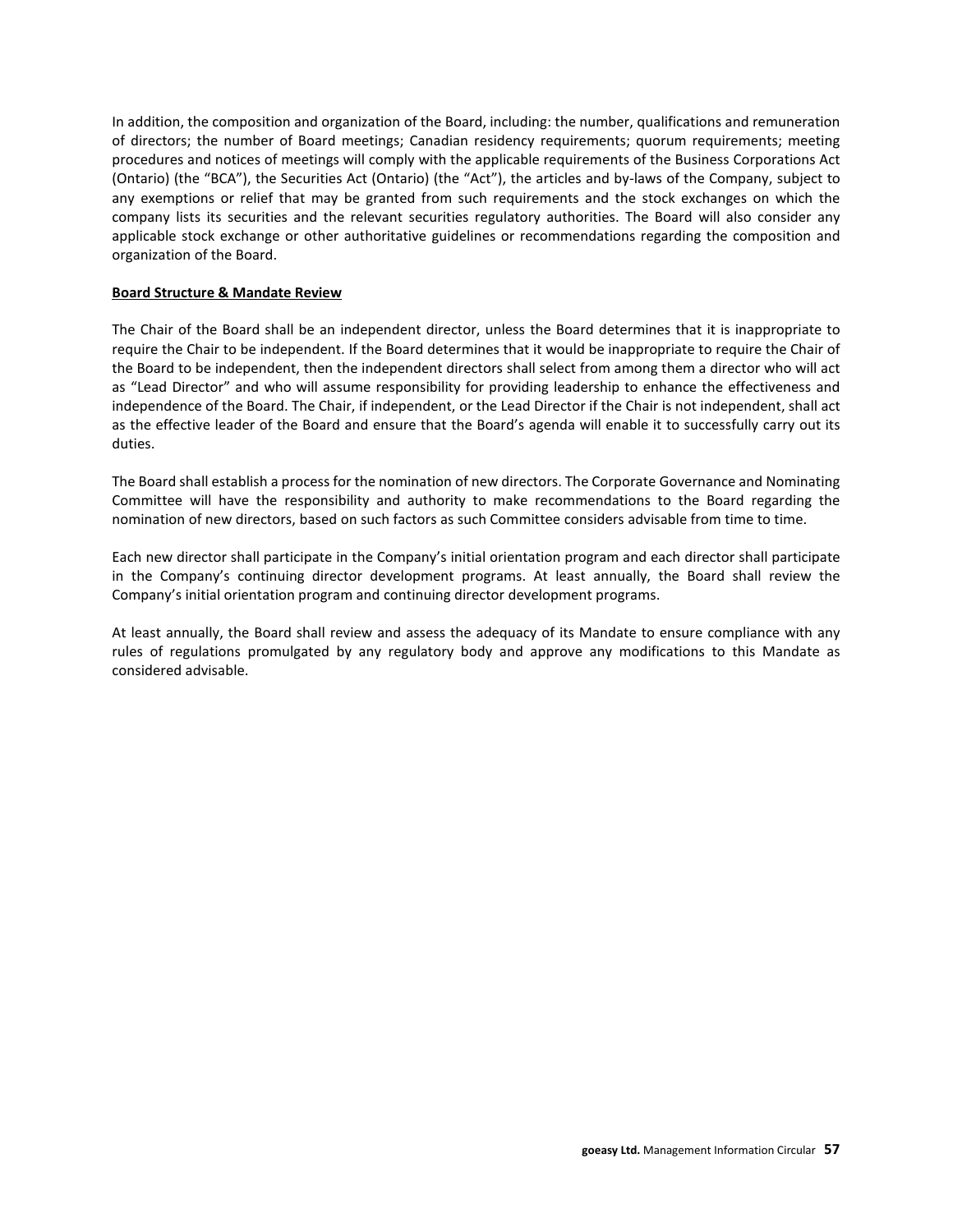#### **Board Meetings**

The Board will meet at least once in each quarter, in person and/or via telephone, with additional meeting held as deemed advisable. Meetings of the Board shall be conducted in accordance with the Company's by-laws. The Chair is primarily responsible for the agenda and for supervising the conduct of the meeting. Any director may propose the inclusion of items on the agenda, request the presence of, or a report by any member of senior management, or at any Board meeting raise subjects that are not on the agenda for that meeting.

The independent members of the Board shall hold regularly scheduled meetings, or portions of regularly scheduled meetings, at which non-independent directors and members of management are not in attendance.

A quorum for the transaction of business at a meeting of directors, shall, subject to section 4.08 of the by-laws of the Company, be a majority of the number of directors.

The Corporate Secretary, his or her designate or any other person the Board requests shall act as secretary of Board meetings. Minutes of Board meetings shall be recorded and maintained by the Corporate Secretary and subsequently presented to the Board for approval.

The Board shall have unrestricted access to management and employees of the Company. The Board shall have the authority to retain and terminate external legal counsel, consultants or other advisors to assist it in fulfilling its responsibilities and to set and pay the respective reasonable compensation of these advisors without consulting or obtaining the approval of any officer of the Company. The Company shall provide appropriate funding, as determined by the Board, for the services of these advisors.

Directors may serve on the boards of other public companies so long as these commitments do not materially interfere and are compatible with their ability to fulfill their duties as a member of the Board. Directors must advise the Chair in advance of accepting an invitation to serve on the board of another public company.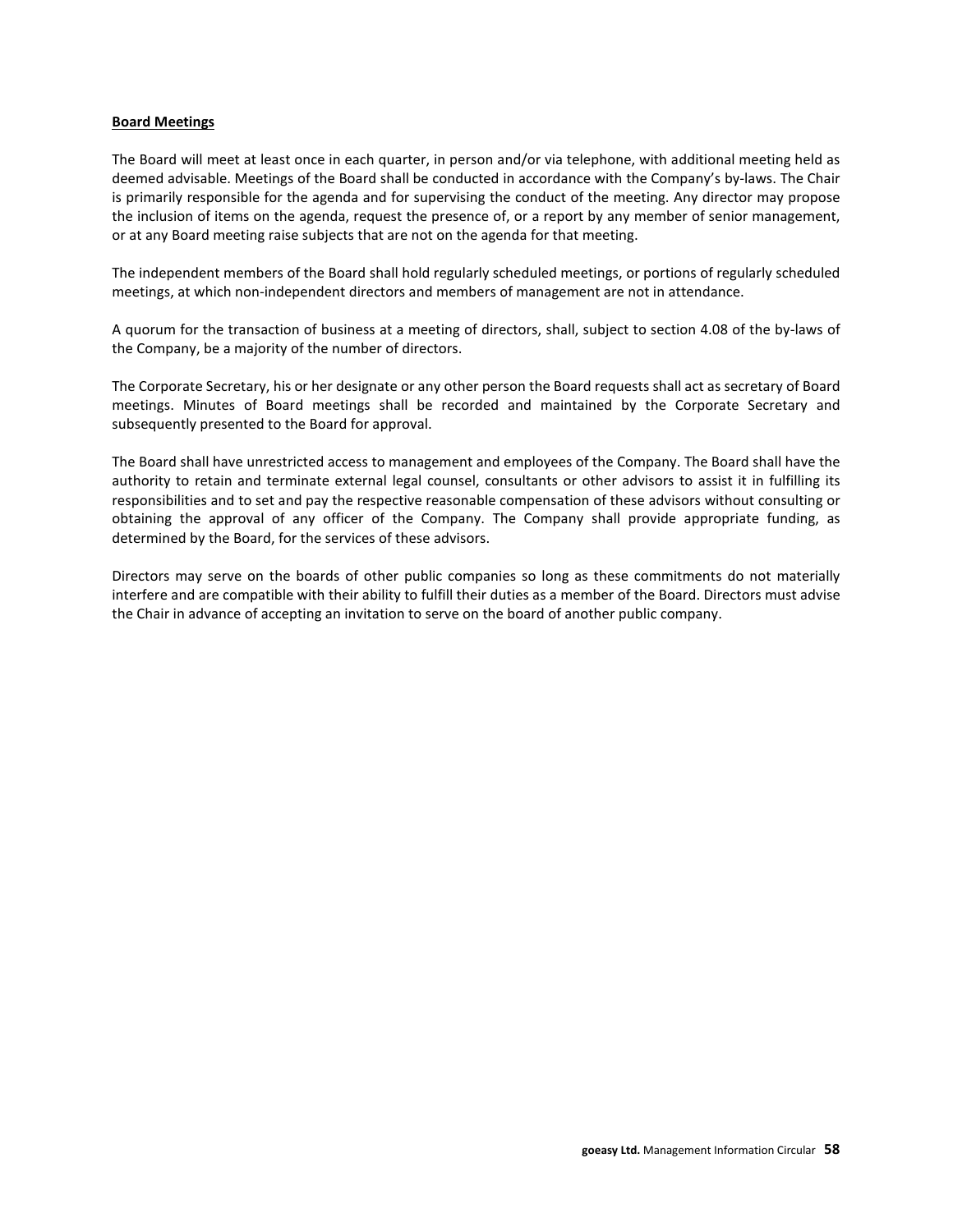### **Responsibilities**

The Board operates by delegating certain of its authorities, including spending authorizations, to management and by reserving certain powers to itself. Management's discharge of its responsibilities is subject to continuing oversight by the Board. Subject to Articles and By-laws of the Company, the Board retains the responsibility for managing its own affairs, including planning its composition, selecting its Chairman, nominating candidates for election to the Board, appointing committees and determining director compensation. The Board will consider the recommendation and advice of the applicable Committees in carrying out its responsibilities. Its principal duties fall into six categories.

- 1. SELECTION OF THE MANAGEMENT
- (a) The Board has the responsibility for the appointment and replacement of a Chief Executive Officer (a "CEO"), for monitoring CEO performance, determining CEO compensation and providing advice and counsel in the execution of the CEO's duties.
- (b) The Board has the responsibility for approving the appointment and remuneration of all corporate officers, acting upon the recommendation of the Compensation Committee and the CEO.
- (c) The Board has the responsibility for, to the extent feasible, satisfying itself as to the integrity of the CEO and other executive officers and that the CEO and other executive officers create a culture of integrity throughout the Company.
- (d) The Board has the responsibility for ensuring that adequate provision has been made for management succession, including the appointment, training and monitoring of senior management.
- 2. MONITORING AND ACTING
- (a) The Board has the responsibility to approve annual capital and operating plans, to monitor the Company's performance against these plans and to revise and alter its direction through management in light of changing circumstances.
- (b) The Board has the responsibility to take action when performance falls short of its goal or other special circumstances warrant (for example, mergers and acquisitions or changes in control).
- (c) The Board has the responsibility for approving any payment of dividends to shareholders and other activities and transactions as specified by corporate law.
- (d) The Board should monitor on a periodic, regular basis management's identification and assessment of the principal business risks facing the Company and should ensure that management has implemented appropriate systems to manage these risks.

### 3. STRATEGY DETERMINATION

The Board has the responsibility to participate with management directly or through its committees in developing and approving the mission of the business, its objectives and goals, and the strategy by which it proposes to reach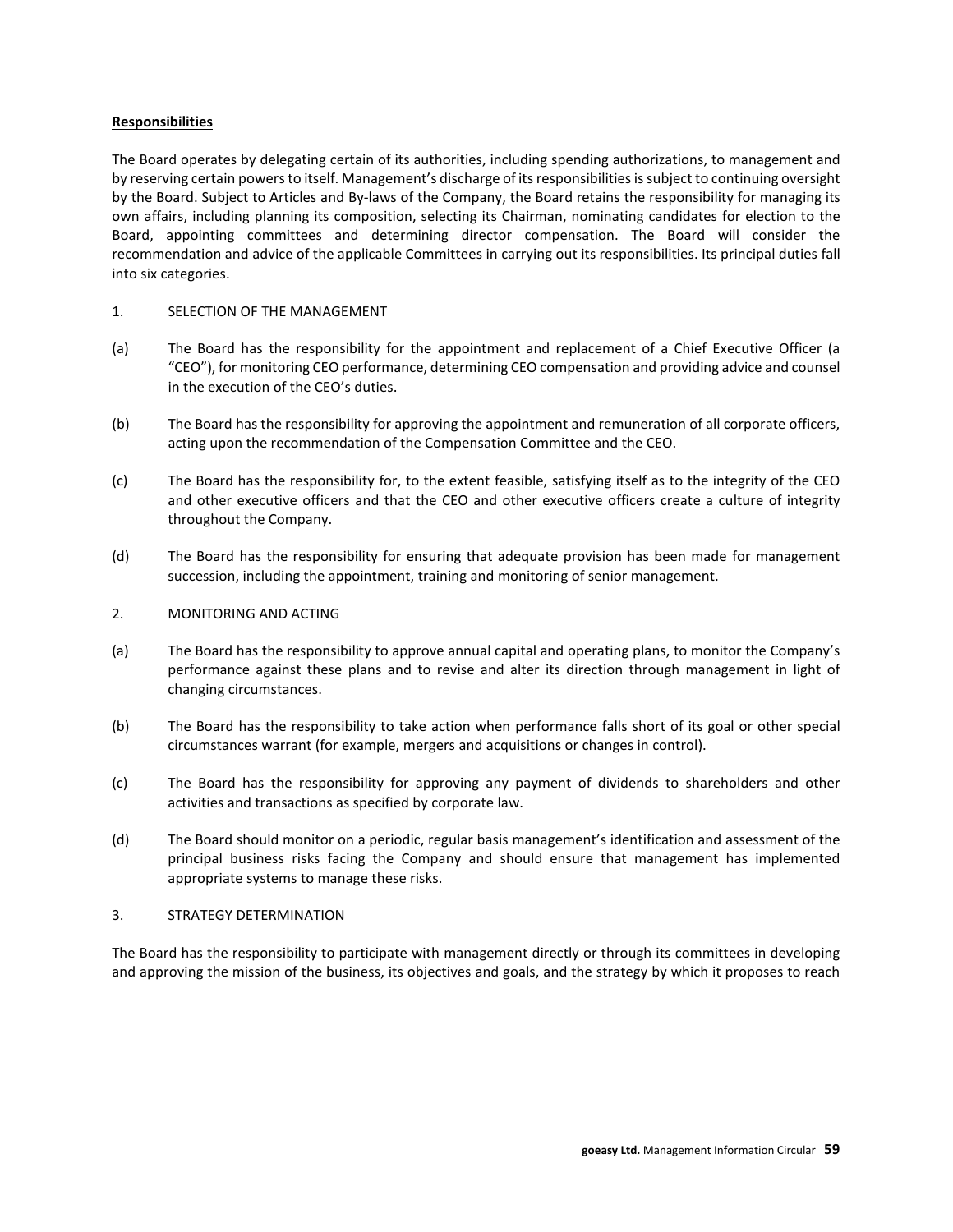those goals. The Board shall, on at least an annual basis, adopt a strategic plan for the Company which takes into account, among other things, the opportunities and risks of the business.

### 4. POLICIES AND PROCEDURES

- (a) The Board has the responsibility to approve and monitor compliance with all significant policies and procedures by which the Company is operated, which shall include without limitation:
	- (i) adopting a set of corporate governance principles and guidelines;
	- (ii) adopting a communication policy for the Company, with reference to the guidelines in National Policy 51-201-Disclosure Standards;
	- (iii) adopting a written code of business conduct and ethics, applicable to all directors, officers and employees.
- (b) The Board has the responsibility to approve and monitor the Company's internal, financial, non-financial and business control and management information systems;
- (c) The Board has the responsibility to develop clear position descriptions for the chair of the Board and the chair of each Board committee; and
- (d) The Board has a particular responsibility to ensure that the Company operates at all times within applicable laws and regulations, and to the highest ethical and moral standards.
- 5. SHAREHOLDER COMMUNICATION
- (a) The Board has the responsibility for ensuring that the financial performance of the Company is adequately reported to shareholders, other security holders and regulators on a timely and regular basis.
- (b) The Board has the responsibility for ensuring that the financial results are reported fairly and in accordance with generally accepted accounting standards.
- (c) The Board has the responsibility for ensuring the timely reporting of any other developments that have a significant and material impact on the value of the Company.
- (d) The Board has the responsibility for reporting annually to shareholders on its stewardship for the preceding year.
- (e) The Board has the responsibility for establishing measures for receiving feedback from shareholders and other stakeholders.
- 6. ADDITIONAL EXPECTATIONS OF BOARD MEMBERS

In addition to the responsibilities and duties described above, there are additional expectations of easyhome Directors including the following:

- (a) Board members are expected to maintain the highest personal and professional values, integrity and ethics. This shall include compliance with the easyhome Corporate Code of Conduct.
- (b) Board members are expected to bring a probing and objective perspective to the Board and be prepared to challenge management.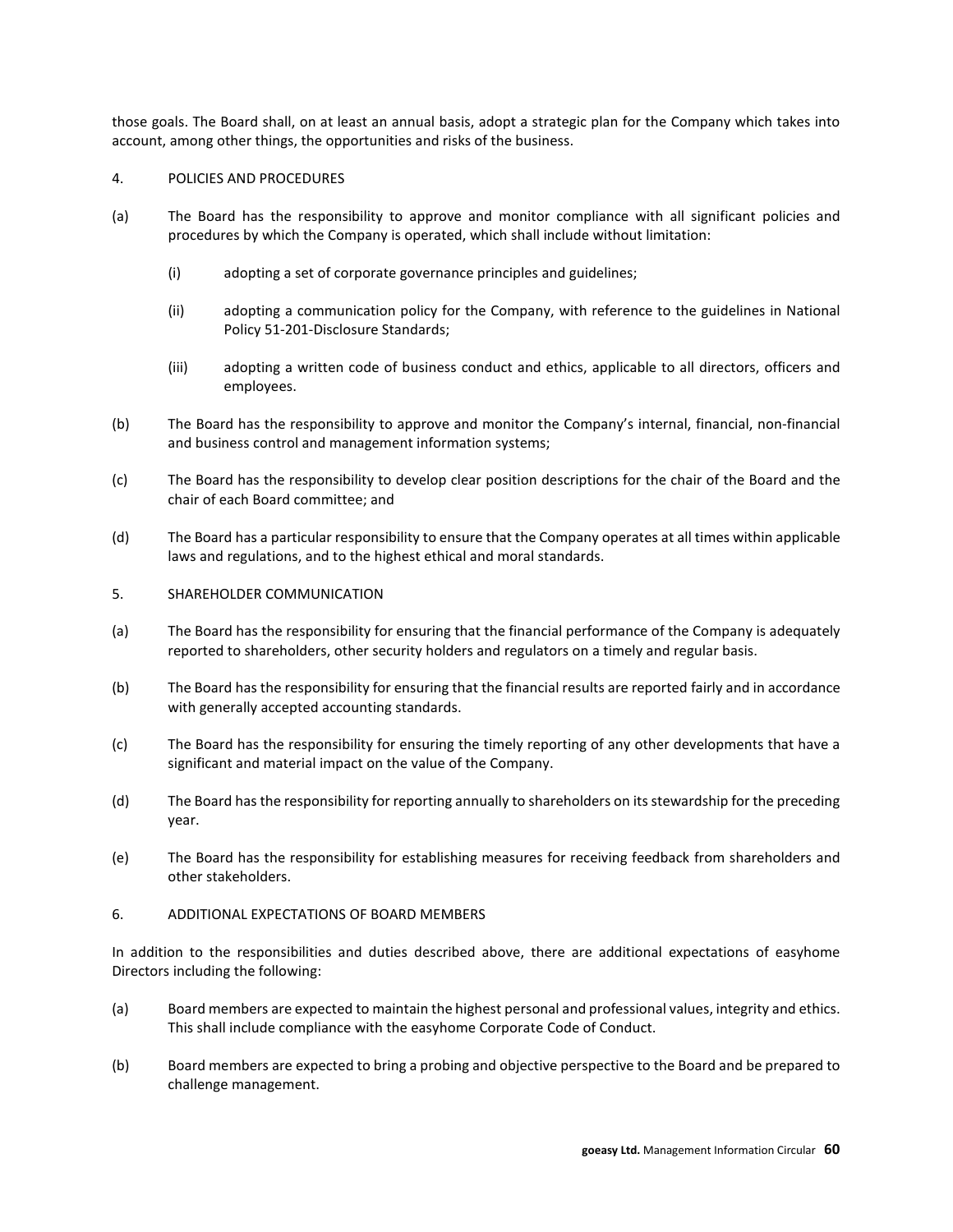- (c) Board members are expected to attend all Board and Committee meetings (as applicable) and devote the necessary time and attention to Board matters. This shall include the advance review of materials to be adequately prepared for Board meetings and keeping informed about the Company's business and relevant developments outside the Company that affects its business.
- (d) Directors are expected to own common shares or deferred share units of the Company with a value equivalent to the lesser of three times the annual retainer or 4,500 shares within three years of joining the Board.
- 7. LEGAL REQUIREMENTS
- (a) The Board is responsible for ensuring that legal requirements have been met, and documents and records have been properly prepared, approved and maintained.
- (b) The Ontario Business Corporations Act and general principles of Canadian corporate law specify that it is the responsibility of the Board to manage or supervise the management of the business and affairs of the Company and in so doing:
	- (i) to act honestly and in good faith with a view to the best interests of the Company;
	- (ii) to exercise the care, diligence and skill that reasonable prudent people would exercise in comparable circumstances; and
	- (iii) to act in accordance with its obligations contained in the Ontario Business Corporations Act, the securities legislation of relevant provinces, other relevant legislation and regulations, and the Corporation's articles and by-laws.
- (c) In particular, it should be noted that the following matters must be considered by the Board as a whole:
	- (i) any submission to the shareholders of a question or matter requiring the approval of the shareholders;
	- (ii) the filling of a vacancy among the directors or in the office of the auditor;
	- (iii) terms on which securities may be issued and the declaration of dividends;
	- (iv) the purchase, redemption or any other form of acquisition of shares issued by the Company;
	- (v) the payment of a commission to any person in consideration of the purchase or agreement to purchase shares of the Company from the Company;
	- (vi) the approval of management proxy circulars;
	- (viii) the approval of the financial statements of the Company; and
	- (ix) adoption, amendment or repeal of by-laws of the Company.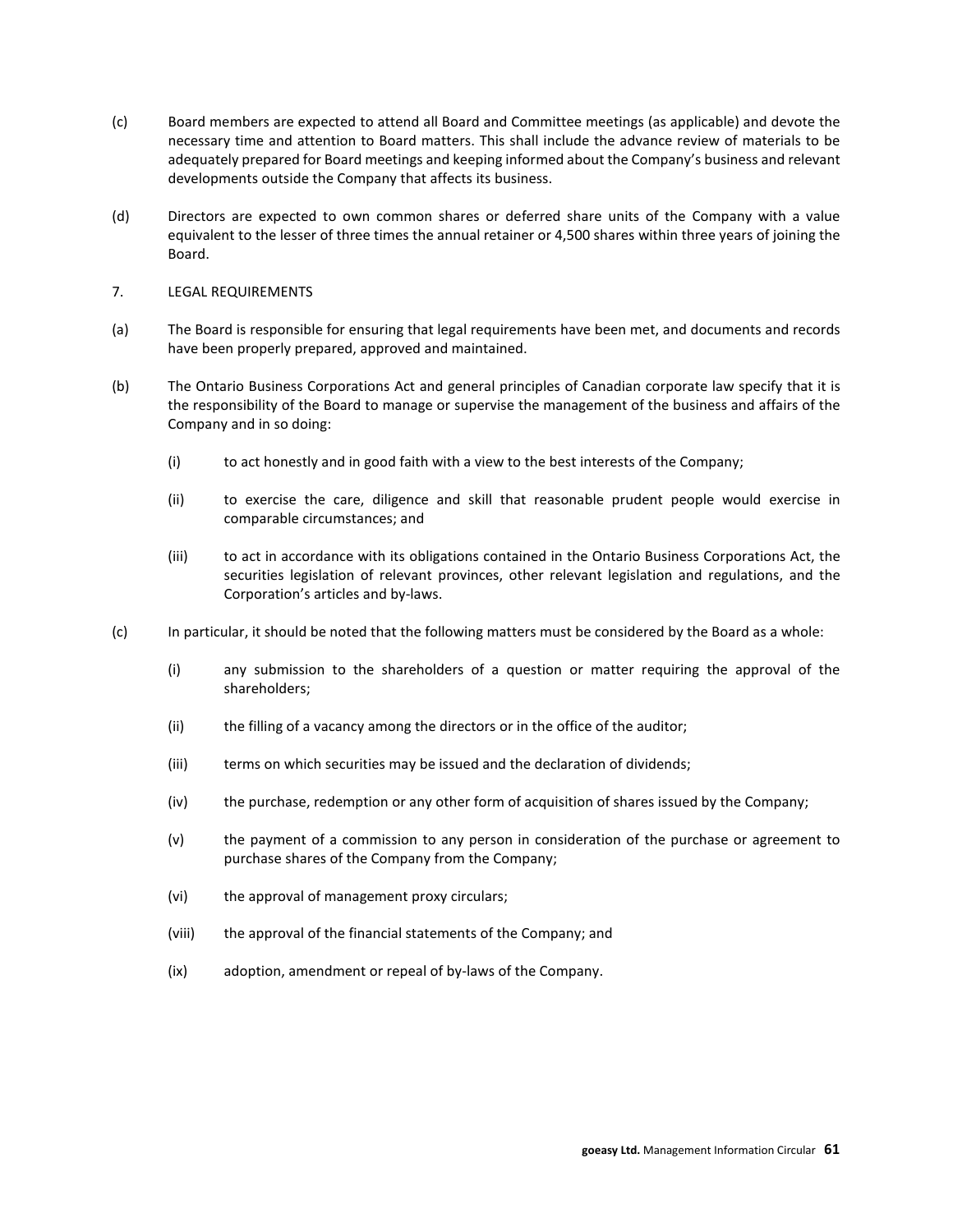### **No Rights Created**

This Mandate is a statement of broad policies and is intended as a component of the flexible governance framework within which the Board, assisted by its committees, directs the affairs of the Company. While it should be interpreted in the context of all applicable laws, regulations and listing requirements, as well as in the context of the Company's Articles and By-laws, it is not intended to establish any legally binding obligations.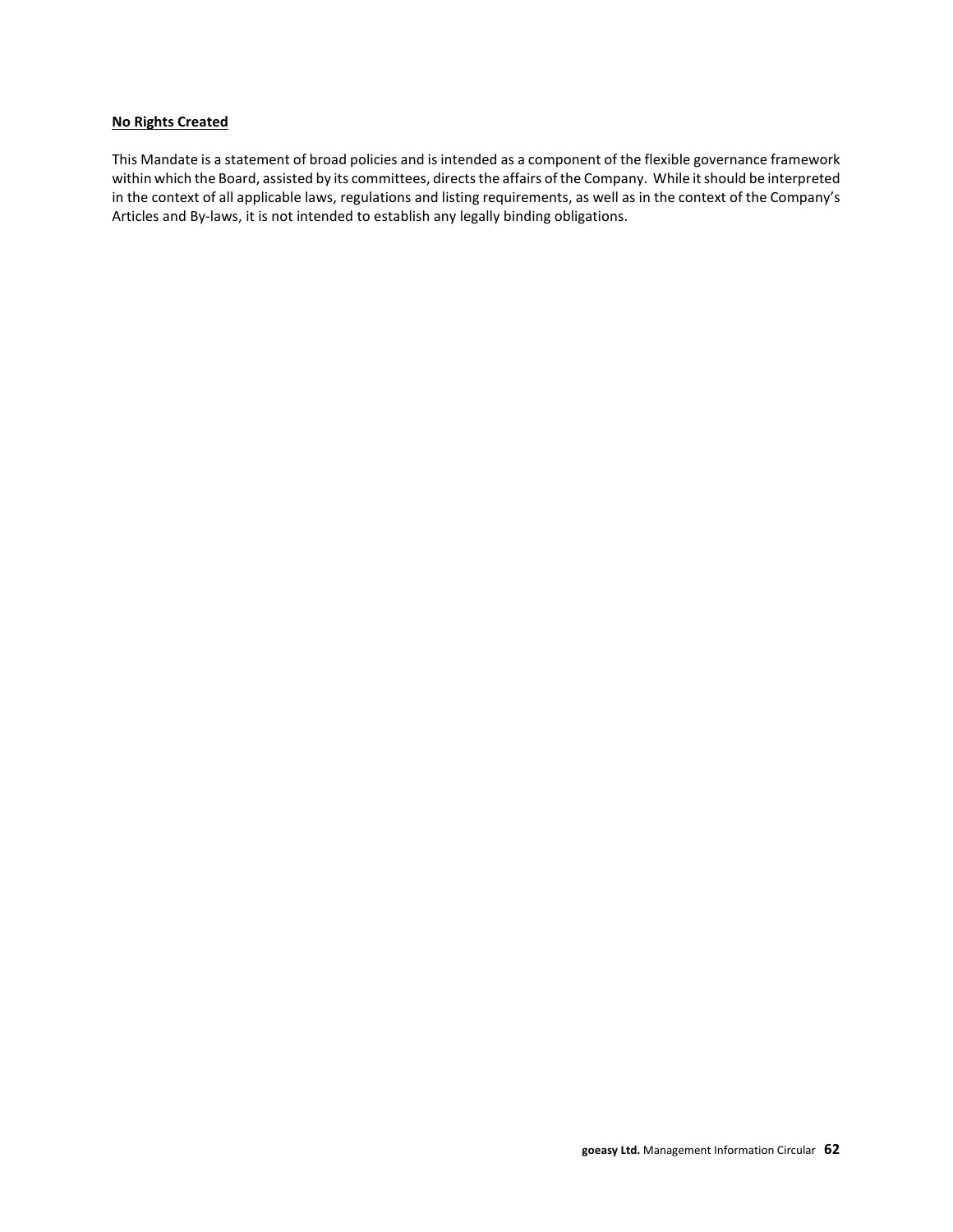# **APPENDIX B AUDIT COMMITTEE MANDATE**

### **Purpose and Scope**

The Audit Committee (the "Committee" or the "Audit Committee") of the Company is a committee of the Board of Directors (the "Board"). The Committee shall oversee the accounting and financial reporting practices of the Company and the audits of the Company's financial statements and exercise the responsibilities and duties set out in this Mandate.

The Committee shall assist the Board in its oversight role with respect to:

- The quality and integrity of financial information.
- The effectiveness of goeasy's risk management, internal controls and regulatory compliance practices.
- The external auditor's performance, qualifications and independence.
- Reviewing and approving applicable financial information and documents prior to public disclosure.

### **Member Qualifications**

The Committee shall consist of three or more independent directors of goeasy appointed by the Board. Each of the members shall satisfy the applicable independence requirements of the laws governing the Company, including National Instrument 52-110 Audit Committees, as may be amended from time to time.

Each member of the Committee shall be financially literate as defined by the applicable legislation. Financially literate shall mean s/he has the ability to read and understand a set of financial statements that present a breadth and level of complexity of accounting issues that are generally comparable to the breadth and complexity of the issues that can reasonably be expected to be raised by the Company's financial statements. A Committee member who is not financially literate may be appointed to the Committee provided that the member becomes financially literate within a reasonable period of time following his or her appointment.

### **Structure**

The Committee shall serve as a standing committee of the Board of Directors (the "Board").

The members of the Committee shall be appointed annually by the Board. Each member of the Committee shall serve at the pleasure of the Board until the member resigns, is removed, or ceases to be a member of the Board. Unless a chair is elected by the Board, the members of the Committee may designate a Chair by majority vote of the full Committee membership.

At the time of the annual appointment or reappointment of the members of the Committee, the Board shall appoint a Chair of the Committee. The Chair shall be a member of the Committee, preside over all Committee meetings, coordinate the Committee's compliance with this Mandate, work with management to develop the Committee's annual work-plan and provide reports of the Committee to the Board.

The Audit Committee may, to the extent permissible by Applicable Requirements, designate a sub- committee to review any matter within this mandate as the Audit Committee deems appropriate.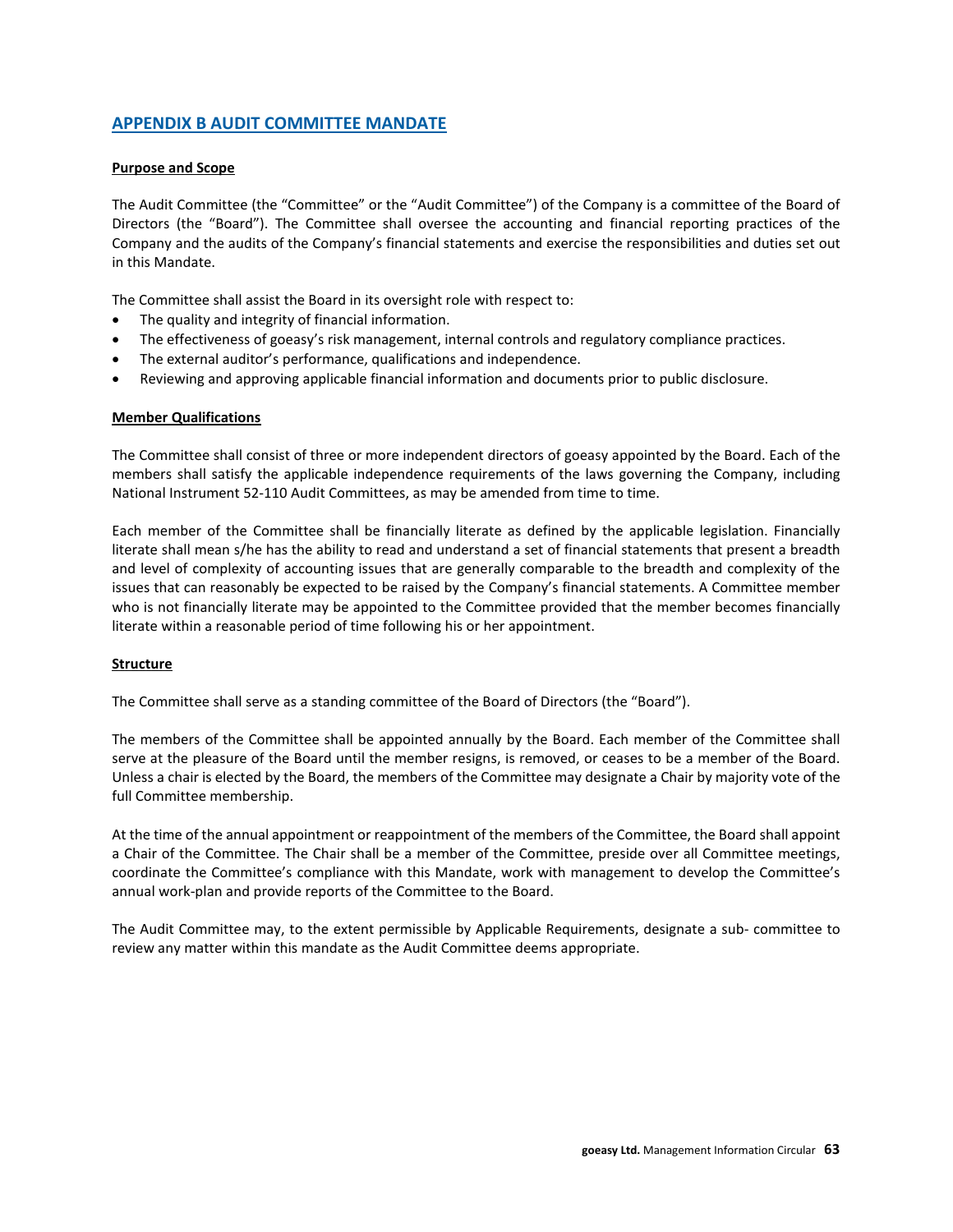### **Meetings**

The Chair, any member of the Audit Committee, the external auditors, the Chairman of the Board, or the Chief Executive Officer or the Chief Financial Officer may call a meeting of the Audit Committee by notifying the Company's Corporate Secretary who will notify the members of the Audit Committee. The Chair shall chair all Audit Committee meetings that he or she attends, and in the absence of the Chair, the members of the Audit Committee present may appoint a chair from their number for a meeting.

The Committee shall meet as often as it determines, but not less frequently than quarterly, to ensure review by the Committee of the company's quarterly results and proposed filings. A secretary shall be appointed for every meeting of the Committee who shall be responsible for maintaining minutes or other records of meetings and activities of the Committee in sufficient detail to convey the substance of all discussions held. Upon approval of the minutes by the Committee, the minutes shall be circulated to the members of the Board. The Chairman of the Committee shall report to the Board on its activities after each of its meetings or upon request of the Board and may report orally to the Board on any matter in his or her view requiring the immediate attention of the Board.

The external auditors are entitled to attend and be heard at each Audit Committee meeting. In addition, the Committee may invite to a meeting any officers or employees of the Company, legal counsel, advisors and other persons whose attendance it considers necessary or desirable in order to carry out its responsibilities. At least once per year, the Committee shall meet with the internal auditor and management in separate sessions to discuss any matters that the Committee or such individuals consider appropriate.

The Committee will have the opportunity for an in-camera session at the end of every meeting. The Committee shall hold unscheduled or regularly scheduled meetings, or portions of meetings, at which management is not present. The procedures for calling, holding, conducting and adjourning meetings of the Committee shall be the same as those applicable to meetings of the Board. The Committee shall have unrestricted access to the Company's management and employees and the books and records of the Company.

## **Authority**

The Committee has the authority to:

- Conduct or authorize an independent investigation and retain outside consultants for any matters that come under its scope of responsibilities, with the cost to be borne by the Company.
- Communicate and meet with the external auditor or outside counsel, without the presence of Management.
- Call a meeting of the Board to consider any matter of concern to the Committee

## **Functions and Responsibilities**

The Committee shall have the functions and responsibilities set out below as well as any other functions that are specifically delegated to the Committee by the Board and that the Board is authorized to delegate by applicable laws and regulations. In addition to these functions and responsibilities, the Committee shall perform the duties required of an audit committee by any exchange upon which securities of the Company are traded, or any governmental or regulatory body exercising authority over the Company, as are in effect from time to time (collectively, the "Applicable Requirements").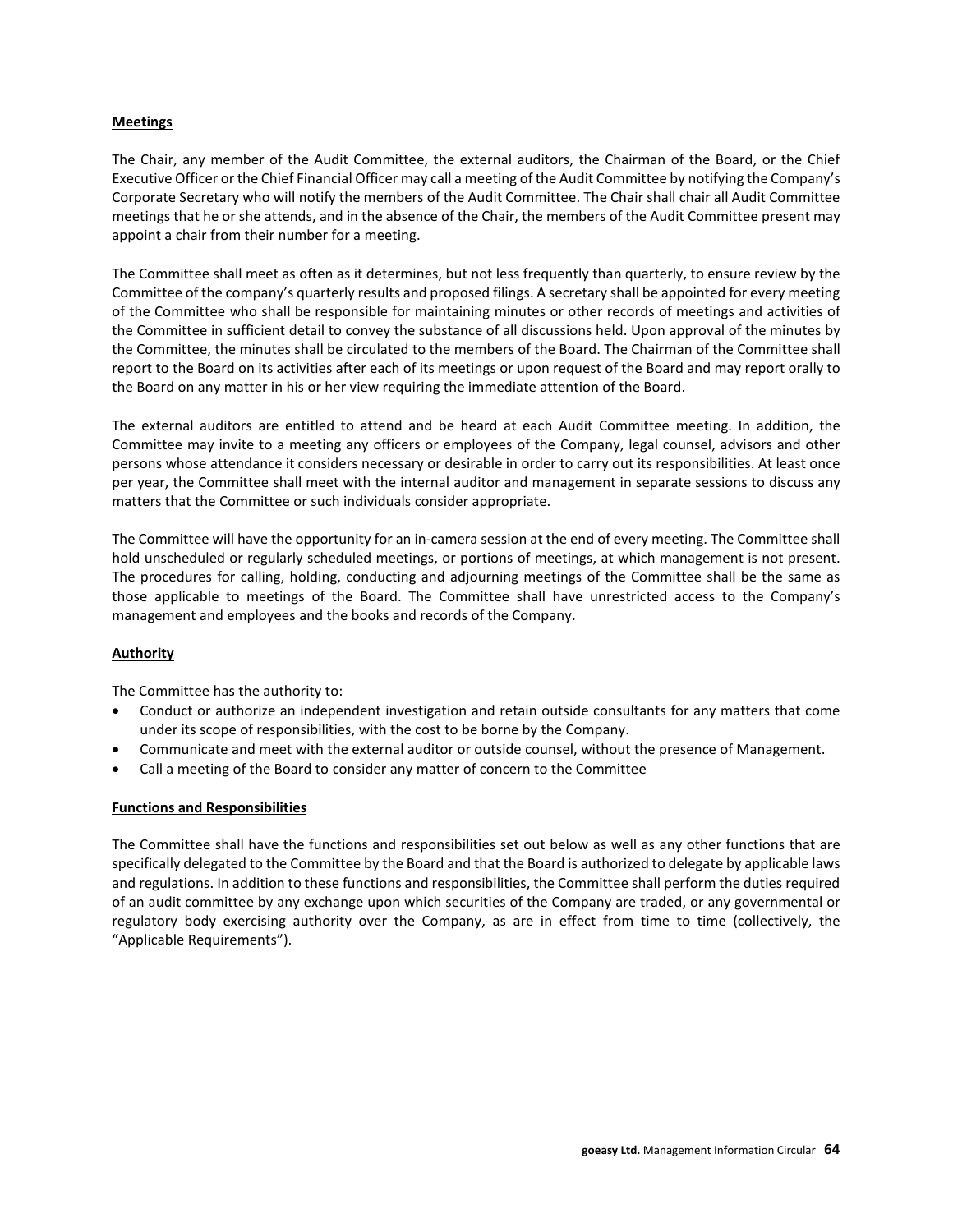The Committee has the following functions and responsibilities:

External Auditor

- Annually approve and recommend for appointment the external auditor to the Board. The external auditor shall report and be directly accountable to the A/C.
- Review and approve the external auditor's proposed annual audit scope, plan and staffing, including the annual audit fees and terms of the engagement.
- Review and pre-approve all engagements for non-audit services, unless in the aggregate, they are not in excess of 5 percent of the total amount of fees paid by the Company to the external auditor during the fiscal year in which the services are provided. The Committee may delegate pre-approval authority to a member of the Audit Committee. The decisions of any member of the Audit Committee to whom this authority has been delegated must be presented to the full Audit Committee at its next scheduled Audit Committee meeting.
- Oversee the work of the external auditor including the resolution of disagreements between management and the external auditor regarding financial reporting, accounting policies and internal controls.
- Review the external auditor's management comment letter and management's responses thereto and enquire as to any disagreements between management and external auditors or restrictions imposed by management on external auditors.
- Evaluate the qualifications, expertise and performance of the external auditors (at least annually). If necessary, initiate the termination of the external auditors, subject to the Board and shareholder approval as required by applicable law.
- At least annually, review the qualifications and performance of the lead partner(s) of the auditors and determine whether it is appropriate to adopt or continue a policy of rotating lead partners of the external auditors.
- Review the relationships or services that may impact the objectivity and independence of the external auditor, including annual review of the auditor's written statement of all relationships between the auditor and the Company and obtain written confirmation from the auditors that they are objective and independent within the meaning of the applicable Rules of Professional Conduct/Code of Ethics adopted by the provincial institute or order of chartered accountants to which the auditors belong and other Applicable Requirements. The Audit Committee shall take appropriate action to oversee the independence of the auditors.
- Review and approve the Company's hiring policies regarding partners, employees and former partners and employees of the Company's present and former external auditor.
- Provide an open avenue of communication between management, the external auditors and the Board.
- At least annually, discuss with the auditors such matters as are required by applicable auditing standards to be discussed by the auditors with the Audit Committee.

Financial Reporting

- Review and recommend to the Board approval of the Company's annual and interim financial statements, management's discussion and analysis of the Company's financial condition and results of operation (MD&A) and press releases prior to the public disclosure of this information.
- Review and recommend to the Board approval of the financially related information and disclosures contained in the Company's Annual Report, the Annual Information Form and the Information Circular prior to public disclosure.
- Review and discuss with management and the external auditor at least annually significant financial reporting issues and judgments made in connection with the preparation and presentation of the financial statements, including any significant changes in the Company's selection and application of accounting principles, any major issues as to the Company's internal controls and any special steps adopted in light of material control deficiencies.
- Review any material change in the Company's accounting policies including alternative treatments and their impacts on the financial statements as presented by management.
- Review any other matters, related to the financial statements, that are brought forward by the auditors, management or which are required to be communicated to the Audit Committee under accounting policies, auditing standards or Applicable Requirements.
- Review with legal counsel any legal matters having a significant impact on the financial reports.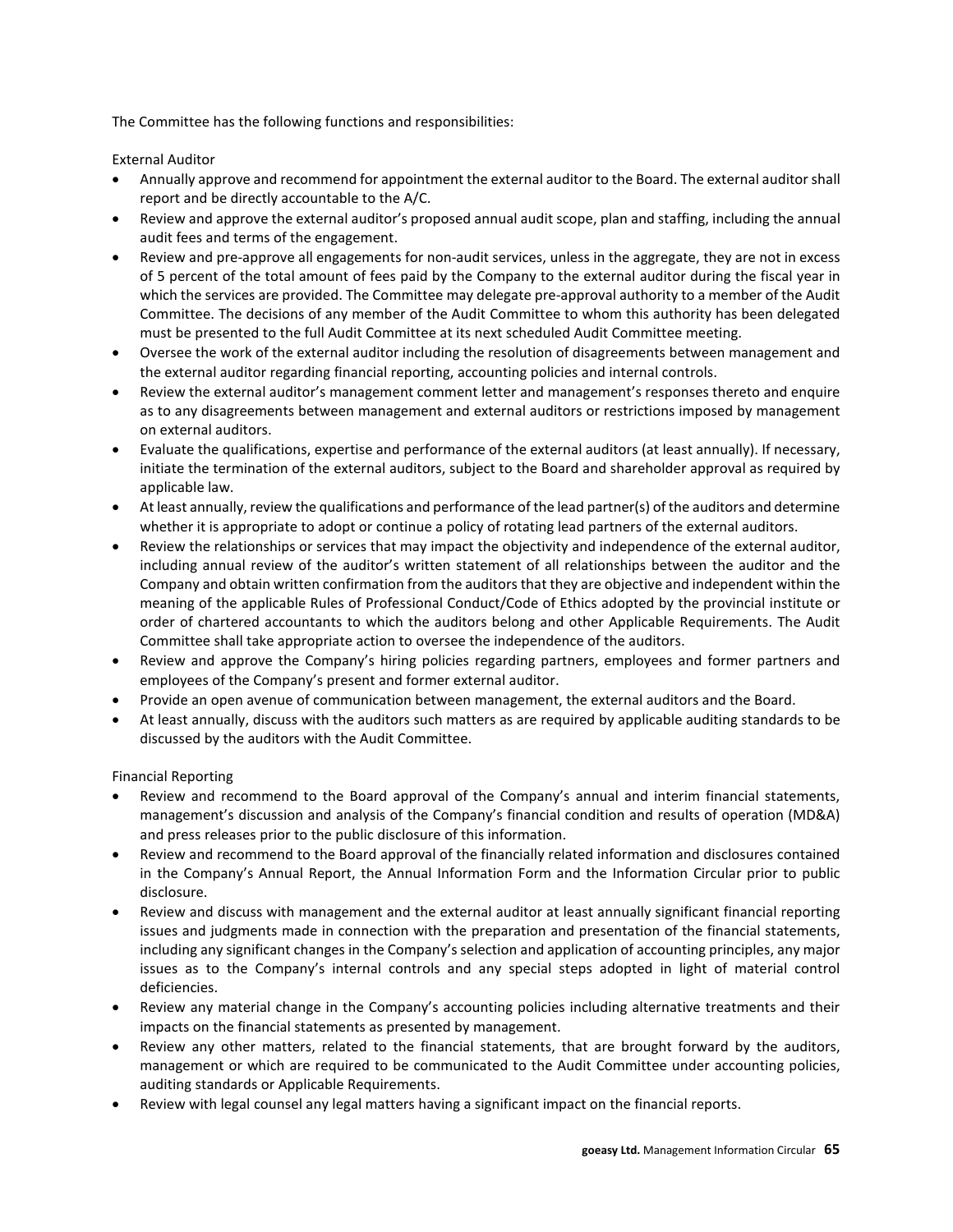• Review and, if advisable, approve and recommend for Board approval financial disclosure in a prospectus or other securities offering document of the Company, press releases disclosing, or based upon, financial results of the Company and any other material financial disclosure, including financial guidance provided to analysts, rating agencies or otherwise publicly disseminated.

Internal Audit & Controls

- Receive regular reports from the internal auditor. The Committee shall review with the internal auditor any problem or difficulty the internal auditor may have encountered including, without limitation, any restrictions on the scope of activities or access to required information, and any significant reports to management prepared by the internal auditing department and management's responses thereto.
- Periodically review and approval of the mandate, plan, budget and staffing of the internal audit department. The Committee shall direct management to make changes it deems advisable in respect of the internal audit function.
- The Committee shall review the appointment, performance and replacement of the senior internal auditing executive and the activities, organization structure and qualifications of the persons responsible for the internal audit function.
- Annually review Management's process for assessing the Company's system of internal controls over financial reporting, including any significant or material deficiencies.
- Review the Company's disclosure controls and procedures and periodically assess the adequacy of those disclosure controls and procedures.
- Annually consider and review with management and the auditors: the effectiveness of, or weaknesses or deficiencies in: the design or operation of the Company's internal financial and credit controls; and accounting, financial and disclosure controls (including, without limitation, controls over financial reporting), and the impact of any identified weaknesses in internal controls on management's conclusions.
- Review related significant issues and recommendations of the auditors together with management's responses thereto, including the timetable for implementation of recommendations to correct weaknesses in internal controls over financial reporting and disclosure controls.
- Review the minutes of the quarterly Disclosure Committee meetings.
- Review and approve the Company's policy on external communication and disclosure of material information, including the form and generic content of any quarterly earnings guidance and of any financial disclosure provided to investment analysts and rating agencies.
- Establish and review procedures for the receipt, retention and treatment of complaints received by the Company regarding accounting, internal accounting controls, or auditing matters. Any such complaints or concerns that are received shall be reviewed by the Audit Committee and, if the Audit Committee determines that the matter requires further investigation, it will direct the Chair of the Audit Committee to engage outside advisors, as necessary or appropriate, to investigate the matter and will work with management and the general counsel to reach a satisfactory conclusion.
- Review any material issues raised by any inquiry or investigation by the Company's financial regulators.
- Establish and review procedures for the confidential, anonymous submission by the Company's employees of concerns regarding questionable accounting or auditing matters.
- Review management's practices in effect over officers' expenses and perquisites.

Financial Risk Management and Fraud

- Review the Company's Financial Risk Management practices on an annual basis and make recommendations to the Board regarding any proposed changes.
- Review on a periodic basis, significant risks inherent in the Company's business and ensure appropriate financial risk management techniques are in place.
- Review the effectiveness of the Company's procedures in relation to the prevention, detection, reporting and investigation of fraud that may impact the integrity of financial information, or may expose the Company to other significant internal or external fraud losses and the extent of those losses and any disciplinary action in respect of fraud taken against management or other employees who have a significant role in financial reporting.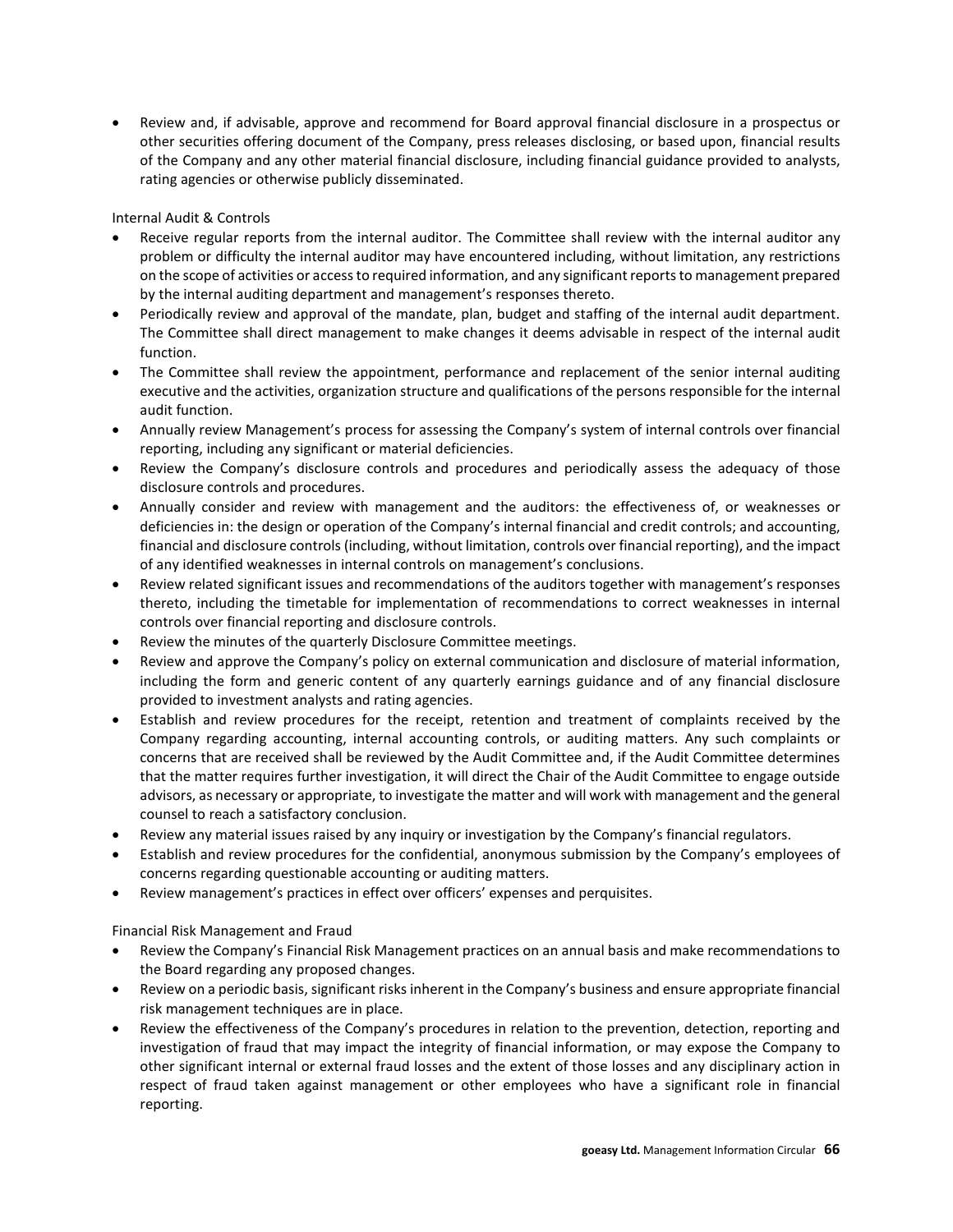- Annually review the adequacy and quality of insurance coverage maintained by the Company.
- Oversee the investigation into occurrences of material fraud.
- Communicate and meet with the Company's financial risk executives without the presence of Management, to obtain updates and feedback on the Company's Financial Risk Management practices.
- Review and approve the variable compensation program for the Company's financial risk executives.

### **Other**

- Review recommended appointees to the office of Chief Financial Officer.
- Review and/or approve other financial matters delegated specifically to it by the Board.
- Review its charter mandate and assess annually the adequacy of this mandate, the effectiveness of its performance and, when necessary, will recommend changes to the Corporate Governance, Nominating and Risk Committee.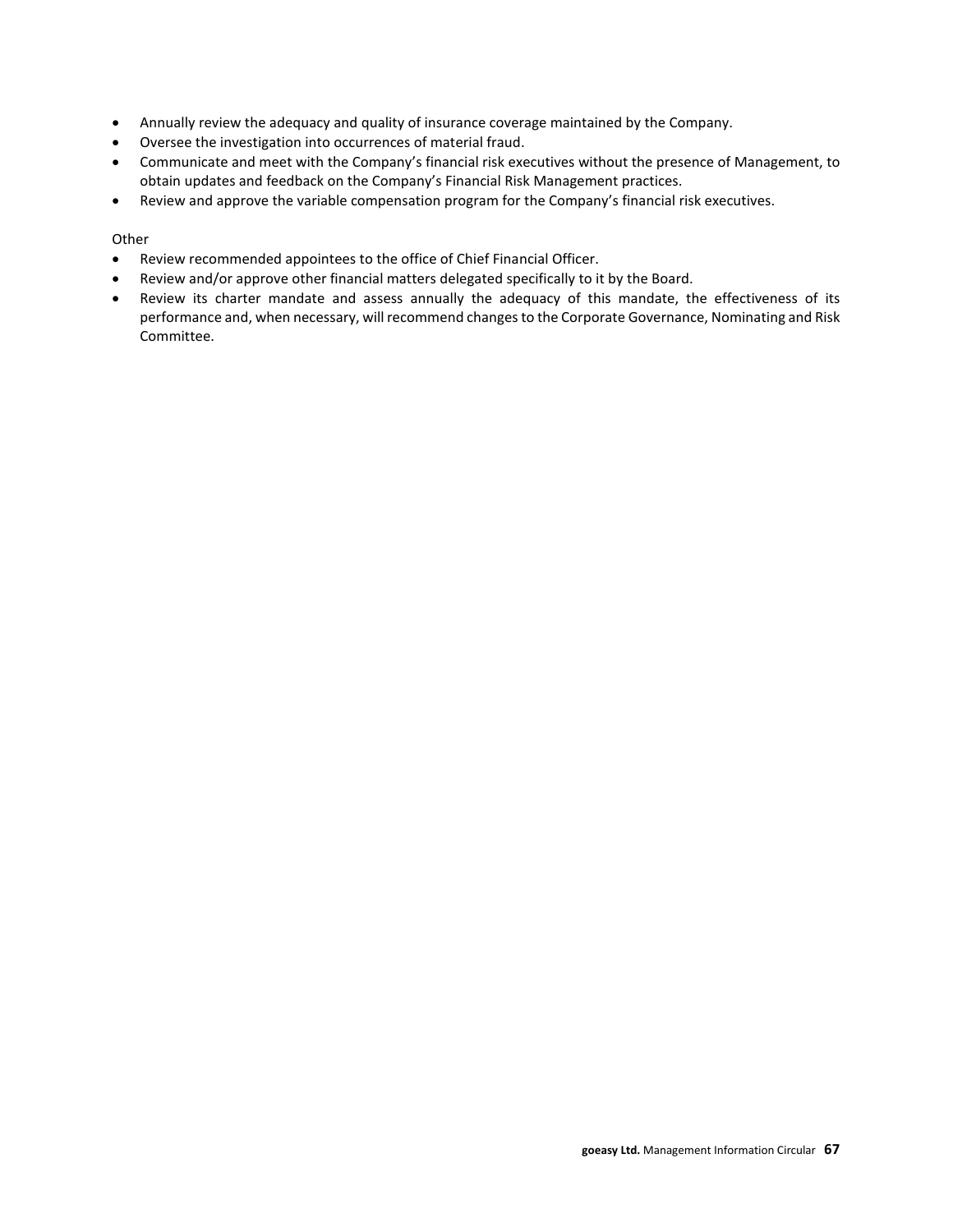# **APPENDIX C CORPORATE GOVERNANCE, NOMINATING AND RISK COMMITTEE MANDATE**

### **Purpose and Scope**

goeasy, Ltd. ("goeasy"/the "Company") believes that "Corporate Governance" means the process and structure used to oversee the management of the business affairs of the Company in the best interests of the Company. The process and structure define the division of power between, and establish mechanisms for achieving accountability by, the Board of Directors (the "Board") and senior management. The Committee's mandate is to assist the Board in establishing and maintaining a sound system of corporate governance through a process of continuing assessment and enhancement.

### **Member Qualifications**

The Corporate Governance and Nominating Committee of the Board of Directors (the "Committee") shall consist of three or more directors, all of whom shall be independent, as such term shall have the meaning, as the context requires, given to it in National Policy 58-201 Corporate Governance Guidelines, as may be amended from time to time.

### **Structure**

The Committee shall serve as a standing committee of the Board of Directors (the "Board"). Members of the Committee shall be appointed by the Board and the Board shall designate one member to chair the Committee. Each member of the Committee shall serve at the pleasure of the Board until the member resigns, is removed, or ceases to be a member of the Board.

The Committee shall meet at least annually or more frequently as needed to carry out its duties and responsibilities. A quorum shall consist of not less than two members of the Committee. The affirmative vote of a majority of the members of the Committee participating in any meeting of the Committee is necessary for the adoption of any resolution of the Committee.

The Committee shall maintain minutes or other records of meetings and activities of the Committee in sufficient detail to convey the substance of all discussions held. Upon approval of the minutes by the Committee, the minutes shall be circulated to the members of the Board. However, the Chair may report orally to the Board on any matter in his or her view requiring the immediate attention of the Board. All resolutions of the Committee shall be reported to the Board at the next regularly scheduled meeting of the Board, unless the Committee determines that the matter should be brought before the Board prior to such meeting.

The Committee is authorized to retain independent counsel and advisors that the Committee determines to be necessary to permit it to carry out its duties, with the cost to be borne by the Company.

The Committee may invite to a meeting any officers or employees of the Company, legal counsel, advisors and other persons whose attendance it considers necessary or desirable in order to carry out its responsibilities.

The procedures for calling, holding, conducting and adjourning meetings of the Committee shall be the same as those applicable to meetings of the Board.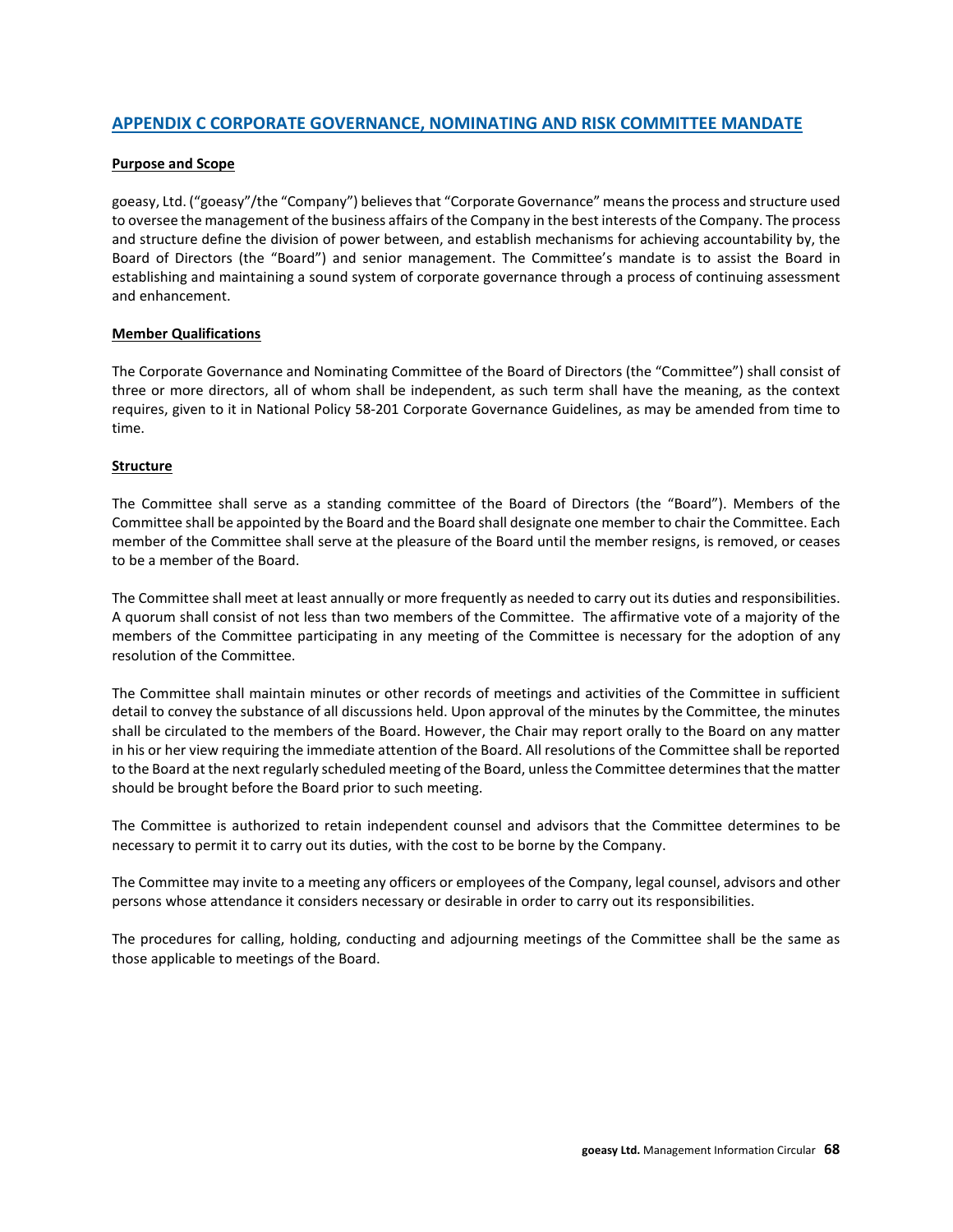### **Responsibilities**

The Committee is responsible for:

- (a) examining the effectiveness of the Company's corporate governance practices and proposing such procedures and policies as the Committee believes are appropriate to ensure that:
	- (i) the Board clearly functions independently of management,
	- (ii) management is clearly accountable to the Board, and

(iii) procedures are in place to monitor the effectiveness of performance of the Board, committees of the Board and individual directors;

- (b) providing an appropriate orientation program for new directors such that all new directors fully understand the role of the Board and its committees as well as the contribution individual directors are expected to make (including the commitment of time and energy that the Company expects from its directors);
- (c) identifying and providing continuing education opportunities for all directors, so that directors may maintain or enhance their skills and abilities as directors, and their knowledge of the Company's business remains current;
- (d) periodically reviewing the mandates of the Board and committees of the Board, taking into account appropriate structure, size, composition, mandate and members for the committees, and making recommendations to the Board if any changes to the mandates or additional committees of the Board are required or appropriate;
- (e) developing such codes of conduct and other policies as are appropriate to deal with the confidentiality of the Company's information, insider trading and the Company's timely disclosure and other public Company obligations;
- (f) receiving reports, at minimum on an annual basis, from the CEO regarding material breaches of the Code of Business Conduct and shall, in turn, report those breaches to the Board. The Committee shall review investigations and any resolutions of complaints received under the Code of Business Conduct and report annually to the Board thereon.
- (g) monitoring conflicts of interest (real or perceived) of both the Board and management in accordance with the Code of Conduct;
- (h) on an annual basis, taking such other steps as the Committee decides are appropriate, in consultation with the Board, to ensure that proper corporate governance practices are in place for the Company, with reference to the corporate governance guidelines established by the securities regulatory authorities or recommendations and other regulatory requirements on corporate governance and also taking into account recent developments in corporate governance;
- (j) approving outside counsel or advisors to be engaged by individual directors when deemed appropriate with the cost to be borne by the Company;
- (k) developing and updating a long-term plan for the composition of the Board that takes into consideration the current strengths, competencies, skills and experience of the Board members, retirement dates and the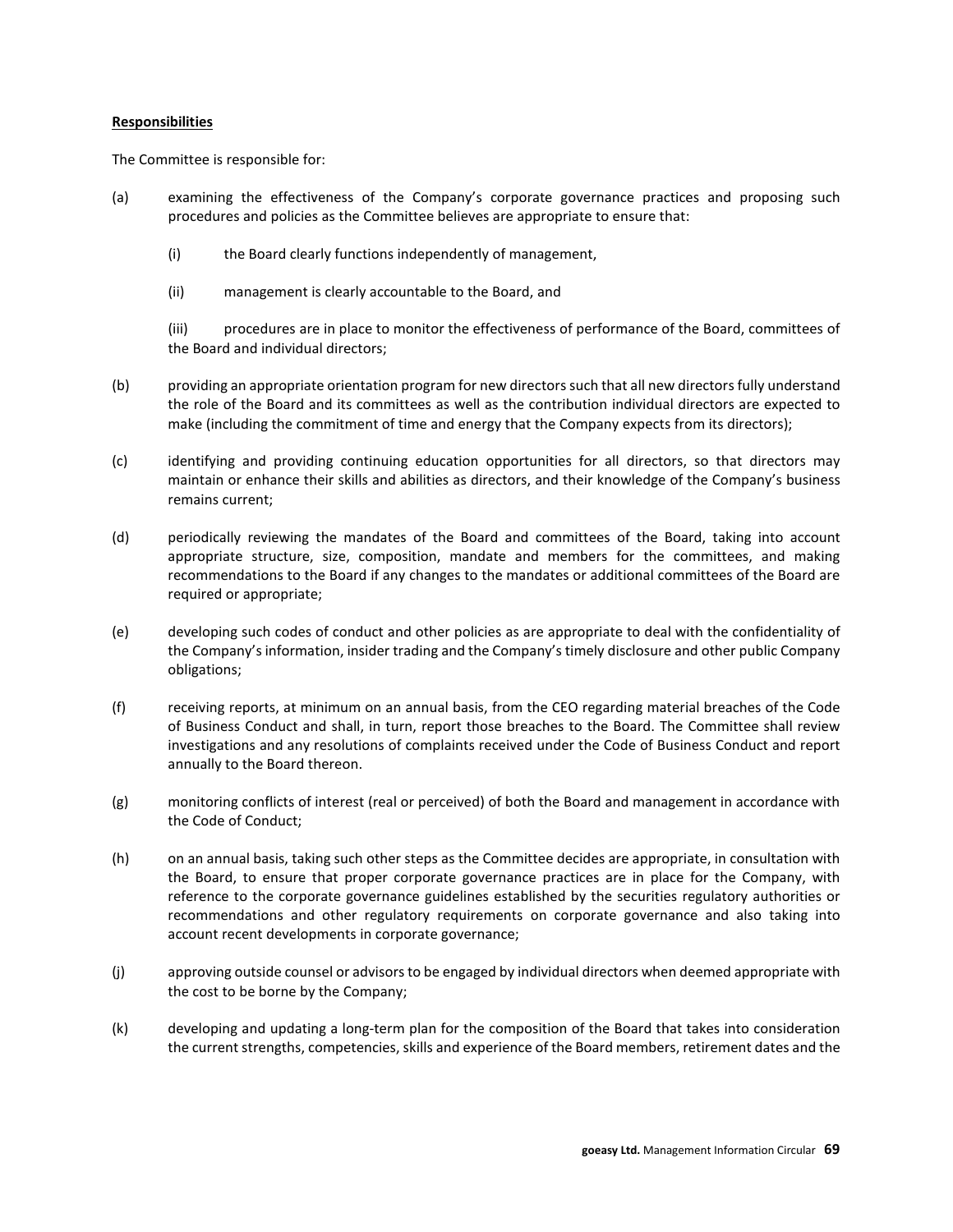strategic direction of the Company, all in conjunction with the Chairman of the Board, and report to the Board thereon at least annually;

- (l) in conjunction with the Chairman of the Board, the Committee shall undertake on an annual basis an examination of the size of the Board, with a view to determining the impact of the number of directors, the effectiveness of the Board, and recommend to the Board, if necessary, a reduction or increase in the size of the Board;
- (m) recommending to the Board the remuneration (fees and/or retainer) to be paid to and the benefits to be provided to directors;
- (n) conducting a periodic review of the relationship between management and the Board, particularly in connection with a view to ensuring effective communication and the provision of information to directors in a timely manner;
- (o) reviewing regularly with the Company's CEO, the Company's enterprise risk management programs and processes, and systems to monitor and manage major non- financial business risks and legal and ethical compliance programs. The Committee will receive management reports regarding identified risks and risk mitigation strategies, including, but not limited to: strategic risk, operational risk, cyber security risk, disaster recovery plan and business continuity plan;
- (p) overseeing management of the Company's non-financial risk profile and risk tolerance associated with its strategy and corporate objectives;
- (q) overseeing processes established to ensure the Board receives sufficient information about non-financial risk to enable Board decisions to be made based upon full information about non-financial risk;
- (r) Reviewing, as required, the Company's regulatory compliance with provincial & federal legislation, legal or compliance matters that may have a material impact on the Company; the effectiveness of the Company's compliance policies; and any material communications received from regulators; and
- (s) Reviewing major changes to the Company's IT systems.

### **Other Responsibilities**

### **New Director Candidates**

In addition, the Committee shall be responsible for identifying and recommending to the Board suitable candidates for nomination as new directors, and reviewing the credentials of directors standing for re- election. In making its recommendations, the nominating committee shall consider the following:

- (a) the competencies and skills that the Board considers necessary for the Board, as a whole, to possess;
- (b) the competencies and skills that the Board considers each existing director to possess; and
- (c) the competencies and skills each new nominee will bring to the boardroom.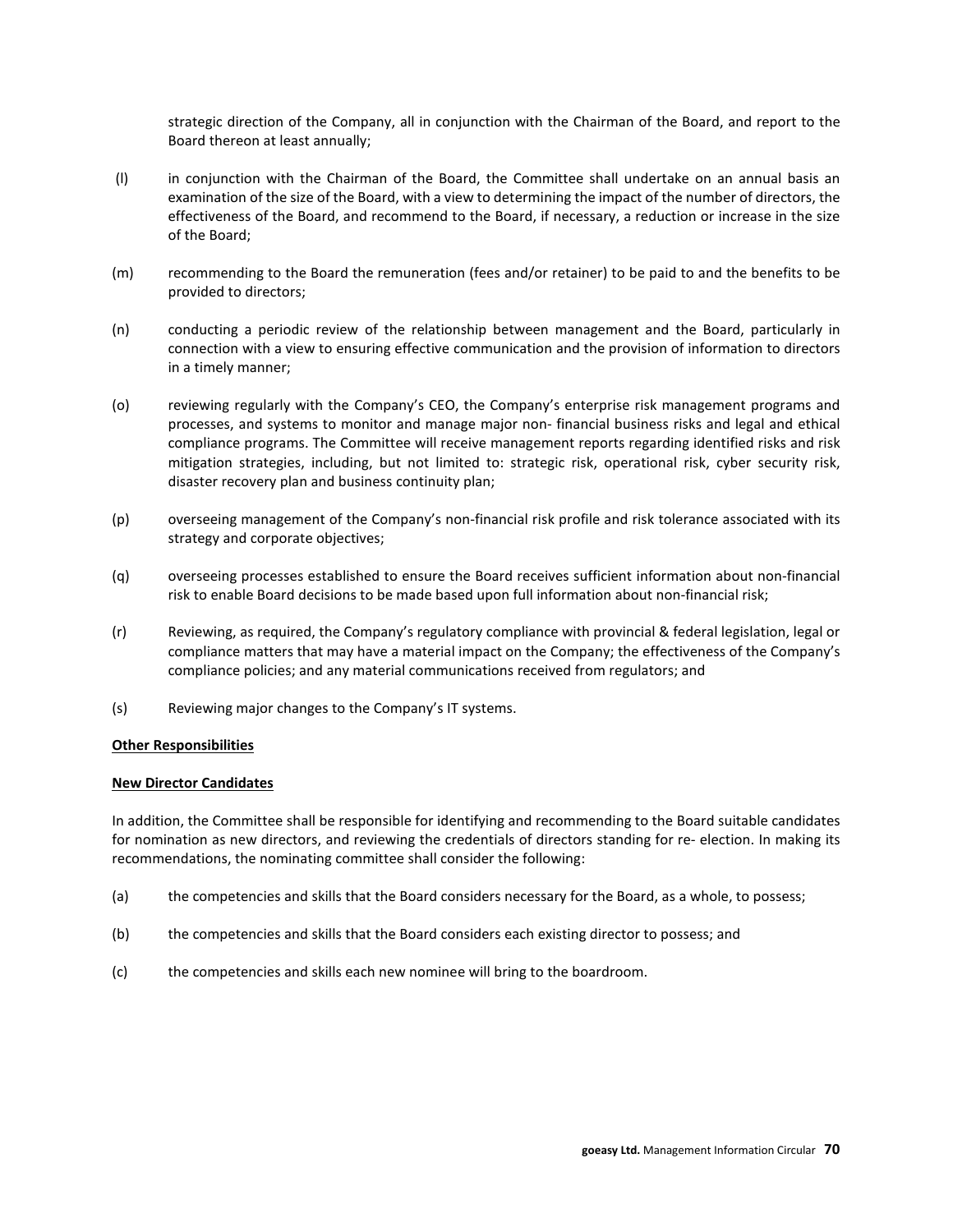### **Committee Composition Recommendations**

The Committee shall also, in consultation with the Chairman of the Board, annually or as required, recommend to the Board, the individual directors to serve on the various Committees.

In making its recommendations, the Committee shall consider the competencies and skills that the Board considers to be necessary for the Board as a whole to possess, the competencies and skills that the Board considers each existing director to possess, and the competencies and skills each new nominee will bring to the boardroom. The Committee shall also consider the amount of time and resources that nominees have available to fulfill their duties as a Board member.

The Committee may also recommend for Board approval the removal of a director from the Board or from a Board Committee if he or she is no longer qualified to serve as a director under applicable requirements or for any other reason the Committee considers appropriate.

### **Assessment of Effectiveness**

The Committee shall review and assess annually the adequacy of this mandate, the effectiveness of the Committee's performance and, when necessary, shall recommend changes to the Board for the Board's approval.

### **Alternate Chair Recommendation**

The Corporate Governance Committee shall recommend to the Board from time to time an independent director who:

- shall chair meetings of the Board of Directors in circumstances where the Chairman has a conflict;
- shall act as a contact person for other directors who wish to discuss matters involving the Chairman of the Board, and in this regard may convene and chair meetings of directors (other than the Chairman and any management director); and
- shall act as Chairman of the Board on an interim basis in the event of the death or incapacity of the Chairman of the Board, until the Board has elected a permanent successor Chairman.

## **No Rights Created**

This Mandate is a statement of broad policies and is intended as a component of the flexible governance framework within which the committees of the Board assist the Board in directing the affairs of the Company. While it should be interpreted in the context of all applicable laws, regulations and listing requirements, as well as in the context of the Company's Articles and By-laws, it is not intended to establish any legally binding obligations.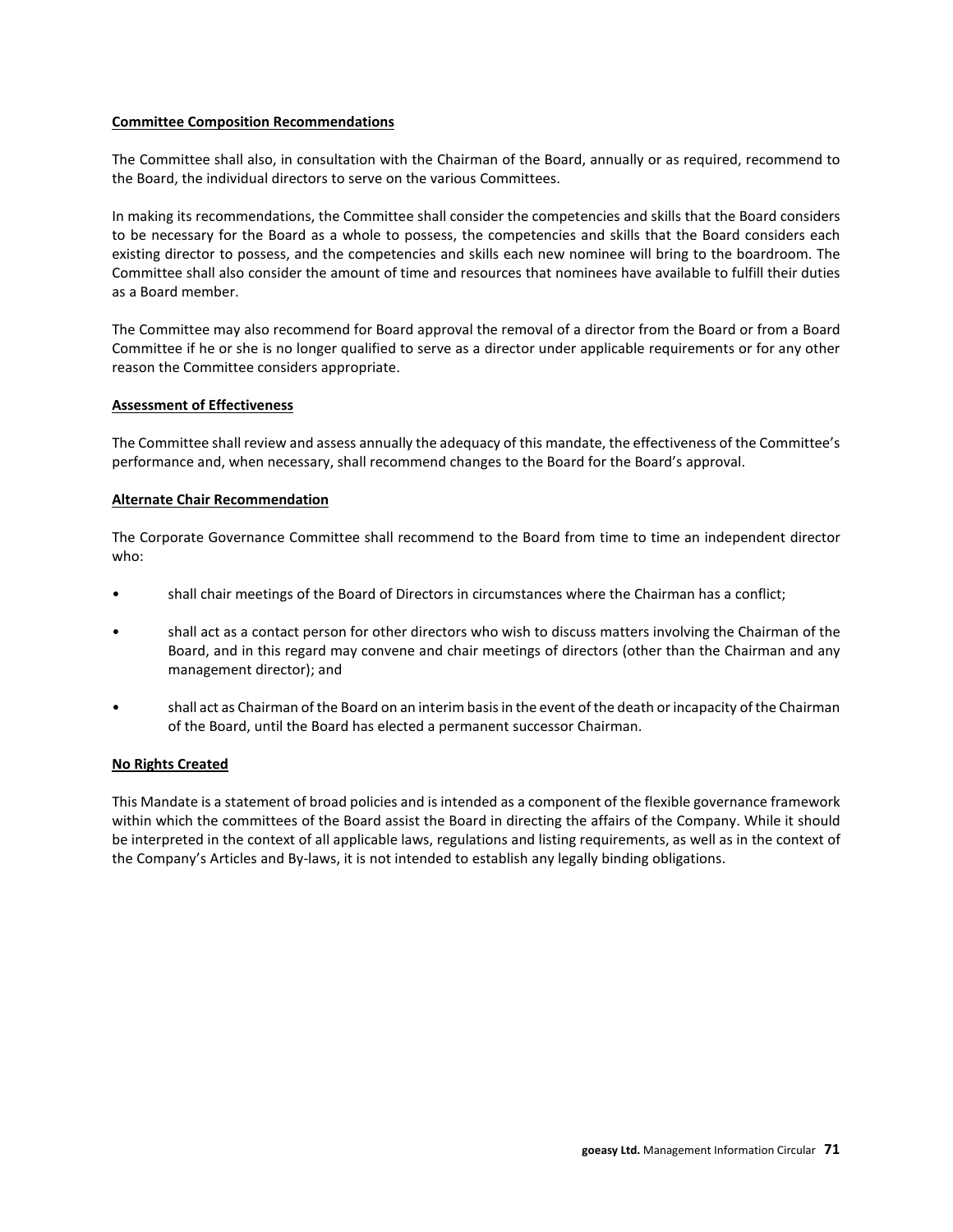# **APPENDIX D HUMAN RESOURCES COMMITTEE MANDATE**

# **Purpose and Scope**

The Human Resources Committee (the "Committee") of the Board of Directors (the "Board") of goeasy, Ltd. ("goeasy" or the "Company") shall exercise the responsibilities and duties set forth below, including but not limited to, determining and making recommendations with respect to all forms of compensation to be granted to the Chief Executive Officer of the Company ("CEO"), and reviewing the CEO's recommendations respecting compensation of the other senior executives of the Company.

### **Member Qualifications**

The HR Committee of the Board of Directors (the "Committee") shall consist of three or more directors, a majority of whom shall be independent, within the meaning of the provisions of National Policy 58-201 Corporate Governance Guidelines, subject to any exemptions or relief that may be granted from such requirements. In addition, where practicable as a best practice, not more than one-third of the members of the Committee shall be the incumbent CEO of a business entity.

## **Structure**

The Committee shall serve as a standing committee of the Board of Directors (the "Board") comprised of members of management and Board members. Members of the Committee shall be appointed by the Board and the Board shall designate one non-management member to chair the Committee.

Management team members of the Committee are responsible for planning, developing and implementing programs and resolutions on behalf of the Committee, but are not voting members. Board member constituents are responsible for advising, approving and monitoring said programs and resolutions.

The Committee shall meet at least annually or more frequently as needed as required to carry out its duties and responsibilities. A quorum shall consist of not less than two members of the Committee. The affirmative vote of a majority of the members of the Committee participating in any meeting of the Committee is necessary for the adoption of any resolution of the Committee. The Committee shall hold in camera meetings at each Committee meeting.

The Committee shall maintain minutes or other records of meetings and activities of the Committee in sufficient detail to convey the substance of all discussions held. All resolutions of the Committee shall be reported to the Board at the next regularly scheduled meeting of the Board, unless the Committee determines that the matter should be brought before the Board prior to such meeting. However, the Chair may report orally to the Board on any matter in his or her view requiring the immediate attention of the Board.

The Committee may invite to a meeting any officers or employees of the Company, legal counsel, advisors and other persons whose attendance it considers necessary or desirable in order to carry out its responsibilities.

The Committee is authorized to retain independent counsel and advisors that the Committee determines to be necessary to permit it to carry out its duties, with the cost to be borne by the Corporation. Human resources advisors engaged by the Committee shall report directly to the Committee and not to management.

The procedures for calling, holding, conducting and adjourning meetings of the Committee shall be the same as those applicable to meetings of the Board.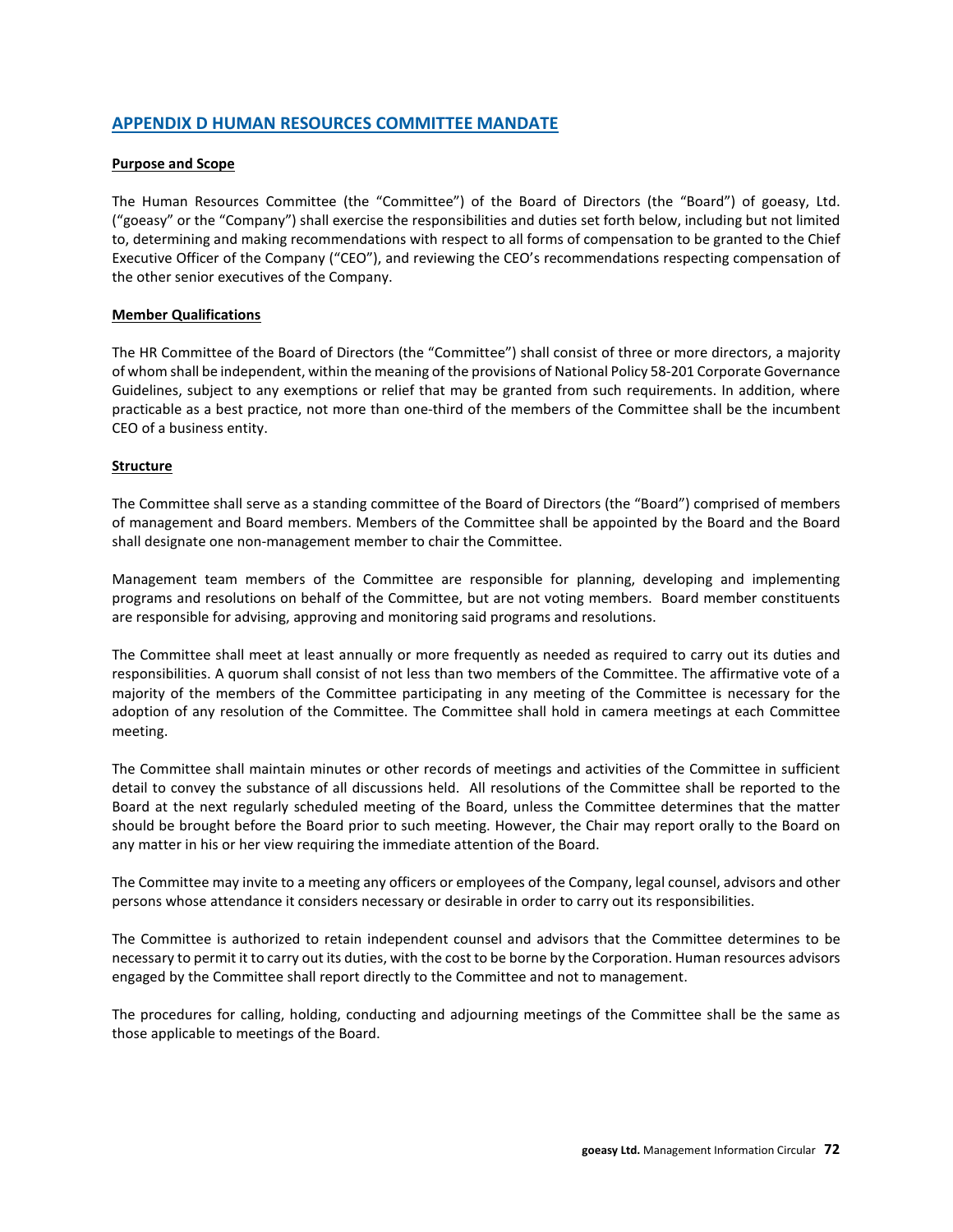### **Purpose**

The goals of the Committee are to enable the Corporation to attract, retain and motivate the most qualified talent who will contribute to the long - term success of the Corporation.

To fulfil its responsibilities and long-term duties the Committee shall:

- 1. Align compensation with the Corporation's business objectives, performance and competitive labor market;
- 2. Align Compensation and Incentives with the interest of shareholders to maximize shareholder value; and
- 3. Ensure that Executive Talent Management practices are in place.

The Committee's responsibilities include:

- 1) Develop and monitor Compensation plans and recommendations for the approval by the Board by the Corporation's executive officers, acting upon the recommendation of the Chief Executive Officer, and developing compensation recommendations for the directors of the Corporation. Compensation includes, but is not limited to, salary, incentive plans bonuses, benefits, equity and quasi-equity incentive compensation grants or awards, and other compensation as appropriate. Additionally, the Committee shall review and make recommendations to the Board on all matters pertaining to incentive plans, salary policy, and equity/quasi-equity incentive compensation grants or awards for all employees.
- 2) Develop and monitor executive talent management plans and recommendations for approval by the Board, acting upon the recommendation of the Chief Executive Officer, ensuring that succession plans are in place for key executive roles to satisfy succession planning and sound business continuity. The Committee will advise to ensure that management has effective processes in place to retain key employees, identify and reward high-potential talent, and adequately address the organization's diversity and inclusion needs in efforts to align the capabilities of talent with the current and forward-facing business goals and strategy.

Annually, the Committee shall:

- 1. Recommend to the Board the written objectives and corporate goals of the Chief Executive Officer and his direct reports. The Committee, with the Chairman of the Board, shall annually assess the performance of the Chief Executive Officer in light of these objectives and corporate goals and recommend for approval of the Board the Chief Executive Officer's compensation level based on this assessment.
- 2. Develop, review and assess annually a plan for management succession, including the appointment, training and monitoring of the Chief Executive Officer and other senior management, and shall recommend such a plan to the Board for approval. The Committee shall annually review the Corporation's compensation practices by comparing them to surveys of relevant competitors and shall review the Corporation's executive compensation disclosure before such information is publicly disclosed.
- 3. Ensure that there is an appropriate written code of business conduct and ethics (the "Code") for the Corporation. The Code shall be applicable to all directors, officers and employees of the Corporation. The Committee shall be responsible for establishing a process for monitoring compliance therewith.
- 4. Submit a report to the Board on human resources matters at least annually.
- 5. Prepare an annual report for inclusion in the Company's management information circular to shareholders respecting the process undertaken by the Committee in its review and preparing a recommendation in respect of Chief Executive Officer compensation.